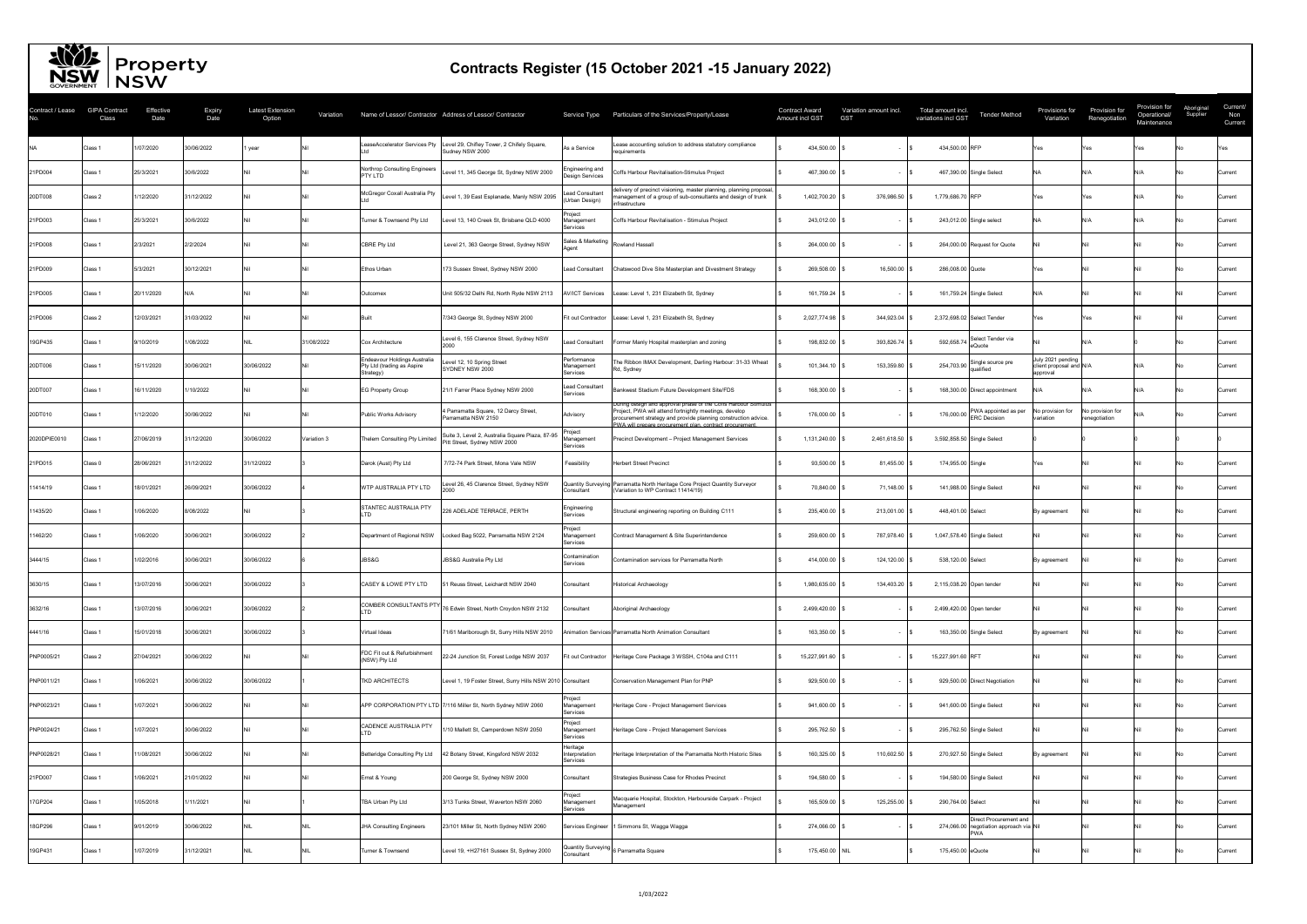| Contract / Lease                                    | <b>GIPA Contract</b><br>Class | Effective<br>Date          | <b>Expiry</b><br>Date | <b>Latest Extension</b><br>Option | Variation              |                                                                         | Name of Lessor/ Contractor Address of Lessor/ Contractor                                                  |                                              | Service Type Particulars of the Services/Property/Lease                                                                                                 |              | <b>Contract Award</b><br>Amount incl GST | Variation amount incl.<br><b>GST</b> | Total amount incl.<br>variations incl GST | <b>Tender Method</b>              | Provisions for<br>Variation                    | <b>Provision for</b><br>Renegotiation                                                   | Provision for<br>Operational/<br>Maintenance | Aboriginal<br>Supplier | Current/<br>Non<br>Current |
|-----------------------------------------------------|-------------------------------|----------------------------|-----------------------|-----------------------------------|------------------------|-------------------------------------------------------------------------|-----------------------------------------------------------------------------------------------------------|----------------------------------------------|---------------------------------------------------------------------------------------------------------------------------------------------------------|--------------|------------------------------------------|--------------------------------------|-------------------------------------------|-----------------------------------|------------------------------------------------|-----------------------------------------------------------------------------------------|----------------------------------------------|------------------------|----------------------------|
| 19GP445                                             | Class 1                       | 10/12/2019                 | 31/12/2020            | 31/12/2021                        | Variation <sup>1</sup> | Cox Architecture                                                        | Level 6, 155 Clarence Street<br>Sydney NSW, 2000                                                          | Lead Consultant                              | Former Manly Hospital - Future Uses Strategy                                                                                                            |              | 770,000.00                               | 280,218.74                           | 1,050,218.74 eQuote                       |                                   |                                                |                                                                                         |                                              |                        | Current                    |
| 20DT001                                             | Class 1                       | 6/04/2020                  | 31/12/2021            |                                   |                        | <b>KPMG</b>                                                             | Level 38, Tower Three, International Towers<br>300 Barangaroo Ave Sydney                                  | Commercial and<br><b>Financial Advisor</b>   | 50 Phillip Street Sydney                                                                                                                                |              | 170,000.00                               | 26,675.00                            | 196,675.00 RFP                            |                                   |                                                |                                                                                         |                                              |                        | Current                    |
| 20DT003                                             | Class                         | 1/05/2020                  | 31/12/2021            |                                   |                        | Mott Macdonald Australia Pty                                            | 383 Kent St, Sydney NSW 2000                                                                              | Engineering<br><b>Services</b>               | Peat Island Project                                                                                                                                     |              | 156,201.38                               |                                      | 156,201.38 Single Select                  |                                   | No provision for<br>variation                  | No provision for<br>renegotiation                                                       |                                              |                        | Current                    |
| 20DT009                                             | Class 2                       | 10/12/2020                 | 31/10/2021            |                                   |                        | Woods Bagot                                                             | Level 2, 60 Carrington Street, Sydney NSW                                                                 | Architecture<br>Services                     | Macquarie Park, Levels 7 & 8, 7 Harvest Street                                                                                                          |              | 704,792.00 Nil                           |                                      |                                           | 704,792.00 Select RFT via EQuote  | No provision for<br>variation                  | No provision for<br>renegotiation                                                       |                                              |                        | Current                    |
| 20DT011                                             | Class 1                       | 1/09/2020                  | 31/12/2021            |                                   |                        | <b>Public Works Advisory</b><br>(Department of Regional NSW)            | 4 Parramatta Square, 12 Darcy Street,<br>Parramatta NSW 2150                                              | Development<br><b>Advisory Services</b>      | Meeting attendance and procurement plan preparation                                                                                                     |              | 160,000.00                               |                                      | 160,000.00 Single Select                  |                                   | No provision for<br>variation                  | No provision for<br>renegotiation                                                       |                                              |                        | Current                    |
| 21PD001                                             | Class <sup>®</sup>            | 1/03/2021                  | 21/1/2022             |                                   |                        | CBRE (GCS) Pty Ltd                                                      | L21, 363 George Street, Sydney NSW 2000                                                                   | Transaction<br>Advisory<br>Consultant        | Former Manly Hospital                                                                                                                                   |              | 274,450.00                               |                                      | 274,450.00 Select                         |                                   |                                                |                                                                                         |                                              |                        | Current                    |
| 21PD010                                             | Class 1                       | 15/10/2018<br>(03/06/2020) | <b>TBA</b>            |                                   |                        | Endeavour Holdings Australia<br>Pty Ltd (trading as Aspire<br>Strategy) | Level 12, 10 Spring Street SYDNEY NSW 2000                                                                | Performance<br>Management<br><b>Services</b> | Harbourside Shopping Centre                                                                                                                             |              | 28,710.00                                | 148,500.00                           | 177,210.00 Single select                  |                                   | Yes                                            |                                                                                         |                                              |                        | Current                    |
| 21PD013                                             | Class 3                       | 7/2/2020                   | 31/12/2024            | n/a                               |                        | Multiple Sclerosis Limited                                              | 54 Railway Road, Blackburn VIC 3130                                                                       | Construction                                 | 80 Betty Cuthbert Drive, Lidcombe                                                                                                                       | \$17,545,000 |                                          |                                      | \$17,545,000                              | Direct appointment                | By agreement                                   | Yes                                                                                     |                                              |                        | Current                    |
| 10420/18                                            | Class 1                       | 3/6/2020                   | 19/7/2018             | 30/06/2022                        |                        | <b>URBIS PTY LTD</b>                                                    | Level 8/123 Pitt St, Sydney NSW 2000                                                                      | Planning<br>Consultant                       | Planning Advice and Services for Parramatta North                                                                                                       |              | 48,672.25                                | 103,229.50                           | 151,901.75 Single Select                  |                                   | By agreement                                   |                                                                                         |                                              |                        | Current                    |
| 8418                                                | Class <sup>®</sup>            | 9/08/2016                  | 8/02/2022             | 8/05/2023                         |                        |                                                                         | Jones Lang LaSalle (NSW) Pty   QVB Post Office, Queen Victoria Building PO<br>Box Q1589, Sydney, NSW 1230 | <b>Services</b>                              | Property Management & Facilities Management Services                                                                                                    |              | 42.930.000.00                            | 27.134.003.00                        | 70,064,003.00 Open                        |                                   | ın writing                                     | Binding if agreed $\left $ Binding if agreed in $\left _{N/A}\right $<br><b>Writing</b> |                                              |                        | Current                    |
| PO45462115                                          | Class 2                       | 18/10/2019                 | 29/07/2022            |                                   |                        | Serraview Australia Pty Ltd                                             | evel 4, 419 Collins St, Melbourne VIC 3000                                                                | Services-ICT                                 | Provision of workplace services technology                                                                                                              |              | 480,218.06 Nil                           |                                      |                                           | 480,218.06 Extension to current   | variation                                      | Binding if agreed in $\big _{N/L}$<br>writing                                           |                                              |                        | Current                    |
| PO45469612                                          | Class 2                       | 7/06/2020                  | 20/09/2023            |                                   |                        | <b>NEC Australia Pty Ltd</b>                                            | L10, 141 Walker St, Nth Sydney                                                                            | Services-ICT                                 | Shared Workplace ICT for L13, 231 Eliz. St, Sydney                                                                                                      |              | 701,593.00                               | 114,871.00 \$                        | 816,464.00 Select                         |                                   |                                                |                                                                                         |                                              |                        | Current                    |
| 11144/19                                            | Class <sup>®</sup>            | 4/03/2019                  | 30/09/2020            | 31/03/2022                        |                        | <b>Yates Security Services</b>                                          | PO Box 885 Surry Hills NSW 2010                                                                           | Services                                     | <b>Security Services</b>                                                                                                                                |              | 181,542.00                               | 150,000.00                           | 331,542.00 Select                         |                                   | Yes                                            |                                                                                         |                                              |                        | Current                    |
| 2020DPIE0077                                        | Class <sup>2</sup>            | 1/12/2020                  | 20/12/2023            | 20/12/2026                        |                        | Preston Rowe Paterson Sydney<br><b>Pty Limited</b>                      | Level 7, 1 Market Street Sydney NSW 2000                                                                  | Services                                     | Valuation - Land and Buildings                                                                                                                          |              | 800,635.00                               | 99,000.00                            | 899,635.00 Select                         |                                   | Yes                                            | Yes                                                                                     |                                              |                        | Current                    |
| 7061008                                             | Class 3                       | 1/10/2020                  | 30/12/2022            | 30/12/2024                        |                        | Spotless Facility Services                                              | Level 4, 5 Rider Bvld Rhodes NSW 2138<br>Australia                                                        | Services - FM                                | WofG FM Contract                                                                                                                                        |              | 2,039,449.00                             | 280,384.00                           | 2,319,833.00 WofG Scheme                  |                                   |                                                |                                                                                         |                                              |                        | current                    |
| 2021DPIE0042                                        | Class 1                       | 8/06/2021                  | 15/12/2021            |                                   |                        | Trio Building P/L                                                       | Unit 2, 71 Kenneth Rd Manly Vale NSW 2093                                                                 | Works - roofing                              | C75 Roof Repair works                                                                                                                                   |              | 158,355.00                               | 52,563.00                            |                                           | 210,918.00 Select Scheme 0256     |                                                |                                                                                         |                                              |                        | Non Current                |
| 2021DPIE0049                                        | Class 1                       | 31/05/2021                 | 30/03/2022            |                                   |                        | Tulin Sapolyo                                                           | 127 Gibbs Street, Drummoyne NSW2047                                                                       | Services - Project<br>Management             | Project Jupiter                                                                                                                                         |              | 274,725.00                               |                                      | 274,725.00 Single Source                  |                                   |                                                |                                                                                         |                                              |                        | current                    |
| RFX139461                                           | Class 1                       | 25/07/2019                 | 30/06/2022            |                                   |                        | Grosvenor Performance Group<br><b>Pty Ltd</b>                           | Level 21, 60 Margaret St, Sydney NSW 2000                                                                 | Services -<br>Professional<br>Services       | Project Jupiter                                                                                                                                         |              | 241,630.00                               | $53,743.00$ \\$                      | 295,373.00 Select                         |                                   | Yes                                            | Yes                                                                                     |                                              |                        | current                    |
| Contract - North<br>Coast - 8061001                 | Class 1                       | 1/03/2019                  | 31/12/2023            | 31/12/2024                        |                        | imited                                                                  | ISS Facilities Services Australia Unit 1, 177 - 179 Power Street, Glendenning<br><b>NSW 2761</b>          | Cleaning                                     | Provide Cleaning services to government facilities and other<br>eligible Customers. Whole of Government Facilities Management   9<br>Services Cleaning  |              | 179,089,931.90                           |                                      | 179,089,931.90 Multi-Stage                |                                   | Part D, Clause 7<br>Variations to<br>Agreement | No provision for<br>renegotiation                                                       | Part D, Clause<br>6.5 - Payments             | INo.                   | Current                    |
| Contract -<br>Hunter/Central Coast Class<br>8061002 |                               | 1/03/2019                  | 31/12/2023            | 31/12/2024                        |                        | Ventia Australia Pty Ltd                                                | Level 8, 80 Pacific Highway, North Sydney,<br><b>NSW 2060</b>                                             | Cleaning                                     | Provide Cleaning services to government facilities and other<br>eligible Customers. Whole of Government Facilities Management   \$<br>Services Cleaning |              | 245,288,939.50                           |                                      | 245,288,939.50 Multi-Stage                |                                   | Part D, Clause 7<br>Variations to<br>Agreement | No provision for<br>renegotiation                                                       | Part D, Clause<br>6.5 - Payments             |                        | Current                    |
| Contract - Southern<br>NSW - 8061003                | Class <sup>2</sup>            | 1/03/2019                  | 31/12/2023            | 31/12/2024                        |                        | Colin Joss & Co Pty Ltd                                                 | 206 East Street, Albury NSW 2640 Australia                                                                | Cleaning                                     | Provide Cleaning services to government facilities and other<br>eligible Customers. Whole of Government Facilities Management<br>Services Cleaning      |              | 313,900,824.60                           |                                      | 313,900,824.60 Multi-Stage                |                                   | Part D, Clause 7<br>Variations to<br>Agreement | No provision for<br>renegotiation                                                       | Part D, Clause<br>6.5 - Payments             | .No                    | Current                    |
| Contract - North<br>Western NSW -<br>8061004        | Class <sup>1</sup>            | 1/03/2019                  | 31/12/2023            | 31/12/2024                        |                        | Colin Joss & Co Pty Ltd                                                 | 206 East Street, Albury NSW 2640 Australia                                                                | Cleaning                                     | Provide Cleaning services to government facilities and other<br>eligible Customers. Whole of Government Facilities Management<br>Services Cleaning      |              | 224,080,816.30                           |                                      | 224,080,816.30 Multi-Stage                |                                   | Part D, Clause 7<br>Variations to<br>Agreement | No provision for<br>renegotiation                                                       | Part D, Clause<br>6.5 - Payments             |                        | Current                    |
| Contract - North<br>Sydney - 8061005                | ์ lass:                       | 1/03/2019                  | 31/12/2023            | 31/12/2024                        |                        | Facilities First Australia Pty Ltd   Level 3, 75-85 O'Riordan Street    |                                                                                                           | Cleaning                                     | Provide Cleaning services to government facilities and other<br>eligible Customers. Whole of Government Facilities Management<br>Services Cleaning      |              | 193,168,256.60                           |                                      | 193,168,256.60 Multi-Stage                |                                   | Part D, Clause 7<br>Variations to<br>Agreement | No provision for<br>renegotiation                                                       | Part D, Clause<br>6.5 - Payments             |                        | Current                    |
| Contract - Sydney -<br>8061006                      |                               | 1/03/2019                  | 31/12/2023            | 31/12/2024                        |                        | imited                                                                  | ISS Facilities Services Australia Unit 1, 177 - 179 Power Street, Glendenning<br><b>NSW 2761</b>          | Cleaning                                     | Provide Cleaning services to government facilities and other<br>eligible Customers. Whole of Government Facilities Management<br>Services Cleaning      |              | 210,397,184.80                           |                                      | 210,397,184.80 Multi-Stage                |                                   | Part D, Clause 7<br>Variations to<br>Agreement | No provision for<br>renegotiation                                                       | Part D, Clause<br>6.5 - Payments             | INo.                   | Current                    |
| Contract - South<br>Western Sydney -<br>8061007     | Class <sup>3</sup>            | 1/03/2019                  | 31/12/2023            | 31/12/2024                        |                        | imited                                                                  | ISS Facilities Services Australia Unit 1, 177 - 179 Power Street, Glendenning<br><b>NSW 2761</b>          | Cleaning                                     | Provide Cleaning services to government facilities and other<br>eligible Customers. Whole of Government Facilities Management<br>Services Cleaning      |              | 304,645,658.90                           |                                      | 304,645,658.90 Multi-Stage                |                                   | Part D, Clause 7<br>Variations to<br>Agreement | No provision for<br>renegotiation                                                       | Part D, Clause<br>6.5 - Payments             |                        | Current                    |
| Contract - Western<br>Sydney - 8061008              | Class 1                       | 1/03/2019                  | 31/12/2023            | 31/12/2024                        |                        | Ventia Australia Pty Ltd                                                | Level 8, 80 Pacific Highway, North Sydney,<br><b>NSW 2060</b>                                             | Cleaning                                     | Provide Cleaning services to government facilities and other<br>eligible Customers. Whole of Government Facilities Management<br>Services Cleaning      |              | 226,795,675.70                           |                                      | 226,795,675.70 Multi-Stage                |                                   | Part D, Clause 7<br>Variations to<br>Agreement | No provision for<br>renegotiation                                                       | Part D, Clause<br>6.5 - Payments             | INo.                   | Current                    |
| Contract - Sydney<br>CBD - 8061009                  | Class 1                       | 1/03/2019                  | 31/12/2023            | 31/12/2024                        |                        | The Trustee for The Pickwick<br><b>Cleaning Services Unit Trust</b>     | it 7, 70-72 Captain Cook Drive                                                                            | Cleaning                                     | Provide Cleaning services to government facilities and other<br>eligible Customers. Whole of Government Facilities Management<br>Services Cleaning      |              | 24,571,460.10                            |                                      | 24,571,460.10 Multi-Stage                 |                                   | Part D, Clause<br>Variations to<br>Agreement   | No provision for<br>renegotiation                                                       | Part D, Clause<br>6.5 - Payments             |                        | Current                    |
| Contract - North<br>Coast - 8061001                 | Class 1                       | 10/10/2021                 | 20/12/2021            | 20/12/2021                        |                        | imited                                                                  | ISS Facilities Services Australia Unit 1, 177 - 179 Power Street, Glendenning<br><b>NSW 2761</b>          | Cleaning                                     | Variation - NSW Schools Enhanced and Bathroom / Day Cleaning<br>(Term 4). Whole of Government Cleaning Contract                                         |              |                                          | 6,410,534.33                         |                                           | 6,410,534.33 Negotiation and SOR  | Part D, Clause 7<br>Variations to<br>Agreement |                                                                                         | Part D, Clause<br>6.5 - Payments             |                        | Current                    |
| Contract -<br>Hunter/Central Coast Class<br>8061002 |                               | 10/10/2021                 | 20/12/2021            | 20/12/2021                        |                        | Ventia (Australia) Pty Ltd                                              | Level 8, 80 Pacific Highway, North Sydney,<br><b>NSW 2060</b>                                             | Cleaning                                     | Variation - NSW Schools Enhanced and Bathroom / Day Cleaning<br>(Term 4). Whole of Government Cleaning Contract                                         |              |                                          | 7,692,509.85                         |                                           | 7,692,509.85 Negotiation and SOR  | Part D, Clause 7<br>Variations to<br>Agreement |                                                                                         | Part D, Clause<br>6.5 - Payments             |                        | Current                    |
| Contract - Southern<br>NSW - 8061003                | Class 1                       | 10/10/2021                 | 20/12/2021            | 20/12/2021                        |                        | Colin Joss & Co Pty Ltd                                                 | 206 East Street, Albury NSW 2640 Australia                                                                | Cleaning                                     | Variation - NSW Schools Enhanced and Bathroom / Day Cleaning<br>(Term 4). Whole of Government Cleaning Contract                                         |              |                                          | 12,017,591.82                        |                                           | 12,017,591.82 Negotiation and SOR | Part D, Clause 7<br>Variations to<br>Agreement |                                                                                         | Part D, Clause<br>6.5 - Payments             |                        | Current                    |
| Contract - North<br>Western NSW -<br>8061004        | Class 1                       | 10/10/2021                 | 20/12/2021            | 20/12/2021                        |                        | Colin Joss & Co Pty Ltd                                                 | 206 East Street, Albury NSW 2640 Australia                                                                | Cleaning                                     | Variation - NSW Schools Enhanced and Bathroom / Day Cleaning<br>(Term 4). Whole of Government Cleaning Contract                                         |              |                                          | 8,742,552.52                         |                                           | 8,742,552.52 Negotiation and SOR  | Part D, Clause 7<br>/ariations to<br>Agreement |                                                                                         | Part D, Clause<br>6.5 - Payments             |                        | Current                    |
| Contract - North<br>Sydney - 8061005                | Class ∶                       | 10/10/2021                 | 20/12/2021            | 20/12/2021                        |                        | Facilities First Australia Pty Ltd   Level 3, 75-85 O'Riordan Street    |                                                                                                           | Cleaning                                     | Variation - NSW Schools Enhanced and Bathroom / Day Cleaning<br>(Term 4). Whole of Government Cleaning Contract                                         |              |                                          | 6,540,295.87                         |                                           | 6,540,295.87 Negotiation and SOR  | Part D, Clause 7<br>Variations to<br>Agreement |                                                                                         | Part D, Clause<br>6.5 - Payments             |                        | Current                    |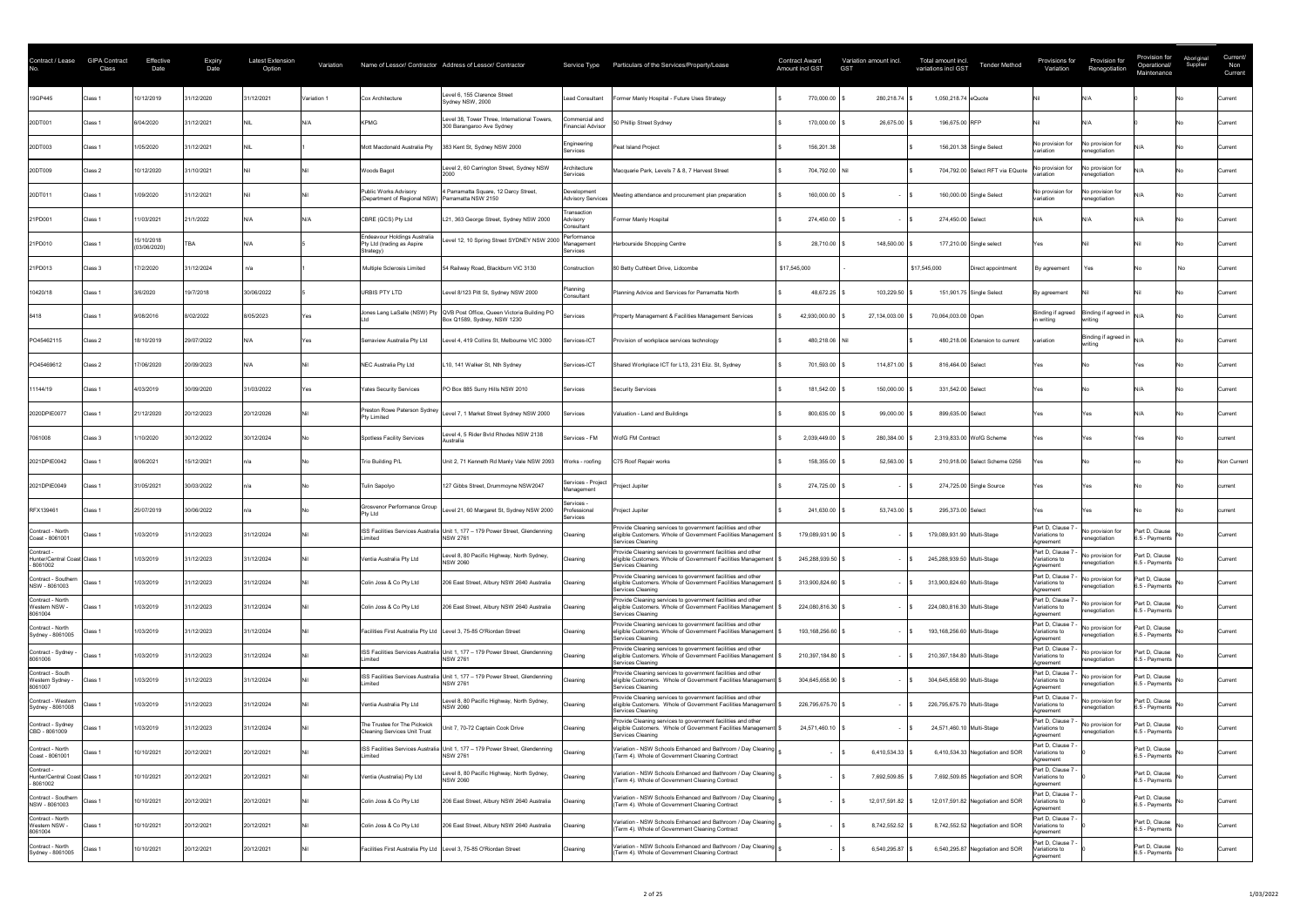| Contract / Lease                                                                     | <b>GIPA Contract</b><br>Class | Effective<br>Date | <b>Expiry</b><br>Date | Latest Extension<br>Option | Variation |                                            | Name of Lessor/ Contractor Address of Lessor/ Contractor                                                                                                     | Service Type                       | Particulars of the Services/Property/Lease                                                                                                                              | <b>Contract Award</b><br><b>Amount incl GST</b> | Variation amount incl.<br><b>GST</b> | Total amount incl.<br><b>Tender Method</b><br>variations incl GST | Provisions for<br>Variation                             | Provision for<br>Renegotiation     | Provision for<br>Aboriginal<br>Supplier<br>Operational/<br>Maintenance | Current/<br>Non<br>Current |
|--------------------------------------------------------------------------------------|-------------------------------|-------------------|-----------------------|----------------------------|-----------|--------------------------------------------|--------------------------------------------------------------------------------------------------------------------------------------------------------------|------------------------------------|-------------------------------------------------------------------------------------------------------------------------------------------------------------------------|-------------------------------------------------|--------------------------------------|-------------------------------------------------------------------|---------------------------------------------------------|------------------------------------|------------------------------------------------------------------------|----------------------------|
| Contract - Sydney -<br>8061006                                                       | Class 1                       | 10/10/202         | 20/12/2021            | 20/12/2021                 |           | imited                                     | ISS Facilities Services Australia Unit 1, 177 - 179 Power Street, Glendenning<br><b>NSW 2761</b>                                                             | Cleaning                           | Variation - NSW Schools Enhanced and Bathroom / Day Cleaning<br>(Term 4). Whole of Government Cleaning Contract                                                         |                                                 | 6,700,626.76                         | 6,700,626.76 Negotiation and SOR                                  | Part D, Clause 7<br>/ariations to<br>Agreement          |                                    | Part D, Clause<br>6.5 - Payments                                       | <b>Current</b>             |
| Contract - South<br>Western Sydney -<br>8061007                                      | Class 1                       | 10/10/2021        | 20/12/2021            | 20/12/2021                 |           | ∟imited                                    | ISS Facilities Services Australia Unit 1, 177 - 179 Power Street, Glendenning<br><b>NSW 2761</b>                                                             | Cleaning                           | Variation - NSW Schools Enhanced and Bathroom / Day Cleaning<br>(Term 4). Whole of Government Cleaning Contract                                                         |                                                 | 9,809,907.49                         | 9,809,907.49 Negotiation and SOR                                  | Part D, Clause 7<br>/ariations to<br>Agreement          |                                    | Part D, Clause<br>6.5 - Payments                                       | Current                    |
| Contract - Western<br>Sydney - 8061008                                               | Class 1                       | 10/10/2021        | 20/12/2021            | 20/12/2021                 |           | Ventia (Australia) Pty Ltd                 | Level 8, 80 Pacific Highway, North Sydney,<br><b>NSW 2060</b>                                                                                                | Cleaning                           | Variation - NSW Schools Enhanced and Bathroom / Day Cleaning<br>(Term 4). Whole of Government Cleaning Contract                                                         |                                                 | 7,257,755.36                         | 7,257,755.36 Negotiation and SOR                                  | Part D, Clause<br>ariations to<br>Agreement             |                                    | Part D, Clause<br>6.5 - Payments                                       | <b>Current</b>             |
| Contract - North<br>Coast Region<br>7061001                                          | Class 1                       | 1/07/2018         | 31/12/2022            | 31/12/2024                 |           | O'Donnell & Hanlon Pty Ltd                 | 38-40 South Street, Kempsey NSW 2440<br>ustralia                                                                                                             | Portfolio<br>Maintenance           | Provide maintenance services to government facilities and other<br>eligible Customers. Whole of Government Facilities Management<br>Services (Asset Maintenance only)   | 75,200,000.00                                   | 6,800,000.00                         | 82,000,000.00 Multi-Stage                                         | Part D, Clause 7<br>Variations to<br>Agreement          | No provision for<br>renegotiation  | Part D, Clause<br>6.5 - Payments                                       | Current                    |
| Contract - Hunter /<br><b>Central Coast</b><br>Region - 7061002                      | Class 1                       | 1/07/2018         | 31/12/2022            | 31/12/2024                 |           | Spotless Facility Services Pty             | 549 Saint Kilda Road, Melbourne VIC 3004<br><b>\ustralia</b>                                                                                                 | Portfolio<br>Maintenance           | Provide maintenance services to government facilities and other<br>eligible Customers. Whole of Government Facilities Management<br>Services (Asset Maintenance only)   | 70,400,000.00                                   | 2,600,000.00                         | 73,000,000.00 Multi-Stage                                         | Part D, Clause 7<br>Variations to<br>Agreement          | INo provision for<br>renegotiation | Part D, Clause<br>6.5 - Payments                                       | <b>Current</b>             |
| Contract - Southern<br>NSW Region -<br>7061003                                       | Class 1                       | 1/07/2018         | 31/12/2022            | 31/12/2024                 |           | Spotless Facility Services Pty             | 550 Saint Kilda Road, Melbourne VIC 3004<br>Australia                                                                                                        | Portfolio<br>Maintenance           | Provide maintenance services to government facilities and other<br>eligible Customers. Whole of Government Facilities Management<br>Services (Asset Maintenance only)   | 73,800,000.00                                   | 5,200,000.00                         | 79,000,000.00 Multi-Stage                                         | Part D, Clause<br>Variations to<br>Agreement            | No provision for<br>renegotiation  | Part D, Clause<br>6.5 - Payments                                       | <b>Current</b>             |
| Contract - North<br><b>Western NSW</b><br>Region - 7061004                           | Class 1                       | 1/07/2018         | 31/12/2022            | 31/12/2024                 |           | Colin Joss & Co Pty Ltd                    | 206 East Street, Albury NSW 2640 Australia                                                                                                                   | Portfolio<br>Maintenance           | Provide maintenance services to government facilities and other<br>eligible Customers. Whole of Government Facilities Management<br>Services (Asset Maintenance only)   | 84,600,000.00                                   | 1,400,000.00                         | 86,000,000.00 Multi-Stage                                         | Part D, Clause 7<br>Variations to<br>Agreement          | No provision for<br>renegotiation  | Part D, Clause<br>6.5 - Payments                                       | <b>Current</b>             |
| Contract - Northern<br>Sydney Region -<br>7061005                                    | Class 1                       | 1/07/2018         | 31/12/2022            | 1/12/2024                  |           | Facilities First Australia Pty Ltd         | Sydney Corporate Park, Building 1 North, Level<br>, 75-85 O'Riordan Street, Alexandria NSW<br>2015 Australia                                                 | Portfolio<br>Maintenance           | Provide maintenance services to government facilities and other<br>eligible Customers. Whole of Government Facilities Management  <br>Services (Asset Maintenance only) | 49,600,000.00                                   | 4,400,000.00                         | 54,000,000.00 Multi-Stage                                         | Part D, Clause<br>Variations to<br>Agreement            | No provision for<br>renegotiation  | Part D, Clause<br>6.5 - Payments                                       | Current                    |
| Contract - Sydney<br>Region - 7061006                                                | Class 1                       | 1/07/2018         | 31/12/2022            | 31/12/2024                 |           | Spotless Facility Services Pty             | 549 Saint Kilda Road, Melbourne VIC 3004                                                                                                                     | Portfolio<br>Maintenance           | Provide maintenance services to government facilities and other<br>eligible Customers. Whole of Government Facilities Management<br>Services (Asset Maintenance only)   | 59,000,000.00                                   | 6,000,000.00                         | 65,000,000.00 Multi-Stage                                         | Part D, Clause 7<br>Variations to<br>Agreement          | No provision for<br>renegotiation  | Part D, Clause<br>6.5 - Payments                                       | <b>Current</b>             |
| Contract -South<br>Western Sydney<br>Region -7061007                                 | Class <sup>2</sup>            | 1/07/2018         | 31/12/2022            | 31/12/2024                 |           |                                            | Sydney Corporate Park, Building 1 North, Level   Portfolio<br>Facilities First Australia Pty Ltd 3, 75-85 O'Riordan Street, Alexandria NSW<br>2015 Australia | IMaintenance                       | Provide maintenance services to government facilities and other<br>eligible Customers. Whole of Government Facilities Management<br>Services (Asset Maintenance only)   | 71,200,000.00                                   | 200,000,00                           | 71,000,000.00 Multi-Stage                                         | Part D, Clause 7<br>Variations to<br>Agreement          | No provision for<br>renegotiation  | Part D, Clause<br>6.5 - Payments                                       | lCurrent                   |
| Contract - Western<br>Sydney Region -<br>7061008                                     | Class 1                       | 1/07/2018         | 31/12/2022            | 31/12/2024                 |           | Spotless Facility Services Pty             | 552 Saint Kilda Road, Melbourne VIC 3004<br><b>\ustralia</b>                                                                                                 | Portfolio<br>Maintenance           | Provide maintenance services to government facilities and other<br>eligible Customers. Whole of Government Facilities Management  <br>Services (Asset Maintenance only) | 57,300,000.00                                   | 4,700,000.00                         | 62,000,000.00 Multi-Stage                                         | Part D, Clause 7<br>Variations to<br>Agreement          | No provision for<br>renegotiation  | Part D, Clause<br>6.5 - Payments                                       | <b>Current</b>             |
| Contract -TAFE-<br>North Western NSW Class 1<br>Region - 2061004<br>Contract Deed of |                               | 1/11/2019         | 31/12/2022            | 31/12/2024                 |           | Colin Joss & Co Pty Ltd                    | 206 East Street, Albury NSW 2640 Australia                                                                                                                   | Portfolio<br>Maintenance           | Provide additional maintenance services to TAFE NSW facilities<br>under Whole of Government Facilities Management Services<br>(Asset Maintenance only)                  |                                                 | 4,619,060.13                         | 4,619,060.13 Multi-Stage                                          | Part D, Clause 7<br>Variations to<br>Agreement          | No provision for<br>renegotiation  | Part D, Clause<br>6.5 - Payments                                       | <b>Current</b>             |
| Variation - TAFE-<br>North Coast Region -<br>2061001<br>Contract Deed of             | Class 1                       | /12/2019          | 31/12/2022            | 31/12/2024                 |           | O'Donnell & Hanlon Pty Ltd                 | 38-40 South Street, Kempsey NSW 2440<br>ustralia                                                                                                             | Portfolio<br>Maintenance           | Provide additional maintenance services to TAFE NSW facilities<br>under Whole of Government Facilities Management Services<br>(Asset Maintenance only)                  |                                                 | 1,065,936.95                         | 1,065,936.95 Multi-Stage                                          | Part D, Clause 7<br>Variations to<br>Agreement          | No provision for<br>renegotiation  | Part D, Clause<br>6.5 - Payments                                       | Current                    |
| Variation - TAFE-<br>Hunter / Central<br>Coast Region -<br>Contract Deed of          | Class 1                       | 1/12/2019         | 31/12/2022            | 31/12/2024                 |           | Spotless Facility Services Pty             | 549 Saint Kilda Road, Melbourne VIC 3004<br>Australia                                                                                                        | Portfolio<br>Maintenance           | Provide additional maintenance services to TAFE NSW facilities<br>under Whole of Government Facilities Management Services<br>(Asset Maintenance only)                  |                                                 | 1,421,249.27                         | 1,421,249.27 Multi-Stage                                          | Part D, Clause 7<br>Variations to<br>Agreement          | No provision for<br>renegotiation  | Part D, Clause<br>6.5 - Payments                                       | Current                    |
| Variation - TAFE-<br>Southern NSW<br>Region - 2061003<br>Contract Deed of            | Class 1                       | 1/12/2019         | 31/12/2022            | 31/12/2024                 |           | Spotless Facility Services Pty             | 550 Saint Kilda Road, Melbourne VIC 3004<br>Australia                                                                                                        | Portfolio<br>Maintenance           | Provide additional maintenance services to TAFE NSW facilities<br>under Whole of Government Facilities Management Services<br>(Asset Maintenance only)                  |                                                 | 9,238,120.26                         | 9,238,120.26 Multi-Stage                                          | Part D, Clause<br>Variations to<br>Agreement            | No provision for<br>renegotiation  | Part D, Clause<br>6.5 - Payments                                       | Current                    |
| Variation - TAFE-<br>Northern Sydney<br>Region - 2061005                             | Class 1                       | 1/12/2019         | 31/12/2022            | 31/12/2024                 |           | Facilities First Australia Pty Lt          | 552 Saint Kilda Road, Melbourne VIC 3004<br><b>Nustralia</b>                                                                                                 | Portfolio<br>Maintenance           | Provide additional maintenance services to TAFE NSW facilities<br>under Whole of Government Facilities Management Services<br>(Asset Maintenance only)                  |                                                 | 6,395,621.72                         | 6,395,621.72 Multi-Stage                                          | Part D, Clause 7<br>Variations to<br>Agreement          | No provision for<br>renegotiation  | Part D, Clause<br>6.5 - Payments                                       | Current                    |
| Contract - TAFE-<br>Sydney Region -<br>2061006<br>Contract Deed of                   | Class 1                       | 1/12/2019         | 31/12/2022            | 31/12/2024                 |           | Spotless Facility Services Pty             | 549 Saint Kilda Road, Melbourne VIC 3004                                                                                                                     | Maintenance                        | Provide additional maintenance services to TAFE NSW facilities<br>under Whole of Government Facilities Management Services<br>(Asset Maintenance only)                  |                                                 | 7,461,558.67                         | 7,461,558.67 Multi-Stage                                          | Part D, Clause 7<br>Variations to<br>Agreement          | No provision for<br>renegotiation  | Part D, Clause<br>6.5 - Payments                                       | <b>Current</b>             |
| Variation - TAFE-<br>South Western<br>Sydney Region -<br>Contract Deed of            | Class 1                       | 1/12/2019         | 31/12/2022            | 31/12/2024                 |           |                                            | Facilities First Australia Pty Ltd   6/123 Epping Road, Macquarie Park NSW 2113                                                                              | Portfolio<br>Maintenance           | Provide additional maintenance services to TAFE NSW facilities<br>under Whole of Government Facilities Management Services<br>(Asset Maintenance only)                  |                                                 | 9,948,744.90                         | 9,948,744.90 Multi-Stage                                          | Part D, Clause<br>Variations to<br>Agreement            | No provision for<br>renegotiation  | Part D, Clause<br>6.5 - Payments                                       | Current                    |
| Variation - TAFE-<br>Western Sydney<br>Region - 2061008                              | Class 1                       | 1/12/2019         | 31/12/2022            | 31/12/2024                 |           | Spotless Facility Services Pty             | 552 Saint Kilda Road, Melbourne VIC 3004<br>Australia                                                                                                        | Portfolio<br>Maintenance           | Provide additional maintenance services to TAFE NSW facilities<br>under Whole of Government Facilities Management Services<br>(Asset Maintenance only)                  |                                                 | 6,750,934.04                         | 6,750,934.04 Multi-Stage                                          | Part D, Clause 7<br>Variations to<br>Agreement<br>रefer | No provision for<br>renegotiation  | Part D, Clause<br>6.5 - Payments                                       | <b>Current</b>             |
| NA.                                                                                  | Class 1                       | 1/09/2021         | 31/12/2021            | 31/12/2021                 |           | Daris Group                                | P.O. Box 121, Oyster Bay, NSW 2225                                                                                                                           | <b>Security Auditing</b>           | Security Auditing - Provision of Security to Australians in<br>Monitored Hotel Isolation - 3 months period of Oct to Dec 2021                                           | 235,165.70                                      |                                      | 235,165.70 Prequalification / Invited                             | Prequalificant<br>Scheme:<br>∍rformance ano             |                                    |                                                                        | Current                    |
| Contract 1400840<br><b>WofG Security</b>                                             | lClass ∶                      | 1/09/2021         | 31/12/2021            | 31/12/2021                 |           | <b>ACES Group</b>                          | 79 - 81 Regent Street, Redfern NSW 2016                                                                                                                      | Security                           | Provision of Security to Australians in Monitored Hotel Isolation -<br>3 months period of Oct to Dec 2021                                                               |                                                 | 1,937,836.08                         | 1,937,836.08 Prequalification                                     | H3 Formation of<br>Customer<br>Contracts                |                                    |                                                                        | Current                    |
| Contract 10025931 -<br><b>WofG Security</b>                                          | Class 1                       | 1/09/2021         | 31/12/2021            | 31/12/2021                 |           | Guardian Venue Management<br>International | Unit A5 /101-115 Rookwood Road Yagoona<br><b>NSW 2199</b>                                                                                                    | Security                           | Provision of Security to Australians in Monitored Hotel Isolation -<br>3 months period of Oct to Dec 2021                                                               |                                                 | 1,018,680.78                         | 1,018,680.78 Prequalification                                     | H3 Formation of<br>Customer<br>Contracts                |                                    |                                                                        | <b>Current</b>             |
| Contract 1400840<br><b>WofG Security</b>                                             | Class 1                       | 1/09/2021         | 31/12/2021            | 31/12/2021                 |           | <b>ISEC</b>                                | Unit 47, 34-36 Ralph Street, Alexandria NSW                                                                                                                  | Security                           | Provision of Security to Australians in Monitored Hotel Isolation -<br>3 months period of Oct to Dec 2021                                                               |                                                 | 6,471,369.50                         | 6,471,369.50 Prequalification                                     | H3 Formation of<br>Customer<br>Contracts                |                                    |                                                                        | <b>Current</b>             |
| Contract 1400840<br><b>WofG Security</b>                                             | Class 1                       | 1/09/2021         | 31/12/2021            | 31/12/2021                 |           | Reddawn Australia Pty Ltd                  | 60 Perry St, Matraville NSW 2036                                                                                                                             | Security                           | Provision of Security to Australians in Monitored Hotel Isolation -<br>3 months period of Oct to Dec 2021                                                               |                                                 | 5,857,078.85                         | 5,857,078.85 Prequalification                                     | H3 Formation of<br>Customer<br>Contracts                |                                    |                                                                        | Current                    |
| 2020DPIE0112                                                                         | Class 1                       | 20/04/2021        | 31/12/2025            |                            |           | Ecosave Pty Ltd                            | 6/20-22 Foundary Road, Seven Hill NSW 2147                                                                                                                   | Supply &<br>Installation           | Rooftop solar supply and Installation 27 sites                                                                                                                          | 826,769.12                                      | 192,498.7                            | 1,019,267.83 Select from scheme                                   |                                                         |                                    | ∕es.                                                                   | <b>Current</b>             |
| 2020DPIE0113                                                                         | Class 1                       | 23/04/2021        | 30/06/2022            |                            |           | Ecosave Pty Ltd                            | 6/20-22 Foundary Road, Seven Hill NSW 2147                                                                                                                   | Supply &<br>Installation           | LED Lighting Upgrade Program 2020-21 24 Sites                                                                                                                           | 422,148.60                                      | 55,266.97                            | 477,415.57 Select from scheme                                     |                                                         |                                    |                                                                        | <b>Current</b>             |
| 2021DPIE0009                                                                         | Class 1                       | 30/04/2021        | 30/06/2022            |                            |           | SCIS Property Group Pty Ltd                | Level 1, 488 Botany Road, Alexandria NSW                                                                                                                     | Supply &<br>Installation           | Rainwater Harvesting Tank Supply and Installation 15 Sites                                                                                                              | 616,675.40                                      | 63,701.00 $\frac{1}{9}$              | 680,376.40 Single Source                                          |                                                         |                                    |                                                                        | <b>Current</b>             |
| 2020DPIE0104                                                                         | Class 1                       | 1/05/2021         | 14/05/2025            |                            |           |                                            | Jones Lang Lasalle (NSW) Pty   Level 25, 420 George Street, Sydney NSW                                                                                       | Supply &<br>Installation           | IOT Smart Buildings Rollout FY20.21 11Sites                                                                                                                             | 669,512.80                                      |                                      | 669,512.80 Open Tender                                            |                                                         |                                    | Yes                                                                    | <b>Current</b>             |
| 2021DPIE0018                                                                         | Class 1                       | 10/05/202         | 31/07/2027            |                            |           | Airmaster Australia Pty Ltd                | /22 Loyalty Road, North Rocks, NSW 2151                                                                                                                      | Supply &<br>Installation           | <b>BMS Replacement/Upgrade 3 Sites</b>                                                                                                                                  | 248,628.60                                      |                                      | 248,628.60 Select Tender                                          |                                                         |                                    | ∕es.                                                                   | Current                    |
|                                                                                      | Class 1                       | 1/11/2020         | 30/10/2023            |                            |           | Century 21, McLeods                        | 355 Argent Street, Broken Hill NSW 2880                                                                                                                      | Professional<br>Services           | Property management services of 124 properties                                                                                                                          | 153,780.00                                      |                                      | 153,780.00 Media Advertised                                       |                                                         |                                    | n/a                                                                    | <b>Current</b>             |
|                                                                                      | Class 1                       | 1/11/2020         | 30/10/2023            |                            |           | <b>Kelly's Property Sales</b>              | 51 Fox Street, Walgett NSW 2832                                                                                                                              | Professional<br>Services           | Property management services of 134 properties<br>Development of a Minimum Viable Product (MVP) for a                                                                   | 160,022.00                                      |                                      | Media Advertised<br>160,022.00<br>Tender                          | t applicable, will                                      |                                    |                                                                        | <b>Current</b>             |
| 2021DPIE0032                                                                         | Class 1                       | 6/07/2021         | 5/07/2022             |                            |           | <b>WSP Australia Pty Limited</b>           | Level 27, 680 George Street, Sydney, NSW<br>2000 Australia                                                                                                   | SaaS +<br>Professional<br>Services | Standardised Land Use Evaluation Tool (SLUET) focused on core<br>analytical capabilities including:<br>allow users to browse datasets                                   | 984,846.50 n/a                                  |                                      | 984,846.50 open tender                                            | be agreed in<br>writing via a Deed<br>of Variation      |                                    | In/a                                                                   | <b>Current</b>             |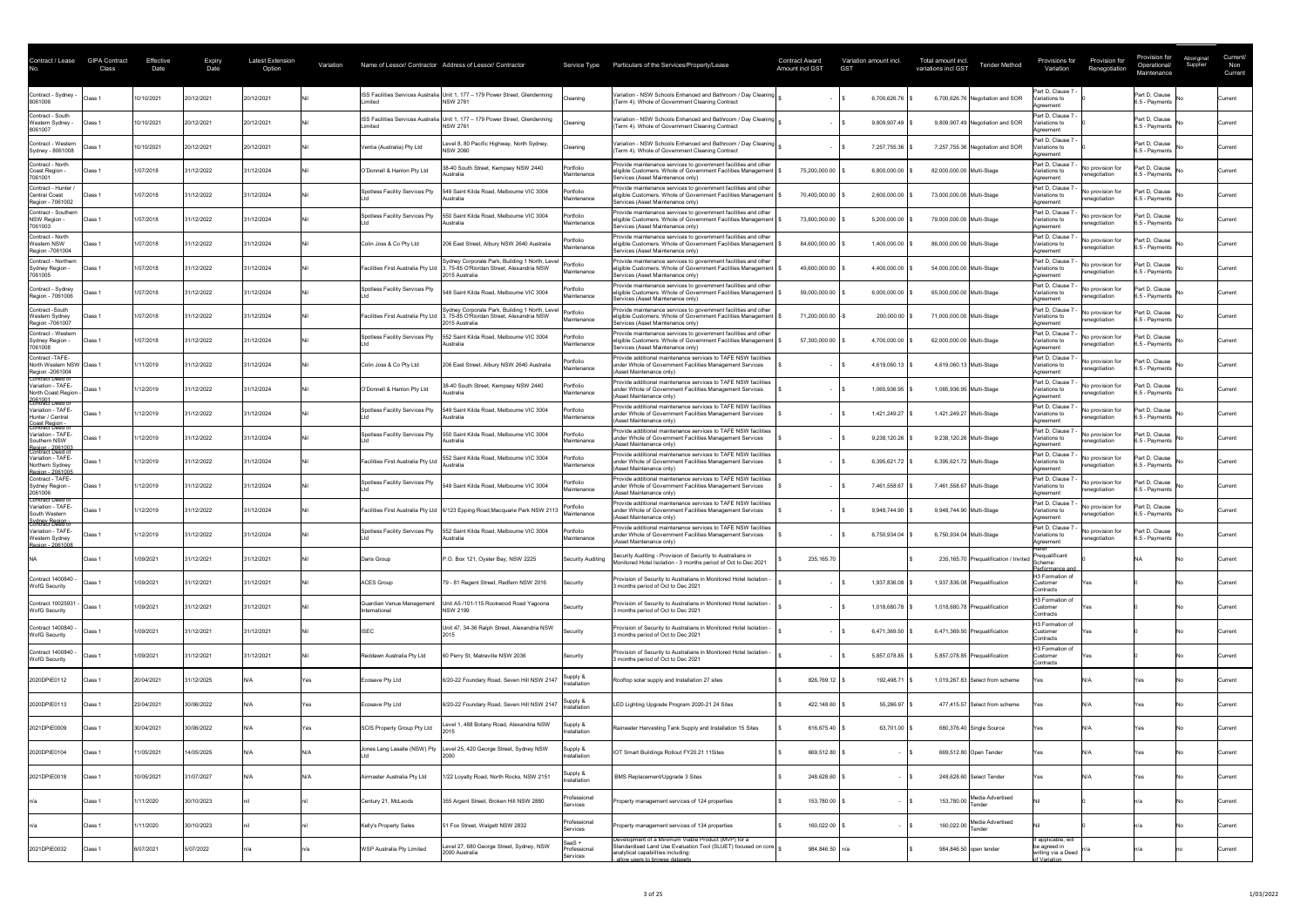| Contract / Lease            | <b>GIPA Contract</b><br>Class | Effective<br>Date | <b>Expiry</b><br>Date | Latest Extension<br>Option | Variation                    |                                                                         | Name of Lessor/ Contractor Address of Lessor/ Contractor           | Service Type                                                 | Particulars of the Services/Property/Lease                                                                                                                                                                            | <b>Contract Award</b><br>Amount incl GST | <b>GST</b>     | Variation amount incl. | Total amount incl.<br><b>Tender Method</b><br>variations incl GST | Provisions for<br>Variation           | Provision for<br>Renegotiation        | Provision for<br>Operational/<br>Maintenance        | Aboriginal<br>Supplier | Current/<br>Non<br>Current |
|-----------------------------|-------------------------------|-------------------|-----------------------|----------------------------|------------------------------|-------------------------------------------------------------------------|--------------------------------------------------------------------|--------------------------------------------------------------|-----------------------------------------------------------------------------------------------------------------------------------------------------------------------------------------------------------------------|------------------------------------------|----------------|------------------------|-------------------------------------------------------------------|---------------------------------------|---------------------------------------|-----------------------------------------------------|------------------------|----------------------------|
| 651200664                   | Class 1                       | 4/11/2019         | 14/11/2022            | 1x1 year option            |                              | Australia Facilities Group Pty                                          | 2/2 Jindalee PI, Riverwood NSW 2210                                | Services                                                     | The Provision of Maintenance & Monitoring of Leachate<br>Pneumatic Pumps and Leachate Systems at Eastern Creek and<br>Belrose Waste Management Centres                                                                |                                          | 85,479.24      | 747,549.51             | 833,028.75 Open                                                   | <b>Chief Executive</b><br><b>WAMC</b> | Chief Executive<br><b>WAMC</b>        | ≺outine<br>Maintenance ·<br>Emergency<br>break down |                        | Current                    |
| 2019DPIE001                 | Class 1                       | 1/07/2020         | 30/06/2023            | 2 x 1 year options         |                              | JPG Engineering Pty Ltd                                                 | Unit 1/8 Pioneer Drive Bellambi NSW 2518                           | <b>Services</b>                                              | Monitoring and Maintenance of WAMC's Leachate Treatment<br>Plant (LTP) and associated leachate infrastructure                                                                                                         |                                          | 661,904.00     | 959,160.00             | 1,621,064.00 Open                                                 | Director ESG<br>Approval              | Client (WAMC)<br>approval             |                                                     |                        | Current                    |
| 2020DPIE0071                | Class 1                       | 6/10/2021         | 5/10/2022             |                            |                              | <b>GOLDER ASSOCIATES P/L</b>                                            | evel 8, 40 Mount Street, North Sydney, NSW                         | Service                                                      | Envrionmental Compliance Monitoring - Alexandria Landfill - St<br>Peters Interchange - Westconnex                                                                                                                     |                                          | 183,172.00     | 309,980.00             | 493,152.00 Direct Appointment                                     | Director ESG<br>Approval              | Director ESG<br>Approval              |                                                     |                        | Current                    |
| 2021DPIE0067                | Class 1                       | 13/09/2021        | 30/04/2022            |                            |                              | Work force international P/L                                            | evel 1, 601 Botany Road, Rosebery NSW 2018 Service                 |                                                              | The provision of traffic control for the Remediaiton of Hunters Hill                                                                                                                                                  |                                          | 302,623.20     |                        | 302,623.20 Selet                                                  | Director ESG<br>Approval              | <b>IDirector ESG</b><br>Approval      | Traffic<br>Controllers -<br>Hunters Hill            |                        | Current                    |
| 2020DPIE0059                | Class <sup>®</sup>            | 13/09/2021        | 30/04/2022            |                            |                              | N. Moits & Sons P/L                                                     | 142 Wicks Road, Macquarie Park NSW 2113                            | Service                                                      | Request for Quote for the Provision of Remediation of former<br>Radium Hill Site - Hunters Hill                                                                                                                       |                                          | 1,199,908.26   | 3,057,843.08           | 4,257,751.34 Direct Appointment                                   | <b>Chief Executive</b><br><b>VAMC</b> | <b>Chief Executive</b><br><b>NAMC</b> |                                                     |                        | Current                    |
| 2017PAG0011_12 Class 1      |                               | 1/03/2019         | 29/02/2024            |                            | Yes - Annual CPI<br>Increase | Aspect Property Consultants Pty                                         | Unit 3, 2 Blueridge Drive, Dubbo NSW                               | Professional<br>Services                                     | Land valuation services                                                                                                                                                                                               |                                          | 5,249,801.10   | 25,333.44              | 5,275,134.54 Open Tender                                          |                                       |                                       |                                                     |                        | Current                    |
| 2017PAG0011 14              | Class 1                       | 1/03/2019         | 29/02/2024            |                            | Yes - Annual CPI<br>Increase | <b>Aspect Property Consultants</b><br>Western Pty Ltd                   | 131 Pangee St, Nyngan NSW 2825                                     | Professiona<br>Services                                      | Land valuation services                                                                                                                                                                                               |                                          | 3,225,000.00   | 15,562.56              | 3,240,562.56 Open Tender                                          |                                       |                                       |                                                     |                        | Current                    |
| 2017PAG0011_3               | Class 1                       | 1/03/2019         | 29/02/2024            |                            | Yes - Annual CPI<br>Increase |                                                                         | Crown Valuation Service Pty Ltd F7, 1-15 Barr St, Balmain NSW 2039 | Professional<br>Services                                     | Land valuation services                                                                                                                                                                                               |                                          | 4,482,500.00   | 21,630.75              | 4,504,130.75 Open Tender                                          |                                       |                                       |                                                     |                        | Current                    |
| 2017PAG0011_4               | Class 1                       | 1/11/2019         | 29/02/2024            |                            | Yes - Annual CPI<br>Increase | <b>Acumentis Statutory Services</b><br><b>Pty Ltd</b>                   | evel 6, 55 Clarence Street, Sydney NSW 2000                        | Professional<br>Services                                     | Land valuation services                                                                                                                                                                                               |                                          | 4,488,965.44   | 24,994.57              | 4,513,960.01 Open Tender                                          |                                       |                                       |                                                     |                        | Current                    |
| 2017PAG0011 8               | Class <sup>2</sup>            | /03/2019          | 29/02/2024            |                            | Yes - Annual CPI<br>Increase | <b>Pty Ltd</b>                                                          | [Opteon (Northern Inland NSW)   536 Peel St, Tamworth NSW 2340     | Professional<br>Services                                     | Land valuation services                                                                                                                                                                                               |                                          | 3,976,087.50   | 19.187.00 \$           | 3,995,274.50 Open Tender                                          |                                       |                                       |                                                     |                        | Current                    |
| 2017PAG0011 9               | Class 1                       | 1/03/2019         | 29/02/2024            |                            | Yes - Annual CPI<br>Increase | <b>Pty Ltd</b>                                                          | Opteon (Northern Inland NSW) 536 Peel St, Tamworth NSW 2340        | Professional<br><b>Services</b>                              | Land valuation services                                                                                                                                                                                               |                                          | 2,574,577.50   | 12,423.89              | 2,587,001.39 Open Tender                                          |                                       |                                       |                                                     |                        | Current                    |
| 2017PAG0011 10 Class 1      |                               | 1/03/2019         | 29/02/2024            |                            | Yes - Annual CPI<br>Increase | Opteon (Northern Inland NSW)<br><b>Pty Ltd</b>                          | 536 Peel St, Tamworth NSW 2340                                     | Professional<br>Services                                     | Land valuation services                                                                                                                                                                                               |                                          | 4,720,248.50   | $22,778.03$ \$         | 4,743,026.53 Open Tender                                          |                                       |                                       |                                                     |                        | Current                    |
| 2017PAG0011_13 Class 1      |                               | 1/03/2019         | 29/02/2024            |                            | Yes - Annual CPI<br>Increase | Opteon Property Group Pty Ltd                                           | Ground Floor, 737 Bourke St, Docklands VIC                         | Professional<br><b>Services</b>                              | Land valuation services                                                                                                                                                                                               |                                          | 4,482,500.00   | $21,630.75$ \$         | 4,504,130.75 Open Tender                                          |                                       |                                       |                                                     |                        | Current                    |
| 2017PAG0011 15 Class 1      |                               | 1/03/2019         | 29/02/2024            |                            | Yes - Annual CPI<br>Increase | Opteon Property Group Pty Ltd                                           | Ground Floor, 737 Bourke St, Docklands VIC                         | Professional<br>Services                                     | Land valuation services                                                                                                                                                                                               |                                          | 4,537,500.00   | $21,896.16$ \$         | 4,559,396.16 Open Tender                                          |                                       |                                       |                                                     |                        | Current                    |
| 2017PAG0011 17 Class 1      |                               | 1/03/2019         | 29/02/2024            |                            | Yes - Annual CPI<br>Increase | Opteon Property Group Pty Ltd                                           | Ground Floor, 737 Bourke St, Docklands VIC                         | Professional<br><b>Services</b>                              | Land valuation services                                                                                                                                                                                               |                                          | 4,840,000.00   | $23,355.90$ \$         | 4,863,355.90 Open Tender                                          |                                       |                                       |                                                     |                        | Current                    |
| 2017PAG0011_11 Class 1      |                               | 1/03/2019         | 29/02/2024            |                            | Yes - Annual CPI<br>Increase | Preston Rowe Patterson<br>Newcastle and Central Coast<br><b>Pty Ltd</b> | 98 Hannell St, Wickham NSW 2293                                    | Professional<br><b>Services</b>                              | Land valuation services                                                                                                                                                                                               |                                          | 8,219,508.00   | 39,664.06              | 8,259,172.06 Open Tender                                          |                                       |                                       |                                                     |                        | Current                    |
| 2017PAG0011_1               | Class 1                       | 1/03/2019         | 29/02/2024            |                            | Yes - Annual CPI<br>Increase | Quotable Value Australia Pty                                            | Suite 2, Level 2, 695 to 699 George St,<br>Haymarket NSW 2000      | Professional<br>Services                                     | Land valuation services                                                                                                                                                                                               |                                          | 6,792,500.00   | $32,777.89$ \$         | 6,825,277.89 Open Tender                                          |                                       |                                       |                                                     |                        | Current                    |
| 2017PAG0011_2               | Class 1                       | 1/03/2019         | 29/02/2024            |                            | Yes - Annual CPI<br>Increase | Quotable Value Australia Pty                                            | Suite 2, Level 2, 695 to 699 George St,<br>Haymarket NSW 2000      | Professional<br>Services                                     | Land valuation services                                                                                                                                                                                               |                                          | 3,239,500.00   | 15,632.53              | 3,255,132.53 Open Tender                                          |                                       |                                       |                                                     |                        | Current                    |
| 2017PAG0011 5               | Class 1                       | 1/03/2019         | 29/02/2024            |                            | Yes - Annual CPI<br>Increase | Quotable Value Australia Pty                                            | Suite 2, Level 2, 695 to 699 George St,<br>Haymarket NSW 2000      | Professional<br>Services                                     | Land valuation services                                                                                                                                                                                               |                                          | $3,921,500.00$ | $18,923.59$ \$         | 3,940,423.59 Open Tender                                          |                                       |                                       |                                                     |                        | Current                    |
| 2017PAG0011_16 Class 1      |                               | 1/03/2019         | 29/02/2024            |                            | Yes - Annual CPI<br>Increase | Quotable Value Australia Pty                                            | Suite 2, Level 2, 695 to 699 George St,<br>Haymarket NSW 2000      | Professional<br><b>Services</b>                              | Land valuation services                                                                                                                                                                                               |                                          | 3,850,000.00   | 18,009.60              | 3,868,009.60 Open Tender                                          |                                       |                                       |                                                     |                        | Current                    |
| 2017PAG0011_7               | Class 1                       | 1/03/2019         | 29/02/2024            |                            | Yes - Annual CPI<br>Increase | Robertson & Robertson (Central<br>Coast) Pty Ltd                        | 1/8 Reliance Dr, Tuggerah NSW 2259                                 | Professional<br>Services                                     | Land valuation services                                                                                                                                                                                               |                                          | 13,878,876.00  | 66,973.91              | 13,945,849.91 Open Tender                                         |                                       |                                       |                                                     |                        | Current                    |
| 2017PAG0011_6               | Class 1                       | 1/03/2019         | 29/02/2024            |                            | Yes - Annual CPI<br>Increase | Southern Alliance Valuation<br>Services Pty Ltd                         | Suite 5, Level 1, 2 East St, Five Dock NSW<br>2046                 | Professional<br>Services                                     | Land valuation services                                                                                                                                                                                               |                                          | 8,965,000.00   | $43,261.50$ \$         | 9,008,261.50 Open Tender                                          |                                       |                                       |                                                     |                        | Current                    |
| 2017PAG0011_18 Class 1      |                               | 1/03/2019         | 29/02/2024            |                            | Yes - Annual CPI<br>Increase | Walsh and Monaghan Pty Ltd                                              | Suite 1, First Floor, 57 Junction St, Nowra NSW Professional       | Services                                                     | Land valuation services                                                                                                                                                                                               |                                          | 13,343,681.84  | $64,391.27$ \$         | 13,408,073.11 Open Tender                                         |                                       |                                       |                                                     |                        | Current                    |
| SMW - Batch<br>4283415      | Class <sup>®</sup>            | 14/01/2021        | 30/06/2022            | 7/09/2021                  |                              | Robertson & Robertson (Centra<br>Coast) Pty Ltd                         | /8 Reliance Dr, TUGGERAH NSW 2259                                  | Professional<br>Services                                     | <b>Business Valuation</b>                                                                                                                                                                                             |                                          | 207,900.00     | $9,075.00$ \$          | 216,975.00 Limited Tender                                         |                                       |                                       |                                                     |                        | Current                    |
| SMW - Batch<br>4283435      | <b>Class</b>                  | 14/01/2021        | 30/06/2022            | 30/12/2021                 |                              | Robertson & Robertson (Centra<br>Coast) Pty Ltd                         | 1/8 Reliance Dr, TUGGERAH NSW 2259                                 | Professional<br>Services                                     | Real Estate Valuation                                                                                                                                                                                                 |                                          | 158,400.00     |                        | 158,400.00 Limited Tender                                         |                                       |                                       |                                                     |                        | Current                    |
| 2020DPIE0123                | Class 1                       | 21/01/2021        | 28/02/2022            |                            | Yes - flow on                | Walsh and Monaghan Pty Ltd                                              | 1/57 Junction St, NOWRA NSW 2541                                   | Professional<br>Services                                     | Land valuation services                                                                                                                                                                                               |                                          | 296,725.00     | 132,000.00             | 428,725.00 Limited Tender                                         | Yes                                   |                                       |                                                     |                        | Current                    |
| SM - WSA - Batch<br>4378116 | Class 1                       | 12/09/2021        | 30/06/2022            |                            |                              | Edmonds & Associates                                                    | 623 Military Road, Mosman NSW 2088                                 | Professional<br>Services                                     | <b>Real Estate Valuation</b>                                                                                                                                                                                          |                                          | 195,800.00     |                        | 195,800.00 Limited Tender                                         |                                       |                                       |                                                     |                        | Current                    |
| 10029791                    | class 1                       | 22/06/2020        | 23/11/2020            | 31/01/2022                 |                              | Amek Engineering Pty Ltd                                                | 5/17 George Young Street, REGENTS PARK,<br>NSW, 2143               | Construction + 12<br>mth Post<br>Completion                  | Cooler Classrooms Program at Banks Public School, Chifley<br>College Dunheved Campus and Blackett Public School - Thermal   \$<br>Comfort Indoor Air Quality Works (Package F) - Tranche C                            |                                          | 909,583.00     | 31,399.50              | 940,982.50 Selective                                              |                                       |                                       |                                                     |                        | Current                    |
| 10035781                    | class 1                       | 1/02/2021         | 2/08/2021             | 1/02/2022                  |                              | Sine Industries Pty Ltd                                                 | 14/46 Buffalo Road, Gladesville, NSW, 2111                         | Maintenance<br>Construction + 12<br>mth Post<br>Completion   | Cooler Classrooms Program at Killarney Heights High School and<br>Ashbury Public School - Level 1 ASP Electrical Upgrade Works &   \<br>Thermal Comfort Indoor Air Quality Works                                      |                                          | 2,369,939.00   | 25,333.00              | 2,395,272.00 Selective                                            |                                       |                                       |                                                     |                        | Current                    |
| 10040021                    | class 1                       | 3/06/2021         | 2/12/2021             | 1/02/2022                  |                              | Trio Building and Maintenance<br><b>Pty Ltd</b>                         | Unit 2, 71 Kenneth Road, Manly Vale, NSW,                          | mth Post<br>Completion                                       | Plateau Public School and Elanora Heights Public School - Level<br>1 ASP Electrical Upgrade Works and Thermal Comfort Indoor Air<br>Quality Works (Package 7 Tranche 20-21A)                                          |                                          | 2,618,723.17   |                        | 2,618,723.17 Open                                                 |                                       |                                       |                                                     |                        | Current                    |
| 10041861                    | class 1                       | 28/06/2021        | 27/12/2021            | 1/02/2022                  |                              | SASSAN VODJDANI PTY LTD<br>trading as ROYAL<br><b>CONTRACTORS</b>       | 11 Hume Avenue CASTLE HILL NSW 2154                                | Maintenance<br>Construction + 12<br>mth Post<br>Completion   | Cooler Classrooms Program at Cherrybrook High School - Level 1<br>ASP Electrical Upgrade Works and Thermal Comfort Indoor Air<br>Quality Works (Package 1 Tranche 20-21A)                                             |                                          | 2,030,500.00   |                        | 2,030,500.00 Open                                                 |                                       |                                       |                                                     |                        | Current                    |
| 10041831                    | class ′                       | 3/09/2021         | 4/03/2022             |                            |                              | <b>INTREC Management Pty Ltd</b>                                        | 73 Reserve Road, ARTARMON NSW 2064                                 | <u> Aaintenance</u><br>mth Post<br>Completion<br>Maintenance | Construction + 12 Cooler Classrooms Program at Muirfield High School and Setton<br>High School - Level 1 ASP Electrical Upgrade Works and<br>Thermal Comfort Indoor Air Quality Works (Package 10 Tranche<br>$20-21A$ |                                          | 1,568,849.31   |                        | 1,568,849.31 Open                                                 |                                       |                                       |                                                     |                        | Current                    |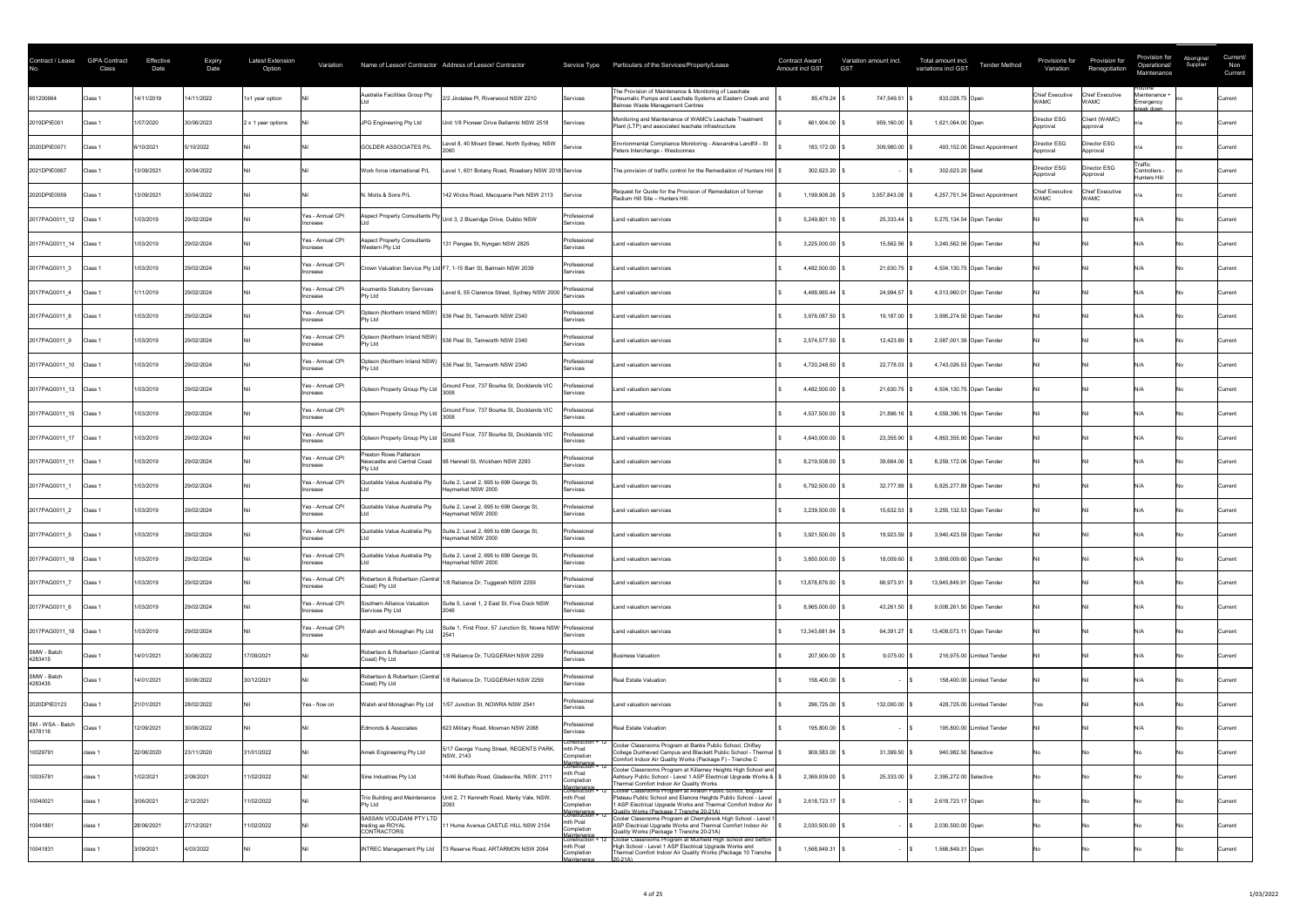| Contract / Lease        | <b>GIPA Contract</b><br>Class | <b>Effective</b><br>Date | <b>Expiry</b><br>Date    | <b>Latest Extension</b><br>Option | Variation |                                                                   | Name of Lessor/ Contractor Address of Lessor/ Contractor                                                         | Service Type                                                                    | Particulars of the Services/Property/Lease                                                                                                                                                                                                                                           | <b>Contract Award</b><br>Amount incl GST | Variation amount incl.<br><b>GST</b> | Total amount incl.<br><b>Tender Method</b><br>variations incl GST                       | Provisions for<br>Variation | Provision for<br>Renegotiation | Provision for<br>Operational/<br>Maintenance | Aboriginal<br>Supplier | Current/<br>Non<br>Current |
|-------------------------|-------------------------------|--------------------------|--------------------------|-----------------------------------|-----------|-------------------------------------------------------------------|------------------------------------------------------------------------------------------------------------------|---------------------------------------------------------------------------------|--------------------------------------------------------------------------------------------------------------------------------------------------------------------------------------------------------------------------------------------------------------------------------------|------------------------------------------|--------------------------------------|-----------------------------------------------------------------------------------------|-----------------------------|--------------------------------|----------------------------------------------|------------------------|----------------------------|
| 10041851                | class 1                       | 12/11/2021               | 13/05/2022               |                                   |           | Sine Industries Pty Ltd                                           | 14/46 Buffalo Road, Gladesville, NSW, 2111                                                                       | Construction + 12<br>mth Post<br>Completion<br>Maintenance                      | Cooler Classrooms Program at Northern Beaches Secondary<br>College Mackellar Girls Campus - Level 1 ASP Electrical Upgrade<br>Works and Thermal Comfort Indoor Air Quality Works (Package 3<br>Tranche 20-21A)                                                                       | 1,842,940.00                             |                                      | 1,842,940.00 Open                                                                       |                             |                                |                                              |                        | Current                    |
| 10046511                | class 1                       | 15/12/2021               | 10/03/2022               |                                   |           | Coral Air Conditioning Pty Ltd                                    | 172 Bonds Road, RIVERWOOD NSW 2210                                                                               | Construction + 1<br>mth Post<br>Completion<br>Maintenance                       | Cooler Classrooms Program at Gymea Technology High School,<br>Glenbrook Public School and Kingswood Public School - Thermal   9<br>Comfort Indoor Air Quality Works (Package 47A Tranche 21-22A)                                                                                     | 737,000.00                               |                                      | 737,000.00 Open                                                                         |                             |                                |                                              |                        | Current                    |
| RFT-10037961            | class 1                       | 4/04/2021                | 5/10/2021                | 1/02/2022                         |           | <b>Exceptional Electrical Services</b><br>(AUST) Pty Ltd          | Unit 3, 16-18, Northumberland Road, Caringbah   mth Post<br><b>NSW 2229</b>                                      | Construction + 12<br>Completion<br>Maintenance                                  | CCP at Chifley Public School, Glebe Public School, Bridge Road<br>School and Ryde Secondary College (Package 9, Tranche 20-                                                                                                                                                          | 1,523,058.47                             |                                      | 1,523,058.47 Open                                                                       |                             |                                |                                              |                        | Current                    |
| RFT-10040611            | class 1                       | 19/05/2021               | 20/10/2021               | 1/02/2022                         |           | Smart Systems Electrical Pty<br>Ltd (T/A ARCFIELD)                | UNIT 3, 116 Old Bathurst Rd,<br>Emu Heights, NSW 2750                                                            | Construction + 12<br>mth Post<br>Completion<br>Maintenance                      | CCP at Emu Heights Public School, Lapstone Public School,<br>Leonay Public School, and Jamisontown Public School (Package   \$<br>23, Tranche 20-21B)                                                                                                                                | 767,106.20                               |                                      | 767,106.20 Open                                                                         |                             |                                |                                              |                        | Current                    |
| RFT-10041121            | class 1                       | 27/05/2021               | 28/10/2021               | 1/02/2022                         |           | <b>INTREC Management Pty Ltd</b>                                  | 3 Reserve Road, ARTARMON NSW 2064                                                                                | Construction + 12<br>mth Post<br>Completion<br>Maintenance<br>Construction + 12 | CCP at at Werrington Public School, Penrith Valley School,<br>Penrith Public School and St<br>Marys Public School (Package 25, Tranche 20-21B)<br>CCP at Ropes Crossing Public School (PPP), St Marys North                                                                          | 1,203,602.62                             |                                      | 1,203,602.62 Open                                                                       |                             |                                |                                              |                        | Current                    |
| RFT-10041711            | class 1                       | 1/06/2021                | 12/11/2021               | 1/02/2022                         |           | J&R McCue Industries Pty Ltd<br>(T/A JR Electrical)               | 18 York Rd, Ingleburn NSW 2565                                                                                   | mth Post<br>Completion<br>Maintenance                                           | Public School, Tregear Public School, Oxley Park<br>Public School and Shalvey Public School (Package 27, Tranche<br>$20-21B)$                                                                                                                                                        | 790,309.92                               |                                      | 790,309.92 Open                                                                         |                             |                                |                                              |                        | Current                    |
| 10041691                | class 1                       | 13/07/2021               | 14/12/2021               | 1/02/2022                         |           | <b>Frost Air Conditioning Pty Ltd</b>                             | Unit 3, 4 Packard Ave, Castle Hill NSW 2154                                                                      | Construction +<br>mth Post<br>Completion<br>Maintenance                         | CCP at Noumea Public School, Emerton Public School,<br>Hebersham Public School, Whalan Public School, Mount Druitt<br>Public School, Wallacia Public School and Warragamba Public<br>School (Package 28, Tranche 20-21B)                                                             | 1,162,100.00                             |                                      | 1,162,100.00 Open                                                                       |                             |                                |                                              |                        | Current                    |
| 10040421                | class 1                       | 23/04/2021               | 30/07/2021               | 4/02/2022                         |           | Northern Fencing Specialists<br><b>Pty Ltd</b>                    | 44 Preston Street, PENRITH NSW 2750                                                                              | Construction + 6<br>mth Post<br>Completior<br>Maintenance                       | NSW State Archives & Records - Security Front Fence                                                                                                                                                                                                                                  | 557,156.60                               | 126,645.64                           | 683,802.24 Selective                                                                    |                             |                                |                                              |                        | Current                    |
| 10040241                | class 1                       | 24/04/2021               | 30/07/2021               | 25/03/2022                        |           | JHA Consulting Engineers<br>(NSW) Pty Ltd                         | Level 23, 101 Miller Street,<br>North Sydney NSW 2060                                                            | Professional<br>Services<br>(Construction<br>related<br>Consultancy)            | Blue Mountains Botanic Gardens - Fire Abatement System (PDC) \$                                                                                                                                                                                                                      | 189,200.00                               |                                      | 189,200.00 Selective                                                                    |                             |                                |                                              |                        | Current                    |
| 10034691                | class 1                       | 6/02/2021                | 27/08/2021               | 4/02/2022                         |           |                                                                   | Superior Fire Solutions Pty Ltd   C5/15 Narabang Way, Belrose NSW 2085                                           | Construction + 12<br>months Post<br><b>Completion Period</b>                    | NSW State Archives & Records - Fire Suppression (Cells &                                                                                                                                                                                                                             | 2,451,754.55                             | 74,470.66                            | 2,526,225.21 Selective                                                                  |                             |                                |                                              |                        | Current                    |
| 10029731                | class 3                       | 17/08/2020               | 16/02/2022               | 5/05/2022                         |           | <b>ADCO Constructions Pty Ltd</b>                                 | evel 2, 7 - 9 West Street, North Sydney, NSW                                                                     | Construction + 18<br>Inth Post<br>Completion<br>Maintenance                     | Eurobodalla Shire Council - Batemans Bay Regional Aquatic, Arts<br>and Leisure Centre (Design Finalisation and Construction)                                                                                                                                                         | 58,082,810.01                            | 3,100,000.76                         | 61,182,810.77 Selective                                                                 |                             |                                |                                              |                        | Current                    |
| 10044611                | class 1                       | 1/11/2021                | 30/06/2022               |                                   |           | RMA Contracting Pty Lt t/as<br><b>RMA Group</b>                   | 12/6-20 Braidwood Street, Strathfield South<br><b>NSW 2136</b>                                                   | Construction + 12<br>mth Post<br>Completion<br>Maintenance                      | HVAC 3 Cells 4 & 5                                                                                                                                                                                                                                                                   | 492,330.40                               |                                      | 492,330.40 Selective                                                                    |                             |                                |                                              |                        | Current                    |
| 10040631                | class 1                       | 28/06/2021               | 29/11/2021               |                                   |           | Surelinc Services Pty Ltd                                         | UNIT 1.09 100 COLLINS STREET,<br>ALEXANDRIA NSW 2015.                                                            | Construction + 12<br>mth Post<br>Completion<br>Maintenance                      | Cooler Classrooms Program at Sydney Boys High School,<br>Waverley Public School, Randwick Public School and Coogee<br>Public School - Thermal Comfort Indoor Air Quality Works<br>(Package 18, Tranche 20-21B)<br>Cooler Classrooms Program at Orchard Hills Public School, St       | 1,903,696.69                             |                                      | 1,903,696.69 Open                                                                       |                             |                                |                                              |                        | Current                    |
| 10041111                | class 1                       | 28/06/2021               | 29/11/2021               |                                   |           | Intrec Management Pty Ltd                                         | 73 Reserve Road, ARTARMON, NSW, 2064                                                                             | Construction + 12<br>mth Post<br>Completion<br>Maintenance                      | Marys Senior High School, Wheeler Heights Public School, Sir<br>Eric Woodward Memorial School and Hornsby Girls High School -<br>Thermal Comfort Indoor Air Quality Works (Package 17, Tranche<br>20-21B)                                                                            | $1,735,494.77$ $\mid$ 3                  |                                      | 1,735,494.77 Open                                                                       |                             |                                |                                              |                        | Current                    |
| 10041721                | class 1                       | 16/07/2021               | 17/12/2021               |                                   |           | J.E.C. Air Conditioning Services<br><b>Pty Ltd</b>                | 2 Prince William Drive, Seven Hills, NSW, 214                                                                    | Construction +<br>mth Post<br>Completion<br>Maintenance                         | Cooler Classrooms Program at Cammeraygal High School,<br>Gladesville Public School, Kegworth Public School, Newtown<br>High School of Performing Arts, Mortlake Public School and<br>Bronte Public School - Thermal Comfort Indoor Air Quality Works<br>(Package 17, Tranche 20-21B) | $2,048,596.00$ $\mid$ 3                  |                                      | 2,048,596.00 Open                                                                       |                             |                                |                                              |                        | Current                    |
| 10037931                | class 1                       | 21/04/2021               | 22/09/2021               | 1/04/2022                         |           | <b>Exceptional Electrical Services</b><br>(AUST) Pty Ltd          | nit 3, 16-18, Northumberland Road,<br>Caringbah NSW 2229                                                         | Construction + 12<br>mth Post<br>Completion<br>Maintenance                      | Cooler Classrooms Program<br>At Banksmeadow Public School and Rose Bay Secondary College<br>Thermal Comfort Indoor Air Quality Works (Package 2, Tranche<br>$20-21A)$                                                                                                                | 1,324,292.30                             |                                      | 1,324,292.30 Open                                                                       |                             |                                |                                              |                        | Current                    |
| 10035871                | class 1                       | 23/06/2021               | 22/12/2021               |                                   |           | SASSAN VODJDANI PTY LTD<br>trading as ROYAL<br><b>CONTRACTORS</b> | 11 Hume Avenue CASTLE HILL NSW 2154                                                                              | Construction + 12<br>mth Post<br>Completion<br>Maintenance                      | Cooler Classrooms Program at North Sydney Girls High School -<br>Thermal Comfort Indoor Air Quality Works (Package 4) - Tranche   \$<br>L1+HVAC                                                                                                                                      | $1,375,200.00$ $\mid$ 3                  |                                      | 1,375,200.00 Selective                                                                  |                             |                                |                                              |                        | Current                    |
| 10033541                |                               | 16/11/2020               | 24/12/2021               |                                   |           | (Aust) Pty Ltd                                                    | Exceptional Electrical Services   Unit 3, 16-18 Northumberland Road,<br>CARINGBAH. NSW. 2229                     | Construction + 12<br>mth Post<br>Completion<br>Maintenance                      | Cooler Classrooms Program at Holroyd High School - Thermal<br> Comfort Indoor Air Quality Works (Package L) - Tranche<br>L1+HVAC                                                                                                                                                     | 1,705,915.00 \$                          |                                      | 1,705,915.00 Selective                                                                  |                             |                                |                                              |                        | Current                    |
| 10033271A               | class 1                       | 27/04/2021               | 31/04/2022               |                                   |           | FDC Construction (NSW) Pty                                        | 22-24 Junction Street, Forest Lodge. NSW.                                                                        | Construction + 12<br>months Post                                                | Property NSW - Parramatta North Western Sydney Startup Hub<br>(WSSH). Fitout works, and heritage conservation works. Buildings  <br>Completion Period C107, C104/A, C109, and C111<br>Construction + 12 Create Infrastructure NSW - Powerhouse Museums Discovery                     | 12,689,993.00                            | 1,826,053.00                         | 14,516,046.00 Selective                                                                 |                             |                                |                                              |                        | Current                    |
| 10033261A               | class 1                       | 28/06/2021               | 30/01/2023               |                                   |           | <b>Taylor Construction Group Pty</b>                              | Level 13, 157 Walker St NORTH SYDNEY<br><b>NSW 2060</b>                                                          | months Post<br>Construction + 12                                                | Centre (MDC), Castle Hill. Construction of new Building J and<br>Completion Period associated works.<br>Create Infrastructure Arts Maintenance and Upgrade Program.                                                                                                                  | 26,914,136.00                            | 486,896.00                           | Selective following an<br>27,401,032.00<br>open EOI                                     |                             |                                |                                              |                        | Current                    |
| 10043431                | class 1                       | 12/08/2021               | 30/09/2022               |                                   |           | FDC Construction (NSW) Pty                                        | 22-24 Junction Street, Forest Lodge. NSW.                                                                        | months Post<br><b>Completion Period</b>                                         | Fitout works, maintenance repairs and heritage conservation<br>works. NAS, Gunnery, Parachute Grounds, Carriageworks, RPT,<br>Garry Owen House and Arts Exchange                                                                                                                     | 21,904,721.30                            |                                      | 21,904,721.30 Selective                                                                 |                             |                                |                                              |                        | Current                    |
| 2021DPIE0020            | Class 3                       | 24/09/2021               | 25/10/2021               |                                   |           | Longs Lane Sub TC Pty Ltd                                         | evel 6, 16 O'Connell Street, Sydney NSW                                                                          | lease                                                                           | Lot 21 DP1169304<br>Lot 21 DP1169304 - lease permitted use: Residential housing,                                                                                                                                                                                                     | 36250000                                 |                                      | <b>EOI</b><br>36250000                                                                  | By agreement                |                                |                                              |                        | Current                    |
| 2021DPIE0020            | Class 3                       | 25/10/2021               | 24/10/2120               |                                   |           | Longs Lane TC Pty Ltd                                             | Level 6, 16 O'Connell Street, Sydney NSW                                                                         | head lease                                                                      | accommodation facility and any other lawful use which complies<br>with all Government Legal requirements and the terms of this<br>lease and is consent to by the lessor                                                                                                              |                                          | 108.90                               | 108.90 EOI                                                                              |                             |                                |                                              |                        | Current                    |
| AA514546K               | Class 1                       | 14/10/2003               | 13/10/2023               |                                   |           | Pier 26 Pty Limited                                               | 7 Wheat Road, Darling Harbour, 2000                                                                              | Sublease                                                                        | Lease to Pier 26 Pty Limited (lessor) to Place Management NSW                                                                                                                                                                                                                        | 4,125,000.00                             |                                      | 4,125,000.00 NA                                                                         |                             |                                |                                              |                        | Current                    |
| 1218093327              | Class 1<br>Class 3            | 26/11/2014<br>1/12/2018  | 25/11/2041<br>1/12/2022  |                                   |           | Lendlease (Haymarket) Pty<br>imited<br><b>RRF</b>                 | 300 Barangaroo Ave, level 14, Tower 3, Sydney Construction<br><b>NSW 2000</b><br>66 Harrington Street, The Rocks | Consultant                                                                      | Construction of the International Convention Centre (Artefacts &<br>Remediation Costs as per SICEEP Contract )- Cabinet Approved  <br>Integrated Property Services Contract Execution                                                                                                | 1,600,000,000.00<br>27,000,000.00        |                                      | <b>Private Public</b><br>1,600,000,000.00<br>Partnership<br>27,000,000.00 Select Tender |                             |                                |                                              |                        | Current<br>Current         |
| 2018PAG0028             | Class 2                       | 25/02/2019               | 24/02/2022               |                                   |           | <b>Jnited Property Services Pty</b>                               | Suite 1201, Level 12, 109 Pitt Street, Sydney<br><b>NSW 2000</b>                                                 | <b>Retail Leasing</b>                                                           | Provision of Retail Leasing Services for PMNSW                                                                                                                                                                                                                                       | 1,000,000.00                             |                                      | 1,000,000.00 Select Tender                                                              |                             |                                |                                              |                        | current                    |
| 2019DPIE0026            | Class 1                       | 20/12/2019               | 19/12/2022               |                                   |           | Darling Harbour Live                                              | Level 14, Tower 3 International Tower, 300<br>Barangaroo Ave, BARANGAROO                                         | Facilities<br>Management                                                        | Provision of FM Services for SICEEP Public Realm                                                                                                                                                                                                                                     | 5,382,533.20                             |                                      | 5,382,533.20 Select Tender                                                              |                             |                                |                                              |                        | current                    |
| 2019DPIE0041            | Class 1                       | 4/03/2020                | 30/11/2021               | on holdover                       |           | AJ Bristow and Sons Pty Ltd                                       | 8 Odette Road, Dural NSW 2158                                                                                    | Construction                                                                    | Provision of Structural Rectification Works for The Australian<br>Hotel, 100 Cumberland St. The Rocks                                                                                                                                                                                | 182,666.93                               |                                      | 182,666.93 Select Tender                                                                |                             |                                |                                              |                        | current                    |
| 45464461<br>2019PAG0006 | Class 1                       | 19/02/2020<br>1/05/2020  | 31/12/2021<br>10/05/2022 |                                   |           | Smart Design<br>WhiteGREY                                         | 632 Bourke Street Surry Hills NSW 2010<br>14 Argyle PI, Millers Point NSW 2000                                   | Construction<br>Professional                                                    | Provision of architectural Services for 47 George Street<br>Provision of Creative Services for The Rocks and Darling Harbour                                                                                                                                                         | 236,500.00<br>1,426,678.00               | $30,250.00$ \$                       | 266,750.00 Single Select SCM0801<br>1,426,678.00 Select Tender External                 |                             |                                |                                              |                        | current                    |
| 2019PAG0007             | Class 1<br>Class 1            | 8/04/2020                | 7/04/2022                | 3 x 1 year<br>3 x 1 year          |           | POEM Group Pty Ltd                                                | 268A Devonshire St, Surry Hills NSW 2010                                                                         | Services<br>Professional                                                        | Provision of Public Relations Services                                                                                                                                                                                                                                               | 440,376.00                               |                                      | 440,376.00 Select Tender External                                                       |                             |                                |                                              |                        | current<br>current         |
| 2020DPIE0095            | Class 1                       | 1/11/2020                | 30/04/2022               |                                   |           | Thelem Consulting                                                 | Suite 3, Level 2 95 Pitt Street Sydney NSW                                                                       | <b>Services</b><br>Professional                                                 | Project Management Services for White Bay Power Station works   \$                                                                                                                                                                                                                   | 317,625.00                               |                                      | 317,625.00 SCM0005                                                                      |                             |                                |                                              |                        | current                    |
|                         |                               |                          | Date of completion of    |                                   |           |                                                                   |                                                                                                                  | <b>Services</b><br>Professional                                                 | Project Management services for Pyrmont Bridge Structural                                                                                                                                                                                                                            |                                          |                                      |                                                                                         |                             |                                |                                              |                        |                            |
| 10033701                | Class 1                       | 30/11/2020               | the final WP2 Phase 1    |                                   |           | Broockman Water Advisory                                          | 117 Brighton Street Petersham NSW 2049                                                                           | Services                                                                        | Restoration                                                                                                                                                                                                                                                                          | 615,550.00                               |                                      | 615,550.00 Select Tender SCM0005 ni                                                     |                             |                                |                                              |                        |                            |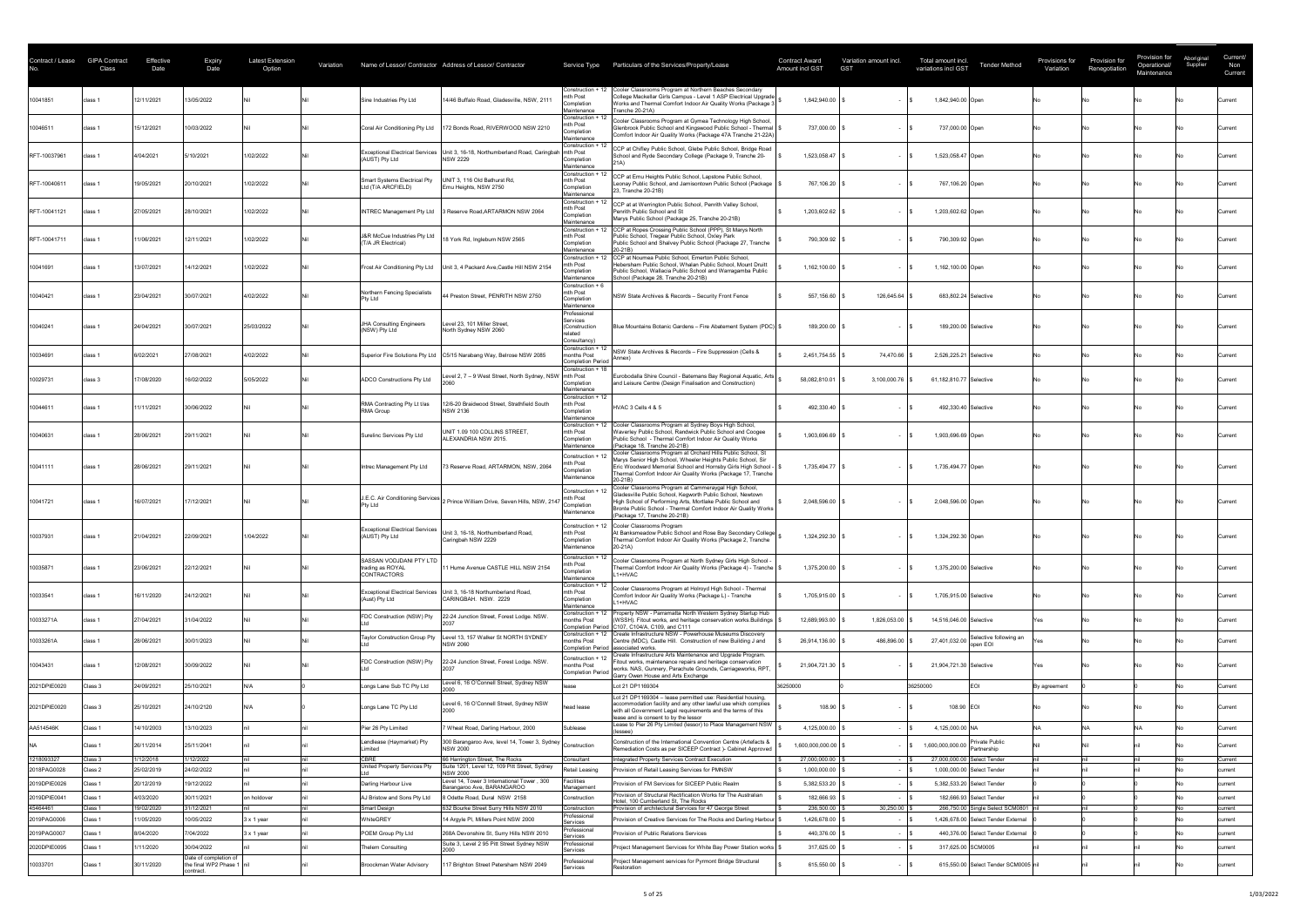| Contract / Lease            | <b>GIPA Contract</b><br>Class | Effective<br>Date        | <b>Expiry</b><br>Date                                | <b>Latest Extension</b><br>Option | Variation   |                                                                  | Name of Lessor/ Contractor Address of Lessor/ Contractor                              | Service Type                     | Particulars of the Services/Property/Lease                                                           | <b>Contract Award</b><br><b>Amount incl GST</b> | Variation amount incl.<br><b>GST</b> | Total amount incl.<br>variations incl GST | <b>Tender Method</b>                                                    | Provision for<br>Provisions for<br>Renegotiation<br>Variation | Provision for<br>Operational/<br>Maintenance | Aboriginal<br>Supplier | Current/<br>Non<br>Current |
|-----------------------------|-------------------------------|--------------------------|------------------------------------------------------|-----------------------------------|-------------|------------------------------------------------------------------|---------------------------------------------------------------------------------------|----------------------------------|------------------------------------------------------------------------------------------------------|-------------------------------------------------|--------------------------------------|-------------------------------------------|-------------------------------------------------------------------------|---------------------------------------------------------------|----------------------------------------------|------------------------|----------------------------|
| 10034091                    | Class 1                       | 6/12/2020                | 30/06/2024                                           |                                   |             | Marine and Civil Maintenance                                     | J9/41-43 Higginbotham Rd Gladesville NSW                                              | Construction                     | Provision of structural restoration works to Pyrmont Bridge                                          | 8,988,826.00                                    | 462,061.60                           | 9,450,887.60 Select Tender                |                                                                         |                                                               |                                              |                        | current                    |
| 10037261                    | Class 1                       | 0/03/2021                | 3 months after<br>completion of the last<br>contract |                                   |             | Root Partnership                                                 | Level 19, 9 Hunter Street Sydney NSW 2000                                             | Professional<br>Services         | Project Management services for Argyle Stores Restoration                                            | 1,037,723.00                                    |                                      | 1,037,723.00 Select Tender                |                                                                         |                                                               |                                              |                        | current                    |
| 10035181                    | Class 1                       | 24/02/2021               | 31/05/2023                                           |                                   |             | Coffs Harbour Hardwoods                                          | 161 Tallawudjah Creek Road Glenreagh NSW                                              | Construction                     | Provision of timber for Pyrmont Bridge Structural Restoration                                        | 390,288.25                                      | 34,418.34                            |                                           | 424,706.59 Select Tender External                                       |                                                               |                                              |                        | current                    |
| 2021DPIE0050                | Class 1                       | 14/05/2021               | 28/02/2022                                           |                                   |             | Murphy's Remedial Builders                                       | 60 Cope Street Redfern NSW 2016                                                       | Construction                     | Emergency Stabilisation works to White Bay Power Station                                             | 1,092,563.04                                    | 877,524.85                           |                                           | 1,970,087.89 Emergency Procurement                                      |                                                               |                                              |                        | current                    |
| 2021DPIE0004<br>2109PAG0006 | Class 1<br>Class 1            | 24/05/2021<br>13/07/2021 | 31/01/2022<br>11/05/2022                             | $2 + 3x 1$ year ext               |             | Kerfoot<br>Jay Grey Pty Ltd                                      | 1/30 Foundry Road, Seven Hills NSW 2147<br>Level 1, 14 Argyle Place Millers Point NSW | Construction<br>Creative Service | Provision of and installation of LED lighting in Pyrmont<br>RP22 - Agency Retainer - RX Creative -JS | 672,848.00<br>428,527.00                        |                                      |                                           | 672,848.00 Select tender<br>428,527.00 Select Tender                    |                                                               |                                              |                        | current<br>Current         |
| 2109PAG0006                 | Class 1                       | 13/07/2021               | 11/05/2022                                           | 2 + 3 x 1 year ext                |             | Jay Grey Pty Ltd                                                 | Level 1, 14 Argyle Place Millers Point NSW                                            | <b>Creative Service</b>          | DP22 - Agency Retainer - DH Creative -JS                                                             | 256,806.00                                      |                                      |                                           | 256,806.00 Select Tender                                                |                                                               |                                              |                        | Current                    |
| 45495617                    | Class 1                       | 23/06/2021               | 30/06/2022                                           |                                   |             | KOOMURRI ENTERTAINMENT<br><b>PTY LTD</b>                         | PO Box 626 Kingsgrove NSW 1480                                                        | Entertainment<br>Aboriginal      | Rocks Naidoc Week21 DreamtimeSpectacular                                                             | 15,730.00                                       |                                      | 15,730.00 Sole source                     |                                                                         |                                                               |                                              | res.                   | Current                    |
| 2019DPIE0037                | Class 1                       | 24/05/2021               | 10/11/2021                                           |                                   |             | laynard Design Consultancy                                       | 9A/94 Oxford Street Darlinghurst NSW 2010                                             | Professional<br>Services         | Darling Harbour and Rocks Wayfinding Strategy                                                        | 168,866.20                                      |                                      |                                           | 168,866.20 Select Tender                                                |                                                               |                                              |                        | Current                    |
| 45505351                    | Class 1                       | 3/12/2021                | 31/01/2022                                           |                                   |             | <b>RPS PROJECT SERVICES</b><br>PTY LTD                           | King Street Newtown NSW 2042                                                          | Construction                     | Construction of site sheds at White Bay Power Station                                                | 154,466.62                                      |                                      |                                           | 154,466.62 Single Select SCM0256                                        |                                                               |                                              |                        | Current                    |
| 10041941                    | Class1                        | 6/12/2021                | 23/02/2023                                           |                                   |             | FDC Construction (NSW) Pty                                       | 22-24 Junction Street Forest Lodge NSW 2037                                           | Construction<br>Professional     | White Bay Power Station RemedialWorks                                                                | 33,061,653.36                                   |                                      | 33,061,653.36 Select Tender               |                                                                         | res.                                                          |                                              |                        | Current                    |
| 45502956                    | Class1                        | 31/05/2021               | 31/12/2022                                           |                                   |             | CBRE (GCS) PTY LIMITED                                           | evel 21, 363 George Street Sydney NSW 2000                                            | Services<br>Professional         | Project Management Services for CCTV Upgrade                                                         | 275,000.00                                      |                                      |                                           | 275,000.00 Single Select SCM1191                                        |                                                               |                                              |                        | Current                    |
| 2021DPIE0100<br>007738      | Class 1<br>Class 3            | 12.21<br>/01/2016        | 19/03/2022<br>31/12/2025                             | 30/09/2025                        |             | <b>Sydney Fringe</b><br>Colliers International (NSW) Pty         | 5 Eliza St Newtown NSW 2042<br>L3 52 Martin Place, SYDNEY, NSW                        | Services<br><b>Head Lease</b>    | Partnership agreement fee for Sydney Fringe 2022<br>Sydney, 52 Martin PI, Colonial State Bank        | 832,500.00<br>144,040,119.51                    |                                      |                                           | $832,500.00$ Sole source/Funding<br>144,040,119.51 Extension to current | Option to Renew                                               |                                              |                        | Current<br>Current         |
| 007739                      | Class 2                       | 1/01/2016                | 31/12/2025                                           | 30/09/2025                        |             | td (363)<br>Colliers International (NSW) Pty                     | 13 52 Martin Place, SYDNEY, NSW                                                       | <b>Head Lease</b>                | Sydney, 52 Martin PI, Colonial State Bank                                                            | 3,859,860.18                                    |                                      |                                           | 3,859,860.18 Extension to current                                       | Term 120 Months<br>Option to Renew                            |                                              |                        | Current                    |
| 009053                      | Class 2                       | 1/02/2017                | 31/01/2022                                           |                                   |             | td (363)<br>Karen McGuire Holdings Pty                           | C/-Andrew McDonald Commercial Dubbo, 4/34<br>Bultje Street , DUBBO , NSW              | Head Lease                       | Dubbo, 138 Talbragar Street                                                                          | 977,922.03                                      |                                      |                                           | 977,922.03 Extension to current                                         | Term 120 Months                                               | IN/A                                         |                        | Current                    |
| 010323                      | Class 2                       | 07/2017<br>01720 L       | 30/06/2023                                           |                                   |             | Special Gold Pty Ltd                                             | Level 1, 74 Macquarie Street, PARRAMATTA,                                             | <b>Head Lease</b>                | Parramatta, 27-31 Argyle Street                                                                      | 296,005.26                                      |                                      |                                           | 296,005.26 Extension to current                                         |                                                               |                                              |                        | urrent                     |
| 010325                      | Class 2                       | /07/2017                 | 30/06/2023                                           |                                   |             | Special Gold Pty Ltd                                             | Level 1, 74 Macquarie Street, PARRAMATTA,                                             | <b>Head Lease</b>                | Parramatta, 27-31 Argyle Street                                                                      | 296,005.26                                      |                                      |                                           | 296,005.26 Extension to current                                         |                                                               | IN/A                                         |                        | Current                    |
| 010327                      | Class 2                       | /07/2017                 | 30/06/2023                                           |                                   |             | Special Gold Pty Ltd                                             | Level 1, 74 Macquarie Street, PARRAMATTA,                                             | <b>Head Lease</b>                | Parramatta, 27-31 Argyle Street                                                                      | 296,005.26                                      |                                      |                                           | 296,005.26 Extension to current                                         |                                                               | N/A                                          |                        | Current                    |
| 010369                      | Class 2                       | 1/07/2017                | 30/06/2023                                           |                                   |             | Special Gold Pty Ltd                                             | Level 1, 74 Macquarie Street, PARRAMATTA,                                             | <b>Head Lease</b>                | Parramatta, 27-31 Argyle Street                                                                      | 226,356.96                                      |                                      |                                           | 226,356.96 Extension to current                                         |                                                               | N/A                                          |                        | Current                    |
| 010371                      | Class 2                       | 1/07/2017                | 30/06/2023                                           |                                   |             | Special Gold Pty Ltd                                             | Level 1, 74 Macquarie Street, PARRAMATTA,                                             | <b>Head Lease</b>                | Parramatta, 27-31 Argyle Street                                                                      | 226,356.96                                      |                                      |                                           | 226,356.96 Extension to current                                         |                                                               | IN/A                                         |                        | Current                    |
| 010373                      | Class 2                       | 1/07/2007                | 30/06/2023                                           |                                   |             | Special Gold Pty Ltd                                             | Level 1, 74 Macquarie Street, PARRAMATTA,                                             | <b>Head Lease</b>                | Parramatta, 27-31 Argyle Street                                                                      | 603,928.64                                      |                                      |                                           | 603,928.64 Extension to current                                         |                                                               |                                              |                        | Current                    |
| 010693                      | Class 2                       | /01/2009                 | 31/12/2020                                           | 30/09/2020                        | on holdover | Nuove Castelli Pty Limited                                       | C/-Aris Investments Pty Ltd Super Fund, 73<br>Dilkera Avenue, VALENTINE, NSW          | Head Lease                       | Newcastle, 615 Hunter Street                                                                         | 1,183,366.85                                    | 636,618.63                           |                                           | 1,819,985.48 Extension to current                                       | Option to Renew<br>Term 12 + 12                               | IN/A                                         |                        | Current                    |
| 011302                      | Class 2                       | 6/11/2017                | 5/11/2021                                            | 5/08/2021                         | on holdover | Checkright P/L (001555)                                          | 7 Butler Drive, HENDON, SA                                                            | Head Lease                       | Broken Hill, 374 Argent Street                                                                       | 1,386,026.41                                    | 69,087.74                            |                                           | 1,455,114.15 Extension to current                                       | lonths.<br>Option to Renew<br>Term 48 Months                  |                                              |                        | Current                    |
| 011312                      | Class 2                       | /05/2009                 | 30/04/2017                                           |                                   | on holdover | Mannmade Holdings Pty Ltd<br>(001562)                            | PO Box 298, YASS, NSW                                                                 | Head Lease                       | Tumut, 106 Wynyard Street                                                                            | 1,113,276.47                                    | 655,922.22                           |                                           | 1,769,198.69 Extension to current                                       |                                                               |                                              |                        | Current                    |
| 011950                      | Class 3                       | /12/2010                 | 30/11/2025                                           | 28/02/2025                        |             | <b>Centuria Property Services</b>                                | PO Box 6274, NORTH SYDNEY, NSW                                                        | <b>Head Lease</b>                | Eveleigh, 8 Central Avenue                                                                           | 8,338,462.49                                    | 9,353,120.65                         |                                           | 17,691,583.13 Direct negotiation/Single Nil                             | Option to Renew<br>Term 36 Months                             |                                              |                        | Current                    |
| 011951                      | Class 3                       | /12/2010                 | 30/11/2025                                           | 28/02/2025                        |             | <b>Centuria Property Services</b><br>(001697)                    | PO Box 6274, NORTH SYDNEY, NSW                                                        | <b>Head Lease</b>                | Eveleigh, 8 Central Avenue                                                                           | 14,422,428.63                                   | 16,342,169.85                        |                                           | 30,764,598.48 Direct negotiation/Single Nil                             | Option to Renew<br>Term 36 Months                             |                                              |                        | Current                    |
| 011952                      | Class 2                       | 1/12/2010                | 30/11/2025                                           | 28/02/2025                        |             | <b>Centuria Property Services</b><br>(001697)                    | PO Box 6274, NORTH SYDNEY, NSW                                                        | Head Lease                       | Eveleigh, 8 Central Avenue                                                                           | 508,197.60                                      | 265,504.31                           |                                           | 773,701.92 Direct negotiation/Single Nil                                | Option to Renew<br>Term 36 Months                             |                                              |                        | Current                    |
| 011953                      | Class 2                       | /12/2010                 | 30/11/2025                                           | 28/02/2025                        |             | <b>Centuria Property Services</b><br>(001697)                    | PO Box 6274, NORTH SYDNEY, NSW                                                        | Head Lease                       | Eveleigh, 8 Central Avenue                                                                           | 208,022.82                                      | 227,575.13                           |                                           | 435,597.95 Direct negotiation/Single Nil                                | Option to Renew<br>Term 36 Months                             |                                              |                        | Current                    |
| 011954                      | Class 3                       | /12/2010                 | 30/11/2025                                           | 28/02/2025                        |             | <b>Centuria Property Services</b><br>(001697)                    | PO Box 6274, NORTH SYDNEY, NSW                                                        | Head Lease                       | Eveleigh, 8 Central Avenue                                                                           | 11,850,606.69                                   | 16,184,510.86                        |                                           | 28,035,117.55 Direct negotiation/Single Nil                             | Option to Renew<br>Term 36 Months                             |                                              |                        | Current                    |
| 011955                      | Class 2                       | /12/2010                 | 30/11/2025                                           | 28/02/2025                        |             | <b>Centuria Property Services</b><br>(001697)                    | PO Box 6274, NORTH SYDNEY, NSW                                                        | <b>Head Lease</b>                | Eveleigh, 8 Central Avenue                                                                           | 508,197.60                                      | 265,504.31 \$                        |                                           | 773,701.92 Direct negotiation/Single Nil                                | Option to Renew<br>Term 36 Months                             |                                              |                        | Current                    |
| 012068                      | Class 3                       | 1/02/2009                | 31/01/2024                                           | 31/01/2023                        |             | Commonwealth Bank of<br>\ustralia                                | C/-Knight Frank Australia Pty Ltd, PO Box 1952 Head Lease<br>NORTH SYDNEY, NSW        |                                  | Burwood, 2 - 14 Elsie Street                                                                         | 15,041,580.99                                   | 9,582,214.48                         |                                           | 24,623,795.47 Direct negotiation/Single Nil                             | Option to Renew<br>Term 36 Months                             |                                              |                        | Current                    |
|                             | Class 3                       | /05/2009                 | 31/01/2024                                           | 31/01/2023                        |             | Commonwealth Bank of<br>Australia                                | C/-Knight Frank Australia Pty Ltd, PO Box 1952  Head Lease<br>NORTH SYDNEY, NSW       |                                  | Burwood, 2 - 14 Elsie Street                                                                         | 10,081,139.81                                   | $6,434,769.94$ \$                    |                                           | 16,515,909.75 Direct negotiation/Single Nil                             | Option to Renew<br>Term 36 Months                             |                                              |                        | Current                    |
| 012072                      | Class 2                       | 1/02/2019                | 31/01/2024                                           |                                   |             | Commonwealth Bank of<br>∖ustralia                                | C/-Knight Frank Australia Pty Ltd, PO Box 1952 Head Lease<br>NORTH SYDNEY, NSW        |                                  | Burwood, 2 - 14 Elsie Street                                                                         | 682,066.67                                      |                                      |                                           | 682,066.67 Direct negotiation/Single Nil                                |                                                               | IN/A                                         |                        | Current                    |
| 012074                      | Class 2                       | /11/2018                 | 31/10/2023                                           | 30/04/2023                        |             | Colliers International (NSW) Pt<br>td (001527)                   | Colliers International (NSW) Pty Ltd, Level 8,<br>20 Smith Street, PARRAMATTA, NSW    | Head Lease                       | Burwood, 36-46 George Street                                                                         | 2,773,332.42                                    |                                      |                                           | 2,773,332.42 Direct negotiation/Single Nil                              | Option to Renew<br>Term 60 Months                             |                                              |                        | Current                    |
| 012075                      | Class 3                       | /11/2018                 | 31/10/2023                                           | 30/04/2023                        |             | Investments Pty Ltd                                              | Colliers International (NSW) Pty Ltd, Level 8,                                        | <b>Head Lease</b>                | Burwood, 36-46 George Street                                                                         | 8,601,322.83                                    |                                      |                                           | 8,601,322.83 Direct negotiation/Single Nil                              | Option to Renew                                               |                                              |                        | Current                    |
| 012076                      | Class 3                       | /11/2018                 | 31/10/2023                                           | 30/04/2023                        |             | Investments Pty Ltd                                              | 20 Smith Street, PARRAMATTA, NSW<br>Colliers International (NSW) Pty Ltd, Level 8,    | Head Lease                       | Burwood, 36-46 George Street                                                                         | 8,470,661.38                                    |                                      |                                           | 8,470,661.38 Direct negotiation/Single Nil                              | Term 60 Months<br>Option to Renew                             |                                              |                        | Current                    |
| 012077                      | Class 3                       | /11/2018                 | 31/10/2023                                           | 30/04/2023                        |             | Investments Pty Ltd                                              | 20 Smith Street, PARRAMATTA, NSW<br>Colliers International (NSW) Pty Ltd, Level 8,    | Head Lease                       | Burwood, 36-46 George Street                                                                         | 11,404,371.49                                   |                                      |                                           | 11,404,371.49 Direct negotiation/Single Nil                             | Term 60 Months<br>Option to Renew                             |                                              |                        | Current                    |
| 012139                      | Class 2                       | 29/08/2008               | 28/08/2013                                           |                                   | on holdover | Lithgow City Council                                             | 20 Smith Street, PARRAMATTA, NSW<br>c/- LJ Hooker, PO Box 22 Lithgow 2790             | <b>Head Lease</b>                | Lithgow, 184 Mort Street                                                                             | 87,070.26                                       | 146,087.20   \$                      |                                           | 233,157.47 Extension to current                                         | Term 60 Months                                                |                                              |                        | Current                    |
| 012270                      | Class 2                       | 1/08/2016                | 31/07/2021                                           | 31/01/2021                        | on holdover | [Minco Chemicals (NSW) Pty Ltd PO Box 204, RYDE, NSW             |                                                                                       | <b>Head Lease</b>                | Blacktown, 11-13 Kildare Road                                                                        | 982,877.94                                      | 93,192.99                            |                                           | 1,076,070.93 Direct negotiation/Single Nil                              | Option to Renew                                               |                                              |                        | Current                    |
|                             |                               |                          |                                                      |                                   |             | The Trust Company Limted,                                        | C/-Cushman & Wakefield Agency (NSW) Pty                                               |                                  |                                                                                                      |                                                 |                                      |                                           |                                                                         | Term 60 Months<br>Option to Renew                             |                                              |                        |                            |
| 012429                      | Class 3                       | 1/04/2011                | 31/03/2022                                           | /10/2021                          |             | <b>Clarence Property Corporation</b>                             | Ltd, Level 22, 1 O'Connell St, Sydney, NSW                                            | Head Lease                       | Parramatta, 110 George Street, The Octagon                                                           | 4,538,332.48                                    | 4,645,643.08                         |                                           | 9,183,975.56 Extension to current                                       | Term 60 Months                                                |                                              |                        | Current                    |
| 012498                      | Class 2                       | 1/08/2016                | 31/07/2021                                           | 31/01/2021                        | on holdover | [Minco Chemicals (NSW) Pty Ltd PO Box 204, RYDE, NSW<br>(001158) |                                                                                       | <b>Head Lease</b>                | Blacktown, 11-13 Kildare Road                                                                        | 692,622.62                                      | 65,674.35                            |                                           | 758,296.97 Direct negotiation/Single Nil                                | Option to Renew<br>Term 60 Months                             |                                              |                        | Current                    |
| 012513                      | Class 2                       | 1/02/2017                | 31/01/2022                                           | 30/08/2021                        |             | MITSA Pty Ltd (001499)                                           | Lvl 29 20 Bond St, Sydney, NSW                                                        | <b>Head Lease</b>                | Campbelltown, 171-179 Queen Street                                                                   | 935,857.42                                      |                                      |                                           | 935,857.42 Extension to current                                         | Option to Renew<br>Term 60 Months                             |                                              |                        | Current                    |
| 012520                      | Class 3                       | 1/06/2011                | 30/06/2019                                           | 31/12/2018                        | on holdover | Maples Winterview Pty Ltd<br>(001243)                            | PO Box 145, MITCHELL, ACT                                                             | Head Lease                       | Nowra, 70 Graham Street                                                                              | 5,324,407.06                                    | 1,567,462.53                         |                                           | 6,891,869.59 Extension to current                                       | Option to Renew<br>Term 60 Months                             |                                              |                        | Current                    |
| 012565                      | Class 2                       | 1/04/2011                | 31/03/2021                                           |                                   | on holdover | Hadoden Pty Ltd (001740)                                         | PO Box 162 Glen Innes, NSW                                                            | <b>Head Lease</b>                | Glen Innes, 233 Ferguson Street                                                                      | 691,053.43                                      | $56,521.82$ \$                       |                                           | 747,575.25 Extension to current                                         |                                                               | IN/A                                         |                        | <b>Current</b>             |
| 012576                      | Class 2                       | /10/2016                 | 30/09/2021                                           | 30/06/2021                        | on holdover | Coroneos Publishing Co. Pty.<br>imited                           | C/-Exclusive Real Estate, Suite 207, 15<br>Wentworth Avenue, EAST SYDNEY, NSW         | Head Lease                       | East Sydney, 13-15 Wentworth Avenue                                                                  | 2,703,502.81                                    | 164,054.48                           |                                           | 2,867,557.29 Extension to current                                       | Option to Renew<br>Term 36 Months                             |                                              |                        | Current                    |
| 012577                      | Class 2                       | /10/2016                 | 30/09/2021                                           | 30/06/2021                        | on holdover | Coroneos Publishing Co. Pty.<br>imited                           | C/-Exclusive Real Estate, Suite 207, 15<br>Wentworth Avenue, EAST SYDNEY, NSW         | Head Lease                       | East Sydney, 13-15 Wentworth Avenue                                                                  | 560,149.72                                      | 22,364.49                            |                                           | 582,514.20 Extension to current                                         | Option to Renew<br>Term 36 Months                             |                                              |                        | Current                    |
| 012610                      | Class 2                       | /11/2010                 | 31/10/2020                                           |                                   | on holdover | Bhaajayu Pty Ltd (001271)                                        | Locked Bag 61, PYMBLE, NSW                                                            | Head Lease                       | Port Macquarie, 9 Short Street                                                                       | 3,449,946.94                                    | $444,120.03$ \$                      |                                           | 3,894,066.97 Extension to current                                       |                                                               |                                              |                        | Current                    |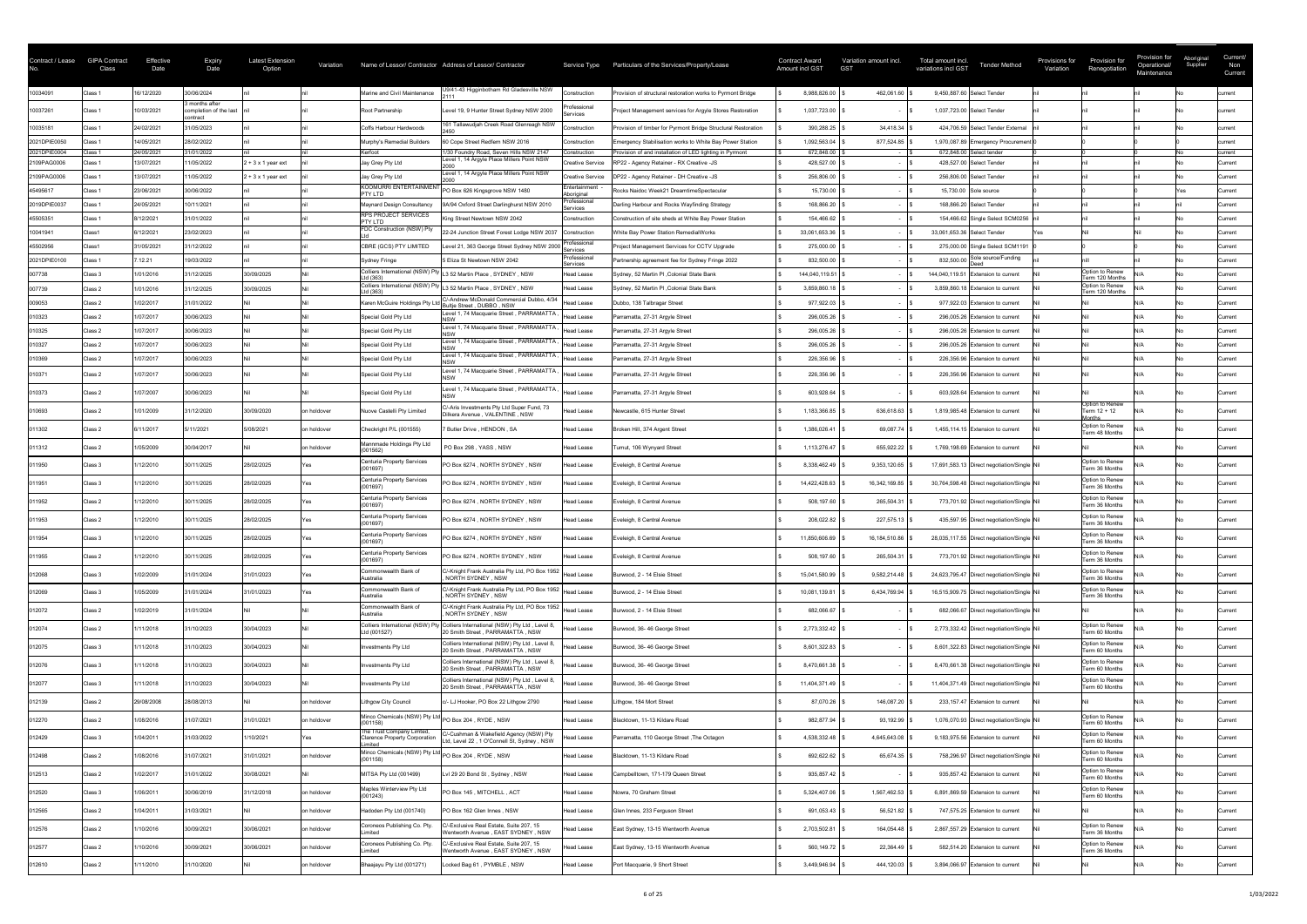| Contract / Lease | <b>GIPA Contract</b><br>Class | Effective<br>Date | <b>Expiry</b><br>Date | <b>Latest Extension</b><br>Option | Variation   |                                                                 | Name of Lessor/ Contractor Address of Lessor/ Contractor                               |                   | Service Type  Particulars of the Services/Property/Lease            | <b>Contract Award</b><br><b>Amount incl GST</b> |               | Variation amount incl.<br><b>GST</b> | Total amount incl.<br><b>Tender Method</b><br>variations incl GST | Provisions for<br>Variation | Provision for<br>Renegotiation                   | Provision for<br>Operational/<br>Maintenance | Aboriginal<br>Supplier | Current/<br>Non<br>Current |
|------------------|-------------------------------|-------------------|-----------------------|-----------------------------------|-------------|-----------------------------------------------------------------|----------------------------------------------------------------------------------------|-------------------|---------------------------------------------------------------------|-------------------------------------------------|---------------|--------------------------------------|-------------------------------------------------------------------|-----------------------------|--------------------------------------------------|----------------------------------------------|------------------------|----------------------------|
| 012868           | Class 2                       | 25/11/2016        | 24/11/2021            | 24/05/2021                        | on holdover | David John Armstrong                                            | C/-Gowing Estate Pty Ltd, PO Box 957, BEGA Head Lease<br><b>NSW</b>                    |                   | Bega, 248 Carp Street                                               |                                                 | 198,629.55    | $5,763.47$ \$                        | 204,393.02 Extension to current                                   |                             | Option to Renew<br>Term 60 Months                |                                              |                        | Current                    |
| 012893           | Class 2                       | 18/12/2016        | 17/12/2021            | 17/09/2021                        | on holdover | David William Armstrong and<br>Diana Joan Armstrong             | :/-Townsend Real Estate, PO Box 148,<br>ORANGE, NSW                                    | <b>Head Lease</b> | Orange, 150 Lords Place                                             |                                                 | 602,995.95    | $9,757.29$ \$                        | 612,753.24 Extension to current                                   |                             | Option to Renew<br>Term 60 Months                |                                              |                        | Current                    |
| 012968           | Class 2                       | 1/01/2017         | 31/12/2021            |                                   | on holdover | Memocorp Australia Pty Ltd                                      | Level 42, 259 George Street, Sydney                                                    | <b>Head Lease</b> | Darlinghurst, 1 Oxford St                                           |                                                 | 3,493,641.61  | 32,149.72                            | 3,525,791.34 Direct negotiation/Single Nil                        |                             |                                                  |                                              |                        | <b>Current</b>             |
| 013056           | Class 2                       | 6/12/2016         | 5/12/2021             | 7/09/2021                         |             | Harbans Singh Hayer, Hansa<br>Singh Hayer and Malkit Singh      | 24 Through Street, Grafton                                                             | <b>Head Lease</b> | Grafton, 120 Fitzroy Street                                         |                                                 | 444,550.00    |                                      | 444,550.00 Extension to current                                   |                             | Option to Renew<br>Term 60 Months                |                                              |                        | <b>Current</b>             |
| 013057           | Class 2                       | 1/04/2017         | 31/03/2022            | 31/12/2021                        |             | Minco Chemicals (NSW) Pty Ltd PO Box 204, RYDE, NSW<br>(001158) |                                                                                        | <b>Head Lease</b> | Blacktown, 11-13 Kildare Road                                       |                                                 | 507,293.52    |                                      | 507,293.52 Direct negotiation/Single Nil                          |                             | Option to Renew<br>Term 60 Months                |                                              |                        | Current                    |
| 013065           | Class 2                       | 22/11/2011        | 30/11/2025            | 28/02/2025                        |             | <b>Centuria Property Services</b><br>(001697)                   | PO Box 6274, NORTH SYDNEY, NSW                                                         | Head Lease        | Eveleigh, 8 Central Avenue                                          |                                                 | 187,949.57    |                                      | 187,949.57 Direct negotiation/Single Nil                          |                             | Option to Renew<br>Term 36 Months                |                                              |                        | <b>Current</b>             |
| 013148           | Class 2                       | 20/01/2017        | 19/01/2022            |                                   |             | Martin Morris & Jones Pty Ltd                                   | PO Box 1167, WOLLONGONG, NSW                                                           | <b>Head Lease</b> | Wollongong, 16 Gladstone Avenue                                     |                                                 | 2,447,012.40  |                                      | 2,447,012.40 Extension to current                                 |                             |                                                  |                                              |                        | Current                    |
| 013219           | Class 2                       | 9/03/2017         | 8/03/2022             | /12/2021                          |             | James Caldwell Real Estate<br>(001781)                          | Suite 8 Level 3 Bridgeton House, 55-57 Berry<br>Street, NOWRA, NSW                     | Head Lease        | Nowra, 59 Berry Street                                              |                                                 | 889,336.85    |                                      | 889.336.85 Extension to current                                   |                             | Option to Renew<br>Term 60 Months                |                                              |                        | <b>Current</b>             |
| 013280           | Class 2                       | /11/2016          | 31/10/2022            |                                   |             | Samuels Real Estate Pty Ltd<br>(001200)                         | PO Box 680, DUBBO, NSW                                                                 | Head Lease        | Dubbo, 188 Macquarie Street                                         |                                                 | 123,128.57    | 145,224.19 \$                        | 268,352.76 Direct negotiation/Single Nil                          |                             |                                                  |                                              |                        | <b>Current</b>             |
| 013328           | Class 2                       | 21/02/2017        | 20/02/2022            |                                   |             | Red Sea Trading Pty Ltd<br>(001538)                             | 33 Harbour Drive, COFFS HARBOUR, NSW                                                   | Head Lease        | Coffs Harbour, 41 - 43 Little Street                                |                                                 | 988,713.62    |                                      | 988,713.62 Extension to current                                   |                             |                                                  |                                              |                        | Current                    |
| 013422           | Class 2                       | 10/05/2017        | 9/05/2022             |                                   |             | Sandran Pty Ltd                                                 | Level 14, 235 Macquaire Street, SYDNEY,                                                | <b>Head Lease</b> | Maitland, 525 High Street                                           |                                                 | 4,375,183.92  |                                      | 4,375,183.92 Extension to current                                 |                             |                                                  |                                              |                        | Current                    |
| 013464           | Class 3                       | 1/07/2017         | 30/06/2027            | 30/06/2026                        |             | Newtown Dyers and Bleachers<br>Pty Ltd                          | 2-6 Clevedon St Botany                                                                 | Head Lease        | Gosford, 92-100 Donnison Street                                     |                                                 | 39,904,244.92 |                                      | 39,904,244.92 Extension to current                                |                             | <b>Option to Renew</b><br>Term 60 + 60<br>lonths |                                              |                        | <b>Current</b>             |
| 013589           | Class 2                       | 1/05/2016         | 30/04/2020            | 31/10/2019                        | on holdover | Macquarie Towers Pty Ltd<br>(001269)                            | PO Box 3003, PARRAMATTA, NSW                                                           | Head Lease        | Parramatta, 31-39 Macquarie Street                                  |                                                 | 795,659.49    | $340,607.66$ \$                      | 1,136,267.15 Extension to current                                 |                             | Option to Renew<br>Term 48 Months                |                                              |                        | <b>Current</b>             |
| 013698           | Class 2                       | 1/08/2017         | 31/07/2022            |                                   |             | Petrinovic Family Pty Limited                                   | c/- TPFT, 34 Mirage Ave, RABY, NSW                                                     | Head Lease        | Orange, 122-124 Kite Street                                         |                                                 | 861,625.93    |                                      | 861,625.93 Extension to current                                   |                             |                                                  |                                              |                        | <b>Current</b>             |
| 013844           | Class 2                       | 1/01/2013         | 30/06/2023            |                                   |             | Longbow Asset Management<br>Pty Limited                         | c/- Diaond Conway, L7, 9 Hunter St Sydney                                              | <b>Head Lease</b> | Parramatta, 110 George Street, The Octagon                          |                                                 | 104,241.36    | 134,431.66                           | 238,673.02 Extension to current                                   |                             |                                                  |                                              |                        | Current                    |
| 013845           | Class 3                       | 1/01/2013         | 30/06/2023            |                                   |             | Longbow Asset Management<br><b>Pty Limited</b>                  | c/- Diaond Conway, L7, 9 Hunter St Sydney                                              | Head Lease        | Parramatta, 110 George Street, The Octagon                          |                                                 | 4,111,932.57  | 5,292,779.02                         | 9,404,711.59 Extension to current                                 |                             |                                                  |                                              |                        | Current                    |
| 013846           | Class 3                       | 1/01/2013         | 30/06/2023            |                                   |             | Longbow Asset Management<br>Pty Limited                         | c/- Diaond Conway, L7, 9 Hunter St Sydney                                              | <b>Head Lease</b> | Parramatta, 110 George Street, The Octagon                          |                                                 | 3,389,864.76  | 4,340,951.93                         | 7,730,816.69 Extension to current                                 |                             |                                                  |                                              |                        | Current                    |
| 013847           | Class 3                       | 1/01/2013         | 30/06/2023            |                                   |             | Longbow Asset Management<br>Pty Limited                         | c/- Diaond Conway, L7, 9 Hunter St Sydney                                              | <b>Head Lease</b> | Parramatta, 110 George Street, The Octagon                          |                                                 | 6,580,702.49  | 8,957,076.90                         | 15,537,779.39 Extension to current                                |                             |                                                  |                                              |                        | <b>Current</b>             |
| 013848           | Class 3                       | 1/01/2013         | 30/06/2023            |                                   |             | Longbow Asset Management<br><b>Pty Limited</b>                  | c/- Diaond Conway, L7, 9 Hunter St Sydney                                              | Head Lease        | Parramatta, 110 George Street, The Octagon                          |                                                 | 4,885,506.29  | 6,819,969.72                         | 11,705,476.01 Extension to current                                |                             |                                                  |                                              |                        | <b>Current</b>             |
| 013849           | Class 3                       | 1/01/2013         | 30/06/2023            |                                   |             | Longbow Asset Management<br>Pty Limited                         | c/- Diaond Conway, L7, 9 Hunter St Sydney                                              | Head Lease        | Parramatta, 110 George Street, The Octagon                          |                                                 | 6,220,280.73  | 8,689,518.97                         | 14,909,799.70 Extension to current                                |                             |                                                  |                                              |                        | Current                    |
| 013850           | Class 3                       | 1/01/2013         | 30/06/2023            |                                   |             | Longbow Asset Management<br><b>Pty Limited</b>                  | /- Diaond Conway, L7, 9 Hunter St Sydney                                               | Head Lease        | Parramatta, 110 George Street, The Octagon                          |                                                 | 6,220,280.73  | 8,778,187.53                         | 14,998,468.27 Extension to current                                |                             |                                                  |                                              |                        | Current                    |
| 013852           | Class 3                       | 1/01/2013         | 30/06/2023            |                                   |             | Longbow Asset Management<br>Pty Limited                         | c/- Diaond Conway, L7, 9 Hunter St Sydney                                              | <b>Head Lease</b> | Parramatta, 110 George Street, The Octagon                          |                                                 | 4,111,211.27  | 4,112,582.33                         | 8,223,793.60 Extension to current                                 |                             |                                                  |                                              |                        | <b>Current</b>             |
| 014020           | Class 3                       | 1/01/2013         | 31/12/2022            |                                   |             | <b>Goodman Property Services</b><br>Aust) P/L (001841)          | L17 60 Castlereagh St, SYDNEY, NSW                                                     | <b>Head Lease</b> | Homebush, 350 Parramatta Road, Campus Business<br>Park, Building D2 |                                                 | 6,101,901.70  |                                      | 6,101,901.70 Open                                                 |                             |                                                  |                                              |                        | Current                    |
| 014163           | Class 2                       | 2/02/2017         | 1/02/2021             | 1/11/2020                         | on holdover |                                                                 | Quality Green Projects (001235) 3 Durgadin Drive, ALBION PARK, NSW                     | Head Lease        | Coniston, 11 Bridge Street                                          |                                                 | 2,146,706.10  | 528,310.28 \$                        | 2,675,016.38 Extension to current                                 |                             | Option to Renew<br>Term 45 + 48<br>lonths        |                                              |                        | Current                    |
| 014195           | Class 2                       | 1/01/2017         | 31/12/2021            |                                   | on holdover |                                                                 | Clarence Property Corporation   PO Box 1478, BALLINA, NSW                              | <b>Head Lease</b> | Tweed Heads, 98-100 Blundell Boulevard                              |                                                 | 1,918,428.01  | 15,767.90 \$                         | 1,934,195.91 Extension to current                                 |                             |                                                  |                                              |                        | <b>Current</b>             |
| 014205           | Class 2                       | 22/12/2016        | 21/12/2021            | 22/06/2021                        | on holdover | Super (001404)                                                  |                                                                                        | Head Lease        | Ballina, 11 Grant Street                                            |                                                 | 349,857.37    | $5,084.44$ \ \ \$                    | 354,941.81 Extension to current                                   |                             | Option to Renew<br>Term 60 Months                |                                              |                        | Current                    |
| 014515           | Class 2                       | 1/07/2013         | 30/06/2025            |                                   |             | Sky Central Unit Trust                                          | Suite 25, 19 Bolton Street, PO Box 280,                                                | Head Lease        | Charlestown, 123 & 168 Pacific Hwy                                  |                                                 | 729,872.11    |                                      | 729,872.11 Open                                                   |                             |                                                  |                                              |                        | Current                    |
| 014568           | Class 2                       | 8/05/2013         | 7/05/2022             | 7/11/2021                         |             | Gorman & Kelly Commercial<br>Property (001848)                  | PO Box 5082, GLENFERRIE, VIC                                                           | <b>Head Lease</b> | Mayfield, 330 Maitland Road                                         |                                                 | 1,318,445.76  |                                      | 1,318,445.76 Open                                                 |                             | Option to Renew<br>Term 48 Months                |                                              |                        | <b>Current</b>             |
| 014569           | Class 2                       | 8/05/2013         | 7/05/2022             | /11/2021                          |             | Gorman & Kelly Commercial<br>Property (001848)                  | PO Box 5082, GLENFERRIE, VIC                                                           | <b>Head Lease</b> | Mayfield, 330 Maitland Road                                         |                                                 | 4,618,527.17  |                                      | 4,618,527.17 Open                                                 |                             | Option to Renew<br>Term 48 Months                |                                              |                        | Current                    |
| 014570           | Class 2                       | 8/05/2013         | 7/05/2022             | 7/11/2021                         |             | Gorman & Kelly Commercial<br>Property (001848)                  | PO Box 5082, GLENFERRIE, VIC                                                           | <b>Head Lease</b> | Mayfield, 330 Maitland Road                                         |                                                 | 3,911,637.88  |                                      | 3,911,637.88 Open                                                 |                             | Option to Renew<br>Term 48 Months                |                                              |                        | <b>Current</b>             |
| 014595           | Class 3                       | 1/06/2013         | 10/06/2028            | 10/09/2027                        |             |                                                                 | Cromwell Penrith Trust (001854) Lvl 19, 200 Mary Street, BRISBANE, QLD                 | <b>Head Lease</b> | Penrith, 2-6 Station Street                                         |                                                 | 49,454,965.26 |                                      | 49,454,965.26 Open                                                |                             | Option to Renew<br>Term 60 Months                |                                              |                        | <b>Current</b>             |
| 014610           | Class 3                       | 1/06/2013         | 10/06/2028            | 10/09/2027                        |             | <b>Cromwell Newcastle Trust</b><br>(001851)                     | Lvl 19, 200 Mary Street, BRISBANE, QLD                                                 | <b>Head Lease</b> | Newcastle, 117 Bull Street                                          |                                                 | 31,760,755.79 |                                      | 31,760,755.79 Open                                                |                             | Option to Renew<br>Term 60 Months                |                                              |                        | Current                    |
| 014611           | Class 3                       | 1/06/2013         | 10/06/2028            | 10/09/2027                        |             | <b>Colliers International Holdings</b><br>(Australia)           | Lvl 19, 200 Mary Street, BRISBANE, QLD                                                 | <b>Head Lease</b> | Wollongong, 84 Crown Street                                         |                                                 | 49,472,649.40 |                                      | 49,472,649.40 Open                                                |                             | Option to Renew<br>Term 60 Months                |                                              |                        | Current                    |
| 014634           | Class 3                       | 1/06/2013         | 10/06/2028            | 10/09/2027                        |             | Cromwell Queanbeyan Trust<br>(001852)                           | Lvl 19, 200 Mary Street, BRISBANE, QLD                                                 | <b>Head Lease</b> | Queanbeyan, 11 Farrer Pl                                            |                                                 | 37,424,242.18 |                                      | 37,424,242.18 Open                                                |                             | Option to Renew<br>Term 60 Months                |                                              |                        | <b>Current</b>             |
| 014652           | Class 2                       | 1/07/2017         | 30/06/2021            | 1/01/2021                         | on holdover | The Fairfield Chase Centre Pty<br>Ltd (001292)                  | PO BOX 3202, ST PAULS, NSW                                                             | <b>Head Lease</b> | Fairfield, 25 Smart Street                                          |                                                 | 596,245.34    | 81,269.06                            | 677,514.40 Extension to current                                   |                             | Option to Renew<br>Term 48 Months                |                                              |                        | <b>Current</b>             |
| 014658           | Class 2                       | /07/2018          | 30/06/2023            |                                   |             | Gaiawood Pty Ltd                                                | C/-Jones Lang LaSalle, PO Box 1427<br>PARRAMATTA, NSW                                  | <b>Head Lease</b> | Parramatta, 106-108 Church Street                                   |                                                 | 252,167.06    |                                      | 252,167.06 Extension to current                                   |                             |                                                  |                                              |                        | Current                    |
| 014706           | Class 2                       | 18/09/2017        | 17/09/2021            |                                   | on holdover | Marine & Finance Industries of<br>Australia Pty Limited         | C/-Collier International (NSW), L12 Grosvenor<br>Place, 255 George Street, SYDNEY, NSW | Head Lease        | Edgeworth, 720 Main Road                                            |                                                 | 1,810,057.37  | 153,235.01                           | 1,963,292.38 Extension to current                                 |                             |                                                  |                                              |                        | Current                    |
| 014749           | Class 2                       | 1/06/2017         | 31/05/2022            |                                   |             | Samuels Real Estate Pty Ltd<br>(001200)                         | PO Box 680, DUBBO, NSW                                                                 | <b>Head Lease</b> | Dubbo, 188 Macquarie Street                                         |                                                 | 348,318.65    |                                      | 348,318.65 Direct negotiation/Single Nil                          |                             |                                                  |                                              |                        | <b>Current</b>             |
| 014784           | Class 2                       | 1/03/2017         | 28/02/2022            |                                   |             | Robinson Education Centre Inc<br>(001212)                       | 1A Wentworth Road, BROKEN HILL, NSW                                                    | Head Lease        | Broken Hill, 1A Wentworth Road                                      |                                                 | 295,931.39    |                                      | 295,931.39 Direct negotiation/Single Nil                          |                             |                                                  |                                              |                        | <b>Current</b>             |
| 014819           | Class 3                       | 1/06/2013         | 31/05/2021            | 1/03/2021                         | on holdover |                                                                 | Centuria Property Services Pty  PO Box 6274, NORTH SYDNEY, NSW                         | Head Lease        | Wollongong, 90 Crown Street                                         |                                                 | 5,592,847.22  | 361,906.83                           | 5,954,754.05 Direct negotiation/Single Nil                        |                             | Option to Renew<br>Term 60 Months                |                                              |                        | Current                    |
| 014821           | Class 3                       | 1/06/2013         | 31/05/2021            | 1/03/2021                         | on holdover | <b>Castlerock Property (Auslink</b><br>Property Holdings No 2)  | PO Box 6044, South Yarra, VIC                                                          | Head Lease        | Wollongong, 90 Crown Street                                         |                                                 | 5,592,847.22  | 361,906.75                           | 5,954,753.96 Direct negotiation/Single Nil                        |                             | Option to Renew<br>Term 60 Months                |                                              |                        | <b>Current</b>             |
| 014822           | Class 2                       | 1/06/2013         | 31/05/2021            | 1/03/2021                         | on holdover | Castlerock Property (Auslink<br>Property Holdings No 2)         | PO Box 6044, South Yarra, VIC                                                          | Head Lease        | Wollongong, 90 Crown Street                                         |                                                 | 1,465,407.95  | 95,351.73                            | 1,560,759.68 Direct negotiation/Single Nil                        |                             | Option to Renew<br>Term 60 Months                |                                              |                        | <b>Current</b>             |
| 014852           | Class 2                       | 22/11/2013        | 21/11/2021            | 21/08/2021                        | on holdover | Codemo Bros Investments Pty<br>Ltd (001241)                     | PO Box 933, GRIFFITH, NSW                                                              | Head Lease        | Leeton, 40 Wade Avenue South                                        |                                                 | 752,142.51    | $14,162.22$ \ \$                     | 766,304.72 Extension to current                                   |                             | Option to Renew<br>Term 48 Months                |                                              |                        | Current                    |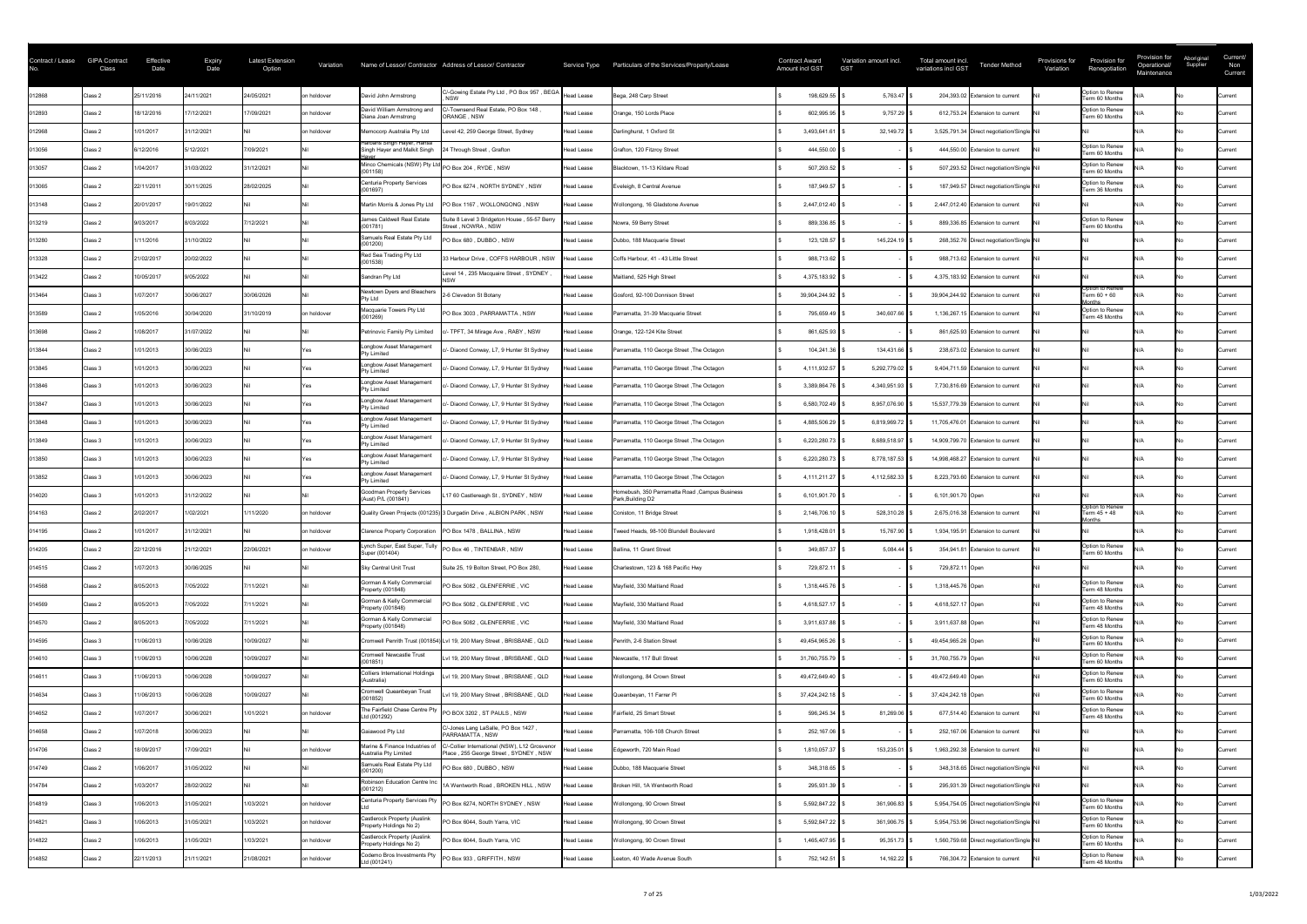| Option to Renew<br>014867<br>1/07/2013<br>30/06/2019<br>31/12/2018<br>PO Box 1655, NOWRA, NSW<br>226,461.08<br>Wernado Pty Ltd (001607)<br>Nowra, 61 North Street<br>228,699.95<br>455,161.03 Extension to current<br>on holdover<br>Class 2<br><b>Head Lease</b><br><b>Current</b><br>Term 60 Months<br>Option to Renew<br><b>Cromwell McKell Building Trust</b><br>10/06/2028<br>015016<br>1/06/2013<br>1/09/2027<br>Lvl 19, 200 Mary Street, BRISBANE, QLD<br>Sydney, 2-24 Rawson PI, McKell Bldg<br>3,571,217.22<br>3,571,217.22 Open<br>Class 2<br><b>Head Lease</b><br>Current<br>(001853)<br>Term 60 Months<br><b>Cromwell McKell Building Trust</b><br>Option to Renew<br>Lvl 19, 200 Mary Street, BRISBANE, QLD<br>015046<br>10/06/2028<br>1/09/2027<br>1/06/2013<br>Sydney, 2-24 Rawson PI, McKell Bldg<br>1,442,331.53<br>1,442,331.53 Open<br>Class 2<br><b>Head Lease</b><br><b>Current</b><br>(001853)<br>Term 60 Months<br>Option to Renew<br><b>Cromwell McKell Building Trust</b><br>1/06/2013<br>10/06/2028<br>Lvl 19, 200 Mary Street, BRISBANE, QLD<br>015049<br>10/09/2027<br>Sydney, 2-24 Rawson PI, McKell Bldg<br>4,174,127.83<br>4,174,127.83 Open<br>Term 60 + 60<br><b>Head Lease</b><br>Class 2<br><b>Current</b><br>(001853)<br>onths<br>Locked Bag 61, PYMBLE, NSW<br>Port Macquarie, 9 Short Street<br>015149<br>/11/2015<br>31/10/2020<br>1,464,255.05<br>375,170.88<br>1,839,425.93 Extension to current<br>Class 2<br>on holdover<br>Bhaajayu Pty Ltd (001271)<br><b>Head Lease</b><br><b>Current</b><br>The Fairfield Chase Centre Pty<br>Option to Renew<br>1/07/2017<br>30/06/2021<br>1/01/2021<br>PO BOX 3202, ST PAULS, NSW<br>015156<br>on holdover<br>Fairfield, 25 Smart Street<br>459,865.54<br>62,680.30<br>522,545.84 Extension to current<br>Class 2<br>Head Lease<br>Current<br>Ltd (001292)<br>Term 48 Months<br>Colliers International (NSW) Pty Ltd, Level 8,<br>Option to Renew<br>30/04/2023<br>Burwood, 36-46 George Street<br>015211<br>1/11/2018<br>31/10/2023<br>CFS Managed Property Limite<br>9,046,773.63<br>9,046,773.63 Direct negotiation/Single Nil<br>Class 3<br><b>Head Lease</b><br>Current<br>20 Smith Street, PARRAMATTA, NSW<br>Term 60 Months<br>Harbans Singh Hayer, Hansa<br>Option to Renew<br>/11/2013<br>015235<br>31/10/2021<br>31/07/2021<br>1,047,826.88<br>28,400.74<br>Class 2<br>on holdover<br>Singh Hayer and Malkit Singh<br>24 Through St South Grafton 2460<br><b>Head Lease</b><br>Coffs Harbour, 218 Harbour Drive<br>1,076,227.61 Extension to current<br>Term 36 + 24<br><b>Current</b><br>lonths<br>Land & Property Management<br>PO Box 2155 Dangar 2309<br>015296<br>17/09/2032<br>18/09/2012<br>Grafton, Crown Lands CarPark<br>296,458.47<br>Class 2<br><b>Head Lease</b><br>296,458.47 Extension to current<br><b>Current</b><br>C/-The Property Shop (NSW) Pty Ltd, PO Box<br>Option to Renew<br>/11/2017<br>31/10/2021<br>417,713.54<br>015353<br>31/07/2021<br><b>Bawd Holdings Pty Ltd</b><br>Mudgee, 108-110 Market Street<br>21,743.99<br>439,457.54 Extension to current<br>on holdover<br>Class 2<br>Head Lease<br>Current<br>587, Mudgee, NSW<br>Term 48 Months<br>015475<br>1/04/2017<br>31/03/2020<br>Port Macquarie, 133-137 Gordon St<br>158,323.64<br>$94,705.01$ \$<br>253,028.64 Extension to current<br>Neville Lindsay Ramm<br>777 Oxley Highway 2444<br>Class 2<br>on holdover<br>Head Lease<br>Current<br>1/08/2014<br>31/07/2015<br>140,797.15<br>912,860.64<br>1,053,657.79 Open<br>015511<br>LJ Hooker Commercial Penrith<br>Mount Druitt, 13 Mount Street<br>on holdover<br>16 Lawson Street Penrith<br>Head Lease<br>Class 2<br>Current<br>Option to Renew<br>Mirvac Real Estate Pty Ltd<br>14/01/2020<br>015710<br>16/10/2014<br>15/10/2020<br>L26, 60 Margaret Street, SYDNEY, NSW<br>14,127,700.47<br>2,986,687.57<br>17,114,388.04 Extension to current<br>on holdover<br>Sydney, 255 Elizabeth Street<br>Class 3<br>Head Lease<br>Current<br>(001899)<br>Term 36 Months<br>Option to Renew<br>015750<br>/10/2014<br>30/09/2022<br>30/06/2022<br>Orange, 4/95 Byng Street<br>476,544.47<br>342,718.99 \$<br>819,263.46 Extension to current<br>Cherie Breslyn Bymes<br>c/- Mark Byrnes, 39 Byng St Orange 2800<br><b>Head Lease</b><br>Class 2<br>Current<br>Yes<br>Term 60 Months<br>Option to Renew<br>Mirvac Real Estate Pty Ltd<br>L26, 60 Margaret Street, SYDNEY, NSW<br>Sydney, 255 Elizabeth Street<br>015768<br>16/10/2014<br>15/10/2020<br>15/07/2020<br>642,496.43<br>139,037.70 \$<br>Term 36 + 36<br>on holdover<br><b>Head Lease</b><br>781,534.13 Extension to current<br>Class 2<br><b>Current</b><br>(001899)<br><b>lonths</b><br>Mirvac Real Estate Pty Ltd<br>Option to Renew<br>015770<br>15/10/2020<br>L26, 60 Margaret Street, SYDNEY, NSW<br>132,126.49 \$<br>16/10/2014<br>15/07/2020<br>Sydney, 255 Elizabeth Street<br>633,455.44<br>Class 2<br>on holdover<br><b>Head Lease</b><br>765,581.93 Extension to current<br><b>Current</b><br>(001899)<br>Term 36 Months<br>Option to Renew<br>015792<br>1/10/2014<br>30/09/2024<br>1/04/2024<br>Burwood, 1-17 Elsie Street<br>Cadmous Pty Ltd<br>2-4 Giffnock Ave, Macquarie Park 2113<br>1,265,925.80<br>Class 2<br>1,265,925.80 Extension to current<br>Head Lease<br>Current<br>Term 30 Months<br>Option to Renew<br>1/08/2014<br>5/11/2020<br>6/05/2020<br>3,367,316.75<br>641,674.00<br>015824<br>Class 2<br>on holdover<br>Quality Green Projects (001235) 3 Durgadin Drive, ALBION PARK, NSW<br>Coniston, 11 Bridge Street<br>4,008,990.74 Extension to current<br>Term 48 + 48<br>Head Lease<br>Current<br>onths<br>Option to Renew<br>1/01/2017<br>31/12/2021<br>2 Park Street, SINELETON, NSW<br>Singleton, 158 John Street<br>015888<br>30/09/2021<br>MG & A Bennett (001985)<br>613,218.03<br>Class 2<br>613,218.03 Extension to current<br><b>Head Lease</b><br><b>Current</b><br>Term 60 Months<br>Longbow Asset Management<br>1/06/2014<br>30/09/2023<br>c/- Diaond Conway, L7, 9 Hunter St Sydney<br>1,048,987.99<br>015898<br>Parramatta, 110 George Street, The Octagon<br>1,369,149.68<br>2,418,137.67 Extension to current<br>Class 2<br>Head Lease<br>Current<br><b>Pty Limited</b><br>Darren Anthony Davis and<br>- PRDnationwide Tumut 2/81 Wynard St<br>Tumut, 64 Fitzroy Street<br>015945<br>/11/2014<br>31/10/2020<br>216,275.94<br><b>Head Lease</b><br>46,182.64<br>262,458.58 Extension to current<br>Class 2<br>on holdover<br>Current<br>Melinda Dorothy Davis<br><b>Tumut 2720</b><br>Gary Clive Bachell and Choo<br>/- Balmain Realty Shop 3 35 Terry St Rozelle<br>23/10/2016<br>22/10/2018<br>015957<br>Batemans Bay, 7 Kylie Crescent<br>152,445.97<br>246,966.65<br>Class 2<br>on holdover<br>Head Lease<br>399,412.61 Extension to current<br>Current<br>Poh Ewe<br>Skagias Investments Pty Ltd<br>Suite 222, 111 Harrington Street, SYDNEY<br>Option to Renew<br>3/10/2022<br>3/04/2022<br>1,277,016.69<br>015979<br>4/06/2014<br>Campbelltown, 6 Lithgow Street<br>1,277,016.69 Open<br>Class 2<br><b>Head Lease</b><br>Current<br>(002031)<br>Term 60 Months<br>Skagias Investments Pty Ltd<br>uite 222, 111 Harrington Street, SYDNEY<br>Option to Renew<br>4/06/2014<br>3/10/2022<br>015980<br>3/04/2022<br>4,750,889.40<br>4,750,889.40 Open<br>Class 2<br>Head Lease<br>Campbelltown, 6 Lithgow Street<br><b>Current</b><br>Term 60 Months<br>Skagias Investments Pty Ltd<br>Option to Renew<br>Suite 222, 111 Harrington Street, SYDNEY<br>015983<br>4/06/2014<br>3/10/2022<br>3/04/2022<br>Campbelltown, 6 Lithgow Street<br>4,755,192.74<br>4,755,192.74 Open<br><b>Head Lease</b><br>Class 2<br><b>Current</b><br>Term 60 Months<br>Skagias Investments Pty Ltd<br>Suite 222, 111 Harrington Street, SYDNEY<br>Option to Renew<br>4/06/2014<br>3/10/2022<br>3/04/2022<br>829,930.21<br>829,930.21 Open<br>Head Lease<br>Campbelltown, 6 Lithgow Street<br>015984<br>Class 2<br>Current<br>(002031)<br>Term 60 Months<br>Option to Renew<br>Debbie Moore Real Estate Pty<br>143 Gordon Street, PORT MACQUARIE, NSW Head Lease<br>015997<br>1/12/2014<br>30/11/2021<br>30/06/2019<br>Port Macquarie, 107 William Street<br>1,226,410.37<br>527,784.85<br>1,754,195.22 Extension to current<br>Class 2<br>Current<br>Ltd (002030)<br>Term 60 Months<br>Ic/-Centuria Property Services Pty Ltd, L39, 100  Head Lease<br>Option to Renew<br>1/01/2015<br>31/12/2026<br>$5,160,277.40$ \\$<br>30/09/2022<br>Parramatta, 2-10 Wentworth St<br>2,196,545.81<br>7,356,823.21 Extension to current<br>016036<br>The Trust Company Limited<br>Class 3<br>Current<br>Miller Street, NORTH SYDNEY, NSW<br>Term 48 Months<br>Ic/-Centuria Property Services Pty Ltd, L39, 100  Head Lease<br>Option to Renew<br>1/01/2015<br>31/12/2026<br>016045<br>30/09/2022<br>Parramatta, 2-10 Wentworth St<br>2,533,778.71<br>6,669,031.01<br>9,202,809.72 Extension to current<br>The Trust Company Limited<br>Class 3<br>Current<br>Miller Street, NORTH SYDNEY, NSW<br>Term 48 Months<br>C/-Centuria Property Services Pty Ltd, L39, 100  Head Lease<br>Option to Renew<br>31/12/2026<br>016050<br>1/01/2015<br>30/09/2022<br>The Trust Company Limited<br>Parramatta, 2-10 Wentworth St<br>2,672,484.58<br>6,307,952.09<br>8,980,436.68 Extension to current<br>Class 3<br><b>Current</b><br>Miller Street, NORTH SYDNEY, NSW<br>Term 48 Months<br>c/-Centuria Property Services Pty Ltd, L39, 100  Head Lease<br>Option to Renew<br>31/12/2026<br>016052<br>1/01/2020<br>Parramatta, 2-10 Wentworth St<br>3,327,441.52<br>Class 2<br>30/09/2022<br>The Trust Company Limited<br>3,327,441.52 Extension to current<br>Current<br>Miller Street, NORTH SYDNEY, NSW<br>Term 48 Months<br>y/-Centuria Property Services Pty Ltd, L39, 100<br>Option to Renew<br>1/01/2015<br>31/12/2026<br>2,747,622.34<br>016055<br>30/09/2022<br><b>Head Lease</b><br>Parramatta, 2-10 Wentworth St<br>6,316,469.1<br>The Trust Company Limited<br>9,064,091.45 Extension to current<br>Class 3<br><b>Current</b><br>Miller Street, NORTH SYDNEY, NSW<br>Term 48 Months<br>:/-Centuria Property Services Pty Ltd, L39, 100<br>Option to Renew<br>1/01/2015<br>31/12/2026<br>016057<br>30/09/2022<br>The Trust Company Limited<br>Parramatta, 2-10 Wentworth St<br>2,611,068.10<br>6,304,758.16<br>8,915,826.26 Extension to current<br><b>Head Lease</b><br>Class 3<br>Current<br>Miller Street, NORTH SYDNEY, NSW<br>Term 48 Months<br>Knight Frank Newcastle<br>Option to Renew<br>7/02/2015<br>6/02/2025<br>7/08/2024<br>016071<br>PO Box 845, NEWCASTLE, NSW<br>18,661,078.21<br><b>Head Lease</b><br>Newcastle, 237 Wharf Road<br>Class 3<br>18,661,078.21 Extension to current<br>Current<br>Term 60 Months<br>(001283)<br>/- S & K Carpark Management P/L, PO Box<br>016079<br>1/11/2014<br>31/07/2018<br>Parramatta, 2-10 Wentworth St<br>The Trust Company Limited<br>294,611.54<br>272,214.17<br>Class 2<br>on holdover<br>566,825.70 Extension to current<br><b>Head Lease</b><br>Current<br>6184, NORTH SYDNEY, NSW<br>Option to Renew<br>Level 39, 100 Miller Street, North Sydney,<br>/02/2015<br>31/01/2024<br>31/07/2022<br>016116<br>Chatswood, 821 Pacific Highway<br>2,184,236.88<br>2,115,776.06<br>Class 2<br><b>Centuria Property Services</b><br><b>Head Lease</b><br>4,300,012.94 Extension to current<br><b>Current</b><br>Yes<br>Term 72 Months<br>Option to Renew<br>016256<br>12/04/2015<br>11/04/2025<br>11/10/2024<br><b>Aventus Property</b><br>PO Box 7067, BAULKHAM HILLS, NSW<br>Castle Hill, 16 Victoria Avenue<br>1,646,891.03<br>2,082,885.54<br>3,729,776.56 Extension to current<br>Class 2<br><b>Head Lease</b><br><b>Current</b><br>Term 48 Months<br>Knight Frank Australia Pty Ltd<br>Option to Renew<br>L2, 91 Phillip Street, PARRAMATTA, NSW<br>25/06/2015<br>24/06/2030<br>25/12/2029<br>016378<br>13,658,093.81<br>13,658,093.81 Open<br>Class 3<br>Parramatta, 4 George Street<br>Head Lease<br><b>Current</b><br>(002045)<br>Term 60 Months<br>Knight Frank Australia Pty Ltd<br>Option to Renew<br>L2, 91 Phillip Street, PARRAMATTA, NSW<br>016379<br>25/06/2015<br>24/06/2030<br>24/12/2029<br>Parramatta, 160 Marsden Road<br>188,754,267.29<br>188,754,267.29 Open<br>Class 3<br>Head Lease<br><b>Current</b><br>(002044)<br>Term 60 Months<br>Option to Renew<br>Knight Frank Australia Pty Ltd<br>L2, 91 Phillip Street, PARRAMATTA, NSW<br>25/06/2015<br>24/06/2030<br>25/12/2029<br>2,045,880.53<br>016381<br>2,045,880.53 Open<br>Class 2<br>Parramatta, 4 George Street<br>Head Lease<br>Current<br>Term 60 Months<br>(002045)<br>Option to Renew<br>Knight Frank Australia Pty Ltd<br>L2, 91 Phillip Street, PARRAMATTA, NSW<br>016382<br>25/06/2015<br>24/06/2030<br>31/12/2029<br>Parramatta, 4 George Street<br>675,140.57<br>675,140.57 Open<br>Class 2<br>Head Lease<br><b>Current</b><br>(002045)<br>Term 60 Months<br>Knight Frank Australia Pty Ltd<br>Option to Renew<br>L2, 91 Phillip Street, PARRAMATTA, NSW<br>24/06/2030<br>24/12/2029<br>900,187.43<br>016383<br>25/06/2015<br>Parramatta, 160 Marsden Road<br>900,187.43 Open<br>Head Lease<br>Class 2<br>Current<br>(002044)<br>Term 60 Months<br>Knight Frank Australia Pty Ltd<br>Option to Renew<br>L2, 91 Phillip Street, PARRAMATTA, NSW<br>24/06/2030<br>24/12/2029<br>12,085,016.28<br>016384<br>25/06/2015<br>Parramatta, 160 Marsden Road<br>12,085,016.28 Open<br>Head Lease<br>Class 3<br>Current<br>(002044)<br>Term 60 Months | Contract / Lease | <b>GIPA Contract</b><br>Class | Effective<br>Date | <b>Expiry</b><br>Date | <b>Latest Extension</b><br>Option | Variation | Name of Lessor/ Contractor Address of Lessor/ Contractor | Service Type | Particulars of the Services/Property/Lease | <b>Contract Award</b><br><b>Amount incl GST</b> | Variation amount incl.<br><b>GST</b> | Total amount incl.<br><b>Tender Method</b><br>variations incl GST | Provision for<br>Provisions for<br>Renegotiation<br>Variation | Provision for<br>Operational/<br>Maintenance | Aboriginal<br>Supplier | Current/<br>Non<br>Current |
|------------------------------------------------------------------------------------------------------------------------------------------------------------------------------------------------------------------------------------------------------------------------------------------------------------------------------------------------------------------------------------------------------------------------------------------------------------------------------------------------------------------------------------------------------------------------------------------------------------------------------------------------------------------------------------------------------------------------------------------------------------------------------------------------------------------------------------------------------------------------------------------------------------------------------------------------------------------------------------------------------------------------------------------------------------------------------------------------------------------------------------------------------------------------------------------------------------------------------------------------------------------------------------------------------------------------------------------------------------------------------------------------------------------------------------------------------------------------------------------------------------------------------------------------------------------------------------------------------------------------------------------------------------------------------------------------------------------------------------------------------------------------------------------------------------------------------------------------------------------------------------------------------------------------------------------------------------------------------------------------------------------------------------------------------------------------------------------------------------------------------------------------------------------------------------------------------------------------------------------------------------------------------------------------------------------------------------------------------------------------------------------------------------------------------------------------------------------------------------------------------------------------------------------------------------------------------------------------------------------------------------------------------------------------------------------------------------------------------------------------------------------------------------------------------------------------------------------------------------------------------------------------------------------------------------------------------------------------------------------------------------------------------------------------------------------------------------------------------------------------------------------------------------------------------------------------------------------------------------------------------------------------------------------------------------------------------------------------------------------------------------------------------------------------------------------------------------------------------------------------------------------------------------------------------------------------------------------------------------------------------------------------------------------------------------------------------------------------------------------------------------------------------------------------------------------------------------------------------------------------------------------------------------------------------------------------------------------------------------------------------------------------------------------------------------------------------------------------------------------------------------------------------------------------------------------------------------------------------------------------------------------------------------------------------------------------------------------------------------------------------------------------------------------------------------------------------------------------------------------------------------------------------------------------------------------------------------------------------------------------------------------------------------------------------------------------------------------------------------------------------------------------------------------------------------------------------------------------------------------------------------------------------------------------------------------------------------------------------------------------------------------------------------------------------------------------------------------------------------------------------------------------------------------------------------------------------------------------------------------------------------------------------------------------------------------------------------------------------------------------------------------------------------------------------------------------------------------------------------------------------------------------------------------------------------------------------------------------------------------------------------------------------------------------------------------------------------------------------------------------------------------------------------------------------------------------------------------------------------------------------------------------------------------------------------------------------------------------------------------------------------------------------------------------------------------------------------------------------------------------------------------------------------------------------------------------------------------------------------------------------------------------------------------------------------------------------------------------------------------------------------------------------------------------------------------------------------------------------------------------------------------------------------------------------------------------------------------------------------------------------------------------------------------------------------------------------------------------------------------------------------------------------------------------------------------------------------------------------------------------------------------------------------------------------------------------------------------------------------------------------------------------------------------------------------------------------------------------------------------------------------------------------------------------------------------------------------------------------------------------------------------------------------------------------------------------------------------------------------------------------------------------------------------------------------------------------------------------------------------------------------------------------------------------------------------------------------------------------------------------------------------------------------------------------------------------------------------------------------------------------------------------------------------------------------------------------------------------------------------------------------------------------------------------------------------------------------------------------------------------------------------------------------------------------------------------------------------------------------------------------------------------------------------------------------------------------------------------------------------------------------------------------------------------------------------------------------------------------------------------------------------------------------------------------------------------------------------------------------------------------------------------------------------------------------------------------------------------------------------------------------------------------------------------------------------------------------------------------------------------------------------------------------------------------------------------------------------------------------------------------------------------------------------------------------------------------------------------------------------------------------------------------------------------------------------------------------------------------------------------------------------------------------------------------------------------------------------------------------------------------------------------------------------------------------------------------------------------------------------------------------------------------------------------------------------------------------------------------------------------------------------------------------------------------------------------------------------------------------------------------------------------------------------------------------------------------------------------------------------------------------------------------------------------------------------------------------------------------------------------------------------------------------------------------------------------------------------------------------------------------------------------------------------------------------------------------------------------------------------------------------------------------------------------------------------------------------------------------------------------------------------------------------------------------------------------------------------------------------------------------------------------------------------------------------------------------------------------------------------------------------------------------------------------------------------------------------------------------------------------------------------------------------------------------------------------------------------------------------------------------------------------------------------------------------------------------------------------------------------------------------------------------------------------------------------------------------------------------------------------------------------------------------------------------------------------------------------------------------------------------------------------------------------------------------------------------------------------------------------------------------------------------------------------------------------------------------------------------------------------------------------------------------------------------------------------------------------------------------------------------------------------------------------------------------------------------------------------------------------------------------------------------------------------------------------------------------------------------------------------------------------------------------------------------------------------------------------------------------------------------------------------------------------------------------------------------------------------------------------------------------------------------------------------------------------------------------------------------------------------------------------------------------------------------------------------------------------------------------------------------------------------------------------------------------------------------------------------------------------------------------------------------------------------------------------------------------------------------------------------------------------------------------------------------------------------------------------------------------------------------------------------------------------------------------------------------------------------------------------------------------------------------------------------------------------------------------------------------------------------------------------------------------------------------------------------------------------------------------------------------------------------------------------------------------------------------------------------------------------------------------------------------------------------------------------------------------------------------------------------------------------------------------------------------------------------------------------------------------------------------------------------------------------------------------------------------------------------------------------|------------------|-------------------------------|-------------------|-----------------------|-----------------------------------|-----------|----------------------------------------------------------|--------------|--------------------------------------------|-------------------------------------------------|--------------------------------------|-------------------------------------------------------------------|---------------------------------------------------------------|----------------------------------------------|------------------------|----------------------------|
|                                                                                                                                                                                                                                                                                                                                                                                                                                                                                                                                                                                                                                                                                                                                                                                                                                                                                                                                                                                                                                                                                                                                                                                                                                                                                                                                                                                                                                                                                                                                                                                                                                                                                                                                                                                                                                                                                                                                                                                                                                                                                                                                                                                                                                                                                                                                                                                                                                                                                                                                                                                                                                                                                                                                                                                                                                                                                                                                                                                                                                                                                                                                                                                                                                                                                                                                                                                                                                                                                                                                                                                                                                                                                                                                                                                                                                                                                                                                                                                                                                                                                                                                                                                                                                                                                                                                                                                                                                                                                                                                                                                                                                                                                                                                                                                                                                                                                                                                                                                                                                                                                                                                                                                                                                                                                                                                                                                                                                                                                                                                                                                                                                                                                                                                                                                                                                                                                                                                                                                                                                                                                                                                                                                                                                                                                                                                                                                                                                                                                                                                                                                                                                                                                                                                                                                                                                                                                                                                                                                                                                                                                                                                                                                                                                                                                                                                                                                                                                                                                                                                                                                                                                                                                                                                                                                                                                                                                                                                                                                                                                                                                                                                                                                                                                                                                                                                                                                                                                                                                                                                                                                                                                                                                                                                                                                                                                                                                                                                                                                                                                                                                                                                                                                                                                                                                                                                                                                                                                                                                                                                                                                                                                                                                                                                                                                                                                                                                                                                                                                                                                                                                                                                                                                                                                                                                                                                                                                                                                                                                                                                                                                                                                                                                                                                                                                                                                                                                                                                                                                                                                                                                                                                                                                                                                                                                                                                                                                                                                                                                                                                                                                                                                                                                                                                                                                                                                                                                                                                                                                                                                                                                                                                                                                                                                                                                                                                                                                                                                                                                                                                                                                                                                                                                                                                                                                                                                                                                                                                                                                                                                                                                                                                                                                                                                                                                                                                                                                                                                                                                          |                  |                               |                   |                       |                                   |           |                                                          |              |                                            |                                                 |                                      |                                                                   |                                                               |                                              |                        |                            |
|                                                                                                                                                                                                                                                                                                                                                                                                                                                                                                                                                                                                                                                                                                                                                                                                                                                                                                                                                                                                                                                                                                                                                                                                                                                                                                                                                                                                                                                                                                                                                                                                                                                                                                                                                                                                                                                                                                                                                                                                                                                                                                                                                                                                                                                                                                                                                                                                                                                                                                                                                                                                                                                                                                                                                                                                                                                                                                                                                                                                                                                                                                                                                                                                                                                                                                                                                                                                                                                                                                                                                                                                                                                                                                                                                                                                                                                                                                                                                                                                                                                                                                                                                                                                                                                                                                                                                                                                                                                                                                                                                                                                                                                                                                                                                                                                                                                                                                                                                                                                                                                                                                                                                                                                                                                                                                                                                                                                                                                                                                                                                                                                                                                                                                                                                                                                                                                                                                                                                                                                                                                                                                                                                                                                                                                                                                                                                                                                                                                                                                                                                                                                                                                                                                                                                                                                                                                                                                                                                                                                                                                                                                                                                                                                                                                                                                                                                                                                                                                                                                                                                                                                                                                                                                                                                                                                                                                                                                                                                                                                                                                                                                                                                                                                                                                                                                                                                                                                                                                                                                                                                                                                                                                                                                                                                                                                                                                                                                                                                                                                                                                                                                                                                                                                                                                                                                                                                                                                                                                                                                                                                                                                                                                                                                                                                                                                                                                                                                                                                                                                                                                                                                                                                                                                                                                                                                                                                                                                                                                                                                                                                                                                                                                                                                                                                                                                                                                                                                                                                                                                                                                                                                                                                                                                                                                                                                                                                                                                                                                                                                                                                                                                                                                                                                                                                                                                                                                                                                                                                                                                                                                                                                                                                                                                                                                                                                                                                                                                                                                                                                                                                                                                                                                                                                                                                                                                                                                                                                                                                                                                                                                                                                                                                                                                                                                                                                                                                                                                                                                                                          |                  |                               |                   |                       |                                   |           |                                                          |              |                                            |                                                 |                                      |                                                                   |                                                               |                                              |                        |                            |
|                                                                                                                                                                                                                                                                                                                                                                                                                                                                                                                                                                                                                                                                                                                                                                                                                                                                                                                                                                                                                                                                                                                                                                                                                                                                                                                                                                                                                                                                                                                                                                                                                                                                                                                                                                                                                                                                                                                                                                                                                                                                                                                                                                                                                                                                                                                                                                                                                                                                                                                                                                                                                                                                                                                                                                                                                                                                                                                                                                                                                                                                                                                                                                                                                                                                                                                                                                                                                                                                                                                                                                                                                                                                                                                                                                                                                                                                                                                                                                                                                                                                                                                                                                                                                                                                                                                                                                                                                                                                                                                                                                                                                                                                                                                                                                                                                                                                                                                                                                                                                                                                                                                                                                                                                                                                                                                                                                                                                                                                                                                                                                                                                                                                                                                                                                                                                                                                                                                                                                                                                                                                                                                                                                                                                                                                                                                                                                                                                                                                                                                                                                                                                                                                                                                                                                                                                                                                                                                                                                                                                                                                                                                                                                                                                                                                                                                                                                                                                                                                                                                                                                                                                                                                                                                                                                                                                                                                                                                                                                                                                                                                                                                                                                                                                                                                                                                                                                                                                                                                                                                                                                                                                                                                                                                                                                                                                                                                                                                                                                                                                                                                                                                                                                                                                                                                                                                                                                                                                                                                                                                                                                                                                                                                                                                                                                                                                                                                                                                                                                                                                                                                                                                                                                                                                                                                                                                                                                                                                                                                                                                                                                                                                                                                                                                                                                                                                                                                                                                                                                                                                                                                                                                                                                                                                                                                                                                                                                                                                                                                                                                                                                                                                                                                                                                                                                                                                                                                                                                                                                                                                                                                                                                                                                                                                                                                                                                                                                                                                                                                                                                                                                                                                                                                                                                                                                                                                                                                                                                                                                                                                                                                                                                                                                                                                                                                                                                                                                                                                                                                                          |                  |                               |                   |                       |                                   |           |                                                          |              |                                            |                                                 |                                      |                                                                   |                                                               |                                              |                        |                            |
|                                                                                                                                                                                                                                                                                                                                                                                                                                                                                                                                                                                                                                                                                                                                                                                                                                                                                                                                                                                                                                                                                                                                                                                                                                                                                                                                                                                                                                                                                                                                                                                                                                                                                                                                                                                                                                                                                                                                                                                                                                                                                                                                                                                                                                                                                                                                                                                                                                                                                                                                                                                                                                                                                                                                                                                                                                                                                                                                                                                                                                                                                                                                                                                                                                                                                                                                                                                                                                                                                                                                                                                                                                                                                                                                                                                                                                                                                                                                                                                                                                                                                                                                                                                                                                                                                                                                                                                                                                                                                                                                                                                                                                                                                                                                                                                                                                                                                                                                                                                                                                                                                                                                                                                                                                                                                                                                                                                                                                                                                                                                                                                                                                                                                                                                                                                                                                                                                                                                                                                                                                                                                                                                                                                                                                                                                                                                                                                                                                                                                                                                                                                                                                                                                                                                                                                                                                                                                                                                                                                                                                                                                                                                                                                                                                                                                                                                                                                                                                                                                                                                                                                                                                                                                                                                                                                                                                                                                                                                                                                                                                                                                                                                                                                                                                                                                                                                                                                                                                                                                                                                                                                                                                                                                                                                                                                                                                                                                                                                                                                                                                                                                                                                                                                                                                                                                                                                                                                                                                                                                                                                                                                                                                                                                                                                                                                                                                                                                                                                                                                                                                                                                                                                                                                                                                                                                                                                                                                                                                                                                                                                                                                                                                                                                                                                                                                                                                                                                                                                                                                                                                                                                                                                                                                                                                                                                                                                                                                                                                                                                                                                                                                                                                                                                                                                                                                                                                                                                                                                                                                                                                                                                                                                                                                                                                                                                                                                                                                                                                                                                                                                                                                                                                                                                                                                                                                                                                                                                                                                                                                                                                                                                                                                                                                                                                                                                                                                                                                                                                                                                          |                  |                               |                   |                       |                                   |           |                                                          |              |                                            |                                                 |                                      |                                                                   |                                                               |                                              |                        |                            |
|                                                                                                                                                                                                                                                                                                                                                                                                                                                                                                                                                                                                                                                                                                                                                                                                                                                                                                                                                                                                                                                                                                                                                                                                                                                                                                                                                                                                                                                                                                                                                                                                                                                                                                                                                                                                                                                                                                                                                                                                                                                                                                                                                                                                                                                                                                                                                                                                                                                                                                                                                                                                                                                                                                                                                                                                                                                                                                                                                                                                                                                                                                                                                                                                                                                                                                                                                                                                                                                                                                                                                                                                                                                                                                                                                                                                                                                                                                                                                                                                                                                                                                                                                                                                                                                                                                                                                                                                                                                                                                                                                                                                                                                                                                                                                                                                                                                                                                                                                                                                                                                                                                                                                                                                                                                                                                                                                                                                                                                                                                                                                                                                                                                                                                                                                                                                                                                                                                                                                                                                                                                                                                                                                                                                                                                                                                                                                                                                                                                                                                                                                                                                                                                                                                                                                                                                                                                                                                                                                                                                                                                                                                                                                                                                                                                                                                                                                                                                                                                                                                                                                                                                                                                                                                                                                                                                                                                                                                                                                                                                                                                                                                                                                                                                                                                                                                                                                                                                                                                                                                                                                                                                                                                                                                                                                                                                                                                                                                                                                                                                                                                                                                                                                                                                                                                                                                                                                                                                                                                                                                                                                                                                                                                                                                                                                                                                                                                                                                                                                                                                                                                                                                                                                                                                                                                                                                                                                                                                                                                                                                                                                                                                                                                                                                                                                                                                                                                                                                                                                                                                                                                                                                                                                                                                                                                                                                                                                                                                                                                                                                                                                                                                                                                                                                                                                                                                                                                                                                                                                                                                                                                                                                                                                                                                                                                                                                                                                                                                                                                                                                                                                                                                                                                                                                                                                                                                                                                                                                                                                                                                                                                                                                                                                                                                                                                                                                                                                                                                                                                                                          |                  |                               |                   |                       |                                   |           |                                                          |              |                                            |                                                 |                                      |                                                                   |                                                               |                                              |                        |                            |
|                                                                                                                                                                                                                                                                                                                                                                                                                                                                                                                                                                                                                                                                                                                                                                                                                                                                                                                                                                                                                                                                                                                                                                                                                                                                                                                                                                                                                                                                                                                                                                                                                                                                                                                                                                                                                                                                                                                                                                                                                                                                                                                                                                                                                                                                                                                                                                                                                                                                                                                                                                                                                                                                                                                                                                                                                                                                                                                                                                                                                                                                                                                                                                                                                                                                                                                                                                                                                                                                                                                                                                                                                                                                                                                                                                                                                                                                                                                                                                                                                                                                                                                                                                                                                                                                                                                                                                                                                                                                                                                                                                                                                                                                                                                                                                                                                                                                                                                                                                                                                                                                                                                                                                                                                                                                                                                                                                                                                                                                                                                                                                                                                                                                                                                                                                                                                                                                                                                                                                                                                                                                                                                                                                                                                                                                                                                                                                                                                                                                                                                                                                                                                                                                                                                                                                                                                                                                                                                                                                                                                                                                                                                                                                                                                                                                                                                                                                                                                                                                                                                                                                                                                                                                                                                                                                                                                                                                                                                                                                                                                                                                                                                                                                                                                                                                                                                                                                                                                                                                                                                                                                                                                                                                                                                                                                                                                                                                                                                                                                                                                                                                                                                                                                                                                                                                                                                                                                                                                                                                                                                                                                                                                                                                                                                                                                                                                                                                                                                                                                                                                                                                                                                                                                                                                                                                                                                                                                                                                                                                                                                                                                                                                                                                                                                                                                                                                                                                                                                                                                                                                                                                                                                                                                                                                                                                                                                                                                                                                                                                                                                                                                                                                                                                                                                                                                                                                                                                                                                                                                                                                                                                                                                                                                                                                                                                                                                                                                                                                                                                                                                                                                                                                                                                                                                                                                                                                                                                                                                                                                                                                                                                                                                                                                                                                                                                                                                                                                                                                                                                                          |                  |                               |                   |                       |                                   |           |                                                          |              |                                            |                                                 |                                      |                                                                   |                                                               |                                              |                        |                            |
|                                                                                                                                                                                                                                                                                                                                                                                                                                                                                                                                                                                                                                                                                                                                                                                                                                                                                                                                                                                                                                                                                                                                                                                                                                                                                                                                                                                                                                                                                                                                                                                                                                                                                                                                                                                                                                                                                                                                                                                                                                                                                                                                                                                                                                                                                                                                                                                                                                                                                                                                                                                                                                                                                                                                                                                                                                                                                                                                                                                                                                                                                                                                                                                                                                                                                                                                                                                                                                                                                                                                                                                                                                                                                                                                                                                                                                                                                                                                                                                                                                                                                                                                                                                                                                                                                                                                                                                                                                                                                                                                                                                                                                                                                                                                                                                                                                                                                                                                                                                                                                                                                                                                                                                                                                                                                                                                                                                                                                                                                                                                                                                                                                                                                                                                                                                                                                                                                                                                                                                                                                                                                                                                                                                                                                                                                                                                                                                                                                                                                                                                                                                                                                                                                                                                                                                                                                                                                                                                                                                                                                                                                                                                                                                                                                                                                                                                                                                                                                                                                                                                                                                                                                                                                                                                                                                                                                                                                                                                                                                                                                                                                                                                                                                                                                                                                                                                                                                                                                                                                                                                                                                                                                                                                                                                                                                                                                                                                                                                                                                                                                                                                                                                                                                                                                                                                                                                                                                                                                                                                                                                                                                                                                                                                                                                                                                                                                                                                                                                                                                                                                                                                                                                                                                                                                                                                                                                                                                                                                                                                                                                                                                                                                                                                                                                                                                                                                                                                                                                                                                                                                                                                                                                                                                                                                                                                                                                                                                                                                                                                                                                                                                                                                                                                                                                                                                                                                                                                                                                                                                                                                                                                                                                                                                                                                                                                                                                                                                                                                                                                                                                                                                                                                                                                                                                                                                                                                                                                                                                                                                                                                                                                                                                                                                                                                                                                                                                                                                                                                                                                          |                  |                               |                   |                       |                                   |           |                                                          |              |                                            |                                                 |                                      |                                                                   |                                                               |                                              |                        |                            |
|                                                                                                                                                                                                                                                                                                                                                                                                                                                                                                                                                                                                                                                                                                                                                                                                                                                                                                                                                                                                                                                                                                                                                                                                                                                                                                                                                                                                                                                                                                                                                                                                                                                                                                                                                                                                                                                                                                                                                                                                                                                                                                                                                                                                                                                                                                                                                                                                                                                                                                                                                                                                                                                                                                                                                                                                                                                                                                                                                                                                                                                                                                                                                                                                                                                                                                                                                                                                                                                                                                                                                                                                                                                                                                                                                                                                                                                                                                                                                                                                                                                                                                                                                                                                                                                                                                                                                                                                                                                                                                                                                                                                                                                                                                                                                                                                                                                                                                                                                                                                                                                                                                                                                                                                                                                                                                                                                                                                                                                                                                                                                                                                                                                                                                                                                                                                                                                                                                                                                                                                                                                                                                                                                                                                                                                                                                                                                                                                                                                                                                                                                                                                                                                                                                                                                                                                                                                                                                                                                                                                                                                                                                                                                                                                                                                                                                                                                                                                                                                                                                                                                                                                                                                                                                                                                                                                                                                                                                                                                                                                                                                                                                                                                                                                                                                                                                                                                                                                                                                                                                                                                                                                                                                                                                                                                                                                                                                                                                                                                                                                                                                                                                                                                                                                                                                                                                                                                                                                                                                                                                                                                                                                                                                                                                                                                                                                                                                                                                                                                                                                                                                                                                                                                                                                                                                                                                                                                                                                                                                                                                                                                                                                                                                                                                                                                                                                                                                                                                                                                                                                                                                                                                                                                                                                                                                                                                                                                                                                                                                                                                                                                                                                                                                                                                                                                                                                                                                                                                                                                                                                                                                                                                                                                                                                                                                                                                                                                                                                                                                                                                                                                                                                                                                                                                                                                                                                                                                                                                                                                                                                                                                                                                                                                                                                                                                                                                                                                                                                                                                                                          |                  |                               |                   |                       |                                   |           |                                                          |              |                                            |                                                 |                                      |                                                                   |                                                               |                                              |                        |                            |
|                                                                                                                                                                                                                                                                                                                                                                                                                                                                                                                                                                                                                                                                                                                                                                                                                                                                                                                                                                                                                                                                                                                                                                                                                                                                                                                                                                                                                                                                                                                                                                                                                                                                                                                                                                                                                                                                                                                                                                                                                                                                                                                                                                                                                                                                                                                                                                                                                                                                                                                                                                                                                                                                                                                                                                                                                                                                                                                                                                                                                                                                                                                                                                                                                                                                                                                                                                                                                                                                                                                                                                                                                                                                                                                                                                                                                                                                                                                                                                                                                                                                                                                                                                                                                                                                                                                                                                                                                                                                                                                                                                                                                                                                                                                                                                                                                                                                                                                                                                                                                                                                                                                                                                                                                                                                                                                                                                                                                                                                                                                                                                                                                                                                                                                                                                                                                                                                                                                                                                                                                                                                                                                                                                                                                                                                                                                                                                                                                                                                                                                                                                                                                                                                                                                                                                                                                                                                                                                                                                                                                                                                                                                                                                                                                                                                                                                                                                                                                                                                                                                                                                                                                                                                                                                                                                                                                                                                                                                                                                                                                                                                                                                                                                                                                                                                                                                                                                                                                                                                                                                                                                                                                                                                                                                                                                                                                                                                                                                                                                                                                                                                                                                                                                                                                                                                                                                                                                                                                                                                                                                                                                                                                                                                                                                                                                                                                                                                                                                                                                                                                                                                                                                                                                                                                                                                                                                                                                                                                                                                                                                                                                                                                                                                                                                                                                                                                                                                                                                                                                                                                                                                                                                                                                                                                                                                                                                                                                                                                                                                                                                                                                                                                                                                                                                                                                                                                                                                                                                                                                                                                                                                                                                                                                                                                                                                                                                                                                                                                                                                                                                                                                                                                                                                                                                                                                                                                                                                                                                                                                                                                                                                                                                                                                                                                                                                                                                                                                                                                                                                                          |                  |                               |                   |                       |                                   |           |                                                          |              |                                            |                                                 |                                      |                                                                   |                                                               |                                              |                        |                            |
|                                                                                                                                                                                                                                                                                                                                                                                                                                                                                                                                                                                                                                                                                                                                                                                                                                                                                                                                                                                                                                                                                                                                                                                                                                                                                                                                                                                                                                                                                                                                                                                                                                                                                                                                                                                                                                                                                                                                                                                                                                                                                                                                                                                                                                                                                                                                                                                                                                                                                                                                                                                                                                                                                                                                                                                                                                                                                                                                                                                                                                                                                                                                                                                                                                                                                                                                                                                                                                                                                                                                                                                                                                                                                                                                                                                                                                                                                                                                                                                                                                                                                                                                                                                                                                                                                                                                                                                                                                                                                                                                                                                                                                                                                                                                                                                                                                                                                                                                                                                                                                                                                                                                                                                                                                                                                                                                                                                                                                                                                                                                                                                                                                                                                                                                                                                                                                                                                                                                                                                                                                                                                                                                                                                                                                                                                                                                                                                                                                                                                                                                                                                                                                                                                                                                                                                                                                                                                                                                                                                                                                                                                                                                                                                                                                                                                                                                                                                                                                                                                                                                                                                                                                                                                                                                                                                                                                                                                                                                                                                                                                                                                                                                                                                                                                                                                                                                                                                                                                                                                                                                                                                                                                                                                                                                                                                                                                                                                                                                                                                                                                                                                                                                                                                                                                                                                                                                                                                                                                                                                                                                                                                                                                                                                                                                                                                                                                                                                                                                                                                                                                                                                                                                                                                                                                                                                                                                                                                                                                                                                                                                                                                                                                                                                                                                                                                                                                                                                                                                                                                                                                                                                                                                                                                                                                                                                                                                                                                                                                                                                                                                                                                                                                                                                                                                                                                                                                                                                                                                                                                                                                                                                                                                                                                                                                                                                                                                                                                                                                                                                                                                                                                                                                                                                                                                                                                                                                                                                                                                                                                                                                                                                                                                                                                                                                                                                                                                                                                                                                                                                          |                  |                               |                   |                       |                                   |           |                                                          |              |                                            |                                                 |                                      |                                                                   |                                                               |                                              |                        |                            |
|                                                                                                                                                                                                                                                                                                                                                                                                                                                                                                                                                                                                                                                                                                                                                                                                                                                                                                                                                                                                                                                                                                                                                                                                                                                                                                                                                                                                                                                                                                                                                                                                                                                                                                                                                                                                                                                                                                                                                                                                                                                                                                                                                                                                                                                                                                                                                                                                                                                                                                                                                                                                                                                                                                                                                                                                                                                                                                                                                                                                                                                                                                                                                                                                                                                                                                                                                                                                                                                                                                                                                                                                                                                                                                                                                                                                                                                                                                                                                                                                                                                                                                                                                                                                                                                                                                                                                                                                                                                                                                                                                                                                                                                                                                                                                                                                                                                                                                                                                                                                                                                                                                                                                                                                                                                                                                                                                                                                                                                                                                                                                                                                                                                                                                                                                                                                                                                                                                                                                                                                                                                                                                                                                                                                                                                                                                                                                                                                                                                                                                                                                                                                                                                                                                                                                                                                                                                                                                                                                                                                                                                                                                                                                                                                                                                                                                                                                                                                                                                                                                                                                                                                                                                                                                                                                                                                                                                                                                                                                                                                                                                                                                                                                                                                                                                                                                                                                                                                                                                                                                                                                                                                                                                                                                                                                                                                                                                                                                                                                                                                                                                                                                                                                                                                                                                                                                                                                                                                                                                                                                                                                                                                                                                                                                                                                                                                                                                                                                                                                                                                                                                                                                                                                                                                                                                                                                                                                                                                                                                                                                                                                                                                                                                                                                                                                                                                                                                                                                                                                                                                                                                                                                                                                                                                                                                                                                                                                                                                                                                                                                                                                                                                                                                                                                                                                                                                                                                                                                                                                                                                                                                                                                                                                                                                                                                                                                                                                                                                                                                                                                                                                                                                                                                                                                                                                                                                                                                                                                                                                                                                                                                                                                                                                                                                                                                                                                                                                                                                                                                                                          |                  |                               |                   |                       |                                   |           |                                                          |              |                                            |                                                 |                                      |                                                                   |                                                               |                                              |                        |                            |
|                                                                                                                                                                                                                                                                                                                                                                                                                                                                                                                                                                                                                                                                                                                                                                                                                                                                                                                                                                                                                                                                                                                                                                                                                                                                                                                                                                                                                                                                                                                                                                                                                                                                                                                                                                                                                                                                                                                                                                                                                                                                                                                                                                                                                                                                                                                                                                                                                                                                                                                                                                                                                                                                                                                                                                                                                                                                                                                                                                                                                                                                                                                                                                                                                                                                                                                                                                                                                                                                                                                                                                                                                                                                                                                                                                                                                                                                                                                                                                                                                                                                                                                                                                                                                                                                                                                                                                                                                                                                                                                                                                                                                                                                                                                                                                                                                                                                                                                                                                                                                                                                                                                                                                                                                                                                                                                                                                                                                                                                                                                                                                                                                                                                                                                                                                                                                                                                                                                                                                                                                                                                                                                                                                                                                                                                                                                                                                                                                                                                                                                                                                                                                                                                                                                                                                                                                                                                                                                                                                                                                                                                                                                                                                                                                                                                                                                                                                                                                                                                                                                                                                                                                                                                                                                                                                                                                                                                                                                                                                                                                                                                                                                                                                                                                                                                                                                                                                                                                                                                                                                                                                                                                                                                                                                                                                                                                                                                                                                                                                                                                                                                                                                                                                                                                                                                                                                                                                                                                                                                                                                                                                                                                                                                                                                                                                                                                                                                                                                                                                                                                                                                                                                                                                                                                                                                                                                                                                                                                                                                                                                                                                                                                                                                                                                                                                                                                                                                                                                                                                                                                                                                                                                                                                                                                                                                                                                                                                                                                                                                                                                                                                                                                                                                                                                                                                                                                                                                                                                                                                                                                                                                                                                                                                                                                                                                                                                                                                                                                                                                                                                                                                                                                                                                                                                                                                                                                                                                                                                                                                                                                                                                                                                                                                                                                                                                                                                                                                                                                                                                                          |                  |                               |                   |                       |                                   |           |                                                          |              |                                            |                                                 |                                      |                                                                   |                                                               |                                              |                        |                            |
|                                                                                                                                                                                                                                                                                                                                                                                                                                                                                                                                                                                                                                                                                                                                                                                                                                                                                                                                                                                                                                                                                                                                                                                                                                                                                                                                                                                                                                                                                                                                                                                                                                                                                                                                                                                                                                                                                                                                                                                                                                                                                                                                                                                                                                                                                                                                                                                                                                                                                                                                                                                                                                                                                                                                                                                                                                                                                                                                                                                                                                                                                                                                                                                                                                                                                                                                                                                                                                                                                                                                                                                                                                                                                                                                                                                                                                                                                                                                                                                                                                                                                                                                                                                                                                                                                                                                                                                                                                                                                                                                                                                                                                                                                                                                                                                                                                                                                                                                                                                                                                                                                                                                                                                                                                                                                                                                                                                                                                                                                                                                                                                                                                                                                                                                                                                                                                                                                                                                                                                                                                                                                                                                                                                                                                                                                                                                                                                                                                                                                                                                                                                                                                                                                                                                                                                                                                                                                                                                                                                                                                                                                                                                                                                                                                                                                                                                                                                                                                                                                                                                                                                                                                                                                                                                                                                                                                                                                                                                                                                                                                                                                                                                                                                                                                                                                                                                                                                                                                                                                                                                                                                                                                                                                                                                                                                                                                                                                                                                                                                                                                                                                                                                                                                                                                                                                                                                                                                                                                                                                                                                                                                                                                                                                                                                                                                                                                                                                                                                                                                                                                                                                                                                                                                                                                                                                                                                                                                                                                                                                                                                                                                                                                                                                                                                                                                                                                                                                                                                                                                                                                                                                                                                                                                                                                                                                                                                                                                                                                                                                                                                                                                                                                                                                                                                                                                                                                                                                                                                                                                                                                                                                                                                                                                                                                                                                                                                                                                                                                                                                                                                                                                                                                                                                                                                                                                                                                                                                                                                                                                                                                                                                                                                                                                                                                                                                                                                                                                                                                                                                          |                  |                               |                   |                       |                                   |           |                                                          |              |                                            |                                                 |                                      |                                                                   |                                                               |                                              |                        |                            |
|                                                                                                                                                                                                                                                                                                                                                                                                                                                                                                                                                                                                                                                                                                                                                                                                                                                                                                                                                                                                                                                                                                                                                                                                                                                                                                                                                                                                                                                                                                                                                                                                                                                                                                                                                                                                                                                                                                                                                                                                                                                                                                                                                                                                                                                                                                                                                                                                                                                                                                                                                                                                                                                                                                                                                                                                                                                                                                                                                                                                                                                                                                                                                                                                                                                                                                                                                                                                                                                                                                                                                                                                                                                                                                                                                                                                                                                                                                                                                                                                                                                                                                                                                                                                                                                                                                                                                                                                                                                                                                                                                                                                                                                                                                                                                                                                                                                                                                                                                                                                                                                                                                                                                                                                                                                                                                                                                                                                                                                                                                                                                                                                                                                                                                                                                                                                                                                                                                                                                                                                                                                                                                                                                                                                                                                                                                                                                                                                                                                                                                                                                                                                                                                                                                                                                                                                                                                                                                                                                                                                                                                                                                                                                                                                                                                                                                                                                                                                                                                                                                                                                                                                                                                                                                                                                                                                                                                                                                                                                                                                                                                                                                                                                                                                                                                                                                                                                                                                                                                                                                                                                                                                                                                                                                                                                                                                                                                                                                                                                                                                                                                                                                                                                                                                                                                                                                                                                                                                                                                                                                                                                                                                                                                                                                                                                                                                                                                                                                                                                                                                                                                                                                                                                                                                                                                                                                                                                                                                                                                                                                                                                                                                                                                                                                                                                                                                                                                                                                                                                                                                                                                                                                                                                                                                                                                                                                                                                                                                                                                                                                                                                                                                                                                                                                                                                                                                                                                                                                                                                                                                                                                                                                                                                                                                                                                                                                                                                                                                                                                                                                                                                                                                                                                                                                                                                                                                                                                                                                                                                                                                                                                                                                                                                                                                                                                                                                                                                                                                                                                                                          |                  |                               |                   |                       |                                   |           |                                                          |              |                                            |                                                 |                                      |                                                                   |                                                               |                                              |                        |                            |
|                                                                                                                                                                                                                                                                                                                                                                                                                                                                                                                                                                                                                                                                                                                                                                                                                                                                                                                                                                                                                                                                                                                                                                                                                                                                                                                                                                                                                                                                                                                                                                                                                                                                                                                                                                                                                                                                                                                                                                                                                                                                                                                                                                                                                                                                                                                                                                                                                                                                                                                                                                                                                                                                                                                                                                                                                                                                                                                                                                                                                                                                                                                                                                                                                                                                                                                                                                                                                                                                                                                                                                                                                                                                                                                                                                                                                                                                                                                                                                                                                                                                                                                                                                                                                                                                                                                                                                                                                                                                                                                                                                                                                                                                                                                                                                                                                                                                                                                                                                                                                                                                                                                                                                                                                                                                                                                                                                                                                                                                                                                                                                                                                                                                                                                                                                                                                                                                                                                                                                                                                                                                                                                                                                                                                                                                                                                                                                                                                                                                                                                                                                                                                                                                                                                                                                                                                                                                                                                                                                                                                                                                                                                                                                                                                                                                                                                                                                                                                                                                                                                                                                                                                                                                                                                                                                                                                                                                                                                                                                                                                                                                                                                                                                                                                                                                                                                                                                                                                                                                                                                                                                                                                                                                                                                                                                                                                                                                                                                                                                                                                                                                                                                                                                                                                                                                                                                                                                                                                                                                                                                                                                                                                                                                                                                                                                                                                                                                                                                                                                                                                                                                                                                                                                                                                                                                                                                                                                                                                                                                                                                                                                                                                                                                                                                                                                                                                                                                                                                                                                                                                                                                                                                                                                                                                                                                                                                                                                                                                                                                                                                                                                                                                                                                                                                                                                                                                                                                                                                                                                                                                                                                                                                                                                                                                                                                                                                                                                                                                                                                                                                                                                                                                                                                                                                                                                                                                                                                                                                                                                                                                                                                                                                                                                                                                                                                                                                                                                                                                                                                                          |                  |                               |                   |                       |                                   |           |                                                          |              |                                            |                                                 |                                      |                                                                   |                                                               |                                              |                        |                            |
|                                                                                                                                                                                                                                                                                                                                                                                                                                                                                                                                                                                                                                                                                                                                                                                                                                                                                                                                                                                                                                                                                                                                                                                                                                                                                                                                                                                                                                                                                                                                                                                                                                                                                                                                                                                                                                                                                                                                                                                                                                                                                                                                                                                                                                                                                                                                                                                                                                                                                                                                                                                                                                                                                                                                                                                                                                                                                                                                                                                                                                                                                                                                                                                                                                                                                                                                                                                                                                                                                                                                                                                                                                                                                                                                                                                                                                                                                                                                                                                                                                                                                                                                                                                                                                                                                                                                                                                                                                                                                                                                                                                                                                                                                                                                                                                                                                                                                                                                                                                                                                                                                                                                                                                                                                                                                                                                                                                                                                                                                                                                                                                                                                                                                                                                                                                                                                                                                                                                                                                                                                                                                                                                                                                                                                                                                                                                                                                                                                                                                                                                                                                                                                                                                                                                                                                                                                                                                                                                                                                                                                                                                                                                                                                                                                                                                                                                                                                                                                                                                                                                                                                                                                                                                                                                                                                                                                                                                                                                                                                                                                                                                                                                                                                                                                                                                                                                                                                                                                                                                                                                                                                                                                                                                                                                                                                                                                                                                                                                                                                                                                                                                                                                                                                                                                                                                                                                                                                                                                                                                                                                                                                                                                                                                                                                                                                                                                                                                                                                                                                                                                                                                                                                                                                                                                                                                                                                                                                                                                                                                                                                                                                                                                                                                                                                                                                                                                                                                                                                                                                                                                                                                                                                                                                                                                                                                                                                                                                                                                                                                                                                                                                                                                                                                                                                                                                                                                                                                                                                                                                                                                                                                                                                                                                                                                                                                                                                                                                                                                                                                                                                                                                                                                                                                                                                                                                                                                                                                                                                                                                                                                                                                                                                                                                                                                                                                                                                                                                                                                                                                          |                  |                               |                   |                       |                                   |           |                                                          |              |                                            |                                                 |                                      |                                                                   |                                                               |                                              |                        |                            |
|                                                                                                                                                                                                                                                                                                                                                                                                                                                                                                                                                                                                                                                                                                                                                                                                                                                                                                                                                                                                                                                                                                                                                                                                                                                                                                                                                                                                                                                                                                                                                                                                                                                                                                                                                                                                                                                                                                                                                                                                                                                                                                                                                                                                                                                                                                                                                                                                                                                                                                                                                                                                                                                                                                                                                                                                                                                                                                                                                                                                                                                                                                                                                                                                                                                                                                                                                                                                                                                                                                                                                                                                                                                                                                                                                                                                                                                                                                                                                                                                                                                                                                                                                                                                                                                                                                                                                                                                                                                                                                                                                                                                                                                                                                                                                                                                                                                                                                                                                                                                                                                                                                                                                                                                                                                                                                                                                                                                                                                                                                                                                                                                                                                                                                                                                                                                                                                                                                                                                                                                                                                                                                                                                                                                                                                                                                                                                                                                                                                                                                                                                                                                                                                                                                                                                                                                                                                                                                                                                                                                                                                                                                                                                                                                                                                                                                                                                                                                                                                                                                                                                                                                                                                                                                                                                                                                                                                                                                                                                                                                                                                                                                                                                                                                                                                                                                                                                                                                                                                                                                                                                                                                                                                                                                                                                                                                                                                                                                                                                                                                                                                                                                                                                                                                                                                                                                                                                                                                                                                                                                                                                                                                                                                                                                                                                                                                                                                                                                                                                                                                                                                                                                                                                                                                                                                                                                                                                                                                                                                                                                                                                                                                                                                                                                                                                                                                                                                                                                                                                                                                                                                                                                                                                                                                                                                                                                                                                                                                                                                                                                                                                                                                                                                                                                                                                                                                                                                                                                                                                                                                                                                                                                                                                                                                                                                                                                                                                                                                                                                                                                                                                                                                                                                                                                                                                                                                                                                                                                                                                                                                                                                                                                                                                                                                                                                                                                                                                                                                                                                                                          |                  |                               |                   |                       |                                   |           |                                                          |              |                                            |                                                 |                                      |                                                                   |                                                               |                                              |                        |                            |
|                                                                                                                                                                                                                                                                                                                                                                                                                                                                                                                                                                                                                                                                                                                                                                                                                                                                                                                                                                                                                                                                                                                                                                                                                                                                                                                                                                                                                                                                                                                                                                                                                                                                                                                                                                                                                                                                                                                                                                                                                                                                                                                                                                                                                                                                                                                                                                                                                                                                                                                                                                                                                                                                                                                                                                                                                                                                                                                                                                                                                                                                                                                                                                                                                                                                                                                                                                                                                                                                                                                                                                                                                                                                                                                                                                                                                                                                                                                                                                                                                                                                                                                                                                                                                                                                                                                                                                                                                                                                                                                                                                                                                                                                                                                                                                                                                                                                                                                                                                                                                                                                                                                                                                                                                                                                                                                                                                                                                                                                                                                                                                                                                                                                                                                                                                                                                                                                                                                                                                                                                                                                                                                                                                                                                                                                                                                                                                                                                                                                                                                                                                                                                                                                                                                                                                                                                                                                                                                                                                                                                                                                                                                                                                                                                                                                                                                                                                                                                                                                                                                                                                                                                                                                                                                                                                                                                                                                                                                                                                                                                                                                                                                                                                                                                                                                                                                                                                                                                                                                                                                                                                                                                                                                                                                                                                                                                                                                                                                                                                                                                                                                                                                                                                                                                                                                                                                                                                                                                                                                                                                                                                                                                                                                                                                                                                                                                                                                                                                                                                                                                                                                                                                                                                                                                                                                                                                                                                                                                                                                                                                                                                                                                                                                                                                                                                                                                                                                                                                                                                                                                                                                                                                                                                                                                                                                                                                                                                                                                                                                                                                                                                                                                                                                                                                                                                                                                                                                                                                                                                                                                                                                                                                                                                                                                                                                                                                                                                                                                                                                                                                                                                                                                                                                                                                                                                                                                                                                                                                                                                                                                                                                                                                                                                                                                                                                                                                                                                                                                                                                                          |                  |                               |                   |                       |                                   |           |                                                          |              |                                            |                                                 |                                      |                                                                   |                                                               |                                              |                        |                            |
|                                                                                                                                                                                                                                                                                                                                                                                                                                                                                                                                                                                                                                                                                                                                                                                                                                                                                                                                                                                                                                                                                                                                                                                                                                                                                                                                                                                                                                                                                                                                                                                                                                                                                                                                                                                                                                                                                                                                                                                                                                                                                                                                                                                                                                                                                                                                                                                                                                                                                                                                                                                                                                                                                                                                                                                                                                                                                                                                                                                                                                                                                                                                                                                                                                                                                                                                                                                                                                                                                                                                                                                                                                                                                                                                                                                                                                                                                                                                                                                                                                                                                                                                                                                                                                                                                                                                                                                                                                                                                                                                                                                                                                                                                                                                                                                                                                                                                                                                                                                                                                                                                                                                                                                                                                                                                                                                                                                                                                                                                                                                                                                                                                                                                                                                                                                                                                                                                                                                                                                                                                                                                                                                                                                                                                                                                                                                                                                                                                                                                                                                                                                                                                                                                                                                                                                                                                                                                                                                                                                                                                                                                                                                                                                                                                                                                                                                                                                                                                                                                                                                                                                                                                                                                                                                                                                                                                                                                                                                                                                                                                                                                                                                                                                                                                                                                                                                                                                                                                                                                                                                                                                                                                                                                                                                                                                                                                                                                                                                                                                                                                                                                                                                                                                                                                                                                                                                                                                                                                                                                                                                                                                                                                                                                                                                                                                                                                                                                                                                                                                                                                                                                                                                                                                                                                                                                                                                                                                                                                                                                                                                                                                                                                                                                                                                                                                                                                                                                                                                                                                                                                                                                                                                                                                                                                                                                                                                                                                                                                                                                                                                                                                                                                                                                                                                                                                                                                                                                                                                                                                                                                                                                                                                                                                                                                                                                                                                                                                                                                                                                                                                                                                                                                                                                                                                                                                                                                                                                                                                                                                                                                                                                                                                                                                                                                                                                                                                                                                                                                                                                          |                  |                               |                   |                       |                                   |           |                                                          |              |                                            |                                                 |                                      |                                                                   |                                                               |                                              |                        |                            |
|                                                                                                                                                                                                                                                                                                                                                                                                                                                                                                                                                                                                                                                                                                                                                                                                                                                                                                                                                                                                                                                                                                                                                                                                                                                                                                                                                                                                                                                                                                                                                                                                                                                                                                                                                                                                                                                                                                                                                                                                                                                                                                                                                                                                                                                                                                                                                                                                                                                                                                                                                                                                                                                                                                                                                                                                                                                                                                                                                                                                                                                                                                                                                                                                                                                                                                                                                                                                                                                                                                                                                                                                                                                                                                                                                                                                                                                                                                                                                                                                                                                                                                                                                                                                                                                                                                                                                                                                                                                                                                                                                                                                                                                                                                                                                                                                                                                                                                                                                                                                                                                                                                                                                                                                                                                                                                                                                                                                                                                                                                                                                                                                                                                                                                                                                                                                                                                                                                                                                                                                                                                                                                                                                                                                                                                                                                                                                                                                                                                                                                                                                                                                                                                                                                                                                                                                                                                                                                                                                                                                                                                                                                                                                                                                                                                                                                                                                                                                                                                                                                                                                                                                                                                                                                                                                                                                                                                                                                                                                                                                                                                                                                                                                                                                                                                                                                                                                                                                                                                                                                                                                                                                                                                                                                                                                                                                                                                                                                                                                                                                                                                                                                                                                                                                                                                                                                                                                                                                                                                                                                                                                                                                                                                                                                                                                                                                                                                                                                                                                                                                                                                                                                                                                                                                                                                                                                                                                                                                                                                                                                                                                                                                                                                                                                                                                                                                                                                                                                                                                                                                                                                                                                                                                                                                                                                                                                                                                                                                                                                                                                                                                                                                                                                                                                                                                                                                                                                                                                                                                                                                                                                                                                                                                                                                                                                                                                                                                                                                                                                                                                                                                                                                                                                                                                                                                                                                                                                                                                                                                                                                                                                                                                                                                                                                                                                                                                                                                                                                                                                                                          |                  |                               |                   |                       |                                   |           |                                                          |              |                                            |                                                 |                                      |                                                                   |                                                               |                                              |                        |                            |
|                                                                                                                                                                                                                                                                                                                                                                                                                                                                                                                                                                                                                                                                                                                                                                                                                                                                                                                                                                                                                                                                                                                                                                                                                                                                                                                                                                                                                                                                                                                                                                                                                                                                                                                                                                                                                                                                                                                                                                                                                                                                                                                                                                                                                                                                                                                                                                                                                                                                                                                                                                                                                                                                                                                                                                                                                                                                                                                                                                                                                                                                                                                                                                                                                                                                                                                                                                                                                                                                                                                                                                                                                                                                                                                                                                                                                                                                                                                                                                                                                                                                                                                                                                                                                                                                                                                                                                                                                                                                                                                                                                                                                                                                                                                                                                                                                                                                                                                                                                                                                                                                                                                                                                                                                                                                                                                                                                                                                                                                                                                                                                                                                                                                                                                                                                                                                                                                                                                                                                                                                                                                                                                                                                                                                                                                                                                                                                                                                                                                                                                                                                                                                                                                                                                                                                                                                                                                                                                                                                                                                                                                                                                                                                                                                                                                                                                                                                                                                                                                                                                                                                                                                                                                                                                                                                                                                                                                                                                                                                                                                                                                                                                                                                                                                                                                                                                                                                                                                                                                                                                                                                                                                                                                                                                                                                                                                                                                                                                                                                                                                                                                                                                                                                                                                                                                                                                                                                                                                                                                                                                                                                                                                                                                                                                                                                                                                                                                                                                                                                                                                                                                                                                                                                                                                                                                                                                                                                                                                                                                                                                                                                                                                                                                                                                                                                                                                                                                                                                                                                                                                                                                                                                                                                                                                                                                                                                                                                                                                                                                                                                                                                                                                                                                                                                                                                                                                                                                                                                                                                                                                                                                                                                                                                                                                                                                                                                                                                                                                                                                                                                                                                                                                                                                                                                                                                                                                                                                                                                                                                                                                                                                                                                                                                                                                                                                                                                                                                                                                                                                                          |                  |                               |                   |                       |                                   |           |                                                          |              |                                            |                                                 |                                      |                                                                   |                                                               |                                              |                        |                            |
|                                                                                                                                                                                                                                                                                                                                                                                                                                                                                                                                                                                                                                                                                                                                                                                                                                                                                                                                                                                                                                                                                                                                                                                                                                                                                                                                                                                                                                                                                                                                                                                                                                                                                                                                                                                                                                                                                                                                                                                                                                                                                                                                                                                                                                                                                                                                                                                                                                                                                                                                                                                                                                                                                                                                                                                                                                                                                                                                                                                                                                                                                                                                                                                                                                                                                                                                                                                                                                                                                                                                                                                                                                                                                                                                                                                                                                                                                                                                                                                                                                                                                                                                                                                                                                                                                                                                                                                                                                                                                                                                                                                                                                                                                                                                                                                                                                                                                                                                                                                                                                                                                                                                                                                                                                                                                                                                                                                                                                                                                                                                                                                                                                                                                                                                                                                                                                                                                                                                                                                                                                                                                                                                                                                                                                                                                                                                                                                                                                                                                                                                                                                                                                                                                                                                                                                                                                                                                                                                                                                                                                                                                                                                                                                                                                                                                                                                                                                                                                                                                                                                                                                                                                                                                                                                                                                                                                                                                                                                                                                                                                                                                                                                                                                                                                                                                                                                                                                                                                                                                                                                                                                                                                                                                                                                                                                                                                                                                                                                                                                                                                                                                                                                                                                                                                                                                                                                                                                                                                                                                                                                                                                                                                                                                                                                                                                                                                                                                                                                                                                                                                                                                                                                                                                                                                                                                                                                                                                                                                                                                                                                                                                                                                                                                                                                                                                                                                                                                                                                                                                                                                                                                                                                                                                                                                                                                                                                                                                                                                                                                                                                                                                                                                                                                                                                                                                                                                                                                                                                                                                                                                                                                                                                                                                                                                                                                                                                                                                                                                                                                                                                                                                                                                                                                                                                                                                                                                                                                                                                                                                                                                                                                                                                                                                                                                                                                                                                                                                                                                                                                          |                  |                               |                   |                       |                                   |           |                                                          |              |                                            |                                                 |                                      |                                                                   |                                                               |                                              |                        |                            |
|                                                                                                                                                                                                                                                                                                                                                                                                                                                                                                                                                                                                                                                                                                                                                                                                                                                                                                                                                                                                                                                                                                                                                                                                                                                                                                                                                                                                                                                                                                                                                                                                                                                                                                                                                                                                                                                                                                                                                                                                                                                                                                                                                                                                                                                                                                                                                                                                                                                                                                                                                                                                                                                                                                                                                                                                                                                                                                                                                                                                                                                                                                                                                                                                                                                                                                                                                                                                                                                                                                                                                                                                                                                                                                                                                                                                                                                                                                                                                                                                                                                                                                                                                                                                                                                                                                                                                                                                                                                                                                                                                                                                                                                                                                                                                                                                                                                                                                                                                                                                                                                                                                                                                                                                                                                                                                                                                                                                                                                                                                                                                                                                                                                                                                                                                                                                                                                                                                                                                                                                                                                                                                                                                                                                                                                                                                                                                                                                                                                                                                                                                                                                                                                                                                                                                                                                                                                                                                                                                                                                                                                                                                                                                                                                                                                                                                                                                                                                                                                                                                                                                                                                                                                                                                                                                                                                                                                                                                                                                                                                                                                                                                                                                                                                                                                                                                                                                                                                                                                                                                                                                                                                                                                                                                                                                                                                                                                                                                                                                                                                                                                                                                                                                                                                                                                                                                                                                                                                                                                                                                                                                                                                                                                                                                                                                                                                                                                                                                                                                                                                                                                                                                                                                                                                                                                                                                                                                                                                                                                                                                                                                                                                                                                                                                                                                                                                                                                                                                                                                                                                                                                                                                                                                                                                                                                                                                                                                                                                                                                                                                                                                                                                                                                                                                                                                                                                                                                                                                                                                                                                                                                                                                                                                                                                                                                                                                                                                                                                                                                                                                                                                                                                                                                                                                                                                                                                                                                                                                                                                                                                                                                                                                                                                                                                                                                                                                                                                                                                                                                                                          |                  |                               |                   |                       |                                   |           |                                                          |              |                                            |                                                 |                                      |                                                                   |                                                               |                                              |                        |                            |
|                                                                                                                                                                                                                                                                                                                                                                                                                                                                                                                                                                                                                                                                                                                                                                                                                                                                                                                                                                                                                                                                                                                                                                                                                                                                                                                                                                                                                                                                                                                                                                                                                                                                                                                                                                                                                                                                                                                                                                                                                                                                                                                                                                                                                                                                                                                                                                                                                                                                                                                                                                                                                                                                                                                                                                                                                                                                                                                                                                                                                                                                                                                                                                                                                                                                                                                                                                                                                                                                                                                                                                                                                                                                                                                                                                                                                                                                                                                                                                                                                                                                                                                                                                                                                                                                                                                                                                                                                                                                                                                                                                                                                                                                                                                                                                                                                                                                                                                                                                                                                                                                                                                                                                                                                                                                                                                                                                                                                                                                                                                                                                                                                                                                                                                                                                                                                                                                                                                                                                                                                                                                                                                                                                                                                                                                                                                                                                                                                                                                                                                                                                                                                                                                                                                                                                                                                                                                                                                                                                                                                                                                                                                                                                                                                                                                                                                                                                                                                                                                                                                                                                                                                                                                                                                                                                                                                                                                                                                                                                                                                                                                                                                                                                                                                                                                                                                                                                                                                                                                                                                                                                                                                                                                                                                                                                                                                                                                                                                                                                                                                                                                                                                                                                                                                                                                                                                                                                                                                                                                                                                                                                                                                                                                                                                                                                                                                                                                                                                                                                                                                                                                                                                                                                                                                                                                                                                                                                                                                                                                                                                                                                                                                                                                                                                                                                                                                                                                                                                                                                                                                                                                                                                                                                                                                                                                                                                                                                                                                                                                                                                                                                                                                                                                                                                                                                                                                                                                                                                                                                                                                                                                                                                                                                                                                                                                                                                                                                                                                                                                                                                                                                                                                                                                                                                                                                                                                                                                                                                                                                                                                                                                                                                                                                                                                                                                                                                                                                                                                                                                                          |                  |                               |                   |                       |                                   |           |                                                          |              |                                            |                                                 |                                      |                                                                   |                                                               |                                              |                        |                            |
|                                                                                                                                                                                                                                                                                                                                                                                                                                                                                                                                                                                                                                                                                                                                                                                                                                                                                                                                                                                                                                                                                                                                                                                                                                                                                                                                                                                                                                                                                                                                                                                                                                                                                                                                                                                                                                                                                                                                                                                                                                                                                                                                                                                                                                                                                                                                                                                                                                                                                                                                                                                                                                                                                                                                                                                                                                                                                                                                                                                                                                                                                                                                                                                                                                                                                                                                                                                                                                                                                                                                                                                                                                                                                                                                                                                                                                                                                                                                                                                                                                                                                                                                                                                                                                                                                                                                                                                                                                                                                                                                                                                                                                                                                                                                                                                                                                                                                                                                                                                                                                                                                                                                                                                                                                                                                                                                                                                                                                                                                                                                                                                                                                                                                                                                                                                                                                                                                                                                                                                                                                                                                                                                                                                                                                                                                                                                                                                                                                                                                                                                                                                                                                                                                                                                                                                                                                                                                                                                                                                                                                                                                                                                                                                                                                                                                                                                                                                                                                                                                                                                                                                                                                                                                                                                                                                                                                                                                                                                                                                                                                                                                                                                                                                                                                                                                                                                                                                                                                                                                                                                                                                                                                                                                                                                                                                                                                                                                                                                                                                                                                                                                                                                                                                                                                                                                                                                                                                                                                                                                                                                                                                                                                                                                                                                                                                                                                                                                                                                                                                                                                                                                                                                                                                                                                                                                                                                                                                                                                                                                                                                                                                                                                                                                                                                                                                                                                                                                                                                                                                                                                                                                                                                                                                                                                                                                                                                                                                                                                                                                                                                                                                                                                                                                                                                                                                                                                                                                                                                                                                                                                                                                                                                                                                                                                                                                                                                                                                                                                                                                                                                                                                                                                                                                                                                                                                                                                                                                                                                                                                                                                                                                                                                                                                                                                                                                                                                                                                                                                                                                          |                  |                               |                   |                       |                                   |           |                                                          |              |                                            |                                                 |                                      |                                                                   |                                                               |                                              |                        |                            |
|                                                                                                                                                                                                                                                                                                                                                                                                                                                                                                                                                                                                                                                                                                                                                                                                                                                                                                                                                                                                                                                                                                                                                                                                                                                                                                                                                                                                                                                                                                                                                                                                                                                                                                                                                                                                                                                                                                                                                                                                                                                                                                                                                                                                                                                                                                                                                                                                                                                                                                                                                                                                                                                                                                                                                                                                                                                                                                                                                                                                                                                                                                                                                                                                                                                                                                                                                                                                                                                                                                                                                                                                                                                                                                                                                                                                                                                                                                                                                                                                                                                                                                                                                                                                                                                                                                                                                                                                                                                                                                                                                                                                                                                                                                                                                                                                                                                                                                                                                                                                                                                                                                                                                                                                                                                                                                                                                                                                                                                                                                                                                                                                                                                                                                                                                                                                                                                                                                                                                                                                                                                                                                                                                                                                                                                                                                                                                                                                                                                                                                                                                                                                                                                                                                                                                                                                                                                                                                                                                                                                                                                                                                                                                                                                                                                                                                                                                                                                                                                                                                                                                                                                                                                                                                                                                                                                                                                                                                                                                                                                                                                                                                                                                                                                                                                                                                                                                                                                                                                                                                                                                                                                                                                                                                                                                                                                                                                                                                                                                                                                                                                                                                                                                                                                                                                                                                                                                                                                                                                                                                                                                                                                                                                                                                                                                                                                                                                                                                                                                                                                                                                                                                                                                                                                                                                                                                                                                                                                                                                                                                                                                                                                                                                                                                                                                                                                                                                                                                                                                                                                                                                                                                                                                                                                                                                                                                                                                                                                                                                                                                                                                                                                                                                                                                                                                                                                                                                                                                                                                                                                                                                                                                                                                                                                                                                                                                                                                                                                                                                                                                                                                                                                                                                                                                                                                                                                                                                                                                                                                                                                                                                                                                                                                                                                                                                                                                                                                                                                                                                                                          |                  |                               |                   |                       |                                   |           |                                                          |              |                                            |                                                 |                                      |                                                                   |                                                               |                                              |                        |                            |
|                                                                                                                                                                                                                                                                                                                                                                                                                                                                                                                                                                                                                                                                                                                                                                                                                                                                                                                                                                                                                                                                                                                                                                                                                                                                                                                                                                                                                                                                                                                                                                                                                                                                                                                                                                                                                                                                                                                                                                                                                                                                                                                                                                                                                                                                                                                                                                                                                                                                                                                                                                                                                                                                                                                                                                                                                                                                                                                                                                                                                                                                                                                                                                                                                                                                                                                                                                                                                                                                                                                                                                                                                                                                                                                                                                                                                                                                                                                                                                                                                                                                                                                                                                                                                                                                                                                                                                                                                                                                                                                                                                                                                                                                                                                                                                                                                                                                                                                                                                                                                                                                                                                                                                                                                                                                                                                                                                                                                                                                                                                                                                                                                                                                                                                                                                                                                                                                                                                                                                                                                                                                                                                                                                                                                                                                                                                                                                                                                                                                                                                                                                                                                                                                                                                                                                                                                                                                                                                                                                                                                                                                                                                                                                                                                                                                                                                                                                                                                                                                                                                                                                                                                                                                                                                                                                                                                                                                                                                                                                                                                                                                                                                                                                                                                                                                                                                                                                                                                                                                                                                                                                                                                                                                                                                                                                                                                                                                                                                                                                                                                                                                                                                                                                                                                                                                                                                                                                                                                                                                                                                                                                                                                                                                                                                                                                                                                                                                                                                                                                                                                                                                                                                                                                                                                                                                                                                                                                                                                                                                                                                                                                                                                                                                                                                                                                                                                                                                                                                                                                                                                                                                                                                                                                                                                                                                                                                                                                                                                                                                                                                                                                                                                                                                                                                                                                                                                                                                                                                                                                                                                                                                                                                                                                                                                                                                                                                                                                                                                                                                                                                                                                                                                                                                                                                                                                                                                                                                                                                                                                                                                                                                                                                                                                                                                                                                                                                                                                                                                                                                                          |                  |                               |                   |                       |                                   |           |                                                          |              |                                            |                                                 |                                      |                                                                   |                                                               |                                              |                        |                            |
|                                                                                                                                                                                                                                                                                                                                                                                                                                                                                                                                                                                                                                                                                                                                                                                                                                                                                                                                                                                                                                                                                                                                                                                                                                                                                                                                                                                                                                                                                                                                                                                                                                                                                                                                                                                                                                                                                                                                                                                                                                                                                                                                                                                                                                                                                                                                                                                                                                                                                                                                                                                                                                                                                                                                                                                                                                                                                                                                                                                                                                                                                                                                                                                                                                                                                                                                                                                                                                                                                                                                                                                                                                                                                                                                                                                                                                                                                                                                                                                                                                                                                                                                                                                                                                                                                                                                                                                                                                                                                                                                                                                                                                                                                                                                                                                                                                                                                                                                                                                                                                                                                                                                                                                                                                                                                                                                                                                                                                                                                                                                                                                                                                                                                                                                                                                                                                                                                                                                                                                                                                                                                                                                                                                                                                                                                                                                                                                                                                                                                                                                                                                                                                                                                                                                                                                                                                                                                                                                                                                                                                                                                                                                                                                                                                                                                                                                                                                                                                                                                                                                                                                                                                                                                                                                                                                                                                                                                                                                                                                                                                                                                                                                                                                                                                                                                                                                                                                                                                                                                                                                                                                                                                                                                                                                                                                                                                                                                                                                                                                                                                                                                                                                                                                                                                                                                                                                                                                                                                                                                                                                                                                                                                                                                                                                                                                                                                                                                                                                                                                                                                                                                                                                                                                                                                                                                                                                                                                                                                                                                                                                                                                                                                                                                                                                                                                                                                                                                                                                                                                                                                                                                                                                                                                                                                                                                                                                                                                                                                                                                                                                                                                                                                                                                                                                                                                                                                                                                                                                                                                                                                                                                                                                                                                                                                                                                                                                                                                                                                                                                                                                                                                                                                                                                                                                                                                                                                                                                                                                                                                                                                                                                                                                                                                                                                                                                                                                                                                                                                                                                          |                  |                               |                   |                       |                                   |           |                                                          |              |                                            |                                                 |                                      |                                                                   |                                                               |                                              |                        |                            |
|                                                                                                                                                                                                                                                                                                                                                                                                                                                                                                                                                                                                                                                                                                                                                                                                                                                                                                                                                                                                                                                                                                                                                                                                                                                                                                                                                                                                                                                                                                                                                                                                                                                                                                                                                                                                                                                                                                                                                                                                                                                                                                                                                                                                                                                                                                                                                                                                                                                                                                                                                                                                                                                                                                                                                                                                                                                                                                                                                                                                                                                                                                                                                                                                                                                                                                                                                                                                                                                                                                                                                                                                                                                                                                                                                                                                                                                                                                                                                                                                                                                                                                                                                                                                                                                                                                                                                                                                                                                                                                                                                                                                                                                                                                                                                                                                                                                                                                                                                                                                                                                                                                                                                                                                                                                                                                                                                                                                                                                                                                                                                                                                                                                                                                                                                                                                                                                                                                                                                                                                                                                                                                                                                                                                                                                                                                                                                                                                                                                                                                                                                                                                                                                                                                                                                                                                                                                                                                                                                                                                                                                                                                                                                                                                                                                                                                                                                                                                                                                                                                                                                                                                                                                                                                                                                                                                                                                                                                                                                                                                                                                                                                                                                                                                                                                                                                                                                                                                                                                                                                                                                                                                                                                                                                                                                                                                                                                                                                                                                                                                                                                                                                                                                                                                                                                                                                                                                                                                                                                                                                                                                                                                                                                                                                                                                                                                                                                                                                                                                                                                                                                                                                                                                                                                                                                                                                                                                                                                                                                                                                                                                                                                                                                                                                                                                                                                                                                                                                                                                                                                                                                                                                                                                                                                                                                                                                                                                                                                                                                                                                                                                                                                                                                                                                                                                                                                                                                                                                                                                                                                                                                                                                                                                                                                                                                                                                                                                                                                                                                                                                                                                                                                                                                                                                                                                                                                                                                                                                                                                                                                                                                                                                                                                                                                                                                                                                                                                                                                                                                                                          |                  |                               |                   |                       |                                   |           |                                                          |              |                                            |                                                 |                                      |                                                                   |                                                               |                                              |                        |                            |
|                                                                                                                                                                                                                                                                                                                                                                                                                                                                                                                                                                                                                                                                                                                                                                                                                                                                                                                                                                                                                                                                                                                                                                                                                                                                                                                                                                                                                                                                                                                                                                                                                                                                                                                                                                                                                                                                                                                                                                                                                                                                                                                                                                                                                                                                                                                                                                                                                                                                                                                                                                                                                                                                                                                                                                                                                                                                                                                                                                                                                                                                                                                                                                                                                                                                                                                                                                                                                                                                                                                                                                                                                                                                                                                                                                                                                                                                                                                                                                                                                                                                                                                                                                                                                                                                                                                                                                                                                                                                                                                                                                                                                                                                                                                                                                                                                                                                                                                                                                                                                                                                                                                                                                                                                                                                                                                                                                                                                                                                                                                                                                                                                                                                                                                                                                                                                                                                                                                                                                                                                                                                                                                                                                                                                                                                                                                                                                                                                                                                                                                                                                                                                                                                                                                                                                                                                                                                                                                                                                                                                                                                                                                                                                                                                                                                                                                                                                                                                                                                                                                                                                                                                                                                                                                                                                                                                                                                                                                                                                                                                                                                                                                                                                                                                                                                                                                                                                                                                                                                                                                                                                                                                                                                                                                                                                                                                                                                                                                                                                                                                                                                                                                                                                                                                                                                                                                                                                                                                                                                                                                                                                                                                                                                                                                                                                                                                                                                                                                                                                                                                                                                                                                                                                                                                                                                                                                                                                                                                                                                                                                                                                                                                                                                                                                                                                                                                                                                                                                                                                                                                                                                                                                                                                                                                                                                                                                                                                                                                                                                                                                                                                                                                                                                                                                                                                                                                                                                                                                                                                                                                                                                                                                                                                                                                                                                                                                                                                                                                                                                                                                                                                                                                                                                                                                                                                                                                                                                                                                                                                                                                                                                                                                                                                                                                                                                                                                                                                                                                                                                                          |                  |                               |                   |                       |                                   |           |                                                          |              |                                            |                                                 |                                      |                                                                   |                                                               |                                              |                        |                            |
|                                                                                                                                                                                                                                                                                                                                                                                                                                                                                                                                                                                                                                                                                                                                                                                                                                                                                                                                                                                                                                                                                                                                                                                                                                                                                                                                                                                                                                                                                                                                                                                                                                                                                                                                                                                                                                                                                                                                                                                                                                                                                                                                                                                                                                                                                                                                                                                                                                                                                                                                                                                                                                                                                                                                                                                                                                                                                                                                                                                                                                                                                                                                                                                                                                                                                                                                                                                                                                                                                                                                                                                                                                                                                                                                                                                                                                                                                                                                                                                                                                                                                                                                                                                                                                                                                                                                                                                                                                                                                                                                                                                                                                                                                                                                                                                                                                                                                                                                                                                                                                                                                                                                                                                                                                                                                                                                                                                                                                                                                                                                                                                                                                                                                                                                                                                                                                                                                                                                                                                                                                                                                                                                                                                                                                                                                                                                                                                                                                                                                                                                                                                                                                                                                                                                                                                                                                                                                                                                                                                                                                                                                                                                                                                                                                                                                                                                                                                                                                                                                                                                                                                                                                                                                                                                                                                                                                                                                                                                                                                                                                                                                                                                                                                                                                                                                                                                                                                                                                                                                                                                                                                                                                                                                                                                                                                                                                                                                                                                                                                                                                                                                                                                                                                                                                                                                                                                                                                                                                                                                                                                                                                                                                                                                                                                                                                                                                                                                                                                                                                                                                                                                                                                                                                                                                                                                                                                                                                                                                                                                                                                                                                                                                                                                                                                                                                                                                                                                                                                                                                                                                                                                                                                                                                                                                                                                                                                                                                                                                                                                                                                                                                                                                                                                                                                                                                                                                                                                                                                                                                                                                                                                                                                                                                                                                                                                                                                                                                                                                                                                                                                                                                                                                                                                                                                                                                                                                                                                                                                                                                                                                                                                                                                                                                                                                                                                                                                                                                                                                                                                          |                  |                               |                   |                       |                                   |           |                                                          |              |                                            |                                                 |                                      |                                                                   |                                                               |                                              |                        |                            |
|                                                                                                                                                                                                                                                                                                                                                                                                                                                                                                                                                                                                                                                                                                                                                                                                                                                                                                                                                                                                                                                                                                                                                                                                                                                                                                                                                                                                                                                                                                                                                                                                                                                                                                                                                                                                                                                                                                                                                                                                                                                                                                                                                                                                                                                                                                                                                                                                                                                                                                                                                                                                                                                                                                                                                                                                                                                                                                                                                                                                                                                                                                                                                                                                                                                                                                                                                                                                                                                                                                                                                                                                                                                                                                                                                                                                                                                                                                                                                                                                                                                                                                                                                                                                                                                                                                                                                                                                                                                                                                                                                                                                                                                                                                                                                                                                                                                                                                                                                                                                                                                                                                                                                                                                                                                                                                                                                                                                                                                                                                                                                                                                                                                                                                                                                                                                                                                                                                                                                                                                                                                                                                                                                                                                                                                                                                                                                                                                                                                                                                                                                                                                                                                                                                                                                                                                                                                                                                                                                                                                                                                                                                                                                                                                                                                                                                                                                                                                                                                                                                                                                                                                                                                                                                                                                                                                                                                                                                                                                                                                                                                                                                                                                                                                                                                                                                                                                                                                                                                                                                                                                                                                                                                                                                                                                                                                                                                                                                                                                                                                                                                                                                                                                                                                                                                                                                                                                                                                                                                                                                                                                                                                                                                                                                                                                                                                                                                                                                                                                                                                                                                                                                                                                                                                                                                                                                                                                                                                                                                                                                                                                                                                                                                                                                                                                                                                                                                                                                                                                                                                                                                                                                                                                                                                                                                                                                                                                                                                                                                                                                                                                                                                                                                                                                                                                                                                                                                                                                                                                                                                                                                                                                                                                                                                                                                                                                                                                                                                                                                                                                                                                                                                                                                                                                                                                                                                                                                                                                                                                                                                                                                                                                                                                                                                                                                                                                                                                                                                                                                                                          |                  |                               |                   |                       |                                   |           |                                                          |              |                                            |                                                 |                                      |                                                                   |                                                               |                                              |                        |                            |
|                                                                                                                                                                                                                                                                                                                                                                                                                                                                                                                                                                                                                                                                                                                                                                                                                                                                                                                                                                                                                                                                                                                                                                                                                                                                                                                                                                                                                                                                                                                                                                                                                                                                                                                                                                                                                                                                                                                                                                                                                                                                                                                                                                                                                                                                                                                                                                                                                                                                                                                                                                                                                                                                                                                                                                                                                                                                                                                                                                                                                                                                                                                                                                                                                                                                                                                                                                                                                                                                                                                                                                                                                                                                                                                                                                                                                                                                                                                                                                                                                                                                                                                                                                                                                                                                                                                                                                                                                                                                                                                                                                                                                                                                                                                                                                                                                                                                                                                                                                                                                                                                                                                                                                                                                                                                                                                                                                                                                                                                                                                                                                                                                                                                                                                                                                                                                                                                                                                                                                                                                                                                                                                                                                                                                                                                                                                                                                                                                                                                                                                                                                                                                                                                                                                                                                                                                                                                                                                                                                                                                                                                                                                                                                                                                                                                                                                                                                                                                                                                                                                                                                                                                                                                                                                                                                                                                                                                                                                                                                                                                                                                                                                                                                                                                                                                                                                                                                                                                                                                                                                                                                                                                                                                                                                                                                                                                                                                                                                                                                                                                                                                                                                                                                                                                                                                                                                                                                                                                                                                                                                                                                                                                                                                                                                                                                                                                                                                                                                                                                                                                                                                                                                                                                                                                                                                                                                                                                                                                                                                                                                                                                                                                                                                                                                                                                                                                                                                                                                                                                                                                                                                                                                                                                                                                                                                                                                                                                                                                                                                                                                                                                                                                                                                                                                                                                                                                                                                                                                                                                                                                                                                                                                                                                                                                                                                                                                                                                                                                                                                                                                                                                                                                                                                                                                                                                                                                                                                                                                                                                                                                                                                                                                                                                                                                                                                                                                                                                                                                                                                                          |                  |                               |                   |                       |                                   |           |                                                          |              |                                            |                                                 |                                      |                                                                   |                                                               |                                              |                        |                            |
|                                                                                                                                                                                                                                                                                                                                                                                                                                                                                                                                                                                                                                                                                                                                                                                                                                                                                                                                                                                                                                                                                                                                                                                                                                                                                                                                                                                                                                                                                                                                                                                                                                                                                                                                                                                                                                                                                                                                                                                                                                                                                                                                                                                                                                                                                                                                                                                                                                                                                                                                                                                                                                                                                                                                                                                                                                                                                                                                                                                                                                                                                                                                                                                                                                                                                                                                                                                                                                                                                                                                                                                                                                                                                                                                                                                                                                                                                                                                                                                                                                                                                                                                                                                                                                                                                                                                                                                                                                                                                                                                                                                                                                                                                                                                                                                                                                                                                                                                                                                                                                                                                                                                                                                                                                                                                                                                                                                                                                                                                                                                                                                                                                                                                                                                                                                                                                                                                                                                                                                                                                                                                                                                                                                                                                                                                                                                                                                                                                                                                                                                                                                                                                                                                                                                                                                                                                                                                                                                                                                                                                                                                                                                                                                                                                                                                                                                                                                                                                                                                                                                                                                                                                                                                                                                                                                                                                                                                                                                                                                                                                                                                                                                                                                                                                                                                                                                                                                                                                                                                                                                                                                                                                                                                                                                                                                                                                                                                                                                                                                                                                                                                                                                                                                                                                                                                                                                                                                                                                                                                                                                                                                                                                                                                                                                                                                                                                                                                                                                                                                                                                                                                                                                                                                                                                                                                                                                                                                                                                                                                                                                                                                                                                                                                                                                                                                                                                                                                                                                                                                                                                                                                                                                                                                                                                                                                                                                                                                                                                                                                                                                                                                                                                                                                                                                                                                                                                                                                                                                                                                                                                                                                                                                                                                                                                                                                                                                                                                                                                                                                                                                                                                                                                                                                                                                                                                                                                                                                                                                                                                                                                                                                                                                                                                                                                                                                                                                                                                                                                                                                          |                  |                               |                   |                       |                                   |           |                                                          |              |                                            |                                                 |                                      |                                                                   |                                                               |                                              |                        |                            |
|                                                                                                                                                                                                                                                                                                                                                                                                                                                                                                                                                                                                                                                                                                                                                                                                                                                                                                                                                                                                                                                                                                                                                                                                                                                                                                                                                                                                                                                                                                                                                                                                                                                                                                                                                                                                                                                                                                                                                                                                                                                                                                                                                                                                                                                                                                                                                                                                                                                                                                                                                                                                                                                                                                                                                                                                                                                                                                                                                                                                                                                                                                                                                                                                                                                                                                                                                                                                                                                                                                                                                                                                                                                                                                                                                                                                                                                                                                                                                                                                                                                                                                                                                                                                                                                                                                                                                                                                                                                                                                                                                                                                                                                                                                                                                                                                                                                                                                                                                                                                                                                                                                                                                                                                                                                                                                                                                                                                                                                                                                                                                                                                                                                                                                                                                                                                                                                                                                                                                                                                                                                                                                                                                                                                                                                                                                                                                                                                                                                                                                                                                                                                                                                                                                                                                                                                                                                                                                                                                                                                                                                                                                                                                                                                                                                                                                                                                                                                                                                                                                                                                                                                                                                                                                                                                                                                                                                                                                                                                                                                                                                                                                                                                                                                                                                                                                                                                                                                                                                                                                                                                                                                                                                                                                                                                                                                                                                                                                                                                                                                                                                                                                                                                                                                                                                                                                                                                                                                                                                                                                                                                                                                                                                                                                                                                                                                                                                                                                                                                                                                                                                                                                                                                                                                                                                                                                                                                                                                                                                                                                                                                                                                                                                                                                                                                                                                                                                                                                                                                                                                                                                                                                                                                                                                                                                                                                                                                                                                                                                                                                                                                                                                                                                                                                                                                                                                                                                                                                                                                                                                                                                                                                                                                                                                                                                                                                                                                                                                                                                                                                                                                                                                                                                                                                                                                                                                                                                                                                                                                                                                                                                                                                                                                                                                                                                                                                                                                                                                                                                                                          |                  |                               |                   |                       |                                   |           |                                                          |              |                                            |                                                 |                                      |                                                                   |                                                               |                                              |                        |                            |
|                                                                                                                                                                                                                                                                                                                                                                                                                                                                                                                                                                                                                                                                                                                                                                                                                                                                                                                                                                                                                                                                                                                                                                                                                                                                                                                                                                                                                                                                                                                                                                                                                                                                                                                                                                                                                                                                                                                                                                                                                                                                                                                                                                                                                                                                                                                                                                                                                                                                                                                                                                                                                                                                                                                                                                                                                                                                                                                                                                                                                                                                                                                                                                                                                                                                                                                                                                                                                                                                                                                                                                                                                                                                                                                                                                                                                                                                                                                                                                                                                                                                                                                                                                                                                                                                                                                                                                                                                                                                                                                                                                                                                                                                                                                                                                                                                                                                                                                                                                                                                                                                                                                                                                                                                                                                                                                                                                                                                                                                                                                                                                                                                                                                                                                                                                                                                                                                                                                                                                                                                                                                                                                                                                                                                                                                                                                                                                                                                                                                                                                                                                                                                                                                                                                                                                                                                                                                                                                                                                                                                                                                                                                                                                                                                                                                                                                                                                                                                                                                                                                                                                                                                                                                                                                                                                                                                                                                                                                                                                                                                                                                                                                                                                                                                                                                                                                                                                                                                                                                                                                                                                                                                                                                                                                                                                                                                                                                                                                                                                                                                                                                                                                                                                                                                                                                                                                                                                                                                                                                                                                                                                                                                                                                                                                                                                                                                                                                                                                                                                                                                                                                                                                                                                                                                                                                                                                                                                                                                                                                                                                                                                                                                                                                                                                                                                                                                                                                                                                                                                                                                                                                                                                                                                                                                                                                                                                                                                                                                                                                                                                                                                                                                                                                                                                                                                                                                                                                                                                                                                                                                                                                                                                                                                                                                                                                                                                                                                                                                                                                                                                                                                                                                                                                                                                                                                                                                                                                                                                                                                                                                                                                                                                                                                                                                                                                                                                                                                                                                                                                                          |                  |                               |                   |                       |                                   |           |                                                          |              |                                            |                                                 |                                      |                                                                   |                                                               |                                              |                        |                            |
|                                                                                                                                                                                                                                                                                                                                                                                                                                                                                                                                                                                                                                                                                                                                                                                                                                                                                                                                                                                                                                                                                                                                                                                                                                                                                                                                                                                                                                                                                                                                                                                                                                                                                                                                                                                                                                                                                                                                                                                                                                                                                                                                                                                                                                                                                                                                                                                                                                                                                                                                                                                                                                                                                                                                                                                                                                                                                                                                                                                                                                                                                                                                                                                                                                                                                                                                                                                                                                                                                                                                                                                                                                                                                                                                                                                                                                                                                                                                                                                                                                                                                                                                                                                                                                                                                                                                                                                                                                                                                                                                                                                                                                                                                                                                                                                                                                                                                                                                                                                                                                                                                                                                                                                                                                                                                                                                                                                                                                                                                                                                                                                                                                                                                                                                                                                                                                                                                                                                                                                                                                                                                                                                                                                                                                                                                                                                                                                                                                                                                                                                                                                                                                                                                                                                                                                                                                                                                                                                                                                                                                                                                                                                                                                                                                                                                                                                                                                                                                                                                                                                                                                                                                                                                                                                                                                                                                                                                                                                                                                                                                                                                                                                                                                                                                                                                                                                                                                                                                                                                                                                                                                                                                                                                                                                                                                                                                                                                                                                                                                                                                                                                                                                                                                                                                                                                                                                                                                                                                                                                                                                                                                                                                                                                                                                                                                                                                                                                                                                                                                                                                                                                                                                                                                                                                                                                                                                                                                                                                                                                                                                                                                                                                                                                                                                                                                                                                                                                                                                                                                                                                                                                                                                                                                                                                                                                                                                                                                                                                                                                                                                                                                                                                                                                                                                                                                                                                                                                                                                                                                                                                                                                                                                                                                                                                                                                                                                                                                                                                                                                                                                                                                                                                                                                                                                                                                                                                                                                                                                                                                                                                                                                                                                                                                                                                                                                                                                                                                                                                                                                          |                  |                               |                   |                       |                                   |           |                                                          |              |                                            |                                                 |                                      |                                                                   |                                                               |                                              |                        |                            |
|                                                                                                                                                                                                                                                                                                                                                                                                                                                                                                                                                                                                                                                                                                                                                                                                                                                                                                                                                                                                                                                                                                                                                                                                                                                                                                                                                                                                                                                                                                                                                                                                                                                                                                                                                                                                                                                                                                                                                                                                                                                                                                                                                                                                                                                                                                                                                                                                                                                                                                                                                                                                                                                                                                                                                                                                                                                                                                                                                                                                                                                                                                                                                                                                                                                                                                                                                                                                                                                                                                                                                                                                                                                                                                                                                                                                                                                                                                                                                                                                                                                                                                                                                                                                                                                                                                                                                                                                                                                                                                                                                                                                                                                                                                                                                                                                                                                                                                                                                                                                                                                                                                                                                                                                                                                                                                                                                                                                                                                                                                                                                                                                                                                                                                                                                                                                                                                                                                                                                                                                                                                                                                                                                                                                                                                                                                                                                                                                                                                                                                                                                                                                                                                                                                                                                                                                                                                                                                                                                                                                                                                                                                                                                                                                                                                                                                                                                                                                                                                                                                                                                                                                                                                                                                                                                                                                                                                                                                                                                                                                                                                                                                                                                                                                                                                                                                                                                                                                                                                                                                                                                                                                                                                                                                                                                                                                                                                                                                                                                                                                                                                                                                                                                                                                                                                                                                                                                                                                                                                                                                                                                                                                                                                                                                                                                                                                                                                                                                                                                                                                                                                                                                                                                                                                                                                                                                                                                                                                                                                                                                                                                                                                                                                                                                                                                                                                                                                                                                                                                                                                                                                                                                                                                                                                                                                                                                                                                                                                                                                                                                                                                                                                                                                                                                                                                                                                                                                                                                                                                                                                                                                                                                                                                                                                                                                                                                                                                                                                                                                                                                                                                                                                                                                                                                                                                                                                                                                                                                                                                                                                                                                                                                                                                                                                                                                                                                                                                                                                                                                                                          |                  |                               |                   |                       |                                   |           |                                                          |              |                                            |                                                 |                                      |                                                                   |                                                               |                                              |                        |                            |
|                                                                                                                                                                                                                                                                                                                                                                                                                                                                                                                                                                                                                                                                                                                                                                                                                                                                                                                                                                                                                                                                                                                                                                                                                                                                                                                                                                                                                                                                                                                                                                                                                                                                                                                                                                                                                                                                                                                                                                                                                                                                                                                                                                                                                                                                                                                                                                                                                                                                                                                                                                                                                                                                                                                                                                                                                                                                                                                                                                                                                                                                                                                                                                                                                                                                                                                                                                                                                                                                                                                                                                                                                                                                                                                                                                                                                                                                                                                                                                                                                                                                                                                                                                                                                                                                                                                                                                                                                                                                                                                                                                                                                                                                                                                                                                                                                                                                                                                                                                                                                                                                                                                                                                                                                                                                                                                                                                                                                                                                                                                                                                                                                                                                                                                                                                                                                                                                                                                                                                                                                                                                                                                                                                                                                                                                                                                                                                                                                                                                                                                                                                                                                                                                                                                                                                                                                                                                                                                                                                                                                                                                                                                                                                                                                                                                                                                                                                                                                                                                                                                                                                                                                                                                                                                                                                                                                                                                                                                                                                                                                                                                                                                                                                                                                                                                                                                                                                                                                                                                                                                                                                                                                                                                                                                                                                                                                                                                                                                                                                                                                                                                                                                                                                                                                                                                                                                                                                                                                                                                                                                                                                                                                                                                                                                                                                                                                                                                                                                                                                                                                                                                                                                                                                                                                                                                                                                                                                                                                                                                                                                                                                                                                                                                                                                                                                                                                                                                                                                                                                                                                                                                                                                                                                                                                                                                                                                                                                                                                                                                                                                                                                                                                                                                                                                                                                                                                                                                                                                                                                                                                                                                                                                                                                                                                                                                                                                                                                                                                                                                                                                                                                                                                                                                                                                                                                                                                                                                                                                                                                                                                                                                                                                                                                                                                                                                                                                                                                                                                                                                                          |                  |                               |                   |                       |                                   |           |                                                          |              |                                            |                                                 |                                      |                                                                   |                                                               |                                              |                        |                            |
|                                                                                                                                                                                                                                                                                                                                                                                                                                                                                                                                                                                                                                                                                                                                                                                                                                                                                                                                                                                                                                                                                                                                                                                                                                                                                                                                                                                                                                                                                                                                                                                                                                                                                                                                                                                                                                                                                                                                                                                                                                                                                                                                                                                                                                                                                                                                                                                                                                                                                                                                                                                                                                                                                                                                                                                                                                                                                                                                                                                                                                                                                                                                                                                                                                                                                                                                                                                                                                                                                                                                                                                                                                                                                                                                                                                                                                                                                                                                                                                                                                                                                                                                                                                                                                                                                                                                                                                                                                                                                                                                                                                                                                                                                                                                                                                                                                                                                                                                                                                                                                                                                                                                                                                                                                                                                                                                                                                                                                                                                                                                                                                                                                                                                                                                                                                                                                                                                                                                                                                                                                                                                                                                                                                                                                                                                                                                                                                                                                                                                                                                                                                                                                                                                                                                                                                                                                                                                                                                                                                                                                                                                                                                                                                                                                                                                                                                                                                                                                                                                                                                                                                                                                                                                                                                                                                                                                                                                                                                                                                                                                                                                                                                                                                                                                                                                                                                                                                                                                                                                                                                                                                                                                                                                                                                                                                                                                                                                                                                                                                                                                                                                                                                                                                                                                                                                                                                                                                                                                                                                                                                                                                                                                                                                                                                                                                                                                                                                                                                                                                                                                                                                                                                                                                                                                                                                                                                                                                                                                                                                                                                                                                                                                                                                                                                                                                                                                                                                                                                                                                                                                                                                                                                                                                                                                                                                                                                                                                                                                                                                                                                                                                                                                                                                                                                                                                                                                                                                                                                                                                                                                                                                                                                                                                                                                                                                                                                                                                                                                                                                                                                                                                                                                                                                                                                                                                                                                                                                                                                                                                                                                                                                                                                                                                                                                                                                                                                                                                                                                                                                          |                  |                               |                   |                       |                                   |           |                                                          |              |                                            |                                                 |                                      |                                                                   |                                                               |                                              |                        |                            |
|                                                                                                                                                                                                                                                                                                                                                                                                                                                                                                                                                                                                                                                                                                                                                                                                                                                                                                                                                                                                                                                                                                                                                                                                                                                                                                                                                                                                                                                                                                                                                                                                                                                                                                                                                                                                                                                                                                                                                                                                                                                                                                                                                                                                                                                                                                                                                                                                                                                                                                                                                                                                                                                                                                                                                                                                                                                                                                                                                                                                                                                                                                                                                                                                                                                                                                                                                                                                                                                                                                                                                                                                                                                                                                                                                                                                                                                                                                                                                                                                                                                                                                                                                                                                                                                                                                                                                                                                                                                                                                                                                                                                                                                                                                                                                                                                                                                                                                                                                                                                                                                                                                                                                                                                                                                                                                                                                                                                                                                                                                                                                                                                                                                                                                                                                                                                                                                                                                                                                                                                                                                                                                                                                                                                                                                                                                                                                                                                                                                                                                                                                                                                                                                                                                                                                                                                                                                                                                                                                                                                                                                                                                                                                                                                                                                                                                                                                                                                                                                                                                                                                                                                                                                                                                                                                                                                                                                                                                                                                                                                                                                                                                                                                                                                                                                                                                                                                                                                                                                                                                                                                                                                                                                                                                                                                                                                                                                                                                                                                                                                                                                                                                                                                                                                                                                                                                                                                                                                                                                                                                                                                                                                                                                                                                                                                                                                                                                                                                                                                                                                                                                                                                                                                                                                                                                                                                                                                                                                                                                                                                                                                                                                                                                                                                                                                                                                                                                                                                                                                                                                                                                                                                                                                                                                                                                                                                                                                                                                                                                                                                                                                                                                                                                                                                                                                                                                                                                                                                                                                                                                                                                                                                                                                                                                                                                                                                                                                                                                                                                                                                                                                                                                                                                                                                                                                                                                                                                                                                                                                                                                                                                                                                                                                                                                                                                                                                                                                                                                                                                                                          |                  |                               |                   |                       |                                   |           |                                                          |              |                                            |                                                 |                                      |                                                                   |                                                               |                                              |                        |                            |
|                                                                                                                                                                                                                                                                                                                                                                                                                                                                                                                                                                                                                                                                                                                                                                                                                                                                                                                                                                                                                                                                                                                                                                                                                                                                                                                                                                                                                                                                                                                                                                                                                                                                                                                                                                                                                                                                                                                                                                                                                                                                                                                                                                                                                                                                                                                                                                                                                                                                                                                                                                                                                                                                                                                                                                                                                                                                                                                                                                                                                                                                                                                                                                                                                                                                                                                                                                                                                                                                                                                                                                                                                                                                                                                                                                                                                                                                                                                                                                                                                                                                                                                                                                                                                                                                                                                                                                                                                                                                                                                                                                                                                                                                                                                                                                                                                                                                                                                                                                                                                                                                                                                                                                                                                                                                                                                                                                                                                                                                                                                                                                                                                                                                                                                                                                                                                                                                                                                                                                                                                                                                                                                                                                                                                                                                                                                                                                                                                                                                                                                                                                                                                                                                                                                                                                                                                                                                                                                                                                                                                                                                                                                                                                                                                                                                                                                                                                                                                                                                                                                                                                                                                                                                                                                                                                                                                                                                                                                                                                                                                                                                                                                                                                                                                                                                                                                                                                                                                                                                                                                                                                                                                                                                                                                                                                                                                                                                                                                                                                                                                                                                                                                                                                                                                                                                                                                                                                                                                                                                                                                                                                                                                                                                                                                                                                                                                                                                                                                                                                                                                                                                                                                                                                                                                                                                                                                                                                                                                                                                                                                                                                                                                                                                                                                                                                                                                                                                                                                                                                                                                                                                                                                                                                                                                                                                                                                                                                                                                                                                                                                                                                                                                                                                                                                                                                                                                                                                                                                                                                                                                                                                                                                                                                                                                                                                                                                                                                                                                                                                                                                                                                                                                                                                                                                                                                                                                                                                                                                                                                                                                                                                                                                                                                                                                                                                                                                                                                                                                                                                                          |                  |                               |                   |                       |                                   |           |                                                          |              |                                            |                                                 |                                      |                                                                   |                                                               |                                              |                        |                            |
|                                                                                                                                                                                                                                                                                                                                                                                                                                                                                                                                                                                                                                                                                                                                                                                                                                                                                                                                                                                                                                                                                                                                                                                                                                                                                                                                                                                                                                                                                                                                                                                                                                                                                                                                                                                                                                                                                                                                                                                                                                                                                                                                                                                                                                                                                                                                                                                                                                                                                                                                                                                                                                                                                                                                                                                                                                                                                                                                                                                                                                                                                                                                                                                                                                                                                                                                                                                                                                                                                                                                                                                                                                                                                                                                                                                                                                                                                                                                                                                                                                                                                                                                                                                                                                                                                                                                                                                                                                                                                                                                                                                                                                                                                                                                                                                                                                                                                                                                                                                                                                                                                                                                                                                                                                                                                                                                                                                                                                                                                                                                                                                                                                                                                                                                                                                                                                                                                                                                                                                                                                                                                                                                                                                                                                                                                                                                                                                                                                                                                                                                                                                                                                                                                                                                                                                                                                                                                                                                                                                                                                                                                                                                                                                                                                                                                                                                                                                                                                                                                                                                                                                                                                                                                                                                                                                                                                                                                                                                                                                                                                                                                                                                                                                                                                                                                                                                                                                                                                                                                                                                                                                                                                                                                                                                                                                                                                                                                                                                                                                                                                                                                                                                                                                                                                                                                                                                                                                                                                                                                                                                                                                                                                                                                                                                                                                                                                                                                                                                                                                                                                                                                                                                                                                                                                                                                                                                                                                                                                                                                                                                                                                                                                                                                                                                                                                                                                                                                                                                                                                                                                                                                                                                                                                                                                                                                                                                                                                                                                                                                                                                                                                                                                                                                                                                                                                                                                                                                                                                                                                                                                                                                                                                                                                                                                                                                                                                                                                                                                                                                                                                                                                                                                                                                                                                                                                                                                                                                                                                                                                                                                                                                                                                                                                                                                                                                                                                                                                                                                                                                          |                  |                               |                   |                       |                                   |           |                                                          |              |                                            |                                                 |                                      |                                                                   |                                                               |                                              |                        |                            |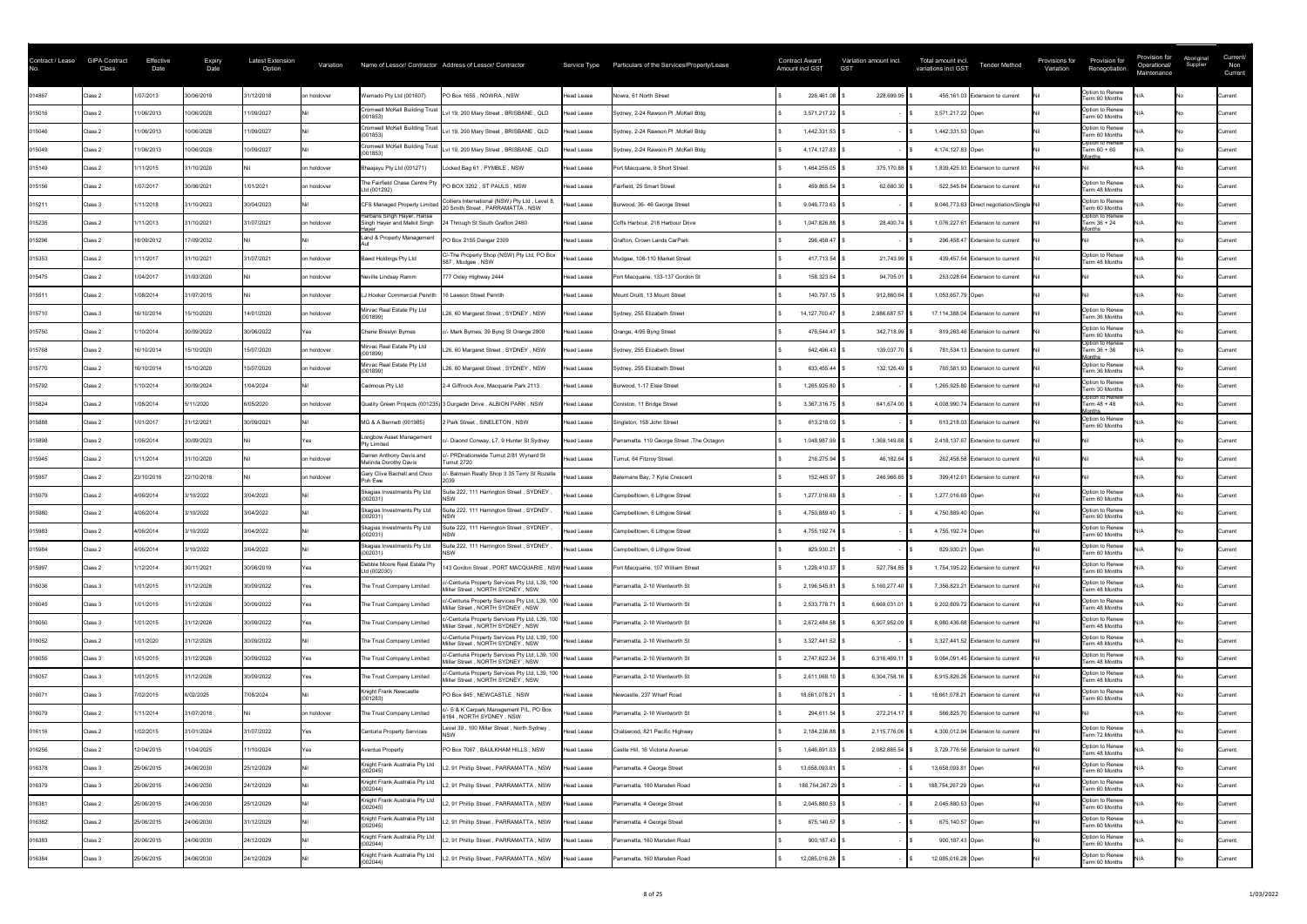| Contract / Lease | <b>GIPA Contract</b><br>Class | Effective<br>Date | <b>Expiry</b><br>Date | <b>Latest Extension</b><br>Option | Variation   |                                                                 | Name of Lessor/ Contractor Address of Lessor/ Contractor                 | Service Type      | Particulars of the Services/Property/Lease              | <b>Contract Award</b><br>Amount incl GST | Variation amount incl.<br><b>GST</b> | Total amount incl.<br><b>Tender Method</b><br>variations incl GST | Provision for<br>Provisions for<br>Renegotiation<br>Variation | Provision for<br>Operational/<br>Maintenance | Aboriginal<br>Supplier | Current/<br>Non<br>Current |
|------------------|-------------------------------|-------------------|-----------------------|-----------------------------------|-------------|-----------------------------------------------------------------|--------------------------------------------------------------------------|-------------------|---------------------------------------------------------|------------------------------------------|--------------------------------------|-------------------------------------------------------------------|---------------------------------------------------------------|----------------------------------------------|------------------------|----------------------------|
| 016434           | Class 2                       | 1/06/2015         | 31/05/2021            | 28/02/2021                        | on holdover | D Leemhuis Trust & Leemhuis<br><b>Family Trust</b>              | P.O. Box 433 Dickson 2602                                                | <b>Head Lease</b> | Queanbeyan, 56 Bayldon Road                             | 148,375.01                               | $183, 131.43$ $\mid$ 3               | 331,506.44 Extension to current                                   | Option to Renew<br>Term 36 Months                             |                                              |                        | Current                    |
| 016448           | Class 2                       | 24/06/2015        | 23/06/2020            | 23/03/2020                        | on holdover | Lamerton Investments Pty Ltd<br>(001647)                        | 127 Paddington Street, PADDINGTON, NSW                                   | Head Lease        | Broken Hill, 361-365 Argent St                          | 721,062.82                               | 225,480.21                           | 946,543.03 Extension to current                                   | Option to Renew<br>Term 60 Months                             |                                              |                        | Current                    |
| 016452           | Class 2                       | 1/05/2017         | 30/04/2025            | 1/11/2024                         |             | Aspen Funds Management Ltd                                      | C/-WHK Rentals Pty Ltd, 323 Keira Street<br>Wollongong, NSW              | <b>Head Lease</b> | Shellharbour, 5 Burra Place, City Plaza                 | 3,867,271.46                             |                                      | 3,867,271.46 Extension to current                                 | Option to Renew<br>Term 48 Months                             |                                              |                        | Current                    |
| 016541           | Class 2                       | 15/09/2015        | 14/09/2021            | 16/06/2021                        | on holdover | <b>Hadley Properties Pty Ltd</b>                                | c/Nioka North Pty Ltd, 58 Wyee Farms Rd,<br><b>Wyee 2259</b>             | <b>Head Lease</b> | Wyong, Unit 2, 30-32 Hely Street                        | 865,242.33                               | $51,031.14$ \ \$                     | 916,273.47 Extension to current                                   | Option to Renew<br>Term 24 + 24<br>nnthsا                     |                                              |                        | Current                    |
| 016690           | Class 2                       | /12/2014          | 14/09/2019            |                                   | on holdover | Australia Post (001275)                                         | 111 Coventry Street, SOUTH MELBOURNE                                     | <b>Head Lease</b> | Strawberry Hills, 219-241 Cleveland St                  | 342,183.54                               | 167,176.63                           | 509,360.17 Open                                                   |                                                               |                                              |                        | Current                    |
| 016694           | Class 2                       | 1/06/2015         | 31/12/2023            | 31/05/2019                        |             | <b>Brookfield Commercial</b><br>Operations P/L (1821)           | Locked Bag CC333, PARRAMATTA, NSW                                        | Head Lease        | Parramatta, 2-12 Macquarie Street, Jessie Street Centre | 1,451,604.71                             | 1,504,964.71                         | 2,956,569.42 Extension to current                                 | Option to Renew<br>Term 60 Months                             |                                              |                        | Current                    |
| 016696           | Class 3                       | 1/06/2015         | 31/12/2023            | 31/05/2019                        |             | <b>Brookfield Commercial</b><br>Operations P/L (1821)           | Locked Bag CC333, PARRAMATTA, NSW                                        | Head Lease        | Parramatta, 2-12 Macquarie Street, Jessie Street Centre | 3,660,151.08                             | 3,325,939.20                         | 6,986,090.29 Extension to current                                 | Option to Renew<br>Term 60 Months                             |                                              |                        | Current                    |
| 016697           | Class 2                       | 1/06/2015         | 31/12/2023            | 31/05/2019                        |             | <b>Brookfield Commercial</b><br>Operations P/L (1821)           | Locked Bag CC333, PARRAMATTA, NSW                                        | Head Lease        | Parramatta, 2-12 Macquarie Street, Jessie Street Centre | 409,368.82                               |                                      | 409,368.82 Extension to current                                   | Option to Renew<br>Term 60 Months                             |                                              |                        | Current                    |
| 016698           | Class 3                       | 1/06/2015         | 31/12/2023            | 31/05/2019                        |             | <b>Brookfield Commercial</b><br>Operations P/L (1821)           | Locked Bag CC333, PARRAMATTA, NSW                                        | <b>Head Lease</b> | Parramatta, 2-12 Macquarie Street, Jessie Street Centre | 3,660,151.08                             | 3,325,947.49                         | 6,986,098.57 Extension to current                                 | Option to Renew<br>Term 60 Months                             |                                              |                        | Current                    |
| 016717           | Class 2                       | 1/10/2014         | 30/09/2022            |                                   |             | MC & JN Perring (001095)                                        | 28 Keane Avenue, DUBBO, NSW                                              | <b>Head Lease</b> | Dubbo, 50-54 Wingewarra Street                          | 235,851.97                               | 262,313.41                           | 498,165.39 Extension to current                                   |                                                               |                                              |                        | Current                    |
| 016934           | Class 2                       | 9/02/2016         | 8/02/2021             | 8/11/2020                         | on holdover | J Hooker Commercial Coffs<br>Harbour                            | 40 Harbour Drive, COFFS HARBOUR, NSW                                     | Head Lease        | Grafton, 15 King Street                                 | 273,252.75                               | $38,915.51$ \$                       | 312,168.26 Extension to current                                   | Option to Renew<br>Term 60 Months                             |                                              |                        | Current                    |
| 017007           | Class 2                       | 1/02/2016         | 31/01/2021            |                                   | on holdover | Dojoo Pty Limited                                               | C/-Athol Pidcock Real Estate, 40 Woodlark<br>Street, LISMORE, NSW        | Head Lease        | Lismore, 21 Conway Street                               | 1,413,716.53                             | 233,110.64                           | 1,646,827.16 Extension to current                                 |                                                               |                                              |                        | Current                    |
| 017038           | Class 2                       | 2/11/2015         | 1/11/2023             | 2/08/2023                         |             | Westfund Limited (002088)                                       | 5 Railway Parade , LITHGOW , NSW                                         | Head Lease        | Lithgow, 109 Main Street                                | 2,322,429.21                             |                                      | 2,322,429.21 Extension to current                                 | Option to Renew<br>Term 48 Months                             |                                              |                        | Current                    |
| 017094           | Class 3                       | 16/03/2016        | 15/03/2026            | 15/12/2025                        |             | Damasa Pty Ltd (002112)                                         | O'Reilly Street, WAGGA WAGGA, NSW                                        | Head Lease        | Wagga Wagga, 193-195 Morgan Street                      | 9,180,275.00                             |                                      | 9,180,275.00 Direct negotiation/Single Nil                        | Option to Renew<br>Term 60 Months                             |                                              |                        | Current                    |
| 017095           | Class 3                       | 16/03/2016        | 15/03/2026            | 15/12/2025                        |             | Damasa Pty Ltd (002112)                                         | O'Reilly Street, WAGGA WAGGA, NSW                                        | <b>Head Lease</b> | Wagga Wagga, 193-195 Morgan Street                      | 7,912,943.00                             |                                      | 7,912,943.00 Direct negotiation/Single Nil                        | Option to Renew<br>Term 60 Months                             |                                              |                        | Current                    |
| 017126           | Class 2                       | 1/03/2016         | 31/10/2023            | 31/07/2023                        |             | Jarre Pty Ltd                                                   | C/-Chapman & Frazer Real Estate Pty Ltd, PO<br>Box 18, GOSFORD, NSW      | Head Lease        | Gosford, 107-109 Mann Street                            | 609,419.55                               |                                      | 609,419.55 Extension to current                                   | Option to Renew<br>Term 60 Months                             |                                              |                        | Current                    |
| 017136           | Class 2                       | 16/09/2016        | 15/09/2021            | 15/06/2021                        | on holdover |                                                                 | Hassan and Jilla Vakili (002184) PO Box 307, CHATSWOOD, NSW              | <b>Head Lease</b> | Hornsby, 6-18 Bridge Road                               | 474,264.66                               | $31,361.20$ \$                       | 505,625.86 Direct negotiation/Single Nil                          | Option to Renew<br>Term 60 Months                             |                                              |                        | Current                    |
| 017265           | Class 3                       | 29/04/2016        | 28/04/2028            | 28/04/2027                        |             | <b>Quality Green Commercial Pty</b><br>Ltd (002185)             | 3 Durgadin Drive, Albion Park, NSW                                       | <b>Head Lease</b> | Wollongong, 93-99 Burelli Street                        | 34,776,847.00                            |                                      | 34,776,847.00 Open                                                | Option to Renew<br>Term 60 Months                             |                                              |                        | Current                    |
| 017271           | Class 2                       | 1/05/2016         | 30/04/2020            | 30/10/2019                        | on holdover | Macquarie Towers Pty Ltd<br>(001269)                            | PO Box 3003, PARRAMATTA, NSW                                             | <b>Head Lease</b> | Parramatta, 31-39 Macquarie Street                      | 2,066,672.30                             | 938,584.15                           | 3,005,256.44 Extension to current                                 | Option to Renew<br>Term 48 Months                             |                                              |                        | Current                    |
| 017272           | Class 2                       | 1/05/2016         | 30/04/2020            | 30/10/2019                        | on holdover | Macquarie Towers Pty Ltd<br>(001269)                            | PO Box 3003, PARRAMATTA, NSW                                             | <b>Head Lease</b> | Parramatta, 31-39 Macquarie Street                      | 2,066,672.30                             | 938,584.15                           | 3,005,256.44 Extension to current                                 | Option to Renew<br>Term 48 Months                             |                                              |                        | Current                    |
| 017273           | Class 2                       | 1/05/2016         | 30/04/2020            | 30/10/2019                        | on holdover | Macquarie Towers Pty Ltd<br>(001269)                            | PO Box 3003, PARRAMATTA, NSW                                             | Head Lease        | Parramatta, 31-39 Macquarie Street                      | 2,066,672.30                             | 938,584.15                           | 3,005,256.44 Extension to current                                 | Option to Renew<br>Term 48 Months                             |                                              |                        | Current                    |
| 017333           | Class 3                       | 1/07/2016         | 30/06/2022            | 1/07/2021                         |             |                                                                 | Savills (NSW) Pty Ltd (000336) PO Box N366, GROSVENOR PLACE, NSW         | Head Lease        | Parramatta (L), 2-10 Valentine Avenue                   | 44,746,344.96                            |                                      | 44,746,344.96 Extension to current                                | Option to Renew<br>Term 60 Months                             |                                              |                        | Current                    |
| 017346           | Class 2                       | 1/07/2016         | 30/06/2022            | 1/07/2021                         |             | :/- FuturePlus Financial<br>Services Company Pty Limited        | Level 12, 28 Margaret Street, Sydney, NSW                                | Head Lease        | Parramatta (L), 2-10 Valentine Avenue                   | 1,538,834.24                             |                                      | 1,538,834.24 Extension to current                                 | Option to Renew<br>Term 60 Months                             |                                              |                        | Current                    |
| 017349           | Class 2                       | 1/07/2016         | 30/06/2022            | 1/07/2021                         |             | Savills (NSW) Pty Ltd (000336)                                  | PO Box N366, GROSVENOR PLACE, NSW                                        | Head Lease        | Parramatta (L), 2-10 Valentine Avenue                   | 798,470.48                               |                                      | 798,470.48 Extension to current                                   | Option to Renew<br>Term 60 Months                             |                                              |                        | Current                    |
| 017387           | Class 2                       | 10/08/2016        | 9/08/2021             | 9/05/2021                         | on holdover | John Kambourakis and Jack<br>Kambourakis                        | /- Burgess Rawson (NSW) Pty Ltd, L17, 6-10<br>O'Connell St Sydney 2001   | Head Lease        | Nowra, 2 Cumberland Avenue                              | 151,874.18                               | $13,628.73$ \$                       | 165,502.90 Open                                                   | Option to Renew<br>Term 60 + 60<br><b>Aonths</b>              |                                              |                        | Current                    |
| 017476           | Class 2                       | 1/08/2016         | 31/12/2023            | 31/07/2019                        |             | <b>Brookfield Commercial</b><br>Operations P/L (1821)           | Locked Bag CC333, PARRAMATTA, NSW                                        | Head Lease        | Parramatta, 2-12 Macquarie Street, Jessie Street Centre | 2,265,210.63                             | 2,683,535.81                         | 4,948,746.44 Extension to current                                 | Option to Renew<br>Term 60 Months                             |                                              |                        | Current                    |
| 017484           | Class 2                       | 1/02/2016         | 31/01/2020            | 1/01/2022                         | on holdover | A Marantos & E Marantos<br>$(001129$ HL1)                       | 13 Malcolm Street, MASCOT, NSW                                           | Head Lease        | Maroubra, 832 Anzac Parade                              | 1,727,706.18                             | 846,102.68   \$                      | 2,573,808.86 Extension to current                                 | Option to Renew<br>Term 36 Months                             |                                              |                        | Current                    |
| 017501           | Class 2                       | 1/08/2017         | 31/07/2025            | 1/02/2025                         |             | PPIF PTY LTD C/ Knight Frank<br>Australia Pty Ltd               | Suit 302, Level 3, 1 York St, Sydney NSW                                 | <b>Head Lease</b> | Parramatta, 9 George Street                             | 3,790,732.68                             |                                      | 3,790,732.68 Extension to current                                 | Option to Renew<br>Term 96 Months                             |                                              |                        | Current                    |
| 017508           | Class 2                       | 22/09/2016        | 21/09/2021            | 1/06/2021                         | on holdover | Tursa Employment & Training<br>imited(002200)                   | PO Box 70, Lismore, NSW                                                  | <b>Head Lease</b> | Grafton, 80 Victoria Street                             | 468,329.39                               | 25,557.77                            | 493,887.16 Extension to current                                   | Option to Renew<br>Term 60 Months                             |                                              |                        | Current                    |
| 017529           | Class 2                       | 19/10/2016        | 18/10/2020            | 18/04/2020                        | on holdover | Debbie Moore Real Estate Pty<br>Ltd (001576)                    | PO Box 2279, PORT MACQUARIE, NSW                                         | <b>Head Lease</b> | Kempsey West, 80 Elbow Street                           | 2,346,150.50                             | 737,958.23                           | 3,084,108.73 Extension to current                                 | Option to Renew<br>Term 48 Months                             |                                              |                        | Current                    |
| 017549           | Class 2                       | 1/06/2016         | 31/05/2022            |                                   |             | Samuels Real Estate Pty Ltd<br>(001200)                         | PO Box 680, DUBBO, NSW                                                   | <b>Head Lease</b> | Dubbo, 188 Macquarie Street                             | 289,983.84                               |                                      | 289,983.84 Direct negotiation/Single Nil                          |                                                               |                                              |                        | Current                    |
| 017551           | Class 2                       | 1/06/2016         | 31/05/2022            |                                   |             | Samuels Real Estate Pty Ltd<br>(001200)                         | PO Box 680, DUBBO, NSW                                                   | <b>Head Lease</b> | Dubbo, 188 Macquarie Street                             | 153,552.33                               |                                      | 153,552.33 Direct negotiation/Single Nil                          |                                                               |                                              |                        | Current                    |
| 017572           | Class 2                       | 25/09/2016        | 24/09/2021            | 31/12/2020                        | on holdover | <b>Castlerock Property (Auslink</b><br>Property Holdings No 2)  | PO Box 6044, South Yarra, VIC                                            | <b>Head Lease</b> | Wollongong, 90 Crown Street                             | 1,263,836.26                             | 66,610.06                            | 1,330,446.32 Direct negotiation/Single Nil                        | Option to Renew<br>Term 60 Months                             |                                              |                        | Current                    |
| 017604           | Class 3                       | 6/11/2016         | 5/11/2020             | 5/08/2020                         | on holdover |                                                                 | Quality Green Projects (001235) 3 Durgadin Drive, ALBION PARK, NSW       | <b>Head Lease</b> | Coniston, 11 Bridge Street                              | 4,329,054.72                             | 1,334,801.76                         | 5.663,856.48 Extension to current                                 | Option to Renew<br>Term 48 + 48<br><b>Ionths</b>              |                                              |                        | Current                    |
| 017641           | Class 2                       | 15/12/2016        | 31/12/2023            | 31/07/2019                        |             | <b>Brookfield Commercial</b><br>Operations P/L (1821)           | Locked Bag CC333, PARRAMATTA, NSW                                        | Head Lease        | Parramatta, 2-12 Macquarie Street, Jessie Street Centre | 663,554.48                               | 864,107.47                           | 1,527,661.94 Extension to current                                 | Option to Renew<br>Term 60 Months                             |                                              |                        | Current                    |
| 017663           | Class 3                       | /12/2016          | 30/11/2023            | 30/11/2022                        |             | Jones Lang LaSalle (NSW) Pty<br>td(002212)                      | PO Box Q 1618, QVB, Sydney, NSW                                          | Head Lease        | Sydney, 66-68 Goulburn Street                           | 20,597,369.80                            |                                      | 20,597,369.80 Open                                                | Option to Renew<br>Term 60 Months                             |                                              |                        | Current                    |
| 017679           | Class 2                       | 1/07/2016         | 30/06/2021            | 1/01/2021                         | on holdover | PJE Management Pty Ltd-PJ-<br><b>SE Evans</b>                   | PO Box 751, Newcastle, NSW                                               | <b>Head Lease</b> | Newcastle, 97 Scott Street                              | 718,274.43                               | $80,671.06$ \$                       | 798,945.49 Extension to current                                   | Option to Renew<br>Term 36 Months                             |                                              |                        | Current                    |
| 017681           | Class 2                       | 1/03/2017         | 28/02/2022            | 28/08/2021                        |             | Professionals Inverell                                          | 1/88 Byron Street, Inverell                                              | <b>Head Lease</b> | Inverell, 240 Byron Street                              | 624,861.29                               |                                      | 624,861.29 Select                                                 | Option to Renew<br>Term 60 Months                             |                                              |                        | Current                    |
| 017714           | Class 2                       | 1/03/2017         | 28/02/2022            | 27/11/2021                        |             | Logalex Pty Ltd                                                 | 158 Walker St Casino                                                     | <b>Head Lease</b> | Casino, 158 Walker Street                               | 547,200.80                               |                                      | 547,200.80 Direct negotiation/Single Nil                          | Option to Renew<br>Term 60 Months                             |                                              |                        | Current                    |
| 017718           | Class 3                       | 1/01/2017         | 31/12/2023            | 31/12/2022                        |             | Jones Lang Lasalle(NSW) P/L                                     | 420 George Street, Sydney, NSW                                           | Head Lease        | Sydney, 66-68 Goulburn Street                           | 5,963,187.09                             |                                      | 5,963,187.09 Open                                                 | Option to Renew<br>Term 60 Months                             |                                              |                        | Current                    |
| 017723           | Class 2                       | 1/08/2016         | 31/07/2021            | 31/01/2021                        | on holdover | Minco Chemicals (NSW) Pty Ltd PO Box 204, RYDE, NSW<br>(001158) |                                                                          | Head Lease        | Blacktown, 11-13 Kildare Road                           | 1,218,473.85                             | 115,531.34   \$                      | 1,334,005.19 Direct negotiation/Single Nil                        | Option to Renew<br>Term 60 Months                             |                                              |                        | Current                    |
| 017725           | Class 2                       | 1/09/2016         | 31/08/2022            | 31/05/2022                        |             | Australia Post (001275)                                         | 111 Coventry Street, SOUTH MELBOURNE                                     | Head Lease        | Strawberry Hills, 219-241 Cleveland St                  | 1,777,183.90                             |                                      | 1,777,183.90 Extension to current                                 | Option to Renew<br>Term 60 Months                             |                                              |                        | Current                    |
| 017736           | Class 2                       | /11/2016          | 31/10/2021            | 31/07/2021                        | on holdover | <b>Bankstown City Council</b>                                   | c/-Braithwaite Property Pty Ltd, 1/79 Williamson<br>Road, Ingleburn, NSW | Head Lease        | Bankstown, 66-72 Rickard Rd                             | 1,001,247.67                             | 44,235.06 \$                         | 1,045,482.74 Extension to current                                 | Option to Renew<br>Term 60 Months                             |                                              |                        | Current                    |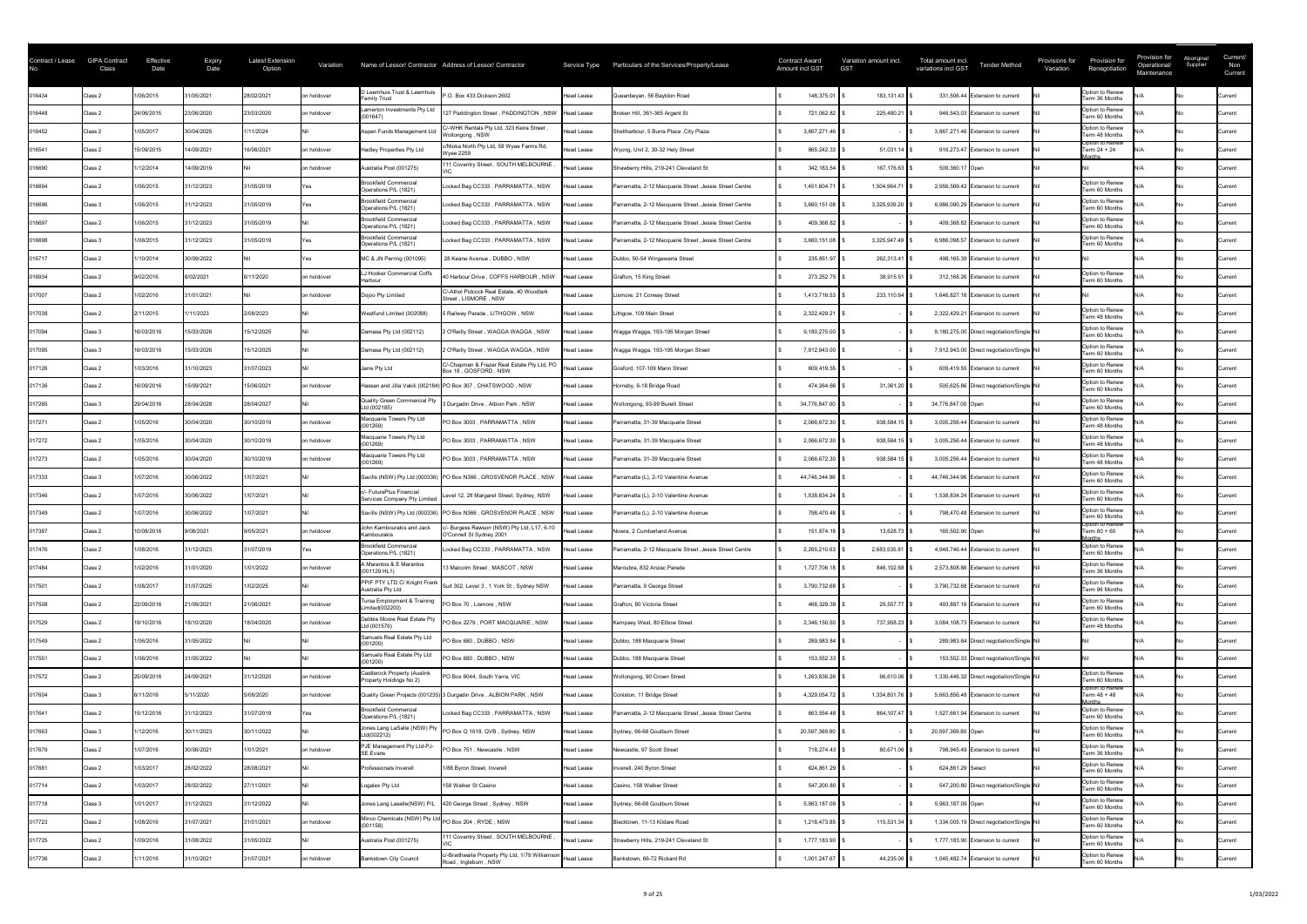| Contract / Lease | <b>GIPA Contract</b><br>Class | Effective<br>Date | <b>Expiry</b><br>Date | <b>Latest Extension</b><br>Option | Variation   |                                                         | Name of Lessor/ Contractor Address of Lessor/ Contractor                         |                   | Service Type Particulars of the Services/Property/Lease  | <b>Contract Award</b><br>Amount incl GST | Variation amount incl.<br><b>GST</b> | Total amount incl.<br>variations incl GST | <b>Tender Method</b>                        | Provisions for<br>Variation | Provision for<br>Renegotiation                       | Provision for<br>Operational/<br>Maintenance | Aboriginal<br>Supplier | Current/<br>Non<br>Current |
|------------------|-------------------------------|-------------------|-----------------------|-----------------------------------|-------------|---------------------------------------------------------|----------------------------------------------------------------------------------|-------------------|----------------------------------------------------------|------------------------------------------|--------------------------------------|-------------------------------------------|---------------------------------------------|-----------------------------|------------------------------------------------------|----------------------------------------------|------------------------|----------------------------|
| 017745           | Class 3                       | /12/2016          | 30/11/2023            |                                   |             | <b>Brookfield Commercial</b><br>Operation (2219)        | Level 22, 135 King Street, Sydney, NSW                                           | <b>Head Lease</b> | Sydney, 680 George Street                                | 70,098,502.34                            |                                      |                                           | 70,098,502.34 Direct negotiation/Single Nil |                             |                                                      |                                              |                        | <b>Current</b>             |
| 017747           | Class 3                       | 21/11/2016        | 31/07/2027            | 31/01/2026                        |             | Centuria Property Services                              | evel 39, 100 Miller Street, North Sydney,                                        | <b>Head Lease</b> | Chatswood, 821 Pacific Highway                           | 2,073,966.10                             | 5,942,666.73                         |                                           | 8,016,632.83 Extension to current           |                             | Option to Renew<br>Term 72 Months                    |                                              |                        | Current                    |
| 017748           | Class 2                       | 1/08/2016         | 31/12/2023            |                                   |             | <b>Brookfield Commercial</b><br>Operations P/L (1821)   | Locked Bag CC333, PARRAMATTA, NSW                                                | <b>Head Lease</b> | Parramatta, 2-12 Macquarie Street , Jessie Street Centre | 227,427.12                               |                                      |                                           | 227,427.12 Extension to current             |                             |                                                      |                                              |                        | Current                    |
| 017763           | Class 2                       | 17/03/2017        | 16/03/2022            | 17/03/2021                        |             | Knight Frank (002224)                                   | Level 22, 123 Pitt Street, Sydney                                                | <b>Head Lease</b> | Brookvale, 114 Old Pittwater Road                        | 1,059,750.88                             |                                      |                                           | 1,059,750.88 Direct negotiation/Single Nil  |                             | Option to Renew<br>Term 60 Months                    |                                              |                        | Current                    |
| 017764           | Class 3                       | 1/02/2017         | 31/01/2025            | 30/04/2024                        |             | Sandran Pty Ltd                                         | 3/235 Macquarie Street, SYDNEY, NSW                                              | <b>Head Lease</b> | Liverpool, 23-31 Moore Street                            | 54,477,757.00                            |                                      |                                           | 54,477,757.00 Extension to current          |                             | Option to Renew<br>Term 60 Months                    |                                              |                        | <b>Current</b>             |
| 017767           | Class 2                       | 1/02/2017         | 31/01/2025            | 30/04/2024                        |             | Sandran Pty Ltd                                         | 3/235 Macquarie Street, SYDNEY, NSW                                              | <b>Head Lease</b> | Liverpool, 23-31 Moore Street                            | 320,730.45                               |                                      |                                           | 320,730.45 Extension to current             |                             | Option to Renew<br>Term 60 Months                    |                                              |                        | Current                    |
| 017768           | Class 3                       | 1/01/2017         | 31/12/2023            | 31/03/2023                        |             | 151 Property Group P/L                                  | Level 5, Gateway 241 O'Riordan Street, Mascot,                                   | Head Lease        | Mascot, 241 O'Riordan Street                             | 28,680,534.64                            |                                      |                                           | 28,680,534.64 Direct negotiation/Single Nil |                             | Option to Renew<br>Term 60 Months                    |                                              |                        | <b>Current</b>             |
| 017772           | Class 2                       | 1/10/2016         | 30/09/2023            | 31/03/2023                        |             | Goulburn Mulwaree Council<br>(001166)                   | 184 Bourke Street, GOULBURN, NSW                                                 | <b>Head Lease</b> | Goulburn, 56 Clinton Street                              | 1,212,641.07                             |                                      |                                           | 1,212,641.07 Extension to current           |                             | Option to Renew<br>Term 60 + 60<br>lonths            |                                              |                        | <b>Current</b>             |
| 017837           | Class 3                       | 2/06/2017         | 1/06/2023             | 2/04/2023                         |             | 60 Elizabeth Street Pty Ltd                             | c/-Tim Green Commercial, PO Box Q1288<br>QVB POST OFFICE, SYDNEY, NSW            | Head Lease        | Sydney, 60-70 Elizabeth St, The Heritage Building        | 5,559,537.70                             |                                      |                                           | 5,559,537.70 Extension to current           |                             | Option to Renew<br>Term 72 Months                    |                                              |                        | Current                    |
| 017840           | Class 2                       | 14/04/2017        | 13/04/2022            | 13/10/2021                        |             | Sydney West Commercial<br>Industrial (002057)           | Suite 6, Level 6, 88 Bathurst Street<br>LIVERPOOL, NSW                           | Head Lease        | Liverpool, 269-273 Bigge Street                          | 2,382,479.56                             |                                      | 2,382,479.56 Open                         |                                             |                             | Option to Renew<br>Term 60 Months                    |                                              |                        | Current                    |
| 017863           | Class 2                       | 1/03/2017         | 28/02/2022            | 30/08/2021                        |             | MITSA Pty Ltd (001499)                                  | Lvl 29 20 Bond St, Sydney, NSW                                                   | Head Lease        | Campbelltown, 171-179 Queen Street                       | 654,366.35                               |                                      |                                           | 654,366.35 Direct negotiation/Single Nil    |                             | Option to Renew<br>Term 60 Months                    |                                              |                        | <b>Current</b>             |
| 017878           | Class 3                       | 1/05/2017         | 30/04/2022            | 30/04/2021                        |             | Mirvac Real Estate Pty Ltd<br>(001564)                  | Level 26, 60 Margaret Street, SYDNEY, NSW Head Lease                             |                   | North Sydney, 101 Miller Street                          | 13,360,207.25                            |                                      |                                           | 13,360,207.25 Direct negotiation/Single Nil |                             | Option to Renew<br>Term 60 Months                    |                                              |                        | <b>Current</b>             |
| 017886           | Class 2                       | 1/06/2017         | 31/05/2022            | 1/04/2022                         |             | Los Caleros Pty Limited                                 | Unit 2, 1 Military Road, Matraville                                              | Head Lease        | Regents Park, 7 Gunya Street                             | 1,805,030.56                             |                                      | 1,805,030.56 Open                         |                                             |                             | Option to Renew<br>Term 60 Months                    |                                              |                        | Current                    |
| 017898           | Class 2                       | 1/07/2017         | 30/06/2022            | 31/12/2021                        |             | Yangdo Pty Ltd                                          | C/O- Steven Krulis Real Estate, Level 9, 1<br>Newland Street, Bondi Junction NSW | Head Lease        | Parramatta, 56 Station Street                            | 2,635,322.57                             |                                      |                                           | 2,635,322.57 Direct negotiation/Single Nil  |                             | Option to Renew<br>Term 60 Months                    |                                              |                        | Current                    |
| 017899           | Class 2                       | 1/07/2017         | 30/06/2022            | 31/12/2021                        |             | Yangdo Pty Ltd                                          | C/O- Steven Krulis Real Estate, Level 9, 1<br>Newland Street, Bondi Junction NSW | <b>Head Lease</b> | Parramatta, 56 Station Street                            | 2,628,649.66                             |                                      |                                           | 2,628,649.66 Direct negotiation/Single Nil  |                             | Option to Renew<br>Term 60 Months                    |                                              |                        | Current                    |
| 017900           | Class 2                       | 1/07/2017         | 30/06/2022            | 31/12/2021                        |             | Yangdo Pty Ltd                                          | C/O- Steven Krulis Real Estate, Level 9, 1<br>Newland Street, Bondi Junction NSW | <b>Head Lease</b> | Parramatta, 56 Station Street                            | 1,776,185.49                             |                                      |                                           | 1,776,185.49 Direct negotiation/Single Nil  |                             | Option to Renew<br>Term 60 Months                    |                                              |                        | Current                    |
| 017904           | Class 2                       | 1/07/2017         | 30/06/2022            |                                   |             | Yangdo Pty Ltd                                          | C/O- Steven Krulis Real Estate, Level 9, 1<br>Newland Street, Bondi Junction NSW | <b>Head Lease</b> | Parramatta, 56 Station Street                            | 342,360.07                               |                                      |                                           | 342,360.07 Direct negotiation/Single Nil    |                             |                                                      |                                              |                        | <b>Current</b>             |
| 017908           | Class 2                       | 1/06/2017         | 31/05/2022            | 28/02/2022                        |             | Stonebridge Property Group                              | Level 9, 300 Queen Street, Brisbane                                              | <b>Head Lease</b> | South Nowra, 28 Central Ave                              | 964,149.40                               |                                      | 964,149.40 Select                         |                                             |                             | Option to Renew<br>Term 60 Months                    |                                              |                        | Current                    |
| 017911           | Class 2                       | 8/05/2017         | 7/05/2022             | 7/11/2021                         |             | Pildra Properties P/L                                   | PO BOX 332, Broadway                                                             | Head Lease        | Tuggerah, 1 Bryant Drive                                 | 1,644,590.17                             |                                      | 1,644,590.17 Open                         |                                             |                             | Option to Renew<br>Term 36 Months                    |                                              |                        | Current                    |
| 017912           | Class 2                       | 20/02/2017        | 19/02/2022            | 19/12/2021                        |             | <b>First National Commercial</b><br>Shultz\Taree 002018 | 6 Avenue of the Americas, Newington, NSW                                         | Head Lease        | Taree, 1A Macquarie Street                               | 351,537.90                               |                                      |                                           | 351,537.90 Extension to current             |                             | Option to Renew<br>Term 60 Months                    |                                              |                        | Current                    |
| 017917           | Class 2                       | 19/08/2017        | 18/08/2022            | 18/05/2022                        |             | Bega RSL Club Ltd                                       | 82 Gipps Street, BEGA, NSW                                                       | Head Lease        | Bega (L), 153-159 Auckland Street                        | 1,177,465.12                             |                                      |                                           | 1,177,465.12 Direct negotiation/Single Nil  |                             | Option to Renew<br>Term 60 Months                    |                                              |                        | <b>Current</b>             |
| 017920           | Class 3                       | 1/07/2017         | 30/06/2022            | 31/12/2021                        |             | MKH Properties Pty Limited                              | evel 18 , 323 Castlereagh Street , Sydney ,                                      | Head Lease        | Sydney, 323 Castlereagh St, Central Square               | 26,518,512.10                            |                                      |                                           | 26,518,512.10 Extension to current          |                             | Option to Renew<br>Term 60 Months                    |                                              |                        | <b>Current</b>             |
| 017927           | Class 2                       | 1/06/2017         | 31/05/2021            | 28/02/2021                        | on holdover | Australia Post (001275)                                 | 111 Coventry Street, SOUTH MELBOURNE                                             | <b>Head Lease</b> | Strawberry Hills, 219-241 Cleveland St                   | 2,345,765.68                             | 381,729.12 \$                        | 2,727,494.79 Open                         |                                             |                             | Option to Renew<br>Term 48 + 36                      |                                              |                        | <b>Current</b>             |
| 017929           | Class 2                       | 19/08/2017        | 18/08/2022            | 18/05/2022                        |             | Bega RSL Club Ltd                                       | 82 Gipps Street, BEGA, NSW                                                       | Head Lease        | Bega (L), 153-159 Auckland Street                        | 224,743.05                               |                                      |                                           | 224,743.05 Direct negotiation/Single Nil    |                             | Option to Renew<br>Term 60 Months                    |                                              |                        | Current                    |
| 017937           | Class 3                       | 1/09/2017         | 31/07/2027            | 31/01/2026                        |             | Centuria Property Services                              | Level 39, 100 Miller Street, North Sydney,                                       | Head Lease        | Chatswood, 821 Pacific Highway                           | 22,587,230.87                            |                                      |                                           | 22,587,230.87 Extension to current          |                             | Option to Renew<br>Term 72 Months                    |                                              |                        | Current                    |
| 017943           | Class 2                       | 1/08/2017         | 31/07/2022            | 31/01/2022                        |             | SAVILLS (VIC) PTY LTD                                   | Level 48, 80 Collins Street, MELBOURNE, VIC Head Lease                           |                   | Parramatta (L), 20 Smith Street                          | 1,934,774.25                             |                                      | 1,934,774.25 Open                         |                                             |                             | Option to Renew<br>Term 60 Months                    |                                              |                        | <b>Current</b>             |
| 017958           | Class 2                       | 1/08/2017         | 31/08/2022            |                                   |             | Secure Parking (001664)                                 | L13 100 Miller Street, NORTH SYDNEY                                              | Head Lease        | Chatswood, 821 Pacific Highway                           | 195,737.37                               |                                      | 195,737.37 Open                           |                                             |                             |                                                      |                                              |                        | Current                    |
| 017966           | Class 3                       | 1/10/2017         | 30/09/2022            | 1/09/2021                         |             | Memocorp Australia Pty Ltd                              | Level 42 , 259 George Street , SYDNEY , NSW Head Lease                           |                   | Sydney, 11-31 York Street                                | 85,787,042.33                            |                                      |                                           | 85,787,042.33 Direct negotiation/Single Nil |                             | Option to Renew<br>Term 60 Months                    |                                              |                        | <b>Current</b>             |
| 017970           | Class 2                       | 1/10/2017         | 30/09/2022            | 30/06/2022                        |             | Coffs Harbour City Council<br>(002038)                  | Locked Bag 155 , COFFS HARBOUR , NSW                                             | Head Lease        | Coffs Harbour, 27-29 Duke St, Rigby House                | 1,125,869.98                             |                                      |                                           | 1,125,869.98 Direct negotiation/Single Nil  |                             | Option to Renew<br>Term 60 Months                    |                                              |                        | <b>Current</b>             |
| 017975           | Class 2                       | 1/09/2017         | 31/08/2022            | 28/02/2022                        |             | Denny Fachin & Elli Fachin                              | Suite 401, 21 Norwood Street, TOOWOOMBA                                          | <b>Head Lease</b> | St Leonards, 156 Pacific Highway                         | 368,917.00                               |                                      |                                           | 368,917.00 Direct negotiation/Single Nil    |                             | Option to Renew<br>Term 60 Months                    |                                              |                        | Current                    |
| 017976           | Class 2                       | 1/09/2017         | 31/08/2022            | 28/02/2022                        |             | Denny Fachin & Elli Fachin                              | Suite 403, 21 Norwood Street, TOOWOOMBA                                          | Head Lease        | St Leonards, 156 Pacific Highway                         | 883,922.00                               |                                      |                                           | 883,922.00 Direct negotiation/Single Nil    |                             | Option to Renew<br>Term 60 Months                    |                                              |                        | Current                    |
| 017988           | Class 2                       | 1/09/2017         | 31/08/2022            | 1/03/2022                         |             | Andrew McDonald Commercial<br>(001539)                  | 4/34 Bultje Street, DUBBO, NSW                                                   | Head Lease        | Dubbo, 64 Talbragar Street                               | 877,267.11                               |                                      |                                           | 877,267.11 Extension to current             |                             | Option to Renew<br>Term 60 Months                    |                                              |                        | <b>Current</b>             |
| 017993           | Class 2                       | /10/2017          | 30/06/2022            | 31/12/2021                        |             | MKH Properties Pty Limited                              | evel 18, 323 Castlereagh Street, Sydney                                          | Head Lease        | Sydney, 323 Castlereagh St, Central Square               | 2,317,197.76                             |                                      |                                           | 2,317,197.76 Extension to current           |                             | Option to Renew<br>Term 60 Months                    |                                              |                        | Current                    |
| 018002           | Class 2                       | 1/07/2017         | 30/06/2027            | 30/06/2026                        |             | Newtown Dyers and Bleachers<br>Pty Ltd                  | 2-6 Clevedon St Botany                                                           | <b>Head Lease</b> | Gosford, 92-100 Donnison Street                          | 2,025,209.00                             |                                      |                                           | 2,025,209.00 Extension to current           |                             | Option to Renew<br>Term 60 Months                    |                                              |                        | Current                    |
| 018009           | Class 2                       | 2/06/2017         | 1/06/2022             | /12/2021                          |             | Sandran Pty Ltd                                         | Level 14 225 Macquarie Street, SYDNEY                                            | Head Lease        | Tamworth, 155-157 Marius St                              | 1,140,561.65                             |                                      |                                           | 1,140,561.65 Extension to current           |                             | Option to Renew<br>Term 60 Months                    |                                              |                        | Current                    |
| 018039           | Class 2                       | 6/11/2017         | 5/11/2022             | 5/08/2022                         |             | Yeperenye Pty Ltd                                       | 9 Parsons St Alice Springs                                                       | <b>Head Lease</b> | Coffs Harbour, 144-148 West High St                      | 383,344.00                               |                                      |                                           | 383,344.00 Direct negotiation/Single Nil    |                             | Option to Renew<br>Term $12 + 12 + 12$ N/A<br>1onths |                                              |                        | <b>Current</b>             |
| 018052           | Class 2                       | 1/07/2017         | 30/06/2022            | 31/01/2022                        |             | Professionals Tamworth                                  | 237 Peel Street, TAMWORTH, NSW                                                   | Head Lease        | Nemingha(L), 1021 Armidale Rd                            | 286,207.00                               |                                      | 286,207.00 Open                           |                                             |                             | Option to Renew<br>Term 60 Months                    |                                              |                        | <b>Current</b>             |
| 018055           | Class 2                       | 1/03/2017         | 28/02/2022            | 28/11/2021                        |             | LJ Hooker Commercial Coffs<br>Harbour                   | PO Box 193, COFFS HARBOUR, NSW                                                   | <b>Head Lease</b> | Coffs Harbour, 8 Collison Place                          | 173,076.01                               |                                      |                                           | 173,076.01 Extension to current             |                             | Option to Renew<br>Term 60 Months                    |                                              |                        | Current                    |
| 018059           | Class 3                       | /12/2017          | 30/11/2022            | 28/02/2022                        |             | Investa Asset Management Pty<br>Ltd (001667)            | L6 126 Phillip Street, SYDNEY, NSW                                               | Head Lease        | Sydney, 201 Kent Street                                  | 7,564,190.09                             |                                      |                                           | 7,564,190.09 Direct negotiation/Single Nil  |                             | Option to Renew<br>Term 12 Months                    |                                              |                        | <b>Current</b>             |
| 018080           | Class 2                       | 1/07/2017         | 30/06/2022            | 30/12/2021                        |             | Imthouse Pty Ltd (001423)                               | 59 The Ridgeway, LISAROW, NSW                                                    | <b>Head Lease</b> | West Gosford, 264 Manns Road                             | 879,774.71                               |                                      |                                           | 879,774.71 Extension to current             |                             | Option to Renew<br>Term 60 Months                    |                                              |                        | <b>Current</b>             |
| 018082           | Class 2                       | 10/05/2017        | 9/05/2022             | 10/02/2022                        |             | 72 Fitzmaurice Street Pty Ltd                           | /- WDF Professional, 135-137 Peter Street<br>WAGGA WAGGA, NSW                    | Head Lease        | Wagga Wagga, 74-76 Fitzmaurice St                        | 1,087,685.67                             |                                      |                                           | 1,087,685.67 Extension to current           |                             | Option to Renew<br>Term 60 Months                    |                                              |                        | Current                    |
| 018103           | Class 2                       | 4/12/2017         | 3/12/2022             | 3/09/2022                         |             | Sutherland Shire Council                                | 4-20 Eaton Street, Sutherland                                                    | Head Lease        | Sutherland (L) 33-35 Belmont St,                         | 1,445,185.00                             |                                      | 1,445,185.00 Open                         |                                             |                             | Option to Renew<br>Term 60 Months                    |                                              |                        | Current                    |
| 018107           | Class 2                       | 1/04/2017         | 31/03/2022            | 1/10/2021                         |             | Castlerock Property (Auslink<br>Property Holdings No 2) | PO Box 6044, South Yarra, VIC                                                    | Head Lease        | Wollongong, 90 Crown Street                              | 1,074,526.12                             |                                      |                                           | 1,074,526.12 Direct negotiation/Single Nil  |                             | Option to Renew<br>Term 60 Months                    |                                              |                        | <b>Current</b>             |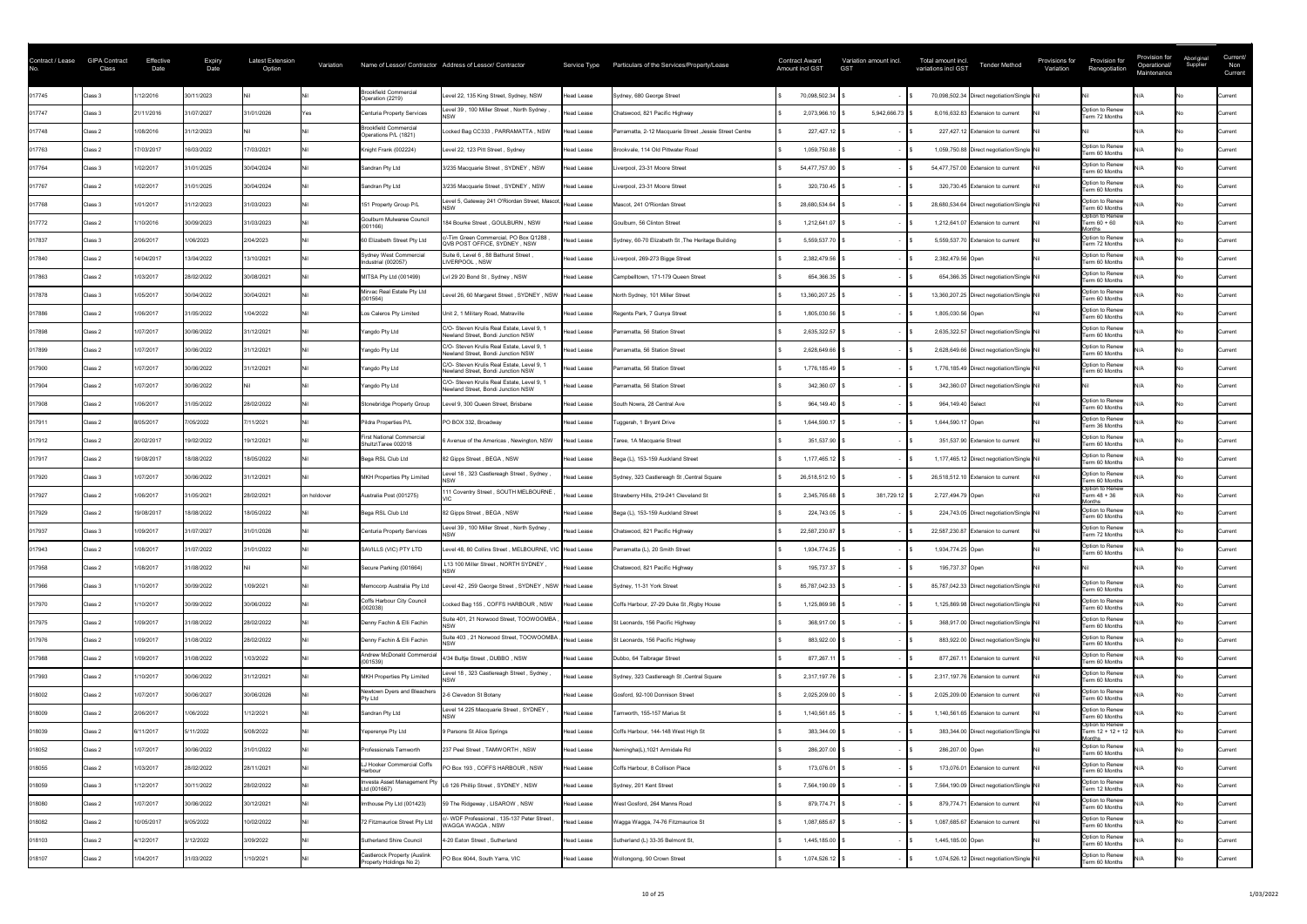| Contract / Lease | <b>GIPA Contract</b><br>Class | Effective<br>Date | <b>Expiry</b><br>Date | <b>Latest Extension</b><br>Option | Variation   |                                                            | Name of Lessor/ Contractor Address of Lessor/ Contractor                    |                   | Service Type Particulars of the Services/Property/Lease      | <b>Contract Award</b><br><b>Amount incl GST</b> | Variation amount incl.<br><b>GST</b> | Total amount incl.<br><b>Tender Method</b><br>variations incl GST | Provisions for<br>Variation | Provision for<br>Renegotiation              | Provision for<br>Operational/<br>Maintenance | Aboriginal<br>Supplier | Current/<br>Non<br>Current |
|------------------|-------------------------------|-------------------|-----------------------|-----------------------------------|-------------|------------------------------------------------------------|-----------------------------------------------------------------------------|-------------------|--------------------------------------------------------------|-------------------------------------------------|--------------------------------------|-------------------------------------------------------------------|-----------------------------|---------------------------------------------|----------------------------------------------|------------------------|----------------------------|
| 018110           | Class 2                       | 1/02/2018         | 31/01/2020            | 30/04/2019                        | on holdover | <b>Hawkesbury City Council</b><br>(001299)                 | 366 George Street, WINDSOR, NSW                                             | Head Lease        | Windsor, 300 George Street                                   | 477,483.20                                      | 468,313.43   \$                      | 945,796.64 Extension to current                                   |                             | Option to Renew<br>Term 24 Months           |                                              |                        | Current                    |
| 018128           | Class 2                       | 20/12/2017        | 19/12/2022            | 20/06/2022                        |             | <i>imited</i>                                              | Colliers International (NSW) Pty 18 Honeysuckle Drive, Newcastle            | <b>Head Lease</b> | Newcastle, 150 King St                                       | 1,821,064.18                                    |                                      | 1,821,064.18 Direct negotiation/Single Nil                        |                             | Option to Renew<br>Term 60 Months           |                                              |                        | Current                    |
| 018132           | Class 2                       | 16/03/2018        | 15/03/2022            | 15/12/2021                        |             | <b>Turnbull Investment Trust</b>                           | Mooculta Station, BOURKE, NSW                                               | <b>Head Lease</b> | Bourke, 60 Mitchell Street                                   | 843,894.63                                      |                                      | 843,894.63 Extension to current                                   |                             | Option to Renew<br>Term 48 Months           |                                              |                        | Current                    |
| 018135           | Class 2                       | 24/03/2018        | 23/03/2023            |                                   |             | Sandsequin Pty Ltd (001286)                                | PO Box 1143, WARRAGUL, VIC                                                  | <b>Head Lease</b> | Bega, 49-61 Church Street                                    | 756,609.35                                      |                                      | 756,609.35 Extension to current                                   |                             |                                             |                                              |                        | <b>Current</b>             |
| 018167           | Class 2                       | 1/04/2018         | 31/03/2021            | 1/01/2021                         | on holdover | <b>Balcaryl Pty Ltd</b>                                    | C/-Burgess Rawson (NSW) Pty Ltd, I17 6-10<br>O'Connell Street, SYDNEY, NSW  | <b>Head Lease</b> | Ulladulla, 270-272 Green Street                              | 228,970.35                                      | 62,458.81                            | 291,429.17 Extension to current                                   |                             | Option to Renew<br>Term 36 Months           |                                              |                        | <b>Current</b>             |
| 018178           | Class 2                       | 29/11/2017        | 28/11/2022            | 28/05/2022                        |             | Sandran Pty Ltd                                            | Level 14 225 Macquarie Street, SYDNEY                                       | <b>Head Lease</b> | Tamworth, 155-157 Marius St                                  | 1,453,296.29                                    |                                      | 1,453,296.29 Extension to current                                 |                             | Option to Renew<br>Term 60 Months           |                                              |                        | <b>Current</b>             |
| 018186           | Class 2                       | 23/02/2018        | 22/02/2024            | 23/08/2023                        |             | Hadaco Pty Ltd ATF Hadaco<br><b>Unit Trust</b>             | 7 Lismore St , Eastlakes , NSW                                              | Head Lease        | Fairfield, 360-364 The Horsley Drive                         | 2,776,963.82                                    |                                      | 2,776,963.82 Extension to current                                 |                             | Option to Renew<br>Term 72 Months           |                                              |                        | <b>Current</b>             |
| 018192           | Class 2                       | 1/12/2017         | 30/11/2022            |                                   |             | Investa Asset Management Pty<br>Ltd (001667)               | L6 126 Phillip Street, SYDNEY, NSW                                          | Head Lease        | Sydney, 201 Kent Street                                      | 249,042.12                                      |                                      | 249,042.12 Direct negotiation/Single Nil                          |                             |                                             |                                              |                        | Current                    |
| 018209           | Class 2                       | 16/03/2018        | 15/03/2022            | 15/12/2021                        |             | <b>Turnbull Investment Trust</b><br>(001660)               | Mooculta Station, BOURKE, NSW                                               | <b>Head Lease</b> | Bourke, 60 Mitchell Street                                   | 257,044.42                                      |                                      | 257,044.42 Extension to current                                   |                             | Option to Renew<br>Term 48 Months           |                                              |                        | Current                    |
| 018211           | Class 2                       | 16/03/2018        | 15/03/2022            | 15/12/2021                        |             | <b>Turnbull Investment Trust</b><br>(001660)               | Mooculta Station, BOURKE, NSW                                               | <b>Head Lease</b> | Bourke, 60 Mitchell Street                                   | 495,093.85                                      |                                      | 495,093.85 Extension to current                                   |                             | Option to Renew<br>Term 48 Months           |                                              |                        | Current                    |
| 018213           | Class 3                       | 15/04/2018        | 14/04/2025            | 14/04/2024                        |             | 61 Elizabeth Street Pty Ltd                                | c/-Tim Green Commercial, PO Box Q1288<br>QVB POST OFFICE, SYDNEY, NSW       | Head Lease        | Sydney, 60-70 Elizabeth St, The Heritage Building            | 6,625,136.87                                    |                                      | 6,625,136.87 Extension to current                                 |                             | Option to Renew<br>Term 36 Months           |                                              |                        | Current                    |
| 018215           | Class 3                       | 15/04/2018        | 14/04/2025            | 14/04/2024                        |             | 62 Elizabeth Street Pty Ltd                                | c/-Tim Green Commercial, PO Box Q1288<br>QVB POST OFFICE, SYDNEY, NSW       | Head Lease        | Sydney, 60-70 Elizabeth St, The Heritage Building            | 6,607,214.94                                    |                                      | 6,607,214.94 Extension to current                                 |                             | Option to Renew<br>Term 36 Months           |                                              |                        | <b>Current</b>             |
| 018217           | Class 3                       | 15/04/2018        | 14/04/2025            | 14/04/2024                        |             | 63 Elizabeth Street Pty Ltd                                | c/-Tim Green Commercial, PO Box Q1288<br>QVB POST OFFICE, SYDNEY, NSW       | Head Lease        | Sydney, 60-70 Elizabeth St, The Heritage Building            | 6,607,214.94                                    |                                      | 6,607,214.94 Extension to current                                 |                             | Option to Renew<br>Term 36 Months           |                                              |                        | Current                    |
| 018219           | Class 3                       | 15/04/2018        | 14/04/2025            | 14/04/2024                        |             | 64 Elizabeth Street Pty Ltd                                | c/-Tim Green Commercial, PO Box Q1288<br>QVB POST OFFICE, SYDNEY, NSW       | <b>Head Lease</b> | Sydney, 60-70 Elizabeth St, The Heritage Building            | 6,607,214.94                                    |                                      | 6,607,214.94 Extension to current                                 |                             | Option to Renew<br>Term 36 Months           |                                              |                        | Current                    |
| 018221           | Class 3                       | 15/04/2018        | 14/04/2025            | 14/04/2024                        |             | 65 Elizabeth Street Pty Ltd                                | c/-Tim Green Commercial, PO Box Q1288<br>QVB POST OFFICE, SYDNEY, NSW       | <b>Head Lease</b> | Sydney, 60-70 Elizabeth St, The Heritage Building            | 6,607,214.94                                    |                                      | 6,607,214.94 Extension to current                                 |                             | Option to Renew<br>Term 36 Months           |                                              |                        | <b>Current</b>             |
| 018223           | Class 2                       | /03/2018          | 28/02/2023            | 28/08/2022                        |             | Martin Morris & Jones Pty Ltd(<br>as Managing Agent)       | Ground Floor, 6-8 Regent Street, Wollongong                                 | ' Head Lease      | Port Kembla, 243 Shellharbour Road                           | 1,264,161.42                                    |                                      | 1,264,161.42 Open                                                 |                             | Option to Renew<br>Term 60 Months           |                                              |                        | <b>Current</b>             |
| 018225           | Class 2                       | /11/2016          | 31/10/2022            | 31/07/2019                        |             | Macquarie Commercial Property<br>Pty Ltd                   | c-/ Samuels Real Estate, PO Box 680 Dubbo                                   | <b>Head Lease</b> | Dubbo, 188 Macquarie Street                                  | 956,548.90                                      |                                      | 956,548.90 Direct negotiation/Single Nil                          |                             | Option to Renew<br>Term 36 Months           |                                              |                        | <b>Current</b>             |
| 018232           | Class 2                       | 1/09/2017         | 31/08/2022            | 28/02/2022                        |             | Trustee for Gegg Properties<br>Family Trt 001126           | Unit 1, 48 Thora Street, SUSSEX INLET,                                      | <b>Head Lease</b> | Goulburn, 102-108 Auburn Street                              | 2,409,567.87                                    |                                      | 2,409,567.87 Extension to current                                 |                             | Option to Renew<br>Term 36 + 24             |                                              |                        | <b>Current</b>             |
| 018234           | Class 2                       | 1/09/2017         | 31/08/2022            | 28/02/2022                        |             | Trustee for Gegg Properties<br>Family Trt 001126           | Jnit 1, 48 Thora Street, SUSSEX INLET,                                      | <b>Head Lease</b> | Goulburn, 102-108 Auburn Street                              | 228,737.27                                      |                                      | 228,737.27 Extension to current                                   |                             | Option to Renew<br>Term 36 + 24             |                                              |                        | <b>Current</b>             |
| 018249           | Class 3                       | 1/06/2018         | 31/05/2025            | 31/08/2024                        |             | Investa Asset Management Pty<br>td (001688)                | Deutsche Bank Place, L6 126 Phillip St,<br>SYDNEY . NSW                     | <b>Head Lease</b> | Sydney, 126 Phillip Street                                   | 22,833,084.74                                   |                                      | 22,833,084.74 Direct negotiation/Single Nil                       |                             | Months<br> Option to Renew<br>Term 60 + 60  |                                              |                        | <b>Current</b>             |
| 018254           | Class 2                       | 1/03/2018         | 28/02/2022            | 28/11/2021                        |             | Colliers International(NSW) Pty                            | Level 8, 20 Smith St, Parramatta, NSW, GPO<br>BOX 1324, Sydney              | Head Lease        | Muswellbrook, 19-29 Rutherford Road                          | 463,761.09                                      |                                      | 463,761.09 Select                                                 |                             | lonths<br>Option to Renew<br>Term 36 Months |                                              |                        | <b>Current</b>             |
| 018269           | Class 2                       | 29/11/2017        | 28/11/2022            | 28/05/2022                        |             | Sandran Pty Ltd                                            | Level 14 225 Macquarie Street, SYDNEY,                                      | <b>Head Lease</b> | Tamworth, 155-157 Marius St                                  | 800,232.77                                      |                                      | 800,232.77 Extension to current                                   |                             | Option to Renew<br>Term 60 Months           |                                              |                        | Current                    |
| 018271           | Class 3                       | 1/04/2018         | 31/03/2030            | 30/09/2028                        |             | Dexus Property Services PTY<br>LTD (002261)                | Level 25, Australia Square, 264-278 George<br>Street, Sydney                | Head Lease        | Parramatta, 105 Phillip Street                               | 192,344,708.90                                  |                                      | 192,344,708.90 Open                                               |                             | Option to Renew<br>Term 60 + 60             |                                              |                        | Current                    |
| 018275           | Class 2                       | 1/12/2017         | 30/11/2022            | 31/05/2022                        |             | Rougem Pty Ltd                                             | C/-Henderson & Horning Pty Ltd, L18, 323<br>Castlereagh Street, SYDNEY, NSW | <b>Head Lease</b> | Parramatta, 128 Marsden Street                               | 2,028,108.90                                    |                                      | 2,028,108.90 Extension to current                                 |                             | Option to Renew<br>Term 60 Months           |                                              |                        | Current                    |
| 018276           | Class 2                       | 1/12/2017         | 30/11/2022            | 31/05/2022                        |             | Rougem Pty Ltd                                             | C/-Henderson & Horning Pty Ltd, L18, 323<br>Castlereagh Street, SYDNEY, NSW | <b>Head Lease</b> | Parramatta, 128 Marsden Street                               | 212,990.11                                      |                                      | 212,990.11 Extension to current                                   |                             | Option to Renew<br>Term 60 Months           |                                              |                        | Current                    |
| 018277           | Class 2                       | /12/2017          | 30/11/2022            | 30/11/2021                        |             | Knight Frank Newcastle<br>002055)                          | Suite 2, 400 Hunter Street, NEWCASTLE,                                      | <b>Head Lease</b> | Charlestown, 7 Smith Street                                  | 1,109,060.07                                    |                                      | 1,109,060.07 Open                                                 |                             | Option to Renew<br>Term 60 Months           |                                              |                        | Current                    |
| 018280           | Class 2                       | 1/10/2017         | 30/09/2022            |                                   |             | Oscars No. 1 Pty Ltd                                       | c/-Raine & Horne Commercial, PO Box 100,<br>Campbelltown, NSW               | Head Lease        | Campbelltown, 101 Queen St, Centre Court                     | 1,674,543.84                                    |                                      | 1,674,543.84 Extension to current                                 |                             |                                             |                                              |                        | <b>Current</b>             |
| 018287           | Class 2                       | 1/07/2017         | 30/06/2022            |                                   |             | <b>Andrew McDonald Commercia</b><br>Dubbo (002043)         | 4/34 Bultje Street, DUBBO, NSW                                              | Head Lease        | Dubbo, 1 Williams Circuit                                    | 297,592.79                                      |                                      | 297,592.79 Extension to current                                   |                             |                                             |                                              |                        | Current                    |
| 018289           | Class 2                       | 1/07/2017         | 30/06/2022            |                                   |             | Andrew McDonald Commercial<br>(001795)                     | 4/34 Bultje Street, DUBBO, NSW                                              | Head Lease        | Dubbo, 3 Williams Circuit                                    | 309,705.39                                      |                                      | 309,705.39 Extension to current                                   |                             |                                             |                                              |                        | Current                    |
| 018291           | Class 2                       | 1/09/2017         | 31/08/2022            | 31/05/2022                        |             | <b>CAS Fiduciary Services Pty Lt</b>                       | C/-L J Hooker (Taree), 227 Victoria Street<br>TAREE, NSW                    | <b>Head Lease</b> | Taree, 242 Victoria Street                                   | 2,024,507.77                                    |                                      | 2,024,507.77 Extension to current                                 |                             | Option to Renew<br>Term 60 Months           |                                              |                        | Current                    |
| 018295           | Class 2                       | /10/2017          | 30/09/2022            | 31/03/2022                        |             | Stockland Trust Management                                 | Level 29, 133 Castlereagh St, Sydney                                        | Head Lease        | North Ryde, 39 Delhi Road                                    | 880,159.89                                      |                                      | 880,159.89 Direct negotiation/Single Nil                          |                             | Option to Renew<br>Term 60 Months           |                                              |                        | Current                    |
| 018304           | Class 2                       | /12/2017          | 30/11/2022            | 10/2022                           |             | Susan Avidan                                               | PO Box 2496, Strawberry Hills, NSW                                          | Head Lease        | Campsie, 243 Beamish Street                                  | 566,112.03                                      |                                      | 566,112.03 Direct negotiation/Single Nil                          |                             | Option to Renew<br>Term 12 Months           |                                              |                        | <b>Current</b>             |
| 018315           | Class 2                       | 9/10/2017         | 8/10/2022             | 8/04/2022                         |             | Ltd (000401)                                               | Vicinity Real Estate Licence Pty PO Box 104, CHADSTONE, VIC                 | <b>Head Lease</b> | Queanbeyan, 131-139 Monaro St, Riverside Plaza Shopping Ctre | 714,358.78                                      |                                      | 714,358.78 Direct negotiation/Single Nil                          |                             | Option to Renew<br>Term 60 Months           |                                              |                        | <b>Current</b>             |
| 018318           | Class 2                       | 1/10/2017         | 30/09/2022            | 30/06/2022                        |             | Epsom Enterprises Pty Limited<br>and March Investments Pty | c/-W T Newey & Co, PO Box 184<br><b>BANKSTOWN, NSW</b>                      | <b>Head Lease</b> | Surry Hills, 66 Wentworth Ave                                | 2,150,345.05                                    |                                      | 2,150,345.05 Extension to current                                 |                             | Option to Renew<br>Term 60 Months           |                                              |                        | <b>Current</b>             |
| 018319           | Class 2                       | 1/10/2017         | 30/09/2022            |                                   |             | <b>Epsom Enterprises Pty Limited</b>                       | c/-W T Newey & Co, PO Box 184,<br><b>BANKSTOWN, NSW</b>                     | Head Lease        | Surry Hills, 66 Wentworth Ave                                | 214,486.37                                      |                                      | 214,486.37 Extension to current                                   |                             |                                             |                                              |                        | Current                    |
| 018322           | Class 3                       | 21/04/2018        | 20/04/2033            | 20/07/2032                        |             | Knight Frank Australia Pty<br>td(002193)                   | PO Box 1952, North Sydney                                                   | Head Lease        | Orchard Hills, 1-5 Distribution Drive                        | 67,539,572.29                                   |                                      | 67,539,572.29 Open                                                |                             | Option to Renew<br>Term 60 Months           |                                              |                        | Current                    |
| 018328           | Class 3                       | 15/04/2018        | 14/04/2025            | 14/04/2024                        |             | 66 Elizabeth Street Pty Ltd                                | /-Tim Green Commercial, PO Box Q1288<br>QVB POST OFFICE, SYDNEY, NSW        | Head Lease        | Sydney, 60-70 Elizabeth St, The Heritage Building            | 6,553,449.17                                    |                                      | 6,553,449.17 Extension to current                                 |                             | Option to Renew<br>Term 36 Months           |                                              |                        | <b>Current</b>             |
| 018330           | Class 2                       | 1/03/2018         | 28/02/2025            | 28/02/2024                        |             | Knight Frank                                               | Level 4, 2 Coombe St, Wollongong, NSW                                       | Head Lease        | Wollongong, 43 Burelli St                                    | 2,518,034.49                                    |                                      | 2,518,034.49 Extension to current                                 |                             | Option to Renew<br>Term 48 Months           |                                              |                        | Current                    |
| 018341           | Class 2                       | 31/05/2018        | 30/05/2022            |                                   |             | Manmade Holdings Pty Ltd<br>(001144)                       | PO Box 298, YASS, NSW                                                       | <b>Head Lease</b> | Yass, 70 Comur Street                                        | 291,531.41                                      |                                      | 291,531.41 Extension to current                                   |                             |                                             |                                              |                        | Current                    |
| 018343           | Class 2                       | 1/02/2018         | 31/01/2023            | 31/10/2022                        |             | Devedene Pty Ltd                                           | 1 Bayview Avenue Hyams Beach                                                | Head Lease        | Nowra (L), 24 Berry St                                       | 327,042.77                                      |                                      | 327,042.77 Extension to current                                   |                             | Option to Renew<br>Term 60 Months           |                                              |                        | <b>Current</b>             |
| 018345           | Class 2                       | 6/03/2018         | 5/03/2022             | 5/12/2021                         |             | N & A Skagias (001255)                                     | Suite 222, 111 Harrington Street, SYDNEY                                    | Head Lease        | Cessnock, 36 Charlton Street                                 | 176,300.94                                      |                                      | 176,300.94 Extension to current                                   |                             | Option to Renew<br>Term 48 Months           |                                              |                        | Current                    |
| 018349           | Class 2                       | 10/02/2018        | 9/02/2022             | 9/11/2021                         |             | J Hooker Commercial Coffs<br><b>Harbour</b>                | 40 Harbour Drive, COFFS HARBOUR, NSW                                        | <b>Head Lease</b> | Coffs Harbour, 28 Gordon Street                              | 1,328,501.67                                    |                                      | 1,328,501.67 Extension to current                                 |                             | Option to Renew<br>Term 48 Months           |                                              |                        | Current                    |
| 018351           | Class 2                       | 13/12/2017        | 28/06/2023            |                                   |             | Latitude Financial Services<br>(4578864)                   | 800 Colins Street, Docklands, VIC                                           | <b>Head Lease</b> | Parramatta, 32 Phillip Street                                | 2,563,520.98                                    |                                      | 2,563,520.98 Direct negotiation/Single Nil                        |                             |                                             |                                              |                        | Current                    |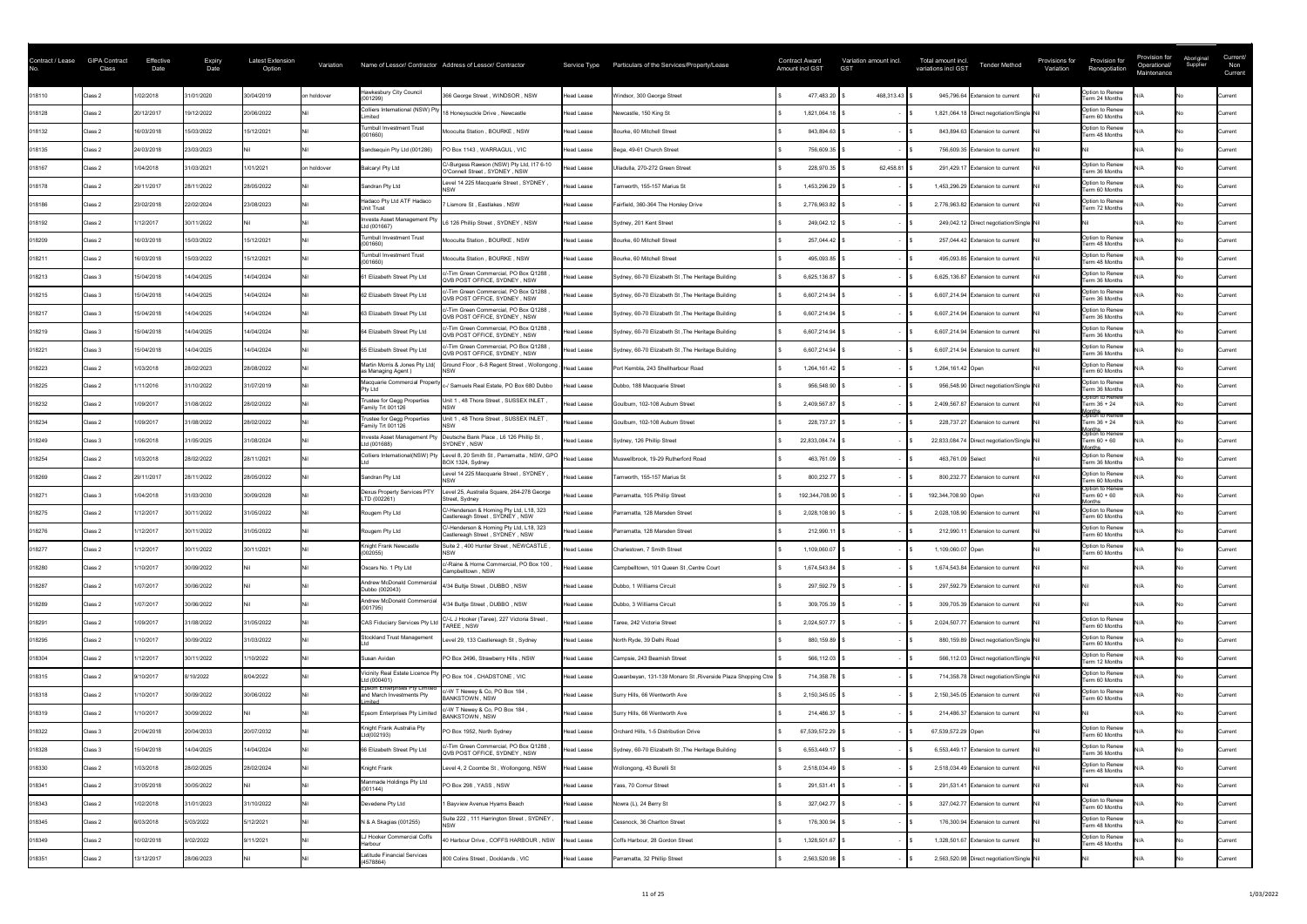| Contract / Lease | <b>GIPA Contract</b><br>Class | Effective<br>Date | <b>Expiry</b><br>Date | <b>Latest Extension</b><br>Option | Variation   |                                                         | Name of Lessor/ Contractor Address of Lessor/ Contractor               |                   | Service Type Particulars of the Services/Property/Lease           | <b>Contract Award</b><br><b>Amount incl GST</b> | Variation amount incl.<br><b>GST</b> | Total amount incl.<br><b>Tender Method</b><br>variations incl GST | Provisions for<br>Variation | Provision for<br>Renegotiation            | Provision for<br>Operational/<br>Maintenance | Aboriginal<br>Supplier | Current/<br>Non<br>Current |
|------------------|-------------------------------|-------------------|-----------------------|-----------------------------------|-------------|---------------------------------------------------------|------------------------------------------------------------------------|-------------------|-------------------------------------------------------------------|-------------------------------------------------|--------------------------------------|-------------------------------------------------------------------|-----------------------------|-------------------------------------------|----------------------------------------------|------------------------|----------------------------|
| 018353           | Class 2                       | 10/02/2018        | 9/02/2022             | 9/11/2021                         |             | LJ Hooker Commercial Coffs<br>Harbour                   | 40 Harbour Drive, COFFS HARBOUR, NSW                                   | Head Lease        | Coffs Harbour, 28 Gordon Street                                   | 799,984.02                                      |                                      | 799,984.02 Extension to current                                   |                             | Option to Renew<br>Term 48 Months         |                                              |                        | <b>Current</b>             |
| 018367           | Class 2                       | 6/03/2018         | 5/03/2022             | 5/12/2021                         |             | N & A Skagias (001255)                                  | Suite 222, 111 Harrington Street, SYDNEY                               | <b>Head Lease</b> | Cessnock, 36 Charlton Street                                      | 1,130,127.49                                    |                                      | 1,130,127.49 Extension to current                                 |                             | Option to Renew<br>Term 48 Months         |                                              |                        | Current                    |
| 018369           | Class 2                       | 2/12/2017         | 10/10/2022            |                                   |             | Ltd (000401)                                            | Vicinity Real Estate Licence Pty PO Box 104, CHADSTONE, VIC            | <b>Head Lease</b> | Queanbeyan, 131-139 Monaro St, Riverside Plaza Shopping Ctre   \$ | 214,806.18                                      |                                      | 214,806.18 Direct negotiation/Single Nil                          |                             |                                           |                                              |                        | Current                    |
| 018371           | Class 3                       | 1/05/2018         | 30/04/2023            | 30/10/2022                        |             | MKH Properties Pty Limited                              | evel 18, 323 Castlereagh Street, Sydney                                | <b>Head Lease</b> | Sydney, 323 Castlereagh St, Central Square                        | 5,846,732.37                                    |                                      | 5,846,732.37 Extension to current                                 |                             | Option to Renew<br>Term 36 Months         |                                              |                        | <b>Current</b>             |
| 018378           | Class 2                       | 1/04/2018         | 31/03/2023            | 31/03/2022                        |             | Memocorp Australia Pty Ltd                              | Level 42 , 259 George Street , SYDNEY , NSW Head Lease                 |                   | Sydney, 11-31 York Street                                         | 3,386,711.69                                    |                                      | 3,386,711.69 Direct negotiation/Single Nil                        |                             | Option to Renew<br>Term 36 Months         |                                              |                        | <b>Current</b>             |
| 018383           | Class 3                       | 1/07/2018         | 30/06/2023            |                                   |             | <b>AMP Capital Investors Limited</b>                    | Locked Bag 50, Royal Exchange, NSW                                     | Head Lease        | Sydney, 255 George Street, NAB House                              | 7,159,316.83                                    |                                      | 7,159,316.83 Direct negotiation/Single Nil                        |                             |                                           |                                              |                        | <b>Current</b>             |
| 018390           | Class 2                       | 1/07/2018         | 30/06/2023            |                                   |             | Chris Gryllis Real Estate<br>(001858)                   | 312 Summer Street, Orange, NSW                                         | <b>Head Lease</b> | Orange, 36 Sale Street                                            | 496,193.98                                      |                                      | 496,193.98 Extension to current                                   |                             |                                           |                                              |                        | Current                    |
| 018399           | Class 2                       | 1/03/2018         | 31/12/2021            | 30/06/2021                        | on holdover | Damasa Pty Ltd                                          | PO Box 5664, WAGGA WAGGA, NSW                                          | <b>Head Lease</b> | Wagga Wagga (L), 25-27 Tompson Street                             | 1,226,424.97                                    | 13,930.56                            | 1,240,355.53 Direct negotiation/Single Nil                        |                             | Option to Renew<br>Term 48 Months         |                                              |                        | <b>Current</b>             |
| 018401           | Class 2                       | 1/03/2018         | 31/12/2021            | 30/06/2021                        | on holdover | Damasa Pty Ltd                                          | PO Box 5664, WAGGA WAGGA, NSW                                          | Head Lease        | Wagga Wagga (L), 25-27 Tompson Street                             | 1,627,917.03                                    | 18,490.98                            | 1,646,408.01 Direct negotiation/Single Nil                        |                             | Option to Renew<br>Term 48 Months         |                                              |                        | <b>Current</b>             |
| 018404           | Class 2                       | 1/03/2018         | 28/02/2023            | 30/11/2022                        |             | Knight Frank Australia Pty Ltd<br>(001644)              | PO Box 1052, PARRAMATTA, NSW                                           | <b>Head Lease</b> | Parramatta, 35 Smith Street                                       | 1,176,330.69                                    |                                      | 1,176,330.69 Extension to current                                 |                             | Option to Renew<br>Term 60 Months         |                                              |                        | Current                    |
| 018406           | Class 2                       | 1/03/2018         | 28/02/2023            | 30/11/2022                        |             | Knight Frank Australia Pty Ltd<br>(001644)              | PO Box 1052, PARRAMATTA, NSW                                           | <b>Head Lease</b> | Parramatta, 35 Smith Street                                       | 1,194,047.48                                    |                                      | 1,194,047.48 Extension to current                                 |                             | Option to Renew<br>Term 60 Months         |                                              |                        | <b>Current</b>             |
| 018410           | Class 2                       | 15/04/2018        | 14/04/2025            | 14/04/2024                        |             | 67 Elizabeth Street Pty Ltd                             | c/-Tim Green Commercial, PO Box Q1288<br>QVB POST OFFICE, SYDNEY, NSW  | Head Lease        | Sydney, 60-70 Elizabeth St, The Heritage Building                 | 1,975,339.30                                    |                                      | 1,975,339.30 Extension to current                                 |                             | Option to Renew<br>Term 60 Months         |                                              |                        | <b>Current</b>             |
| 018411           | Class 2                       | 4/12/2017         | 3/12/2022             | 3/06/2022                         |             | Sandran Pty Ltd                                         | Level 14 225 Macquarie Street, SYDNEY                                  | Head Lease        | Tamworth, 155-157 Marius St                                       | 795,414.73                                      |                                      | 795,414.73 Extension to current                                   |                             | Option to Renew<br>Term 60 Months         |                                              |                        | Current                    |
| 018417           | Class 2                       | 1/02/2018         | 31/01/2022            | 31/10/2021                        |             | Public Trustee of Queensland                            | c/- Clarence Property Corp. Po Box 1478,<br>Ballina, NSW               | <b>Head Lease</b> | Lismore, 29 Molesworth St                                         | 344,978.03                                      |                                      | 344,978.03 Extension to current                                   |                             | Option to Renew<br>Term 48 Months         |                                              |                        | Current                    |
| 018423           | Class 2                       | 1/01/2018         | 31/12/2022            | 30/09/2022                        |             | IDH No 4 Pty Ltd ATF IDH No 4<br>Trust (001228)         | PO Box 698, Hurstville BC, NSW                                         | Head Lease        | Hurstville, 12 Butler Road                                        | 2,655,611.03                                    |                                      | 2,655,611.03 Extension to current                                 |                             | Option to Renew<br>Term 36 Months         |                                              |                        | <b>Current</b>             |
| 018425           | Class 2                       | 1/01/2018         | 31/12/2022            | 30/09/2022                        |             | Trust (001228)                                          | IDH No 4 Pty Ltd ATF IDH No 4  PO Box 698, Hurstville BC, NSW          | Head Lease        | Hurstville, 12 Butler Road                                        | 158,985.43                                      |                                      | 158,985.43 Extension to current                                   |                             | Option to Renew<br>Term 36 Months         |                                              |                        | Current                    |
| 018427           | Class 2                       | /12/2017          | 30/11/2021            | 30/09/2021                        | on holdover | D & K Post Constructions<br>(001481)                    | 16 Patamba Street, WAGGA WAGGA, NSW                                    | Head Lease        | Wagga Wagga, 1/32 Kincaid Street                                  | 309,363.48                                      | $10,140.86$ \ \$                     | 319,504.35 Direct negotiation/Single Nil                          |                             | Option to Renew<br>Term 36 Months         |                                              |                        | <b>Current</b>             |
| 018429           | Class 2                       | 1/07/2017         | 30/06/2020            |                                   | on holdover | Boyce Office Building Trust                             | 36 Bombala Street, COOMA, NSW                                          | Head Lease        | Dubbo, 167 Brisbane Street                                        | 201,727.58                                      | 103,903.52 \$                        | 305,631.10 Extension to current                                   |                             |                                           |                                              |                        | Current                    |
| 018435           | Class 2                       | 24/05/2018        | 23/05/2023            | 22/11/2022                        |             | Castlerock Property (Auslink<br>Property Holdings No 2) | PO Box 6044, South Yarra, VIC                                          | Head Lease        | Wollongong, 90 Crown Street                                       | 1,464,102.15                                    |                                      | 1,464,102.15 Direct negotiation/Single Nil                        |                             | Option to Renew<br>Term 60 Months         |                                              |                        | Current                    |
| 018448           | Class 2                       | 1/03/2018         | 28/02/2022            | 31/12/2021                        |             | Public Trustee of Queensland                            | /- Clarence Property Corp. Po Box 1478,<br>Ballina . NSW               | Head Lease        | Lismore, 29 Molesworth St                                         | 530,609.21                                      |                                      | 530,609.21 Extension to current                                   |                             | Option to Renew<br>Term 48 Months         |                                              |                        | <b>Current</b>             |
| 018458           | Class 2                       | 1/04/2018         | 30/09/2023            | 30/06/2023                        |             | C & A Sagolj Nominees Pty Ltd<br>t/a JBC MGNT           | PO Box 9223, , Port Macquarie, NSW                                     | Head Lease        | Port Macquarie (L), 41-47 Horton St                               | 291,050.72                                      |                                      | 291,050.72 Extension to current                                   |                             | Option to Renew<br>Term 48 Months         |                                              |                        | <b>Current</b>             |
| 018460           | Class 2                       | 1/05/2018         | 30/04/2023            | 30/04/2022                        |             | 68 Elizabeth Street Pty Ltd                             | c/-Tim Green Commercial, PO Box Q1288<br>QVB POST OFFICE, SYDNEY, NSW  | Head Lease        | Sydney, 60-70 Elizabeth St, The Heritage Building                 | 792,134.20                                      |                                      | 792,134.20 Extension to current                                   |                             | Option to Renew<br>Term 60 Months         |                                              |                        | <b>Current</b>             |
| 018467           | Class 2                       | 1/03/2018         | 28/02/2023            | 31/08/2022                        |             | Michael Cranney<br>Superannuation Fund (4644576)        | 53 BIDJIWONG ROAD, MATCHAM, NSW                                        | Head Lease        | Tuggerah, 1 Bryant Drive                                          | 547,045.81                                      |                                      | 547,045.81 Open                                                   |                             | Option to Renew<br>Term 60 Months         |                                              |                        | Current                    |
| 018470           | Class 2                       | 1/03/2018         | 28/02/2023            | 31/08/2022                        |             | Michael Cranney<br>Superannuation Fund (4644576)        | 53 BIDJIWONG ROAD, MATCHAM, NSW                                        | <b>Head Lease</b> | Tuggerah, 1 Bryant Drive                                          | 635,669.97                                      |                                      | 635,669.97 Open                                                   |                             | Option to Renew<br>Term 60 Months         |                                              |                        | Current                    |
| 018472           | Class 2                       | 1/03/2018         | 28/02/2023            | 31/08/2022                        |             | Michael Cranney<br>Superannuation Fund (4644576         | 53 BIDJIWONG ROAD, MATCHAM, NSW                                        | Head Lease        | Tuggerah, 1 Bryant Drive                                          | 271,594.06                                      |                                      | 271,594.06 Open                                                   |                             | Option to Renew<br>Term 60 Months         |                                              |                        | Current                    |
| 018474           | Class 2                       | 1/03/2018         | 28/02/2023            | 31/08/2022                        |             | Michael Cranney<br>Superannuation Fund (4644576         | 53 BIDJIWONG ROAD, MATCHAM, NSW                                        | Head Lease        | Tuggerah, 1 Bryant Drive                                          | 279,526.44                                      |                                      | 279,526.44 Open                                                   |                             | Option to Renew<br>Term 60 Months         |                                              |                        | <b>Current</b>             |
| 018482           | Class 3                       | 1/05/2018         | 30/04/2021            | 31/03/2021                        | on holdover | ISPT Pty Ltd (001040)                                   | Level 7, 575 Bourke Street, MELBOURNE,                                 | Head Lease        | Sydney, 477 Pitt St                                               | 5,949,179.34                                    | $1,375,111.77$ \\$                   | 7,324,291.11 Extension to current                                 |                             | Option to Renew<br>Term 36 Months         |                                              |                        | Current                    |
| 018492           | Class 2                       | 1/04/2017         | 30/11/2023            |                                   |             | <b>Brookfield Commercial</b><br>Operation (2219)        | Level 22, 135 King Street, Sydney, NSW                                 | Head Lease        | Sydney, 680 George Street                                         | 894,341.76                                      |                                      | 894,341.76 Direct negotiation/Single Nil                          |                             |                                           |                                              |                        | Current                    |
| 018494           | Class 2                       | 1/05/2018         | 30/04/2023            | 1/12/2022                         |             | Ascendas Business Park Trust<br>PO Box 3307, Rhodes     |                                                                        | <b>Head Lease</b> | Mascot (L), 201 Coward Street                                     | 2,843,182.10                                    |                                      | 2,843,182.10 Direct negotiation/Single Nil                        |                             | Option to Renew<br>Term 60 Months         |                                              |                        | Current                    |
| 018496           | Class 2                       | 12/02/2018        | 30/09/2022            | 30/09/2021                        |             | Memocorp Australia Pty Ltd                              | Level 42 , 259 George Street , SYDNEY , NSW Head Lease                 |                   | Sydney, 11-31 York Street                                         | 330,494.32                                      |                                      | 330,494.32 Direct negotiation/Single Nil                          |                             | Option to Renew<br>Term 60 Months         |                                              |                        | Current                    |
| 018498           | Class 2                       | 1/04/2017         | 30/11/2023            | 30/11/2022                        |             | <b>Brookfield Commercial</b><br>Operation (2219)        | Level 22, 135 King Street, Sydney, NSW                                 | Head Lease        | Sydney, 680 George Street                                         | 163,034.86                                      |                                      | 163,034.86 Direct negotiation/Single Nil                          |                             | Option to Renew<br>Term 24 Months         |                                              |                        | <b>Current</b>             |
| 018500           | Class 2                       | /11/2017          | 31/10/2022            | 30/04/2022                        |             | Tuross Head Realty Pty Ltd<br>(001319)                  | PO Box 903, MORUYA, NSW                                                | Head Lease        | Moruya, 66 Campbell Street                                        | 228,537.43                                      |                                      | 228,537.43 Extension to current                                   |                             | Option to Renew<br>Term 60 + 60<br>lonths |                                              |                        | <b>Current</b>             |
| 018516           | Class 2                       | 1/05/2018         | 10/05/2021            | 10/03/2021                        | on holdover | Peter Mylonas Property<br>Solutions (001029)            | 44 Clinton Street, GOULBURN, NSW                                       | Head Lease        | Goulburn (L), 28 Ross St                                          | 192,129.97                                      | 46,085.89                            | 238,215.86 Direct negotiation/Single Nil                          |                             | Option to Renew<br>Term 36 Months         |                                              |                        | <b>Current</b>             |
| 018519           | Class 2                       | 1/02/2018         | 21/09/2021            | 21/06/2021                        | on holdover |                                                         | Atf Gem Openclinics T/As Thms 84 Constitution Drive, Cameron Park, NSW | Head Lease        | Wyong (L), 11-13 Hely St                                          | 691,311.75                                      | $57,263.15$ \$                       | 748,574.90 Direct negotiation/Single Nil                          |                             | Option to Renew<br>Term 24 Months         |                                              |                        | <b>Current</b>             |
| 018521           | Class 2                       | 1/12/2017         | 10/12/2022            | 1/03/2022                         |             | <b>AMP Capital Investors Real</b><br>Fstate             | 33 Alfred Street, Sydney                                               | Head Lease        | Rydalmere (L), Unit 27, 38-46 South St                            | 1,203,583.89                                    |                                      | 1,203,583.89 Direct negotiation/Single Nil                        |                             | Option to Renew<br>Term 60 Months         |                                              |                        | Current                    |
| 018529           | Class 2                       | 1/03/2018         | 28/02/2022            | 30/11/2022                        |             | Colliers International (NSW) Pty                        | Level 12, 225 George Street, SYDNEY, NSW   Head Lease                  |                   | Somersby, 2 Ainslie Close                                         | 852,795.89                                      |                                      | 852,795.89 Open                                                   |                             | Option to Renew<br>Term 60 Months         |                                              |                        | Current                    |
| 018533           | Class 2                       | 22/06/2018        | 21/06/2023            |                                   |             | Wilson Parking Aust 1992 Pty                            | Level 7, , 7 Macquarie Place, Sydney                                   | Head Lease        | Sydney (L), 259 George St                                         | 1,290,735.93                                    |                                      | 1,290,735.93 Direct negotiation/Single Nil                        |                             |                                           |                                              |                        | <b>Current</b>             |
| 018538           | Class 2                       | 14/03/2018        | 13/03/2023            | 13/12/2022                        |             | <b>First National Commercial</b><br>Shultz\Taree 002018 | 233 Victoria Street, TAREE, NSW                                        | Head Lease        | Taree, 1A Macquarie Street                                        | 408,197.05                                      |                                      | 408,197.05 Extension to current                                   |                             | Option to Renew<br>Term 60 Months         |                                              |                        | <b>Current</b>             |
| 018544           | Class 2                       | 10/06/2018        | 9/06/2023             | 9/03/2023                         |             | Susan-Lynne Super Fund<br>(001196)                      | PO Box 967, COOLANGATTA, QLD                                           | Head Lease        | Tweed Heads, 75 -77 Wharf St                                      | 341,320.18                                      |                                      | 341,320.18 Extension to current                                   |                             | Option to Renew<br>Term 60 Months         |                                              |                        | Current                    |
| 018556           | Class 2                       | /11/2017          | 31/10/2020            |                                   | on holdover | Avery Real Estate Pty Ltd<br>(001143)                   | 30 The Boulevarde, TORONTO, NSW                                        | <b>Head Lease</b> | Toronto, 1 The Boulevard, Koolabah Court                          | 302,983.15                                      | 125,684.05                           | 428,667.20 Extension to current                                   |                             |                                           |                                              |                        | Current                    |
| 018576           | Class 2                       | 1/06/2018         | 31/05/2022            | 28/02/2022                        |             | HMRE PTY LTD                                            | 280 George Street, LiverPool                                           | Head Lease        | Liverpool, 45/47 Scott Street                                     | 372,761.17                                      |                                      | 372,761.17 Extension to current                                   |                             | Option to Renew<br>Term 24 + 24<br>lonths |                                              |                        | Current                    |
| 018578           | Class 2                       | 1/02/2018         | 31/01/2023            | 31/07/2022                        |             | <b>First National Commercial</b><br>Shultz\Taree 002018 | 233 Victoria Street, TAREE, NSW                                        | <b>Head Lease</b> | Taree (L), 91 Victoria St                                         | 894,580.25                                      |                                      | 894,580.25 Open                                                   |                             | Option to Renew<br>Term 60 Months         |                                              |                        | <b>Current</b>             |
| 018594           | Class 2                       | 1/02/2018         | 31/01/2023            |                                   |             | CBRE Pty Ltd (001827)                                   | Level 5, 10-14 Smith Street, PARRAMATTA<br><b>NSW</b>                  | Head Lease        | Parramatta, 60 Station Street, Eclipse Tower                      | 4,999,235.95                                    |                                      | 4,999,235.95 Extension to current                                 |                             |                                           |                                              |                        | Current                    |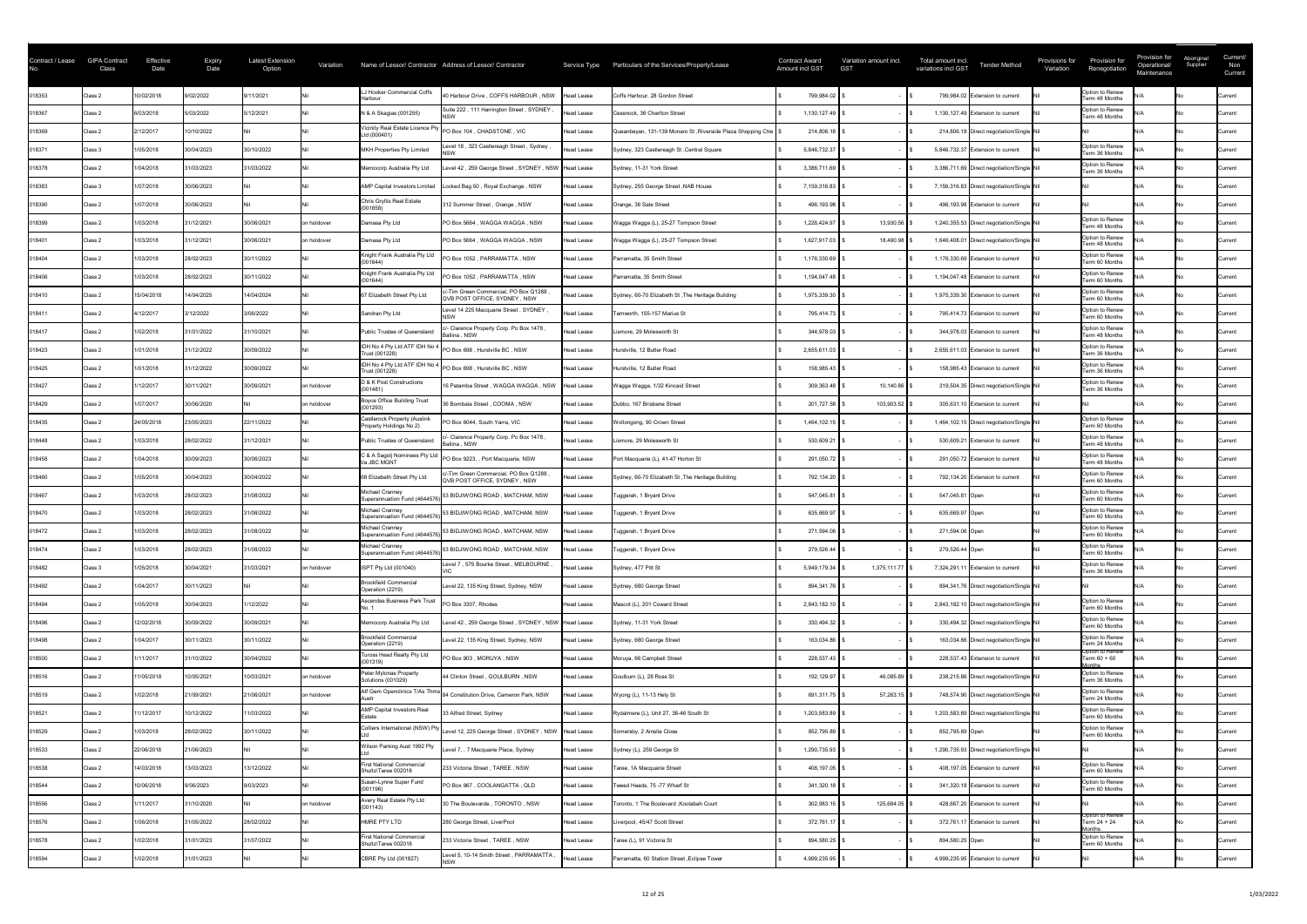| Contract / Lease | <b>GIPA Contract</b><br>Class | Effective<br>Date | <b>Expiry</b><br>Date | <b>Latest Extension</b><br>Option | Variation   |                                                         | Name of Lessor/ Contractor Address of Lessor/ Contractor                                      |                   | Service Type Particulars of the Services/Property/Lease | <b>Contract Award</b><br><b>Amount incl GST</b> | Variation amount incl.<br><b>GST</b> | Total amount incl.<br><b>Tender Method</b><br>variations incl GST | Provisions for<br>Variation | Provision for<br>Renegotiation                                | Provision for<br>Operational/<br>Maintenance | Aboriginal<br>Supplier | Current/<br>Non<br>Current |
|------------------|-------------------------------|-------------------|-----------------------|-----------------------------------|-------------|---------------------------------------------------------|-----------------------------------------------------------------------------------------------|-------------------|---------------------------------------------------------|-------------------------------------------------|--------------------------------------|-------------------------------------------------------------------|-----------------------------|---------------------------------------------------------------|----------------------------------------------|------------------------|----------------------------|
| 018596           | Class 2                       | 1/02/2018         | 31/01/2023            |                                   |             | CBRE Pty Ltd (001827)                                   | Level 5, 10-14 Smith Street, PARRAMATTA                                                       | Head Lease        | Parramatta, 60 Station Street, Eclipse Tower            |                                                 | 201,909.70                           | 201,909.70 Extension to current                                   |                             |                                                               |                                              |                        | Current                    |
| 018598           | Class 2                       | 1/02/2018         | 31/01/2023            |                                   |             | CBRE Pty Ltd (001827)                                   | Level 5, 10-14 Smith Street, PARRAMATTA                                                       | Head Lease        | Parramatta, 60 Station Street, Eclipse Tower            | 4,998,861.98                                    |                                      | 4,998,861.98 Extension to current                                 |                             |                                                               |                                              |                        | <b>Current</b>             |
| 018600           | Class 2                       | 1/02/2018         | 31/01/2023            |                                   |             | CBRE Pty Ltd (001827)                                   | Level 5, 10-14 Smith Street, PARRAMATTA                                                       | Head Lease        | Parramatta, 60 Station Street, Eclipse Tower            |                                                 | 447,068.19                           | 447,068.19 Extension to current                                   |                             |                                                               |                                              |                        | <b>Current</b>             |
| 018602           | Class 2                       | 1/02/2018         | 31/01/2023            |                                   |             | CBRE Pty Ltd (001827)                                   | Level 5, 10-14 Smith Street, PARRAMATTA                                                       | Head Lease        | Parramatta, 60 Station Street, Eclipse Tower            | 4,998,480.10                                    |                                      | 4,998,480.10 Extension to current                                 |                             |                                                               |                                              |                        | <b>Current</b>             |
| 018604           | Class 2                       | 1/02/2018         | 31/01/2023            |                                   |             | CBRE Pty Ltd (001827)                                   | Level 5, 10-14 Smith Street, PARRAMATTA                                                       | <b>Head Lease</b> | Parramatta, 60 Station Street, Eclipse Tower            |                                                 | 432,663.66                           | 432,663.66 Extension to current                                   |                             |                                                               |                                              |                        | Current                    |
| 018607           | Class 3                       | 1/09/2018         | 31/08/2023            | 31/08/2022                        |             | Australia Post (001275)                                 | 111 Coventry Street, SOUTH MELBOURNE                                                          | <b>Head Lease</b> | Strawberry Hills, 219-241 Cleveland St                  | 6,330,938.05                                    |                                      | 6,330,938.05 Direct negotiation/Single Nil                        |                             | Option to Renew<br>Term 1 Months                              |                                              |                        | Current                    |
| 018614           | Class 3                       | 16/05/2018        | 15/05/2024            | 15/11/2023                        |             | Sandran Pty Limited                                     | C/- Level 14, 255 Macquarie St Sydney                                                         | <b>Head Lease</b> | Charlestown, 309 Charlestown Road                       | 8,378,764.22                                    |                                      | 8,378,764.22 Extension to current                                 |                             | Option to Renew<br>Term 48 Months                             |                                              |                        | Current                    |
| 018616           | Class 2                       | 12/02/2018        | 11/02/2022            | 10/08/2021                        |             | Glen Innes Mackenzie Mall Pty                           | 126 Beardy Street, Armidale                                                                   | <b>Head Lease</b> | Glen Innes (L), 217 Grey St                             |                                                 | 315,483.56                           | 315,483.56 Select                                                 |                             | Option to Renew<br>Term 36 Months                             |                                              |                        | <b>Current</b>             |
| 018618           | Class 2                       | 1/03/2018         | 28/02/2023            | /12/2022                          |             | Joe Barbato Pty Ltd (001026)                            | Saumarez Lodge, 750 Bundarra Road,<br><b>ARMIDALE . NSW</b>                                   | Head Lease        | Armidale, 105 Beardy Street                             |                                                 | 377,204.22                           | 377,204.22 Extension to current                                   |                             | Option to Renew<br>Term 60 Months                             |                                              |                        | <b>Current</b>             |
| 018620           | Class 2                       | 1/03/2018         | 28/02/2023            | 1/09/2022                         |             | Clyde St Investments Pty Ltd<br>(001426)                | Shop 1, 26 Clyde Street, KEMPSEY, NSW                                                         | Head Lease        | Kempsey, 24-26 Clyde Street                             |                                                 | 910,954.86                           | 910,954.86 Extension to current                                   |                             | Option to Renew<br>Term 60 Months                             |                                              |                        | <b>Current</b>             |
| 018631           | Class 2                       | 1/06/2018         | 28/02/2022            |                                   |             | Darren Keith Nicholson<br>(001354)                      | Unit 2a, 8 Reliance Drive, TUGGERAH, NSW   Head Lease                                         |                   | Nelson Bay, 12 B Teramby Road                           |                                                 | 566,739.79                           | 566,739.79 Extension to current                                   |                             |                                                               |                                              |                        | Current                    |
| 018633           | Class 3                       | 1/07/2018         | 30/06/2023            | 30/09/2022                        |             | Memocorp Australia Pty Ltd                              | Level 5 Suite 1, 1 Oxford Street,<br>DARLINGHURST, NSW                                        | Head Lease        | Sydney (L), 259 George St                               | 24,167,669.00                                   |                                      | 24,167,669.00 Direct negotiation/Single Nil                       |                             | Option to Renew<br>Term 60 Months                             |                                              |                        | <b>Current</b>             |
| 018639           | Class 2                       | 1/07/2018         | 30/06/2022            |                                   |             | DJ Property P/L (001563)                                | PO Box 305, BRISBANE, QLD                                                                     | Head Lease        | Grafton, 21 Prince Street                               |                                                 | $1,089,074.04$ \;                    | 1,089,074.04 Extension to current                                 |                             |                                                               |                                              |                        | <b>Current</b>             |
| 018643           | Class 2                       | 1/05/2018         | 30/04/2023            | 31/10/2022                        |             | Barana (Phillip Street)<br>Investments Pty Ltd          | C/- CB Richards Elis Pty Ltd, L26 363 George S<br>Sydney 2000                                 | Head Lease        | Sydney(L), 165 Phillip St                               | 1,233,474.61                                    |                                      | 1,233,474.61 Direct negotiation/Single Nil                        |                             | Option to Renew<br>Term 60 Months                             |                                              |                        | <b>Current</b>             |
| 018652           | Class 2                       | 1/07/2018         | 30/06/2022            |                                   |             | DJ Property P/L (001563)                                | PO Box 305, BRISBANE, QLD                                                                     | Head Lease        | Grafton, 76 Victoria St, Essential Energy Building      |                                                 | 714,986.49                           | 714,986.49 Extension to current                                   |                             |                                                               |                                              |                        | <b>Current</b>             |
| 018654           | Class 2                       | 1/10/2018         | 30/09/2023            | 1/07/2023                         |             | Schinella Development Pty Ltd<br>(001868)               | 234 Brighton Road, SOMERTON PARK, SA                                                          | <b>Head Lease</b> | Broken Hill, 332 Argent Street                          |                                                 | 540,314.46                           | 540,314.46 Extension to current                                   |                             | Option to Renew<br>Term 60 Months                             |                                              |                        | Current                    |
| 018670           | Class 2                       | 1/07/2018         | 30/06/2023            | 31/03/2023                        |             | Trefavs Pty Ltd                                         | 152 Fitzmaurice St Wagga Wagga                                                                | <b>Head Lease</b> | Wagga Wagga, 48 Fitzmaurice Street                      |                                                 | 152,682.12                           | 152,682.12 Extension to current                                   |                             | Option to Renew<br>Term 24 Months                             |                                              |                        | <b>Current</b>             |
| 018672           | Class 2                       | /07/2018          | 30/06/2022            |                                   |             | DJ Property P/L (001563)                                | PO Box 305, BRISBANE, QLD                                                                     | Head Lease        | Grafton, 76 Victoria St, Essential Energy Building      |                                                 | 794,433.31                           | 794,433.31 Extension to current                                   |                             |                                                               |                                              |                        | Current                    |
| 018677           | Class 3                       | 1/03/2019         | 31/07/2027            | 31/01/2026                        |             | Centuria Property Services                              | evel 39, 100 Miller Street, North Sydney,                                                     | Head Lease        | Chatswood, 821 Pacific Highway                          | 6,869,829.43                                    |                                      | 6,869,829.43 Extension to current                                 |                             | Option to Renew<br>Term 72 Months                             |                                              |                        | <b>Current</b>             |
| 018681           | Class 2                       | 1/07/2018         | 30/06/2022            |                                   |             | DJ Property P/L (001563)                                | PO Box 305, BRISBANE, QLD                                                                     | <b>Head Lease</b> | Grafton, 76 Victoria St, Essential Energy Building      |                                                 | 795,529.15                           | 795,529.15 Extension to current                                   |                             |                                                               |                                              |                        | Current                    |
| 018683           | Class 2                       | 1/07/2018         | 30/06/2022            |                                   |             | DJ Property P/L (001563)                                | PO Box 305, BRISBANE, QLD                                                                     | Head Lease        | Grafton, 76 Victoria St, Essential Energy Building      |                                                 | 790,173.51                           | 790,173.51 Extension to current                                   |                             |                                                               |                                              |                        | Current                    |
| 018687           | Class 2                       | 15/03/2018        | 28/02/2025            |                                   |             | Centuria Property Services                              | Level 39, 100 Miller Street, North Sydney,                                                    | Head Lease        | Chatswood, 821 Pacific Highway                          | 4,259,195.17                                    |                                      | 4,259,195.17 Extension to current                                 |                             |                                                               |                                              |                        | Current                    |
| 018690           | Class 2                       | 13/06/2018        | 12/06/2023            | 12/09/2022                        |             | Bricktop No 14 Pty Ltd                                  | Suite 2, Level 1, 175 Macquarie St Sydney                                                     | Head Lease        | Tuggerah (L), 14 Pioneer Avenue                         | 2,003,166.77                                    |                                      | 2,003,166.77 Direct negotiation/Single Nil                        |                             | Option to Renew<br>Term 60 + 60                               |                                              |                        | <b>Current</b>             |
| 018698           | Class 2                       | 1/07/2018         | 30/06/2023            | 31/01/2023                        |             | Australia Post (001275)                                 | 111 Coventry Street, SOUTH MELBOURNE                                                          | Head Lease        | Strawberry Hills, 219-241 Cleveland St                  | 2,027,468.48                                    |                                      | 2,027,468.48 Direct negotiation/Single Nil                        |                             | Option to Renew<br>Term 23 Months                             |                                              |                        | Current                    |
| 018707           | Class 2                       | 21/08/2018        | 20/08/2023            | 20/05/2023                        |             | Park Avenue Coffs Harbour Pty<br>imited                 | PO Box 4117 Coffs Harbour Jetty 2540                                                          | Head Lease        | Coffs Harbour(L), 30-32 Park Ave                        | 1,906,099.73                                    |                                      | 1,906,099.73 Direct negotiation/Single Nil                        |                             | Option to Renew<br>Term 60 Months                             |                                              |                        | <b>Current</b>             |
| 018709           | Class 2                       | 1/08/2017         | 31/07/2022            | 30/04/2022                        |             | Ray White Commercial<br>Shoalhaven (001812)             | 112 Kinghorne Street, NOWRA, NSW                                                              | Head Lease        | Nowra, 180A Princes Highway                             |                                                 | 253,031.07                           | 253,031.07 Extension to current                                   |                             | Option to Renew<br>Term 60 Months                             |                                              |                        | Current                    |
| 018712           | Class 2                       | 26/08/2018        | 25/08/2025            | 25/05/2025                        |             | Aardvark 80 Pty Ltd                                     | L3 72-80 Cooper St, Surry Hills                                                               | Head Lease        | Surry Hills(L), 72-80 Cooper St                         | 3,424,570.83                                    |                                      | 3,424,570.83 Open                                                 |                             | Option to Renew<br>Term 60 Months                             |                                              |                        | Current                    |
| 018720           | Class 2                       | 25/01/2018        | 24/01/2022            |                                   |             | Ballina Shire Council (001248) PO Box 450, BALLINA, NSW |                                                                                               | Head Lease        | Ballina, 89-91 Tamar Street                             | 3,255,582.95                                    |                                      | 3,255,582.95 Extension to current                                 |                             |                                                               |                                              |                        | <b>Current</b>             |
| 018721           | Class 2                       | 14/07/2018        | 13/07/2022            | 13/04/2022                        |             | N & A Skagias                                           | Suite 222, 111 Harrington Street, SYDNEY                                                      | Head Lease        | Ingleburn, 8 Oxford Road                                | 1,001,516.64                                    |                                      | 1,001,516.64 Extension to current                                 |                             | Option to Renew<br>Term 48 Months                             |                                              |                        | Current                    |
| 018722           | Class 2                       | 1/09/2018         | 31/08/2020            | 29/02/2020                        | on holdover | on holdover                                             | on holdover                                                                                   | Head Lease        | Sydney, 546-548 George Street                           | 699,902.41                                      | 352,796.25                           | 1,052,698.65 Extension to current                                 |                             | Option to Renew<br>Term 36 +36<br>onths                       |                                              |                        | <b>Current</b>             |
| 018738           | Class 2                       | 1/05/2018         | 30/04/2022            | 30/01/2022                        |             | Grosvenor No. 19 Pty Ltd                                | IC/-Precise Property Strata Mngt P/L, 34/117 Old Head Lease<br>Pittwater Road, BROOKVALE, NSW |                   | Sutherland, 3-5 Stapleton Avenue                        | 1,607,871.53                                    |                                      | 1,607,871.53 Extension to current                                 |                             | Option to Renew<br>Term 48 Months                             |                                              |                        | <b>Current</b>             |
| 018748           | Class 2                       | /11/2018          | 31/10/2023            | 30/04/2023                        |             | Charvic Pty Ltd                                         | 191-193 Cleveland St Redfern                                                                  | Head Lease        | Redfern(L), 191 Cleveland St                            | 3,299,515.00                                    |                                      | 3,299,515.00 Open                                                 |                             | Option to Renew<br>Term 60 Months                             |                                              |                        | Current                    |
| 018754           | Class 2                       | 1/07/2018         | 30/06/2023            | 30/12/2022                        |             | Dexus CPA Pty Lyd                                       | Level 25, 264 George St Sydney                                                                | Head Lease        | Sydney(L), 56 Pitt St                                   | 1,161,721.70                                    |                                      | 1,161,721.70 Direct negotiation/Single Nil                        |                             | Option to Renew<br>Term 60 Months                             |                                              |                        | Current                    |
| 018768           | Class 2                       | /10/2018          | 30/09/2023            | 30/03/2023                        |             | 93 George Street Pty Ltd                                | Building 2, Level 2 75 Oriordan Street<br>Alexandria, NSW                                     | Head Lease        | Parramatta, 93 George Street                            |                                                 | 202,921.02                           | 202,921.02 Extension to current                                   |                             | Option to Renew<br>Term 60 + 60<br>Months<br> Option to Renew |                                              |                        | <b>Current</b>             |
| 018771           | Class 2                       | /10/2018          | 30/09/2023            | 30/03/2023                        |             | 93 George Street Pty Ltd                                | Building 2, Level 2 75 Oriordan Street<br>Alexandria . NSW                                    | <b>Head Lease</b> | Parramatta, 93 George Street                            |                                                 | 329,746.64                           | 329,746.64 Extension to current                                   |                             | Term 60 + 60<br>Months<br>Option to Renew                     |                                              |                        | <b>Current</b>             |
| 018773           | Class 2                       | /10/2018          | 30/09/2023            | 30/03/2023                        |             | 93 George Street Pty Ltd                                | Building 2, Level 2 75 Oriordan Street<br>Alexandria, NSW                                     | Head Lease        | Parramatta, 93 George Street                            |                                                 | 304,381.52                           | 304,381.52 Extension to current                                   |                             | Term 60 + 60<br>Months<br> Option to Renew                    |                                              |                        | Current                    |
| 018775           | Class 3                       | 1/10/2018         | 30/09/2023            | 30/03/2023                        |             | 93 George Street Pty Ltd                                | Building 2, Level 2 75 Oriordan Street<br>Alexandria, NSW                                     | Head Lease        | Parramatta, 93 George Street                            | 5,234,740.84                                    |                                      | 5,234,740.84 Extension to current                                 |                             | Term 60 + 60                                                  |                                              |                        | Current                    |
| 018777           | Class 2                       | 1/10/2018         | 30/09/2023            | 30/03/2023                        |             | 93 George Street Pty Ltd                                | Building 2, Level 2 75 Oriordan Street<br>Alexandria, NSW                                     | Head Lease        | Parramatta, 93 George Street                            | 4,514,427.75                                    |                                      | 4,514,427.75 Extension to current                                 |                             | Option to Renew<br>Term 60 + 60                               |                                              |                        | <b>Current</b>             |
| 018779           | Class 2                       | 1/10/2018         | 30/09/2023            | 30/03/2023                        |             | 93 George Street Pty Ltd                                | Building 2, Level 2 75 Oriordan Street<br>Alexandria, NSW                                     | Head Lease        | Parramatta, 93 George Street                            | 4,219,713.23                                    |                                      | 4,219,713.23 Extension to current                                 |                             | Option to Renew<br>Term $60 + 60$                             |                                              |                        | <b>Current</b>             |
| 018781           | Class 2                       | 1/08/2018         | 31/07/2023            | 30/04/2023                        |             | Cardiff Pty Limited                                     | C/-Colliers International (NSW) Pty Limited, 18<br>Honeysuckle Drive, Newcastle               | Head Lease        | Cardiff, 7-9 Kelton Street                              |                                                 | 588,601.31                           | 588,601.31 Extension to current                                   |                             | Option to Renew<br>Term 60 Months                             |                                              |                        | Current                    |
| 018783           | Class 2                       | 1/08/2018         | 31/07/2023            | 30/04/2023                        |             | Cardiff Pty Limited                                     | C/-Colliers International (NSW) Pty Limited, 18<br>Honeysuckle Drive, Newcastle               | Head Lease        | Cardiff, 7-9 Kelton Street                              |                                                 | 632,358.38                           | 632,358.38 Extension to current                                   |                             | Option to Renew<br>Term 60 Months                             |                                              |                        | <b>Current</b>             |
| 018785           | Class 2                       | 1/08/2018         | 31/07/2023            | 30/04/2023                        |             | Cardiff Pty Limited                                     | C/-Colliers International (NSW) Pty Limited, 18  Head Lease<br>Honeysuckle Drive, Newcastle   |                   | Cardiff, 7-9 Kelton Street                              |                                                 | 595,845.13                           | 595,845.13 Extension to current                                   |                             | Option to Renew<br>Term 60 Months                             |                                              |                        | <b>Current</b>             |
| 018795           | Class 2                       | 25/07/2017        | 24/07/2021            |                                   | on holdover | Jones Lang LaSalle (NSW) Pty<br>Ltd (001215)            | Locked Bag 2500, QVB PO SYDNEY, NSW                                                           | Head Lease        | Sydney, 75 Castlereagh Street                           | 3,014,965.50                                    | $333,301.92$ \$                      | 3,348,267.41 Extension to current                                 |                             |                                                               |                                              |                        | Current                    |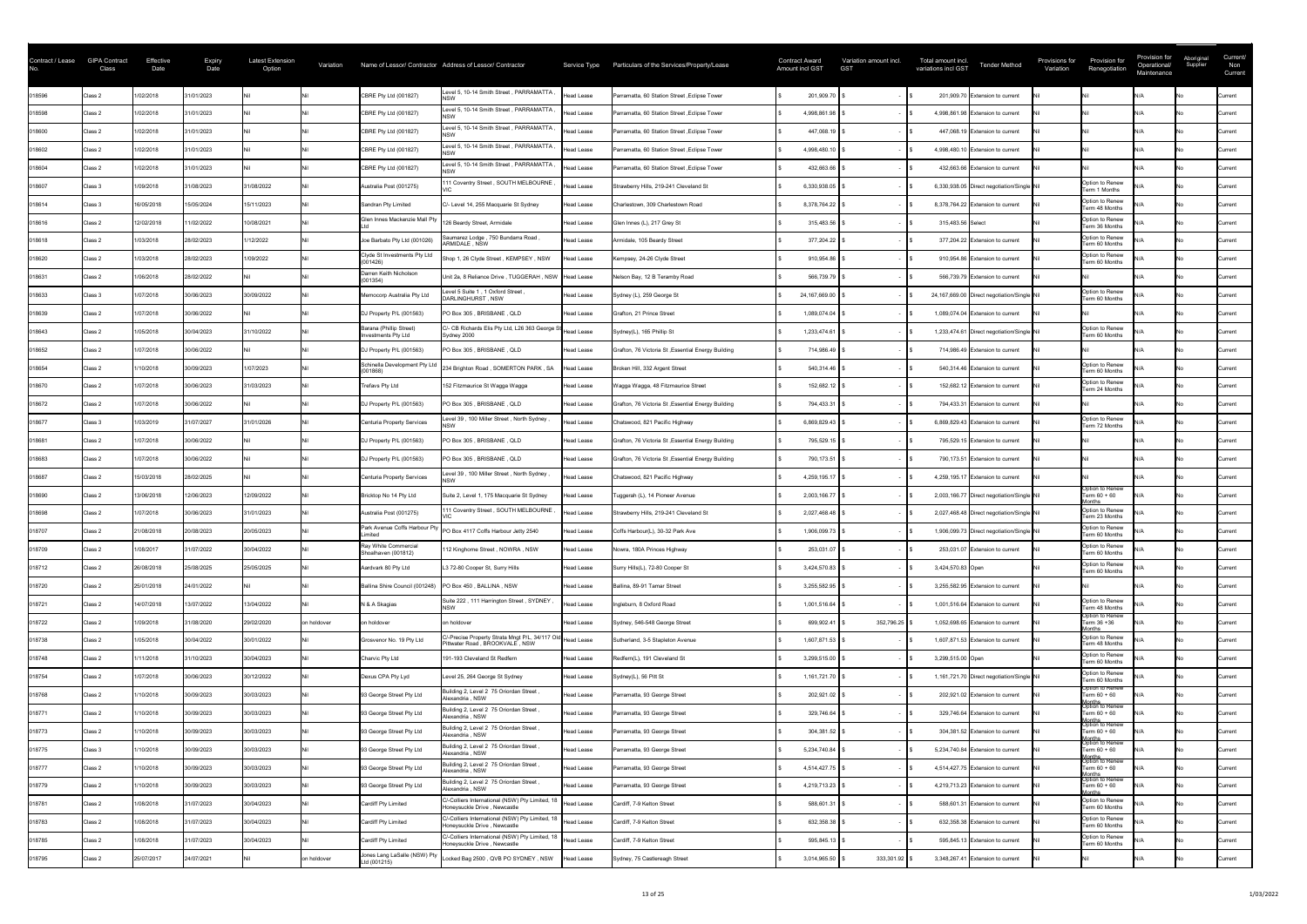| Contract / Lease | <b>GIPA Contract</b><br>Class | Effective<br>Date | <b>Expiry</b><br>Date | <b>Latest Extension</b><br>Option | Variation   |                                                                                             | Name of Lessor/ Contractor Address of Lessor/ Contractor                                                                 | Service Type      | Particulars of the Services/Property/Lease                 | <b>Contract Award</b><br><b>Amount incl GST</b> | Variation amount incl.<br><b>GST</b> | Total amount incl.<br><b>Tender Method</b><br>variations incl GST | Provisions for<br>Variation | Provision for<br>Renegotiation                     | Provision for<br>Operational/<br>Maintenance | Aboriginal<br>Supplier | Current/<br>Non<br>Current |
|------------------|-------------------------------|-------------------|-----------------------|-----------------------------------|-------------|---------------------------------------------------------------------------------------------|--------------------------------------------------------------------------------------------------------------------------|-------------------|------------------------------------------------------------|-------------------------------------------------|--------------------------------------|-------------------------------------------------------------------|-----------------------------|----------------------------------------------------|----------------------------------------------|------------------------|----------------------------|
| 018799           | Class 3                       | 13/10/2018        | 12/10/2030            | 12/04/2029                        |             | <b>GPT Property Management Pty</b>                                                          | Level 51 MLC Centre, 19-29 Martin Place,<br>SYDNEY, NSW                                                                  | <b>Head Lease</b> | Sydney Olympic Park (L), 4-6 Murray Rose Ave               | 61,810,668.20                                   |                                      | 61,810,668.20 Open                                                |                             | Option to Renew<br>Term 120 Months                 |                                              |                        | <b>Current</b>             |
| 018803           | Class 2                       | 3/12/2018         | 2/12/2022             | 2/09/2022                         |             | Nambucca Offices Pty Ltd                                                                    | J- Your Commercial Property Specialist Pty 380 Head Lease<br>Pacific Hwy Coffs harbour 2450                              |                   | Nambucca Heads(L), 2191 Giinagay Way                       | 228,643.22                                      |                                      | 228,643.22 Select                                                 |                             | Option to Renew<br>Term 36 + 36                    |                                              |                        | Current                    |
| 018809           | Class 2                       | 1/08/2018         | 31/07/2022            | 30/04/2022                        |             | Jusbinder Singh Benning, Balbir<br>Kaur Benning, Tarlochan Singh<br>enning and Amariit Kaur | c/- LJH Commercial Coffs Harbour PO Box<br>2434 Coffs Harbour 2450                                                       | <b>Head Lease</b> | Coffs Harbour(L), 43 Gordon St                             | 285,847.69                                      |                                      | 285,847.69 Direct negotiation/Single Nil                          |                             | onths<br>Option to Renew<br>Term 48 Months         |                                              |                        | <b>Current</b>             |
| 018811           | Class 2                       | 1/09/2018         | 31/08/2021            | 31/05/2021                        | on holdover | Frans Efim Tkatchew and<br>Jennifer Tkatchew                                                | 97 Darling St Balmain East, NSW 2014                                                                                     | Head Lease        | Hornsby(L), 2-12 Salisbury Road                            | 150,812.30                                      | $20,017.86$ \$                       | 170,830.17 Direct negotiation/Single Nil                          |                             | Option to Renew<br>Term 36 Months                  |                                              |                        | Current                    |
| 018815           | Class 2                       | 1/08/2018         | 31/07/2025            | 31/01/2025                        |             | LIF Pty Limited                                                                             | c/Jones Lang LaSalle, PO Box 695, Batemans<br><b>Bay 2536</b>                                                            | Head Lease        | Batemans Bay, 1 Perry St                                   | 1,593,432.44                                    |                                      | 1,593,432.44 Direct negotiation/Single Nil                        |                             | Option to Renew<br>Term 60 Months                  |                                              |                        | Current                    |
| 018818           | Class 2                       | 23/11/2018        | 22/11/2028            | 22/08/2028                        |             | GR, JA & GJ Burgess and<br>Bayfoyle P/L (1346)                                              | PO Box 207, GLEN INNES, NSW                                                                                              | <b>Head Lease</b> | Glen Innes, 68-70 Church Street                            | 1,182,271.69                                    |                                      | 1,182,271.69 Extension to current                                 |                             | Option to Renew<br>Term 60 Months                  |                                              |                        | <b>Current</b>             |
| 018824           | Class 2                       | /12/2018          | 30/11/2022            |                                   |             | Steven Lanza (001262)                                                                       | PO Box 796, GRIFFITH, NSW                                                                                                | <b>Head Lease</b> | Griffith, 12A Kooyoo Street                                | 457,466.89                                      |                                      | 457,466.89 Extension to current                                   |                             |                                                    |                                              |                        | Current                    |
| 018826           | Class 2                       | /10/2018          | 30/09/2023            | 30/03/2023                        |             | 93 George Street Pty Ltd                                                                    | Building 2, Level 2 75 Oriordan Street<br>Alexandria, NSW                                                                | <b>Head Lease</b> | Parramatta, 93 George Street                               | 786,318.92                                      |                                      | 786,318.92 Extension to current                                   |                             | Option to Renew<br>Term 60 + 60<br>onths           |                                              |                        | Current                    |
| 018828           | Class 2                       | 1/10/2018         | 29/09/2022            |                                   |             | Australia Post (001275)                                                                     | 11 Coventry Street, SOUTH MELBOURNE                                                                                      | <b>Head Lease</b> | Strawberry Hills, 219-241 Cleveland St                     | 4,495,157.36                                    |                                      | 4,495,157.36 Direct negotiation/Single Nil                        |                             |                                                    |                                              |                        | <b>Current</b>             |
| 018830           | Class 2                       | 1/10/2018         | 30/09/2023            |                                   |             | Rocklands Industrial Pty Ltd                                                                | , 324 New South Head Rd, Double Bay                                                                                      | <b>Head Lease</b> | North Rocks(L), 6 Lenton Place                             | 3,986,540.49                                    |                                      | 3,986,540.49 Extension to current                                 |                             |                                                    |                                              |                        | <b>Current</b>             |
| 018834           | Class 2                       | 1/10/2018         | 30/09/2023            | 30/03/2023                        |             | 93 George Street Pty Ltd                                                                    | Building 2, Level 2 75 Oriordan Street<br>Alexandria, NSW                                                                | <b>Head Lease</b> | Parramatta, 93 George Street                               | 715,477.29                                      |                                      | 715,477.29 Extension to current                                   |                             | Option to Renew<br>Term $60 + 60$                  |                                              |                        | <b>Current</b>             |
| 018836           | Class 2                       | 1/10/2018         | 30/09/2023            | 30/03/2023                        |             | 93 George Street Pty Ltd                                                                    | Building 2, Level 2 75 Oriordan Street<br>Alexandria, NSW                                                                | Head Lease        | Parramatta, 93 George Street                               | 1,943,304.85                                    |                                      | 1,943,304.85 Extension to current                                 |                             | Months<br>Option to Renew<br>Term 60 + 60          |                                              |                        | Current                    |
| 018837           | Class 2                       | 13/09/2017        | 12/09/2022            | 12/06/2022                        |             | Sydney Markets Ltd (001477)                                                                 | PO Box 2, SYDNEY MARKETS, NSW                                                                                            | Head Lease        | Homebush, Shop 1, Markets Plaza                            | 197,611.21                                      |                                      | 197,611.21 Extension to current                                   |                             | lonths<br>Option to Renew<br>Term 60 Months        |                                              |                        | <b>Current</b>             |
| 018839           | Class 2                       | 15/12/2017        | 14/12/2021            |                                   | on holdover | Knight Frank Australia Pty Ltd<br>(001769)                                                  | GPO Box 187, SYDNEY, NSW                                                                                                 | Head Lease        | Darlington, 145 Cleveland Street                           | 1,318,963.54                                    | 29,920.60                            | 1,348,884.14 Extension to current                                 |                             |                                                    |                                              |                        | <b>Current</b>             |
| 018842           | Class 2                       | 1/10/2018         | 30/09/2023            | 30/03/2023                        |             | 93 George Street Pty Ltd                                                                    | Building 2, Level 2 75 Oriordan Street<br>Alexandria . NSW                                                               | Head Lease        | Parramatta, 93 George Street                               | 1,396,495.16                                    |                                      | 1,396,495.16 Extension to current                                 |                             | Option to Renew<br>Term 60 + 60                    |                                              |                        | <b>Current</b>             |
| 018845           | Class 2                       | 1/07/2018         | 30/06/2023            | 30/03/2023                        |             | Minh Thanh Pty Ltd (001178)                                                                 | 33 Lockwood St, MERRYLANDS, NSW                                                                                          | <b>Head Lease</b> | Windsor, 266 George Street                                 | 1,019,007.99                                    |                                      | 1,019,007.99 Extension to current                                 |                             | onths<br>Option to Renew<br>Term 60 Months         |                                              |                        | Current                    |
| 018864           | Class 2                       | 1/08/2018         | 31/07/2021            | 30/04/2021                        | on holdover | Sandran Investments Pty Ltd                                                                 | GPO Box 233, Canberra, NSW                                                                                               | <b>Head Lease</b> | Wagga Wagga, 76 Morgan St                                  | 270,656.20                                      | 47,023.44                            | 317,679.65 Extension to current                                   |                             | Option to Renew<br>Term 36 + 36                    |                                              |                        | <b>Current</b>             |
| 018879           | Class 3                       | 27/12/2018        | 26/12/2028            | 26/12/2027                        |             |                                                                                             | Goldstein & Rush Pty Limited as L25, Governor Philip Tower, 1 Farrer Pl, Sydney<br>trustee for the Goldstein & Rush 2000 |                   | Liverpool(L), 25-35 Scott St                               | 24,034,157.69                                   |                                      | 24,034,157.69 Open                                                |                             | <b>lonths</b><br>Option to Renew<br>Term 60 Months |                                              |                        | <b>Current</b>             |
| 018881           | Class 2                       | 1/09/2018         | 31/08/2023            | 28/02/2023                        |             | Property Trust<br><b>Greaterwest Investments Pty</b>                                        | 1/33 Holbeche Rd, Arndell Park, NSW                                                                                      | Head Lease        | Blacktown, 18 Second Avenue , (Also known as 14 Prince St) | 4,565,476.12                                    |                                      | 4,565,476.12 Extension to current                                 |                             | Option to Renew<br>Term 60 Months                  |                                              |                        | Current                    |
| 018890           | Class 2                       | 23/11/2018        | 22/11/2028            | 22/08/2028                        |             | Nicoll Properties Pty Ltd                                                                   | 191 Howick St Bathurst                                                                                                   | Head Lease        | Bathurst(L), 2 Princes St                                  | 4,701,856.26                                    |                                      | 4,701,856.26 Direct negotiation/Single Nil                        |                             | Option to Renew<br>Term 60 + 60                    |                                              |                        | Current                    |
| 018892           | Class 2                       | 2/10/2018         | 1/10/2023             |                                   |             | The Public Trustee of<br>Queensland                                                         | C/-Fibora Pty Ltd, 292 Coolamon Scenic Drive, Head Lease<br>COORABELL, NSW                                               |                   | Lismore, 24 Molesworth Street                              | 3,204,524.68                                    |                                      | 3,204,524.68 Extension to current                                 |                             | ∩nths                                              |                                              |                        | Current                    |
| 018898           | Class 3                       | 24/12/2018        | 23/12/2033            | 23/06/2032                        |             | SH Gosford Commercial Pty                                                                   | - Jones Lan Lasalle, Lv 25 420 George St                                                                                 | <b>Head Lease</b> | Gosford (L), 32 Mann Street                                | 43,155,668.49                                   |                                      | 43,155,668.49 Open                                                |                             | Option to Renew<br>Term 60 + 60                    |                                              |                        | <b>Current</b>             |
| 018900           | Class 3                       | 1/10/2018         | 30/09/2023            | 30/09/2022                        |             | Australia Post (001275)                                                                     | 11 Coventry Street, SOUTH MELBOURNE                                                                                      | <b>Head Lease</b> | Strawberry Hills, 219-241 Cleveland St                     | 10,219,152.78                                   |                                      | 10,219,152.78 Direct negotiation/Single Nil                       |                             | lonths<br>Option to Renew<br>Term 59 Months        |                                              |                        | <b>Current</b>             |
| 018903           | Class 3                       | 1/11/2018         | 31/10/2023            | 30/04/2023                        |             | Sandran Pty Ltd                                                                             | L14, 225 Macquarie St Sydney 2000                                                                                        | Head Lease        | Bankstown, 2-14 Meredith Street                            | 5,072,409.53                                    |                                      | 5,072,409.53 Open                                                 |                             | Option to Renew<br>Term 60 Months                  |                                              |                        | Current                    |
| 018907           | Class 2                       | 1/07/2018         | 30/06/2023            |                                   |             | Gaiawood Pty Ltd                                                                            | C/-Jones Lang LaSalle, PO Box 1427<br>PARRAMATTA, NSW                                                                    | <b>Head Lease</b> | Parramatta, 106-108 Church Street                          | 1,671,576.24                                    |                                      | 1,671,576.24 Extension to current                                 |                             |                                                    |                                              |                        | <b>Current</b>             |
| 018909           | Class 2                       | 1/07/2018         | 30/06/2023            | 30/12/2022                        |             | Damasa Pty Ltd                                                                              | PO Box 5664 Wagga Wagga 2650                                                                                             | <b>Head Lease</b> | Wagga Wagga(L), 222 Baylis St                              | 1,556,808.91                                    |                                      | 1,556,808.91 Open                                                 |                             | Option to Renew<br>Term 60 Months                  |                                              |                        | <b>Current</b>             |
| 018913           | Class 3                       | 1/11/2018         | 31/12/2023            |                                   |             | <b>Brookfield Commercial</b><br>Operations P/L (1821)                                       | Locked Bag CC333, PARRAMATTA, NSW                                                                                        | Head Lease        | Parramatta, 2-12 Macquarie Street, Jessie Street Centre    | 7,902,547.18                                    |                                      | 7,902,547.18 Extension to current                                 |                             |                                                    |                                              |                        | Current                    |
| 018916           | Class 2                       | 1/04/2019         | 31/03/2022            | 31/12/2021                        |             | Colpani Construction Co P/L<br>(001484)                                                     | PO Box 237, CROWS NEST, NSW                                                                                              | <b>Head Lease</b> | Penrith, 291-295 High Street                               | 876,774.69                                      |                                      | 876,774.69 Direct negotiation/Single Nil                          |                             | Option to Renew<br>Term 36 Months                  |                                              |                        | <b>Current</b>             |
| 018921           | Class 2                       | 7/06/2018         | 6/06/2023             | 6/03/2023                         |             | Olsen Contructions Pty Ltd                                                                  | 224 Stony Creek Rd Wauchope 2446                                                                                         | <b>Head Lease</b> | Port Macquarie, 22 Acacia Avenue                           | 190,213.72                                      |                                      | 190,213.72 Extension to current                                   |                             | Option to Renew<br>Term 60 Months                  |                                              |                        | <b>Current</b>             |
| 018923           | Class 2                       | 16/10/2018        | 31/03/2022            | 31/12/2021                        |             | Colpani Construction Co P/L<br>(001484)                                                     | PO Box 237, CROWS NEST, NSW                                                                                              | <b>Head Lease</b> | Penrith, 291-295 High Street                               | 228,041.07                                      |                                      | 228,041.07 Direct negotiation/Single Nil                          |                             | Option to Renew<br>Term 36 Months                  |                                              |                        | <b>Current</b>             |
| 018927           | Class 2                       | 7/01/2019         | 6/01/2024             | 6/10/2023                         |             | John Bradford Gerathy and<br><b>Hilde Rypdal Gerathy</b>                                    | - First National RE 15 Princ St Grafton                                                                                  | <b>Head Lease</b> | Grafton, 18-20 King Street                                 | 718,208.48                                      |                                      | 718,208.48 Extension to current                                   |                             | Option to Renew<br>Term 60 Months                  |                                              |                        | Current                    |
| 018929           | Class 3                       | 1/08/2018         | 31/07/2023            |                                   |             | CI Australia Pty Ltd (001861)                                                               | Level 4 35 Clarence Street, SYDNEY, NSW                                                                                  | Head Lease        | Sydney, 88 Cumberland St                                   | 5,692,825.83                                    |                                      | 5,692,825.83 Extension to current                                 |                             |                                                    |                                              |                        | Current                    |
| 018931           | Class 3                       | 1/08/2018         | 31/07/2023            |                                   |             | CI Australia Pty Ltd (001861)                                                               | Level 4 35 Clarence Street, SYDNEY, NSW                                                                                  | <b>Head Lease</b> | Sydney, 88 Cumberland St                                   | 5,149,907.19                                    |                                      | 5,149,907.19 Extension to current                                 |                             |                                                    |                                              |                        | Current                    |
| 018937           | Class 2                       | /12/2018          | 30/11/2023            | 30/08/2023                        |             | Fernair Pty Ltd                                                                             | c/- PRD Nationwide Albury, 429 Swift St Albury                                                                           | Head Lease        | Albury, 429 Swift St                                       | 410,619.57                                      |                                      | 410,619.57 Extension to current                                   |                             | Option to Renew<br>Term 24 + 24                    |                                              |                        | <b>Current</b>             |
| 018946           | Class 2                       | 17/09/2018        | 16/09/2023            | 16/05/2023                        |             | JR Harrington Pty Ltd                                                                       | 24 The Quarterdeck Merewether Heights 2291                                                                               | <b>Head Lease</b> | Newcastle West (L), 1-9 Beresford Street                   | 501,193.36                                      |                                      | 501,193.36 Open                                                   |                             | Months<br> Option to Renew<br>Term 36 + 24         |                                              |                        | Current                    |
| 018948           | Class 3                       | /11/2018          | 31/10/2025            | 31/01/2025                        |             | ISPT Pty Ltd (000418)                                                                       | P O BOX 14394, Melbourne, VIC                                                                                            | Head Lease        | Parramatta, 10-14 Smith (The Barrington)                   | 5,424,851.55                                    |                                      | 5,424,851.55 Direct negotiation/Single Nil                        |                             | Option to Renew<br>Term 60 Months                  |                                              |                        | <b>Current</b>             |
| 018951           | Class 2                       | 1/03/2019         | 29/02/2024            | 29/11/2023                        |             | <b>Westfund Limited</b>                                                                     | 59 Read Avenue Lithgow 2790                                                                                              | Head Lease        | Lithgow (L), 5 Railway Pde                                 | 577,420.94                                      |                                      | 577,420.94 Open                                                   |                             | Option to Renew<br>Term $60 + 60$<br>lonths        |                                              |                        | Current                    |
| 018953           | Class 2                       | 1/04/2019         | 10/04/2022            | 10/10/2021                        |             | Springfield Holdings Property<br>Developments Pty Limited                                   | c/- Link Real Estate, 464 Swift Street, ALBURY<br><b>NSW</b>                                                             | <b>Head Lease</b> | Albury, 520 Swift Street                                   | 188,181.38                                      |                                      | 188,181.38 Extension to current                                   |                             | Option to Renew<br>Term 36 Months                  |                                              |                        | Current                    |
| 018959           | Class 2                       | 1/08/2018         | 31/07/2021            | 30/04/2021                        | on holdover | Fernair Pty Ltd                                                                             | c/- PRD Nationwide Albury, 429 Swift St Albury                                                                           | <b>Head Lease</b> | Albury, 429 Swift St                                       | 238,359.02                                      | 30,646.84                            | 269,005.86 Extension to current                                   |                             | Option to Renew<br>Term 12 + 12<br><b>Months</b>   |                                              |                        | Current                    |
| 018967           | Class 2                       | 15/08/2018        | 14/08/2021            |                                   | on holdover | <b>Bankstown City Council</b>                                                               | C/-Braithwaite Property Pty Ltd, 1/79 Williamson  Head Lease<br>Road, Ingleburn, NSW                                     |                   | Bankstown, 66-72 Rickard Rd                                | 192,554.59                                      | $28,163.95$ \$                       | 220,718.54 Extension to current                                   |                             |                                                    |                                              |                        | <b>Current</b>             |
| 018973           | Class 2                       | /11/2018          | 31/10/2025            | 31/01/2025                        |             | ISPT Pty Ltd (000418)                                                                       | P O BOX 14394, Melbourne, VIC                                                                                            | Head Lease        | Parramatta, 10-14 Smith (The Barrington)                   | 222,618.68                                      |                                      | 222,618.68 Direct negotiation/Single Nil                          |                             | Option to Renew<br>Term 60 Months                  |                                              |                        | Current                    |
| 018975           | Class 2                       | 1/11/2018         | 31/10/2023            | 31/07/2023                        |             | Bendlinnk Pty Ltd                                                                           | 120 Bulls Garden Rd Whitebridge 2290                                                                                     | Head Lease        | Cardiff(L), 7 Pennant St                                   | 1,538,946.37                                    |                                      | 1,538,946.37 Open                                                 |                             | Option to Renew<br>Term 60 Months                  |                                              |                        | Current                    |
| 018977           | Class 2                       | 1/05/2018         | 30/04/2023            | 1/02/2023                         |             | Australian Country Credit Union<br><i>imited</i>                                            | 203-209 Russell Street Bathurst                                                                                          | <b>Head Lease</b> | Bathurst, 203-209 Russell Street                           | 552,338.03                                      |                                      | 552,338.03 Extension to current                                   |                             | Option to Renew<br>Term 60 Months                  |                                              |                        | Current                    |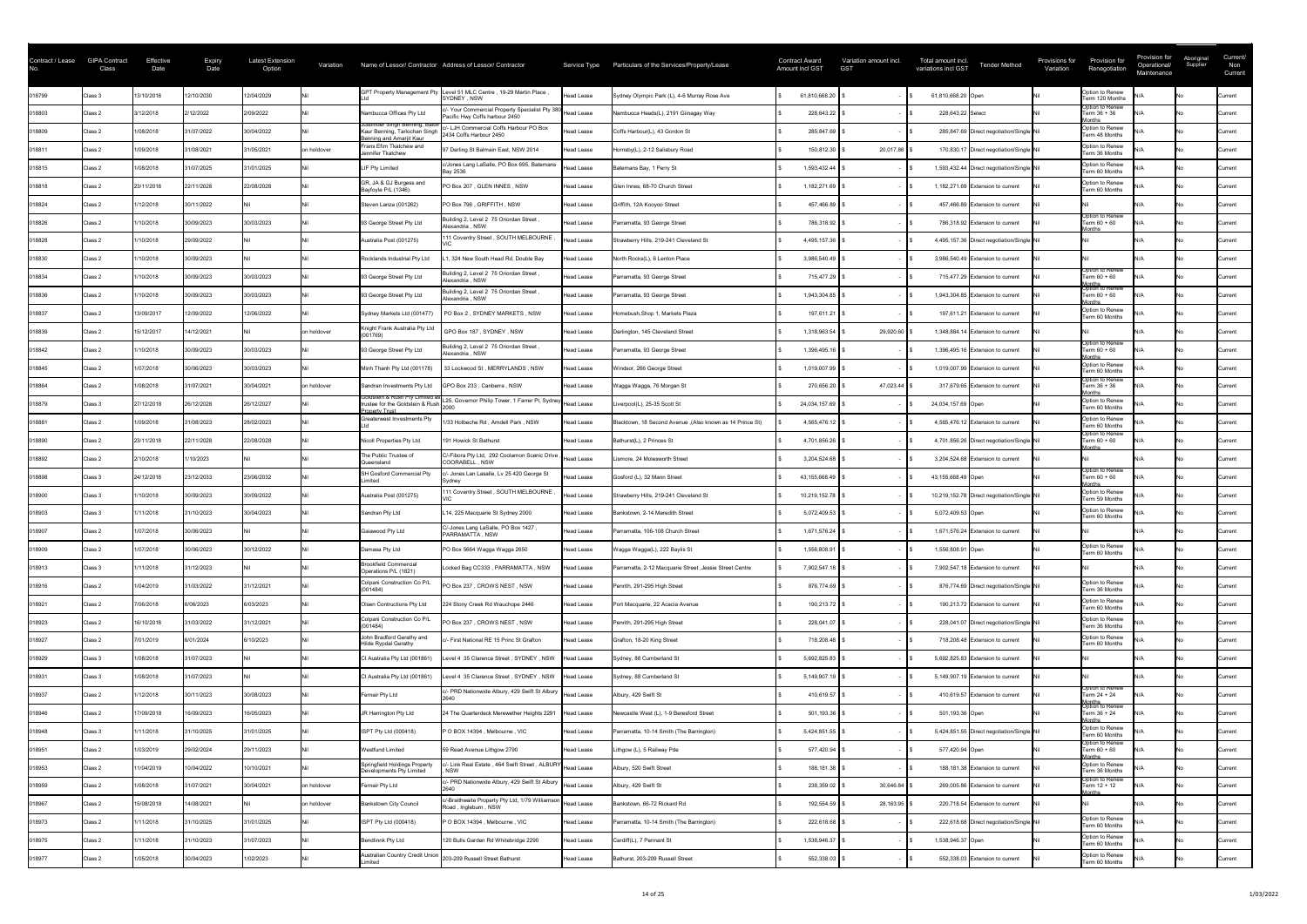| Contract / Lease | <b>GIPA Contract</b><br>Class | Effective<br>Date | <b>Expiry</b><br>Date | <b>Latest Extension</b><br>Option | Variation   |                                                                                           | Name of Lessor/ Contractor Address of Lessor/ Contractor                                   |                   | Service Type Particulars of the Services/Property/Lease | <b>Contract Award</b><br><b>Amount incl GST</b> |              | Variation amount incl.<br><b>GST</b> | Total amount incl.<br>variations incl GST | <b>Tender Method</b>                       | Provisions for<br>Variation | Provision for<br>Renegotiation                                           | Provision for<br>Operational/<br>Maintenance | Aboriginal<br>Supplier | Current/<br>Non<br>Current |
|------------------|-------------------------------|-------------------|-----------------------|-----------------------------------|-------------|-------------------------------------------------------------------------------------------|--------------------------------------------------------------------------------------------|-------------------|---------------------------------------------------------|-------------------------------------------------|--------------|--------------------------------------|-------------------------------------------|--------------------------------------------|-----------------------------|--------------------------------------------------------------------------|----------------------------------------------|------------------------|----------------------------|
| 018981           | Class 2                       | 1/02/2019         | 31/07/2021            | 2/05/2021                         | on holdover | Garden Property Developments PO Box 288 Lavington 2641<br><b>Pty Ltd</b>                  |                                                                                            | Head Lease        | Albury, 470 Wodonga Place                               |                                                 | 385,160.32   | 60,719.80                            |                                           | 445,880.12 Extension to current            |                             | Option to Renew<br>Term 36 Months                                        |                                              |                        | Current                    |
| 018984           | Class 2                       | 15/04/2019        | 30/06/2025            | 30/09/2024                        |             | KFSC Super Pty Ltd (001847)                                                               | evel 3, 20 Smart Street, CHARLESTOWN                                                       | Head Lease        | Charlestown, 123 & 168 Pacific Hwy                      |                                                 | 439,634.78   |                                      |                                           | 439,634.78 Extension to current            |                             | Option to Renew<br>Term 12 Months                                        |                                              |                        | Current                    |
| 018988           | Class 2                       | 0/02/2019         | 9/02/2024             | 8/08/2023                         |             | Watt Street Commercial Pty Ltd<br>(001878)                                                | PO Box 292, WICKHAM, NSW                                                                   | <b>Head Lease</b> | Newcastle, 45 Watt Street                               |                                                 | 2,957,414.37 |                                      |                                           | 2,957,414.37 Extension to current          |                             | Option to Renew<br>Term 24 Months                                        |                                              |                        | Current                    |
| 018990           | Class 2                       | 0/02/2019         | 9/02/2024             | 8/08/2023                         |             | Watt Street Commercial Pty Ltd<br>(001878)                                                | PO Box 292, WICKHAM, NSW                                                                   | <b>Head Lease</b> | Newcastle, 45 Watt Street                               |                                                 | 215,176.96   |                                      |                                           | 215,176.96 Extension to current            |                             | Option to Renew<br>Term 24 Months                                        |                                              |                        | Current                    |
| 018995           | Class 2                       | 1/04/2019         | 31/03/2024            | 30/09/2021                        |             | Byronville Pty Ltd                                                                        | C/-Colpani Construction Co P/L, 65 Alexander<br>St, CROWS NEST, NSW                        | Head Lease        | Penrith, 333 High Street                                |                                                 | 1,411,381.77 |                                      | 1,411,381.77 Select                       |                                            |                             | Option to Renew<br>Term 24 + 24<br>lonths                                |                                              |                        | Current                    |
| 018997           | Class 2                       | 24/03/2019        | 23/03/2024            | 23/09/2023                        |             | Gazcorp Pty Ltd (001885)                                                                  | Level 2, 230 Victoria Road, GLADESVILLE                                                    | <b>Head Lease</b> | Liverpool, 2-20 Orange Grove Road, Megacenta Liverpool  |                                                 | 2,211,839.63 |                                      |                                           | 2,211,839.63 Extension to current          |                             | Option to Renew<br>Term 60 Months                                        |                                              |                        | <b>Current</b>             |
| 018999           | Class 2                       | 5/03/2019         | 4/03/2024             |                                   |             | <b>GM Property Asset</b><br>Management VIC Pty Ltd                                        | 1/153B Anderson Rd, Sunshine, VIC                                                          | <b>Head Lease</b> | Leichhardt, 23 Balmain Road                             |                                                 | 2,279,220.37 |                                      |                                           | 2,279,220.37 Extension to current          |                             |                                                                          |                                              |                        | Current                    |
| 019007           | Class 2                       | 1/04/2018         | 31/03/2023            | 31/12/2022                        |             | <b>ZAMURD ENTERPRISES PTY</b>                                                             | - Proffessionals Armidale, PO Box 863<br>Armidale 2350                                     | Head Lease        | Armidale, 92-98 Jessie Street                           |                                                 | 1,137,611.87 |                                      |                                           | 1,137,611.87 Extension to current          |                             | Option to Renew<br>Term 60 Months                                        |                                              |                        | Current                    |
| 019011           | Class 2                       | 21/02/2019        | 20/02/2022            | 20/11/2021                        |             | Jetty Village Pty Limited                                                                 | Park Beach Plaza, 253 Pacific Hwy Coffs<br>harbour 2450                                    | Head Lease        | Coffs Harbour (L), 359 Harbour Drive                    |                                                 | 750,057.93   |                                      | 750,057.93 Open                           |                                            |                             | Option to Renew<br>Term 12 + 12<br>lonths                                |                                              |                        | <b>Current</b>             |
| 019014           | Class 2                       | 1/02/2019         | 31/01/2024            | 31/10/2023                        |             | Perpetual Trustee Company<br>imited                                                       | /- Abacus Property Services, L34 Australia Sq,<br>264-278 George St Sydney, NSW 2000       | Head Lease        | Port Macquarie (L), 21-27 Grant Street                  |                                                 | 580,204.60   |                                      |                                           | 580,204.60 Extension to current            |                             | Option to Renew<br>Term 60 Months                                        |                                              |                        | <b>Current</b>             |
| 019016           | Class 2                       | /11/2018          | 31/10/2023            | 31/07/2023                        |             | David William van Der Plaat,<br>Jannene Margaret Rixon and<br>Elizabeth Ann van der Plaat | 58/62 polo Flat Rd, Polo Flat, NSW 2630                                                    | Head Lease        | Cooma (L), 1-3 Sharp Street                             |                                                 | 572,379.06   |                                      |                                           | 572,379.06 Direct negotiation/Single Nil   |                             | Option to Renew<br>Term 60 Months                                        |                                              |                        | <b>Current</b>             |
| 019018           | Class 2                       | 5/07/2019         | 4/07/2024             |                                   |             | C/- Knight Frank                                                                          | Level 18, Angel Place, 128 Pitt Street                                                     | Head Lease        | Sydney, 107-111 Elizabeth St, St James Centre           |                                                 | 2,675,752.16 |                                      |                                           | 2,675,752.16 Extension to current          |                             |                                                                          |                                              |                        | Current                    |
| 019020           | Class 2                       | 5/07/2019         | 4/07/2024             |                                   |             | C/- Knight Frank                                                                          | Level 18, Angel Place, 128 Pitt Street                                                     | Head Lease        | Sydney, 107-111 Elizabeth St, St James Centre           |                                                 | 2,131,793.91 |                                      |                                           | 2,131,793.91 Extension to current          |                             |                                                                          |                                              |                        | <b>Current</b>             |
| 019022           | Class 2                       | 5/07/2019         | 4/07/2024             |                                   |             | C/- Knight Frank                                                                          | Level 18, Angel Place, 128 Pitt Street                                                     | Head Lease        | Sydney, 107-111 Elizabeth St, St James Centre           |                                                 | 2,682,625.78 |                                      |                                           | 2,682,625.78 Extension to current          |                             |                                                                          |                                              |                        | <b>Current</b>             |
| 019024           | Class 2                       | 1/07/2019         | 30/06/2023            | 30/03/2023                        |             | Dibblar Pty Ltd (001558)                                                                  | PO Box 883, NARELLAN, NSW                                                                  | Head Lease        | Cootamundra, 61 Cooper Street                           |                                                 | 626,522.30   |                                      |                                           | 626,522.30 Extension to current            |                             | Option to Renew<br>Term 48 Months                                        |                                              |                        | Current                    |
| 019032           | Class 2                       | 1/01/2019         | 31/12/2026            | 30/06/2026                        |             | <b>Property Trust</b>                                                                     | Goldstein & Rush Pty Limited as L25, Governor Philip Tower, 1 Farrer Pl, Sydney Head Lease |                   | Liverpool(L), 25-35 Scott St                            |                                                 | 3,459,267.53 |                                      | 3,459,267.53 Open                         |                                            |                             | Option to Renew<br>Term 60 Months                                        |                                              |                        | Current                    |
| 019043           | Class 2                       | 1/07/2019         | 30/06/2022            |                                   |             | The Uniting Church in Australia<br>(000402)                                               | 1/79 Williamson Road, Ingleburn, NSW                                                       | <b>Head Lease</b> | Parramatta, 146 Marsden St, GIO Centre                  |                                                 | 366,464.96   |                                      |                                           | 366,464.96 Extension to current            |                             |                                                                          |                                              |                        | <b>Current</b>             |
| 019045           | Class 2                       | 1/07/2019         | 30/06/2022            |                                   |             | The Uniting Church in Australia<br>(000402)                                               | 1/79 Williamson Road, Ingleburn, NSW                                                       | Head Lease        | Parramatta, 146 Marsden St, GIO Centre                  |                                                 | 582,020.36   |                                      |                                           | 582,020.36 Extension to current            |                             |                                                                          |                                              |                        | Current                    |
| 019049           | Class 2                       | 9/07/2019         | 8/07/2023             | 8/04/2023                         |             | C.H. Real Estate Pty Ltd                                                                  | 296 The Mall, LEURA, NSW                                                                   | Head Lease        | Faulconbridge, 435-437 Grt Western Hwy                  |                                                 | 1,361,113.95 |                                      |                                           | 1,361,113.95 Extension to current          |                             | Option to Renew<br>Term 48 Months                                        |                                              |                        | Current                    |
| 019053           | Class 2                       | 1/04/2019         | 31/03/2022            | 31/12/2021                        |             | Moree Offices Unit Trust<br>(001796)                                                      | Suite 17, 126 Beardy Street, ARMIDALE, NSW Head Lease                                      |                   | Moree, 13 Auburn Street                                 |                                                 | 466,378.05   |                                      |                                           | 466,378.05 Extension to current            |                             | Option to Renew<br>Term 36 Months                                        |                                              |                        | Current                    |
| 019059           | Class 2                       | 1/05/2019         | 30/04/2023            | 31/10/2022                        |             | Robert John Kennedy and<br>Marina Gai Kennedy                                             | 131 Pangee St Nyngan 2825                                                                  | Head Lease        | Nyngan (L), 96 Pangee Street                            |                                                 | 154,124.82   |                                      | 154,124.82 Select                         |                                            |                             | Option to Renew<br>Term 48 Months                                        |                                              |                        | Current                    |
| 019061           | Class 2                       | 1/04/2019         | 31/03/2024            | 30/09/2023                        |             | Bolam Property Investments Pty                                                            | 1, 183-185 George St Bathurst                                                              | Head Lease        | Bathurst (L), 205 Howick Street                         |                                                 | 2,173,027.71 |                                      | 2,173,027.71 Open                         |                                            |                             | Option to Renew<br>Term 60 Months                                        |                                              |                        | <b>Current</b>             |
| 019067           | Class 2                       | 15/07/2018        | 14/07/2023            | 14/04/2023                        |             | J Colquhoun Dixon (001197)                                                                | PO Box 484, ALBURY, NSW                                                                    | Head Lease        | Albury, 521 Macauley St                                 |                                                 | 862,257.11   |                                      |                                           | 862,257.11 Direct negotiation/Single Nil   |                             | Option to Renew<br>Term $60 + 60$                                        |                                              |                        | <b>Current</b>             |
| 019069           | Class 2                       | 1/05/2019         | 30/04/2022            | 30/01/2022                        |             | Nauticon Pty Ltd (001942)                                                                 | Rafferty Crescent, SOUTH WEST ROCKS                                                        | Head Lease        | Kempsey, 55 Elbow Street                                |                                                 | 184,670.87   |                                      |                                           | 184,670.87 Extension to current            |                             | Months<br> Option to Renew<br>Term 36 + 36<br>Months<br> Option to Renew |                                              |                        | Current                    |
| 019075           | Class 2                       | 22/03/2019        | 21/03/2023            | 21/09/2022                        |             | Sgro Family Investments Pty                                                               | 30 Waterview Street, Monavale                                                              | Head Lease        | Toronto (L), 47-63 The Boulevarde                       |                                                 | 709,146.28   |                                      | 709,146.28 Select                         |                                            |                             | Term 48 + 48<br>lonths                                                   |                                              |                        | Current                    |
| 019081           | Class 2                       | 27/05/2019        | 26/05/2022            | 26/11/2021                        |             | Sandran Pty Ltd                                                                           | Level 6, 28 University Avenue, CANBERRA,                                                   | Head Lease        | Wollongong, 56- 60 Burelli Street                       |                                                 | 1,217,891.07 |                                      |                                           | 1,217,891.07 Extension to current          |                             | Option to Renew<br>Term 36 Months                                        |                                              |                        | <b>Current</b>             |
| 019083           | Class 2                       | 27/11/2018        | 26/11/2023            | 26/08/2023                        |             |                                                                                           | Port Stephens Council (001818) PO Box 42, RAYMOND TERRACE, NSW                             | Head Lease        | Newcastle, 437 Hunter Street                            |                                                 | 1,690,995.32 |                                      |                                           | 1,690,995.32 Direct negotiation/Single Nil |                             | Option to Renew<br>Term 36 Months                                        |                                              |                        | Current                    |
| 019085           | Class 2                       | 22/02/2019        | 21/02/2023            | 21/11/2022                        |             | L.K Candotti & S Stevenson                                                                | 49 Wynyard Street Tumut                                                                    | Head Lease        | Tumut (L), 13 Fuller Street                             |                                                 | 213,254.11   |                                      | 213,254.11 Select                         |                                            |                             | Option to Renew<br>Term 48 + 48<br><u> Aonths</u>                        |                                              |                        | <b>Current</b>             |
| 019087           | Class 2                       | 27/11/2018        | 26/11/2023            | 26/08/2023                        |             |                                                                                           | Port Stephens Council (001818) PO Box 42, RAYMOND TERRACE, NSW                             | Head Lease        | Newcastle, 437 Hunter Street                            |                                                 | 1,827,877.97 |                                      |                                           | 1,827,877.97 Direct negotiation/Single Nil |                             | Option to Renew<br>Term 36 Months                                        |                                              |                        | <b>Current</b>             |
| 019089           | Class 2                       | 6/05/2019         | 31/08/2024            | 31/05/2024                        |             | Colliers International (ACT) Pty                                                          | Level 1, Cooyong Centre, Canberra                                                          | <b>Head Lease</b> | Newcastle (L), 18 Honeysuckle Drive                     |                                                 | 2,622,162.81 |                                      |                                           | 2,622,162.81 Direct negotiation/Single Nil |                             | Option to Renew<br>Term 36 + 36<br>∩nths                                 |                                              |                        | Current                    |
| 019095           | Class 2                       | 27/11/2018        | 26/11/2023            | 26/08/2023                        |             |                                                                                           | Port Stephens Council (001818) PO Box 42, RAYMOND TERRACE, NSW                             | <b>Head Lease</b> | Newcastle, 437 Hunter Street                            |                                                 | 1,588,133.50 |                                      |                                           | 1,588,133.50 Direct negotiation/Single Nil |                             | Option to Renew<br>Term 36 Months                                        |                                              |                        | Current                    |
| 019105           | Class 2                       | /12/2017          | 31/05/2020            |                                   | on holdover | Andrew Rosee                                                                              | c/- Lachlans EarthMoving Pty Ltd, 620 Upper<br>Crystal Creek Rd, Upper Crystal Creek 2484  | <b>Head Lease</b> | Casino, 121 Barker Street                               |                                                 | 156,616.21   | 105,067.36                           |                                           | 261,683.57 Extension to current            |                             |                                                                          |                                              |                        | Current                    |
| 019106           | Class 2                       | 1/02/2019         | 31/01/2024            | 31/10/2023                        |             | Andrew McDonald Commercia<br>Dubbo (1817)                                                 | 4/34 Bultje Street, DUBBO, NSW                                                             | <b>Head Lease</b> | Dubbo, 45 Wingewarra Street                             |                                                 | 2,227,744.93 |                                      |                                           | 2,227,744.93 Extension to current          |                             | Option to Renew<br>Term 60 Months                                        |                                              |                        | Current                    |
| 019109           | Class 2                       | 12/02/2019        | 11/02/2024            | 11/11/2023                        |             | Martin Morris & Jones Pty Ltd<br>(001550)                                                 | Ground Floor, 6-8 Regent Street,<br>WOLLONGONG, NSW                                        | Head Lease        | Wollongong, 73 Church Street, Graovac House             |                                                 | 1,233,135.61 |                                      |                                           | 1,233,135.61 Extension to current          |                             | Option to Renew<br>Term 60 Months                                        |                                              |                        | <b>Current</b>             |
| 019117           | Class 2                       | 6/05/2019         | 5/05/2024             | 5/02/2024                         |             | Woodbrook Holdings Pty Ltd<br>(001639)                                                    | PO Box 644, ARMIDALE, NSW                                                                  | Head Lease        | Moree, Suite 2, 25 Auburn Street                        |                                                 | 235,587.75   |                                      |                                           | 235,587.75 Direct negotiation/Single Nil   |                             | Option to Renew<br>Term 60 Months                                        |                                              |                        | Current                    |
| 019118           | Class 2                       | 12/02/2019        | 11/02/2024            | 1/08/2023                         |             | Martin Morris & Jones Pty Ltd<br>(001550)                                                 | Ground Floor, 6-8 Regent Street<br>WOLLONGONG, NSW                                         | <b>Head Lease</b> | Wollongong, 73 Church Street, Graovac House             |                                                 | 154,141.70   |                                      |                                           | 154,141.70 Extension to current            |                             | Option to Renew<br>Term 60 Months                                        |                                              |                        | Current                    |
| 019147           | Class 2                       | 2/09/2019         | 1/09/2023             |                                   |             | Mutual Equity & Investments<br>Ptv Ltd                                                    | /- Raine & Horne, 150 Sharp St Cooma                                                       | <b>Head Lease</b> | Cooma, 65 Commissioner Street                           |                                                 | 454,675.68   |                                      |                                           | 454,675.68 Extension to current            |                             |                                                                          |                                              |                        | Current                    |
| 020568           | Class 2                       | 18/06/2019        | 12/06/2023            | 12/09/2022                        |             | Bricktop No 14 Pty Ltd                                                                    | Suite 2, Level 1, 175 Macquarie St Sydney                                                  | Head Lease        | Tuggerah (L), 14 Pioneer Avenue                         |                                                 | 358,967.72   |                                      |                                           | 358,967.72 Direct negotiation/Single Nil   |                             | Option to Renew<br>Term 60 + 60<br>lonths                                |                                              |                        | <b>Current</b>             |
| 020572           | Class 2                       | 26/04/2019        | 25/04/2024            |                                   |             | Dexus Wholesale Property<br>imited                                                        | - Dexus Property Services, 264-278 George S<br>Sydney 2000                                 | <b>Head Lease</b> | Woy Woy, 50-54 Railway Street                           |                                                 | 1,541,473.05 |                                      | 1,541,473.05 Select                       |                                            |                             |                                                                          |                                              |                        | Current                    |
| 020575           | Class 2                       | /10/2018          | 30/09/2022            | /10/2021                          |             | Memocorp Australia Pty Ltd                                                                | Level 42 , 259 George Street , SYDNEY , NSW Head Lease                                     |                   | Sydney, 11-31 York Street                               |                                                 | 182,896.42   |                                      |                                           | 182,896.42 Direct negotiation/Single Nil   |                             | Option to Renew<br>Term 60 Months                                        |                                              |                        | <b>Current</b>             |
| 020583           | Class 2                       | 1/07/2018         | 30/06/2021            | 30/03/2021                        | on holdover | Edwards O Pty Ltd                                                                         | c/- Endevour Energy, PO Box 6366 Blacktown                                                 | <b>Head Lease</b> | Katoomba, 54 - 60 Camp Street                           |                                                 | 404,947.85   | 73,593.26                            |                                           | 478,541.12 Extension to current            |                             | Option to Renew<br>Term 24 Months                                        |                                              |                        | Current                    |
| 020585           | Class 2                       | 1/07/2019         | 30/06/2025            | 30/09/2024                        |             | Sky Central Unit Trust                                                                    | Suite 25, 19 Bolton Street, PO Box 280,                                                    | Head Lease        | Charlestown, 123 & 168 Pacific Hwy                      |                                                 | 740,154.68   |                                      |                                           | 740,154.68 Extension to current            |                             | Option to Renew<br>Term 12 Months                                        |                                              |                        | <b>Current</b>             |
| 020587           | Class 3                       | 1/09/2019         | 31/08/2024            | 29/02/2024                        |             | (001436)                                                                                  | Sentinel Regional Office Pty Ltd GPO Box 2333, Brisbane, QLD                               | Head Lease        | Newcastle, 11 Argyle Street , RTA Call Centre           |                                                 | 6,752,405.00 |                                      |                                           | 6,752,405.00 Extension to current          |                             | Option to Renew<br>Term 48 Months                                        |                                              |                        | Current                    |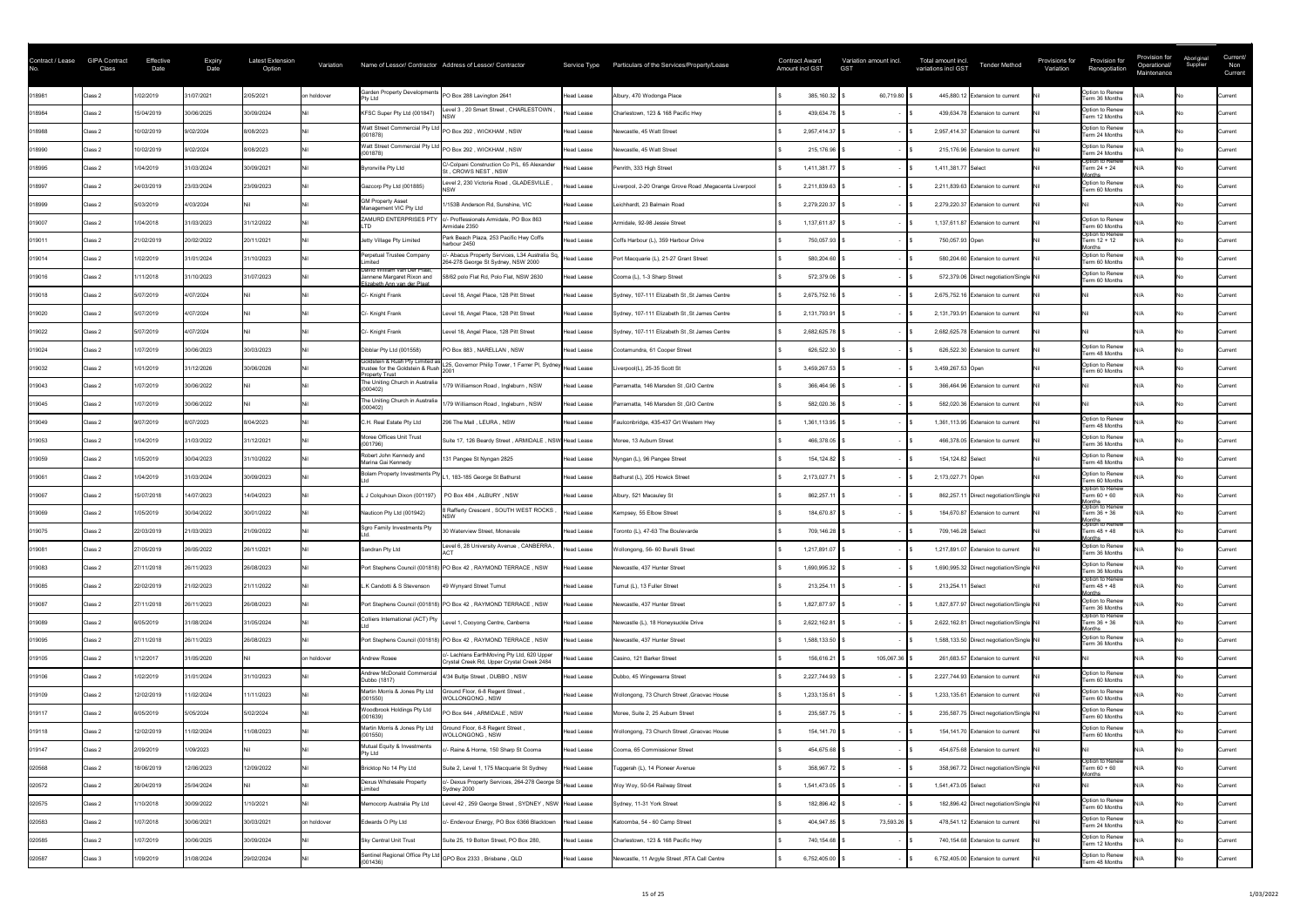| Option to Renew<br>020589<br>/11/2019<br>31/10/2022<br>30/04/2022<br>68-70 Dixon St Haymarket 2000<br>Hurstville, 4-8 Woodville St<br>918,142.22<br>War Hing & Co Limited<br>918,142.22 Extension to current<br>Class 2<br><b>Head Lease</b><br>Current<br>Term 36 Months<br>Option to Renew<br>/07/2019<br>30/06/2025<br>020591<br>30/09/2024<br>Suite 25, 19 Bolton Street, PO Box 280,<br>Charlestown, 123 & 168 Pacific Hwy<br>13,924,569.21<br><b>Sky Central Unit Trust</b><br><b>Head Lease</b><br>13,924,569.21 Extension to current<br>Class 3<br>Current<br>Term 12 Months<br>Option to Renew<br>1/07/2019<br>30/06/2025<br>Suite 25, 19 Bolton Street, PO Box 280,<br>Charlestown, 123 & 168 Pacific Hwy<br>937,358.06<br>30/09/2024<br><b>Sky Central Unit Trust</b><br>020602<br>Class 2<br><b>Head Lease</b><br>937,358.06 Extension to current<br><b>Current</b><br>Term 12 Months<br>Option to Renew<br>1/07/2019<br>30/06/2025<br>30/03/2025<br>020606<br>Suite 25, 19 Bolton Street, PO Box 280,<br>791,951.54<br>Class 2<br><b>Sky Central Unit Trust</b><br>Head Lease<br>Charlestown, 123 & 168 Pacific Hwy<br>791,951.54 Extension to current<br>Current<br>Term 12 Months<br>Ascendas Business Park Trust<br>Option to Renew<br>1/05/2019<br>30/10/2022<br>PO Box 3307, Rhodes<br>020611<br>30/04/2023<br>Mascot (L), 201 Coward Street<br>1,017,382.20<br>Class 2<br>1,017,382.20 Direct negotiation/Single Nil<br><b>Head Lease</b><br>Current<br>Term 60 Months<br>Suite 20a Hanna Arcade, 128 Beardy St<br>Option to Renew<br>16/08/2019<br>15/08/2023<br>15/05/2023<br>Moree (L), 80 Balo Street<br>020615<br>Class 2<br>Moree Millers Pty Ltd<br>285,804.24<br>285,804.24 Select<br><b>Head Lease</b><br><b>Current</b><br>Armidale, NSW 2350<br>Term 48 Months<br>SH Gosford Commercial Pty<br>Option to Renew<br>:/- Jones Lan Lasalle, Lv 25 420 George St<br>31/05/2024<br>Gosford (L), 32 Mann Street<br>020617<br>1/06/2019<br>30/11/2023<br>3,252,777.82<br>3,252,777.82 Open<br>Class 2<br><b>Head Lease</b><br>Current<br>Term 60 Months<br>imited<br>C/-Eureka Management Pty Ltd, PO Box 630<br>Option to Renew<br>23/03/2019<br>22/03/2023<br>22/12/2022<br>C.G.M.B. Co Pty Ltd<br>Raymond Terrace, 29 Port Stephens Street<br>1,227,540.66<br>1,227,540.66 Extension to current<br>020626<br>Class 2<br><b>Head Lease</b><br>Current<br>NEWCASTLE, NSW<br>Term 36 Months<br>Estate of the late Robert E<br>Option to Renew<br>Locked bag 1009, GORDON, NSW<br>21/10/2021<br>Hornsby, 61 Hunter Street<br>$51,066.72$ \$<br>22/10/2018<br>21/07/2021<br>811,328.64<br>862,395.36 Direct negotiation/Single Nil<br>020629<br>on holdover<br>Class 2<br>Head Lease<br><b>Current</b><br>Term 36 Months<br>Gough (001554)<br>Level 39, 100 Miller Street, North Sydney,<br>Option to Renew<br>1/03/2019<br>31/07/2027<br>31/01/2026<br>Centuria Property Services<br>Chatswood, 821 Pacific Highway<br>6,315,966.28<br>6,315,966.28 Extension to current<br>020630<br><b>Head Lease</b><br>Class 3<br>Current<br>Term 72 Months<br>Option to Renew<br>Level 39, 100 Miller Street, North Sydney,<br>31/07/2027<br>31/01/2026<br>7,140,975.33<br>020631<br>1/03/2019<br>Centuria Property Services<br>Chatswood, 821 Pacific Highway<br>7,140,975.33 Extension to current<br><b>Head Lease</b><br>Class 3<br><b>Current</b><br>Term 72 Months<br>Wolram Investments Pty Ltd<br>1/10/2019<br>PO Box 168, SYLVANIA, NSW<br>020635<br>30/09/2022<br>Sutherland, 3-5 Stapleton Avenue<br>306,689.94<br>306.689.94 Extension to current<br>Class 2<br><b>Head Lease</b><br>Current<br>(001274)<br>Option to Renew<br>1/02/2019<br>31/01/2024<br>30/04/2023<br>PO Box 283, BOTANY, NSW<br>1,100,817.72<br>020643<br>Newllen Pty Ltd (001511)<br>Newcastle, 670 Hunter Street<br>1,100,817.72 Extension to current<br>Class 2<br>Head Lease<br>Current<br>Term 60 Months<br>Nommack (No.58) Pty Ltd<br>Option to Renew<br>7/11/2018<br>6/11/2021<br>6/08/2021<br>PO Box 164, INGLEBURN, NSW<br>Ashfield, 320 Liverpool Road<br>020645<br>on holdover<br>1,671,637.45<br>96,680.76<br>1,768,318.21 Extension to current<br>Class 2<br>Head Lease<br><b>Current</b><br>(001624)<br>Term 36 Months<br>Nommack (No.58) Pty Ltd<br>Option to Renew<br>020647<br>7/11/2018<br>6/11/2021<br>6/08/2021<br>PO Box 164, INGLEBURN, NSW<br>Ashfield, 320 Liverpool Road<br>1,555,308.57<br>98,031.63<br>1,653,340.20 Extension to current<br>Class 2<br>on holdover<br><b>Head Lease</b><br><b>Current</b><br>(001624)<br>Term 36 Months<br>Level 18 , 323 Castlereagh Street , Sydney<br>Option to Renew<br>1/07/2019<br>30/06/2022<br>31/03/2022<br><b>MKH Properties Pty Limited</b><br>232,482.05<br>020649<br>Sydney, 323 Castlereagh St, Central Square<br>232,482.05 Extension to current<br>Class 2<br><b>Head Lease</b><br>Current<br>Term 60 Months<br>Option to Renew<br>Nommack (No.58) Pty Ltd<br>7/11/2018<br>6/11/2021<br>6/08/2021<br>PO Box 164, INGLEBURN, NSW<br>Ashfield, 320 Liverpool Road<br>156,972.62<br>10,645.90<br>on holdover<br>167,618.51 Extension to current<br>020653<br>Class 2<br><b>Head Lease</b><br>Current<br>(001624)<br>Term 36 Months<br>Option to Renew<br>1/02/2019<br>31/01/2024<br>30/04/2023<br>PO Box 283, BOTANY, NSW<br>Newcastle, 670 Hunter Street<br>6,885,381.05<br>Newllen Pty Ltd (001511)<br>020659<br>Class 3<br>Head Lease<br>6,885,381.05 Extension to current<br><b>Current</b><br>Term 60 Months<br>Option to Renew<br>/12/2018<br>30/11/2021<br>30/11/2021<br>PO Box 162 Jindabyne, NSW<br>Jindabyne, Lot 141 Snowy River Road<br>6,759.28<br>020660<br>Class 2<br>on holdover<br><b>Nuggets Crossing Pty Ltd</b><br>173,486.78<br>180,246.06 Extension to current<br>Head Lease<br>Current<br>Term 36 Months<br>Option to Renew<br>1/04/2019<br>31/03/2022<br>31/12/2021<br>Class 2<br>155,246.45<br>020662<br>H.R.D. Nominees Pty Limited<br>PO Box 284 Ashfield NSW 1800<br>Head Lease<br>Kempsey, 41 Belgrave Street<br>155,246.45 Extension to current<br>Current<br>Term 36 Months<br>Nommack (No.58) Pty Ltd<br>Option to Renew<br>020664<br>7/11/2018<br>6/11/2021<br>6/05/2021<br>PO Box 164, INGLEBURN, NSW<br>Ashfield, 320 Liverpool Road<br>152,355.65<br>10,332.79<br>Class 2<br>on holdover<br>162,688.43 Extension to current<br><b>Head Lease</b><br>Current<br>(001624)<br>Term 36 Months<br>5/07/2019<br>4/07/2024<br>C/- Knight Frank<br>Level 18, Angel Place, 128 Pitt Street<br>Sydney, 107-111 Elizabeth St, St James Centre<br>2,675,686.17<br>2,675,686.17 Extension to current<br>020666<br>Class 2<br>Head Lease<br><b>Current</b><br><b>Bathurst Regional Council</b><br>Option to Renew<br>Cnr Russell & Williams Streets, BATHURST<br>1/03/2019<br>29/02/2024<br>470,240.62<br>020684<br>/12/2023<br>Bathurst, 230 Howick Street, Post Office Building<br>Class 2<br><b>Head Lease</b><br>470,240.62 Extension to current<br><b>Current</b><br>(001249)<br>Term 36 Months<br>- Martin Morris & Jones Pty Ltd 6-8 Regent St<br>Option to Renew<br>1/08/2019<br>31/07/2023<br>180,821.00<br>30/04/2023<br>Mulda Developments Pty Ltd<br>Port Kembla (L), 35 Five Islands Rd<br>180,821.00 Direct negotiation/Single Nil<br>020686<br>Class 2<br><b>Head Lease</b><br>Current<br>Wollongong 2500<br>Term 48 Months<br>Collie & Tierney Pty Ltd<br>Option to Renew<br>1/12/2018<br>67 Lime Avenue, MILDURA, NSW<br>574,356.61<br>30/11/2023<br>30/08/2023<br>Buronga, 32 Enterprise Way<br>574,356.61 Direct negotiation/Single Nil<br>Class 2<br>020690<br>Head Lease<br><b>Current</b><br>(001767)<br>Term 60 Months<br>Option to Renew<br>Lachlan Close Developments<br>1/10/2019<br>30/09/2023<br>30/06/2023<br>PO Box 700, PORT MACQUARIE, NSW<br>322,976.38<br>020695<br>Port Macquarie, 66 Lord Street<br>322,976.38 Extension to current<br>Class 2<br><b>Head Lease</b><br><b>Current</b><br>Term 48 Months<br>Pty Ltd (002082)<br>C/-TMNS Property Pty Ltd, 40 Harbour Drive<br>Option to Renew<br>020700<br>1/07/2019<br>1/04/2023<br>30/06/2023<br>Reyah Properties Pty Ltd<br>Grafton, 136-138 Fitzroy Street<br>1,608,198.27<br>1,608,198.27 Extension to current<br>Class 2<br>Head Lease<br>Current<br><b>COFFS HARBOUR, NSW</b><br>Term 36 Months<br>Nommack (No.58) Pty Ltd<br>Option to Renew<br>020705<br>7/11/2018<br>6/11/2021<br>6/08/2021<br>PO Box 164, INGLEBURN, NSW<br>Ashfield, 320 Liverpool Road<br>1,362,846.59<br>85,900.71<br>1,448,747.29 Extension to current<br>Class 2<br>on holdover<br>Head Lease<br><b>Current</b><br>(001624)<br>Term 36 Months<br>c/- Knight Frank Australia Pty Ltd, PO Box 1952 Head Lease<br>The Trust Company (Australia)<br>Option to Renew<br>16/09/2024<br>Rhodes (L), 5 Rider Blvd<br>020709<br>7/09/2019<br>16/12/2023<br>3,436,611.49<br>3,436,611.49 Open<br>Class 2<br><b>Current</b><br>Term 60 Months<br>North Sydney<br>imited<br>111 Coventry Street, SOUTH MELBOURNE<br>Option to Renew<br>14/09/2024<br>15/09/2019<br>14/03/2024<br>Australia Post (001275)<br>Strawberry Hills, 219-241 Cleveland St<br>6,704,847.03<br>020711<br>6,704,847.03 Extension to current<br>Head Lease<br>Class 3<br><b>Current</b><br>Term 48 Months<br><b>GPT Funds Management 2 Pty</b><br>L51 MLC Centre, 19 Martin Place Sydney, NSW Head Lease<br>Sydney, 580 George St<br>6/10/2019<br>5/10/2024<br>020713<br>11,803,513.00<br>11,803,513.00 Extension to current<br>Class 3<br>Current<br>imited<br>11 Coventry Street, SOUTH MELBOURNE<br>Option to Renew<br>/12/2014<br>14/09/2024<br>14/03/2024<br>020715<br>Australia Post (001275)<br>Strawberry Hills, 219-241 Cleveland St<br>14,644,687.06<br>20,309,090.30<br><b>Head Lease</b><br>34,953,777.37 Extension to current<br>Class 3<br>Current<br>Term 48 Months<br>c/-Raine & Horne Commercial, PO Box 100,<br>020719<br>/11/2019<br>31/10/2024<br>Oscars No. 1 Pty Ltd<br>Campbelltown, 101 Queen St<br>947,094.36<br>947,094.36 Extension to current<br>Class 2<br>Head Lease<br>Current<br>Campbelltown, NSW<br><b>GPT Funds Management 2 Pty</b><br>L51 MLC Centre, 19 Martin Place Sydney, NSW Head Lease<br>020721<br>6/10/2019<br>5/10/2024<br>Sydney, 580 George St<br>8,225,945.64<br>8,225,945.64 Extension to current<br>Class 3<br><b>Current</b><br><b>Export Financce and Insurance</b><br>L10, Export House, 22 Pitt St Sydney 2000<br>Sydney, 22 Pitt Street<br>020727<br>31/12/2024<br>1/01/2020<br>1,731,628.00<br>1,731,628.00 Direct negotiation/Single Nil<br>Class 2<br>Head Lease<br><b>Current</b><br>Corporation<br>C/-Chapman & Frazer Real Estate Pty Ltd, PO<br>Option to Renew<br><b>Brightling Park Pastoral</b><br>Gosford, 107-109 Mann Street<br>020733<br>1/11/2018<br>31/10/2023<br>31/07/2023<br>751,070.47<br>Head Lease<br>751,070.47 Extension to current<br>Class 2<br>Current<br>Box 18, GOSFORD, NSW<br>Term 60 Months<br>Company Pty Ltd<br><b>Honeysett Property</b><br>c/- Raine & Horne Dubbo, 12-14 Cobra St<br>020735<br>1/01/2018<br>31/12/2019<br>Dubbo, 31-37 Macquarie St<br>159,242.39<br>162,955.86<br>322,198.25 Extension to current<br>Class 2<br>on holdover<br><b>Head Lease</b><br>Current<br>Developments Pty Ltd<br>Dubbo 2830<br>c/- Fitzpatricks PCI Commercial, 138 Baylis St<br>Option to Renew<br>1/07/2019<br>30/06/2022<br>323,178.78<br>020737<br>30/03/2022<br>Pilu Pty Ltd<br>Wagga Wagga, 87 Forsyth St<br>323,178.78 Extension to current<br>Class 2<br>Head Lease<br>Current<br>Term 12 Months<br>Wagga Wagga 2650<br>Option to Renew<br>111 Coventry Street, SOUTH MELBOURNE<br>Australia Post (001275)<br>Strawberry Hills, 219-241 Cleveland St<br>181,475.15<br>020739<br>15/09/2019<br>14/09/2024<br>14/03/2024<br>Head Lease<br>181,475.15 Extension to current<br>Class 2<br><b>Current</b><br>Term 48 Months<br><b>Export Financce and Insurance</b><br>31/12/2024<br>Sydney, 22 Pitt Street<br>020741<br>1/01/2020<br>L10, Export House, 22 Pitt St Sydney 2000<br>3,121,551.48<br><b>Head Lease</b><br>3,121,551.48 Direct negotiation/Single Nil<br>Class 2<br>Current<br>Corporation<br>111 Coventry Street, SOUTH MELBOURNE<br>Option to Renew<br>020745<br>14/09/2024<br>14/03/2024<br>Australia Post (001275)<br>Strawberry Hills, 219-241 Cleveland St<br>943,670.80<br>15/09/2019<br>943,670.80 Extension to current<br>Head Lease<br>Class 2<br><b>Current</b><br>Term 48 Months<br>11 Coventry Street, SOUTH MELBOURNE<br>Option to Renew<br>15/09/2019<br>14/09/2024<br>14/03/2024<br>Strawberry Hills, 219-241 Cleveland St<br>163,327.64<br>020748<br>Australia Post (001275)<br>163,327.64 Extension to current<br>Class 2<br>Head Lease<br>Current<br>Term 48 Months<br>Option to Renew<br>020762<br>1/10/2018<br>30/09/2023<br>Albury, 558 Kiewa Street<br>1,152,237.00<br>1/03/2023<br>609 Hume St Albury 2640<br>1,152,237.00 Extension to current<br>Alessi Australia Pty Ltd<br><b>Head Lease</b><br>Class 2<br>Current<br>Term 60 Months | Contract / Lease | <b>GIPA Contract</b><br>Class | Effective<br>Date | <b>Expiry</b><br>Date | <b>Latest Extension</b><br>Option | Variation | Name of Lessor/ Contractor Address of Lessor/ Contractor | Service Type Particulars of the Services/Property/Lease | <b>Contract Award</b><br><b>Amount incl GST</b> | Variation amount incl.<br><b>GST</b> | Total amount incl.<br>variations incl GST | <b>Tender Method</b> | Provisions for<br>Variation | Provision for<br>Renegotiation | Provision for<br>Operational/<br>Maintenance | Aboriginal<br>Supplier | Current/<br>Non<br>Current |
|-----------------------------------------------------------------------------------------------------------------------------------------------------------------------------------------------------------------------------------------------------------------------------------------------------------------------------------------------------------------------------------------------------------------------------------------------------------------------------------------------------------------------------------------------------------------------------------------------------------------------------------------------------------------------------------------------------------------------------------------------------------------------------------------------------------------------------------------------------------------------------------------------------------------------------------------------------------------------------------------------------------------------------------------------------------------------------------------------------------------------------------------------------------------------------------------------------------------------------------------------------------------------------------------------------------------------------------------------------------------------------------------------------------------------------------------------------------------------------------------------------------------------------------------------------------------------------------------------------------------------------------------------------------------------------------------------------------------------------------------------------------------------------------------------------------------------------------------------------------------------------------------------------------------------------------------------------------------------------------------------------------------------------------------------------------------------------------------------------------------------------------------------------------------------------------------------------------------------------------------------------------------------------------------------------------------------------------------------------------------------------------------------------------------------------------------------------------------------------------------------------------------------------------------------------------------------------------------------------------------------------------------------------------------------------------------------------------------------------------------------------------------------------------------------------------------------------------------------------------------------------------------------------------------------------------------------------------------------------------------------------------------------------------------------------------------------------------------------------------------------------------------------------------------------------------------------------------------------------------------------------------------------------------------------------------------------------------------------------------------------------------------------------------------------------------------------------------------------------------------------------------------------------------------------------------------------------------------------------------------------------------------------------------------------------------------------------------------------------------------------------------------------------------------------------------------------------------------------------------------------------------------------------------------------------------------------------------------------------------------------------------------------------------------------------------------------------------------------------------------------------------------------------------------------------------------------------------------------------------------------------------------------------------------------------------------------------------------------------------------------------------------------------------------------------------------------------------------------------------------------------------------------------------------------------------------------------------------------------------------------------------------------------------------------------------------------------------------------------------------------------------------------------------------------------------------------------------------------------------------------------------------------------------------------------------------------------------------------------------------------------------------------------------------------------------------------------------------------------------------------------------------------------------------------------------------------------------------------------------------------------------------------------------------------------------------------------------------------------------------------------------------------------------------------------------------------------------------------------------------------------------------------------------------------------------------------------------------------------------------------------------------------------------------------------------------------------------------------------------------------------------------------------------------------------------------------------------------------------------------------------------------------------------------------------------------------------------------------------------------------------------------------------------------------------------------------------------------------------------------------------------------------------------------------------------------------------------------------------------------------------------------------------------------------------------------------------------------------------------------------------------------------------------------------------------------------------------------------------------------------------------------------------------------------------------------------------------------------------------------------------------------------------------------------------------------------------------------------------------------------------------------------------------------------------------------------------------------------------------------------------------------------------------------------------------------------------------------------------------------------------------------------------------------------------------------------------------------------------------------------------------------------------------------------------------------------------------------------------------------------------------------------------------------------------------------------------------------------------------------------------------------------------------------------------------------------------------------------------------------------------------------------------------------------------------------------------------------------------------------------------------------------------------------------------------------------------------------------------------------------------------------------------------------------------------------------------------------------------------------------------------------------------------------------------------------------------------------------------------------------------------------------------------------------------------------------------------------------------------------------------------------------------------------------------------------------------------------------------------------------------------------------------------------------------------------------------------------------------------------------------------------------------------------------------------------------------------------------------------------------------------------------------------------------------------------------------------------------------------------------------------------------------------------------------------------------------------------------------------------------------------------------------------------------------------------------------------------------------------------------------------------------------------------------------------------------------------------------------------------------------------------------------------------------------------------------------------------------------------------------------------------------------------------------------------------------------------------------------------------------------------------------------------------------------------------------------------------------------------------------------------------------------------------------------------------------------------------------------------------------------------------------------------------------------------------------------------------------------------------------------------------------------------------------------------------------------------------------------------------------------------------------------------------------------------------------------------------------------------------------------------------------------------------------------------------------------------------------------------------------------------------------------------------------------------------------------------------------------------------------------------------------------------------------------------------------------------------------------------------------------------------------------------------------------------------------------------------------------------------------------------------------------------------------------------------------------------------------------------------------------------------------------------------------------------------------------------------------------------------------------------------------------------------------------------------------------------------------------------------------------------------------------------------------------------------------------------------------------------------------------------------------------------------------------------------------------------------------------------------------------------------------------------------------------------------------------------------------------------------------------------------------------------------------------------------------------------------------------------------------------------------------------------------------------------------------------------------------------------------------------------------------------------------------------------------------------------------------------------------------------------------------------------------------------------------------------------------------------------------------------------------------------------------------------------------------------------------------------------------------------------------------------------------------------------------------------------------------------------------------------------------------------------------------------------------------------------------------------------------------------------------------------------------------------------------------------------------------------------------------------------------------------------------------------------------------------------------------------------------------------------------------------------------------------------------------------------------------------------------------------------------------------------------------------------------------------------------------------------------------------------------------------------------------------------------------------------------------------------------------------------------------------------------------------------------------------------------------------------------------------------------------------------------------------------------------------------------------------------------------------------------------------------------------------------------------------------------------------------------|------------------|-------------------------------|-------------------|-----------------------|-----------------------------------|-----------|----------------------------------------------------------|---------------------------------------------------------|-------------------------------------------------|--------------------------------------|-------------------------------------------|----------------------|-----------------------------|--------------------------------|----------------------------------------------|------------------------|----------------------------|
|                                                                                                                                                                                                                                                                                                                                                                                                                                                                                                                                                                                                                                                                                                                                                                                                                                                                                                                                                                                                                                                                                                                                                                                                                                                                                                                                                                                                                                                                                                                                                                                                                                                                                                                                                                                                                                                                                                                                                                                                                                                                                                                                                                                                                                                                                                                                                                                                                                                                                                                                                                                                                                                                                                                                                                                                                                                                                                                                                                                                                                                                                                                                                                                                                                                                                                                                                                                                                                                                                                                                                                                                                                                                                                                                                                                                                                                                                                                                                                                                                                                                                                                                                                                                                                                                                                                                                                                                                                                                                                                                                                                                                                                                                                                                                                                                                                                                                                                                                                                                                                                                                                                                                                                                                                                                                                                                                                                                                                                                                                                                                                                                                                                                                                                                                                                                                                                                                                                                                                                                                                                                                                                                                                                                                                                                                                                                                                                                                                                                                                                                                                                                                                                                                                                                                                                                                                                                                                                                                                                                                                                                                                                                                                                                                                                                                                                                                                                                                                                                                                                                                                                                                                                                                                                                                                                                                                                                                                                                                                                                                                                                                                                                                                                                                                                                                                                                                                                                                                                                                                                                                                                                                                                                                                                                                                                                                                                                                                                                                                                                                                                                                                                                                                                                                                                                                                                                                                                                                                                                                                                                                                                                                                                                                                                                                                                                                                                                                                                                                                                                                                                                                                                                                                                                                                                                                                                                                                                                                                                                                                                                                                                                                                                                                                                                                                                                                                                                                                                                                                                                                                                                                                                                                                                                                                                                                                                                                                                                                                                                                                                                                                                                                                                                                                                                                                                                                                                                                                                                                                                                                                                                                                                                                                                                                                                                                                                                                                                                                                                                                                                                                                                                                                                                                                                                                                                                                                                                                                                                                                                         |                  |                               |                   |                       |                                   |           |                                                          |                                                         |                                                 |                                      |                                           |                      |                             |                                |                                              |                        |                            |
|                                                                                                                                                                                                                                                                                                                                                                                                                                                                                                                                                                                                                                                                                                                                                                                                                                                                                                                                                                                                                                                                                                                                                                                                                                                                                                                                                                                                                                                                                                                                                                                                                                                                                                                                                                                                                                                                                                                                                                                                                                                                                                                                                                                                                                                                                                                                                                                                                                                                                                                                                                                                                                                                                                                                                                                                                                                                                                                                                                                                                                                                                                                                                                                                                                                                                                                                                                                                                                                                                                                                                                                                                                                                                                                                                                                                                                                                                                                                                                                                                                                                                                                                                                                                                                                                                                                                                                                                                                                                                                                                                                                                                                                                                                                                                                                                                                                                                                                                                                                                                                                                                                                                                                                                                                                                                                                                                                                                                                                                                                                                                                                                                                                                                                                                                                                                                                                                                                                                                                                                                                                                                                                                                                                                                                                                                                                                                                                                                                                                                                                                                                                                                                                                                                                                                                                                                                                                                                                                                                                                                                                                                                                                                                                                                                                                                                                                                                                                                                                                                                                                                                                                                                                                                                                                                                                                                                                                                                                                                                                                                                                                                                                                                                                                                                                                                                                                                                                                                                                                                                                                                                                                                                                                                                                                                                                                                                                                                                                                                                                                                                                                                                                                                                                                                                                                                                                                                                                                                                                                                                                                                                                                                                                                                                                                                                                                                                                                                                                                                                                                                                                                                                                                                                                                                                                                                                                                                                                                                                                                                                                                                                                                                                                                                                                                                                                                                                                                                                                                                                                                                                                                                                                                                                                                                                                                                                                                                                                                                                                                                                                                                                                                                                                                                                                                                                                                                                                                                                                                                                                                                                                                                                                                                                                                                                                                                                                                                                                                                                                                                                                                                                                                                                                                                                                                                                                                                                                                                                                                                                                         |                  |                               |                   |                       |                                   |           |                                                          |                                                         |                                                 |                                      |                                           |                      |                             |                                |                                              |                        |                            |
|                                                                                                                                                                                                                                                                                                                                                                                                                                                                                                                                                                                                                                                                                                                                                                                                                                                                                                                                                                                                                                                                                                                                                                                                                                                                                                                                                                                                                                                                                                                                                                                                                                                                                                                                                                                                                                                                                                                                                                                                                                                                                                                                                                                                                                                                                                                                                                                                                                                                                                                                                                                                                                                                                                                                                                                                                                                                                                                                                                                                                                                                                                                                                                                                                                                                                                                                                                                                                                                                                                                                                                                                                                                                                                                                                                                                                                                                                                                                                                                                                                                                                                                                                                                                                                                                                                                                                                                                                                                                                                                                                                                                                                                                                                                                                                                                                                                                                                                                                                                                                                                                                                                                                                                                                                                                                                                                                                                                                                                                                                                                                                                                                                                                                                                                                                                                                                                                                                                                                                                                                                                                                                                                                                                                                                                                                                                                                                                                                                                                                                                                                                                                                                                                                                                                                                                                                                                                                                                                                                                                                                                                                                                                                                                                                                                                                                                                                                                                                                                                                                                                                                                                                                                                                                                                                                                                                                                                                                                                                                                                                                                                                                                                                                                                                                                                                                                                                                                                                                                                                                                                                                                                                                                                                                                                                                                                                                                                                                                                                                                                                                                                                                                                                                                                                                                                                                                                                                                                                                                                                                                                                                                                                                                                                                                                                                                                                                                                                                                                                                                                                                                                                                                                                                                                                                                                                                                                                                                                                                                                                                                                                                                                                                                                                                                                                                                                                                                                                                                                                                                                                                                                                                                                                                                                                                                                                                                                                                                                                                                                                                                                                                                                                                                                                                                                                                                                                                                                                                                                                                                                                                                                                                                                                                                                                                                                                                                                                                                                                                                                                                                                                                                                                                                                                                                                                                                                                                                                                                                                                                                         |                  |                               |                   |                       |                                   |           |                                                          |                                                         |                                                 |                                      |                                           |                      |                             |                                |                                              |                        |                            |
|                                                                                                                                                                                                                                                                                                                                                                                                                                                                                                                                                                                                                                                                                                                                                                                                                                                                                                                                                                                                                                                                                                                                                                                                                                                                                                                                                                                                                                                                                                                                                                                                                                                                                                                                                                                                                                                                                                                                                                                                                                                                                                                                                                                                                                                                                                                                                                                                                                                                                                                                                                                                                                                                                                                                                                                                                                                                                                                                                                                                                                                                                                                                                                                                                                                                                                                                                                                                                                                                                                                                                                                                                                                                                                                                                                                                                                                                                                                                                                                                                                                                                                                                                                                                                                                                                                                                                                                                                                                                                                                                                                                                                                                                                                                                                                                                                                                                                                                                                                                                                                                                                                                                                                                                                                                                                                                                                                                                                                                                                                                                                                                                                                                                                                                                                                                                                                                                                                                                                                                                                                                                                                                                                                                                                                                                                                                                                                                                                                                                                                                                                                                                                                                                                                                                                                                                                                                                                                                                                                                                                                                                                                                                                                                                                                                                                                                                                                                                                                                                                                                                                                                                                                                                                                                                                                                                                                                                                                                                                                                                                                                                                                                                                                                                                                                                                                                                                                                                                                                                                                                                                                                                                                                                                                                                                                                                                                                                                                                                                                                                                                                                                                                                                                                                                                                                                                                                                                                                                                                                                                                                                                                                                                                                                                                                                                                                                                                                                                                                                                                                                                                                                                                                                                                                                                                                                                                                                                                                                                                                                                                                                                                                                                                                                                                                                                                                                                                                                                                                                                                                                                                                                                                                                                                                                                                                                                                                                                                                                                                                                                                                                                                                                                                                                                                                                                                                                                                                                                                                                                                                                                                                                                                                                                                                                                                                                                                                                                                                                                                                                                                                                                                                                                                                                                                                                                                                                                                                                                                                                                                         |                  |                               |                   |                       |                                   |           |                                                          |                                                         |                                                 |                                      |                                           |                      |                             |                                |                                              |                        |                            |
|                                                                                                                                                                                                                                                                                                                                                                                                                                                                                                                                                                                                                                                                                                                                                                                                                                                                                                                                                                                                                                                                                                                                                                                                                                                                                                                                                                                                                                                                                                                                                                                                                                                                                                                                                                                                                                                                                                                                                                                                                                                                                                                                                                                                                                                                                                                                                                                                                                                                                                                                                                                                                                                                                                                                                                                                                                                                                                                                                                                                                                                                                                                                                                                                                                                                                                                                                                                                                                                                                                                                                                                                                                                                                                                                                                                                                                                                                                                                                                                                                                                                                                                                                                                                                                                                                                                                                                                                                                                                                                                                                                                                                                                                                                                                                                                                                                                                                                                                                                                                                                                                                                                                                                                                                                                                                                                                                                                                                                                                                                                                                                                                                                                                                                                                                                                                                                                                                                                                                                                                                                                                                                                                                                                                                                                                                                                                                                                                                                                                                                                                                                                                                                                                                                                                                                                                                                                                                                                                                                                                                                                                                                                                                                                                                                                                                                                                                                                                                                                                                                                                                                                                                                                                                                                                                                                                                                                                                                                                                                                                                                                                                                                                                                                                                                                                                                                                                                                                                                                                                                                                                                                                                                                                                                                                                                                                                                                                                                                                                                                                                                                                                                                                                                                                                                                                                                                                                                                                                                                                                                                                                                                                                                                                                                                                                                                                                                                                                                                                                                                                                                                                                                                                                                                                                                                                                                                                                                                                                                                                                                                                                                                                                                                                                                                                                                                                                                                                                                                                                                                                                                                                                                                                                                                                                                                                                                                                                                                                                                                                                                                                                                                                                                                                                                                                                                                                                                                                                                                                                                                                                                                                                                                                                                                                                                                                                                                                                                                                                                                                                                                                                                                                                                                                                                                                                                                                                                                                                                                                                                                         |                  |                               |                   |                       |                                   |           |                                                          |                                                         |                                                 |                                      |                                           |                      |                             |                                |                                              |                        |                            |
|                                                                                                                                                                                                                                                                                                                                                                                                                                                                                                                                                                                                                                                                                                                                                                                                                                                                                                                                                                                                                                                                                                                                                                                                                                                                                                                                                                                                                                                                                                                                                                                                                                                                                                                                                                                                                                                                                                                                                                                                                                                                                                                                                                                                                                                                                                                                                                                                                                                                                                                                                                                                                                                                                                                                                                                                                                                                                                                                                                                                                                                                                                                                                                                                                                                                                                                                                                                                                                                                                                                                                                                                                                                                                                                                                                                                                                                                                                                                                                                                                                                                                                                                                                                                                                                                                                                                                                                                                                                                                                                                                                                                                                                                                                                                                                                                                                                                                                                                                                                                                                                                                                                                                                                                                                                                                                                                                                                                                                                                                                                                                                                                                                                                                                                                                                                                                                                                                                                                                                                                                                                                                                                                                                                                                                                                                                                                                                                                                                                                                                                                                                                                                                                                                                                                                                                                                                                                                                                                                                                                                                                                                                                                                                                                                                                                                                                                                                                                                                                                                                                                                                                                                                                                                                                                                                                                                                                                                                                                                                                                                                                                                                                                                                                                                                                                                                                                                                                                                                                                                                                                                                                                                                                                                                                                                                                                                                                                                                                                                                                                                                                                                                                                                                                                                                                                                                                                                                                                                                                                                                                                                                                                                                                                                                                                                                                                                                                                                                                                                                                                                                                                                                                                                                                                                                                                                                                                                                                                                                                                                                                                                                                                                                                                                                                                                                                                                                                                                                                                                                                                                                                                                                                                                                                                                                                                                                                                                                                                                                                                                                                                                                                                                                                                                                                                                                                                                                                                                                                                                                                                                                                                                                                                                                                                                                                                                                                                                                                                                                                                                                                                                                                                                                                                                                                                                                                                                                                                                                                                                                                         |                  |                               |                   |                       |                                   |           |                                                          |                                                         |                                                 |                                      |                                           |                      |                             |                                |                                              |                        |                            |
|                                                                                                                                                                                                                                                                                                                                                                                                                                                                                                                                                                                                                                                                                                                                                                                                                                                                                                                                                                                                                                                                                                                                                                                                                                                                                                                                                                                                                                                                                                                                                                                                                                                                                                                                                                                                                                                                                                                                                                                                                                                                                                                                                                                                                                                                                                                                                                                                                                                                                                                                                                                                                                                                                                                                                                                                                                                                                                                                                                                                                                                                                                                                                                                                                                                                                                                                                                                                                                                                                                                                                                                                                                                                                                                                                                                                                                                                                                                                                                                                                                                                                                                                                                                                                                                                                                                                                                                                                                                                                                                                                                                                                                                                                                                                                                                                                                                                                                                                                                                                                                                                                                                                                                                                                                                                                                                                                                                                                                                                                                                                                                                                                                                                                                                                                                                                                                                                                                                                                                                                                                                                                                                                                                                                                                                                                                                                                                                                                                                                                                                                                                                                                                                                                                                                                                                                                                                                                                                                                                                                                                                                                                                                                                                                                                                                                                                                                                                                                                                                                                                                                                                                                                                                                                                                                                                                                                                                                                                                                                                                                                                                                                                                                                                                                                                                                                                                                                                                                                                                                                                                                                                                                                                                                                                                                                                                                                                                                                                                                                                                                                                                                                                                                                                                                                                                                                                                                                                                                                                                                                                                                                                                                                                                                                                                                                                                                                                                                                                                                                                                                                                                                                                                                                                                                                                                                                                                                                                                                                                                                                                                                                                                                                                                                                                                                                                                                                                                                                                                                                                                                                                                                                                                                                                                                                                                                                                                                                                                                                                                                                                                                                                                                                                                                                                                                                                                                                                                                                                                                                                                                                                                                                                                                                                                                                                                                                                                                                                                                                                                                                                                                                                                                                                                                                                                                                                                                                                                                                                                                                                         |                  |                               |                   |                       |                                   |           |                                                          |                                                         |                                                 |                                      |                                           |                      |                             |                                |                                              |                        |                            |
|                                                                                                                                                                                                                                                                                                                                                                                                                                                                                                                                                                                                                                                                                                                                                                                                                                                                                                                                                                                                                                                                                                                                                                                                                                                                                                                                                                                                                                                                                                                                                                                                                                                                                                                                                                                                                                                                                                                                                                                                                                                                                                                                                                                                                                                                                                                                                                                                                                                                                                                                                                                                                                                                                                                                                                                                                                                                                                                                                                                                                                                                                                                                                                                                                                                                                                                                                                                                                                                                                                                                                                                                                                                                                                                                                                                                                                                                                                                                                                                                                                                                                                                                                                                                                                                                                                                                                                                                                                                                                                                                                                                                                                                                                                                                                                                                                                                                                                                                                                                                                                                                                                                                                                                                                                                                                                                                                                                                                                                                                                                                                                                                                                                                                                                                                                                                                                                                                                                                                                                                                                                                                                                                                                                                                                                                                                                                                                                                                                                                                                                                                                                                                                                                                                                                                                                                                                                                                                                                                                                                                                                                                                                                                                                                                                                                                                                                                                                                                                                                                                                                                                                                                                                                                                                                                                                                                                                                                                                                                                                                                                                                                                                                                                                                                                                                                                                                                                                                                                                                                                                                                                                                                                                                                                                                                                                                                                                                                                                                                                                                                                                                                                                                                                                                                                                                                                                                                                                                                                                                                                                                                                                                                                                                                                                                                                                                                                                                                                                                                                                                                                                                                                                                                                                                                                                                                                                                                                                                                                                                                                                                                                                                                                                                                                                                                                                                                                                                                                                                                                                                                                                                                                                                                                                                                                                                                                                                                                                                                                                                                                                                                                                                                                                                                                                                                                                                                                                                                                                                                                                                                                                                                                                                                                                                                                                                                                                                                                                                                                                                                                                                                                                                                                                                                                                                                                                                                                                                                                                                                                                         |                  |                               |                   |                       |                                   |           |                                                          |                                                         |                                                 |                                      |                                           |                      |                             |                                |                                              |                        |                            |
|                                                                                                                                                                                                                                                                                                                                                                                                                                                                                                                                                                                                                                                                                                                                                                                                                                                                                                                                                                                                                                                                                                                                                                                                                                                                                                                                                                                                                                                                                                                                                                                                                                                                                                                                                                                                                                                                                                                                                                                                                                                                                                                                                                                                                                                                                                                                                                                                                                                                                                                                                                                                                                                                                                                                                                                                                                                                                                                                                                                                                                                                                                                                                                                                                                                                                                                                                                                                                                                                                                                                                                                                                                                                                                                                                                                                                                                                                                                                                                                                                                                                                                                                                                                                                                                                                                                                                                                                                                                                                                                                                                                                                                                                                                                                                                                                                                                                                                                                                                                                                                                                                                                                                                                                                                                                                                                                                                                                                                                                                                                                                                                                                                                                                                                                                                                                                                                                                                                                                                                                                                                                                                                                                                                                                                                                                                                                                                                                                                                                                                                                                                                                                                                                                                                                                                                                                                                                                                                                                                                                                                                                                                                                                                                                                                                                                                                                                                                                                                                                                                                                                                                                                                                                                                                                                                                                                                                                                                                                                                                                                                                                                                                                                                                                                                                                                                                                                                                                                                                                                                                                                                                                                                                                                                                                                                                                                                                                                                                                                                                                                                                                                                                                                                                                                                                                                                                                                                                                                                                                                                                                                                                                                                                                                                                                                                                                                                                                                                                                                                                                                                                                                                                                                                                                                                                                                                                                                                                                                                                                                                                                                                                                                                                                                                                                                                                                                                                                                                                                                                                                                                                                                                                                                                                                                                                                                                                                                                                                                                                                                                                                                                                                                                                                                                                                                                                                                                                                                                                                                                                                                                                                                                                                                                                                                                                                                                                                                                                                                                                                                                                                                                                                                                                                                                                                                                                                                                                                                                                                                                                         |                  |                               |                   |                       |                                   |           |                                                          |                                                         |                                                 |                                      |                                           |                      |                             |                                |                                              |                        |                            |
|                                                                                                                                                                                                                                                                                                                                                                                                                                                                                                                                                                                                                                                                                                                                                                                                                                                                                                                                                                                                                                                                                                                                                                                                                                                                                                                                                                                                                                                                                                                                                                                                                                                                                                                                                                                                                                                                                                                                                                                                                                                                                                                                                                                                                                                                                                                                                                                                                                                                                                                                                                                                                                                                                                                                                                                                                                                                                                                                                                                                                                                                                                                                                                                                                                                                                                                                                                                                                                                                                                                                                                                                                                                                                                                                                                                                                                                                                                                                                                                                                                                                                                                                                                                                                                                                                                                                                                                                                                                                                                                                                                                                                                                                                                                                                                                                                                                                                                                                                                                                                                                                                                                                                                                                                                                                                                                                                                                                                                                                                                                                                                                                                                                                                                                                                                                                                                                                                                                                                                                                                                                                                                                                                                                                                                                                                                                                                                                                                                                                                                                                                                                                                                                                                                                                                                                                                                                                                                                                                                                                                                                                                                                                                                                                                                                                                                                                                                                                                                                                                                                                                                                                                                                                                                                                                                                                                                                                                                                                                                                                                                                                                                                                                                                                                                                                                                                                                                                                                                                                                                                                                                                                                                                                                                                                                                                                                                                                                                                                                                                                                                                                                                                                                                                                                                                                                                                                                                                                                                                                                                                                                                                                                                                                                                                                                                                                                                                                                                                                                                                                                                                                                                                                                                                                                                                                                                                                                                                                                                                                                                                                                                                                                                                                                                                                                                                                                                                                                                                                                                                                                                                                                                                                                                                                                                                                                                                                                                                                                                                                                                                                                                                                                                                                                                                                                                                                                                                                                                                                                                                                                                                                                                                                                                                                                                                                                                                                                                                                                                                                                                                                                                                                                                                                                                                                                                                                                                                                                                                                                                                         |                  |                               |                   |                       |                                   |           |                                                          |                                                         |                                                 |                                      |                                           |                      |                             |                                |                                              |                        |                            |
|                                                                                                                                                                                                                                                                                                                                                                                                                                                                                                                                                                                                                                                                                                                                                                                                                                                                                                                                                                                                                                                                                                                                                                                                                                                                                                                                                                                                                                                                                                                                                                                                                                                                                                                                                                                                                                                                                                                                                                                                                                                                                                                                                                                                                                                                                                                                                                                                                                                                                                                                                                                                                                                                                                                                                                                                                                                                                                                                                                                                                                                                                                                                                                                                                                                                                                                                                                                                                                                                                                                                                                                                                                                                                                                                                                                                                                                                                                                                                                                                                                                                                                                                                                                                                                                                                                                                                                                                                                                                                                                                                                                                                                                                                                                                                                                                                                                                                                                                                                                                                                                                                                                                                                                                                                                                                                                                                                                                                                                                                                                                                                                                                                                                                                                                                                                                                                                                                                                                                                                                                                                                                                                                                                                                                                                                                                                                                                                                                                                                                                                                                                                                                                                                                                                                                                                                                                                                                                                                                                                                                                                                                                                                                                                                                                                                                                                                                                                                                                                                                                                                                                                                                                                                                                                                                                                                                                                                                                                                                                                                                                                                                                                                                                                                                                                                                                                                                                                                                                                                                                                                                                                                                                                                                                                                                                                                                                                                                                                                                                                                                                                                                                                                                                                                                                                                                                                                                                                                                                                                                                                                                                                                                                                                                                                                                                                                                                                                                                                                                                                                                                                                                                                                                                                                                                                                                                                                                                                                                                                                                                                                                                                                                                                                                                                                                                                                                                                                                                                                                                                                                                                                                                                                                                                                                                                                                                                                                                                                                                                                                                                                                                                                                                                                                                                                                                                                                                                                                                                                                                                                                                                                                                                                                                                                                                                                                                                                                                                                                                                                                                                                                                                                                                                                                                                                                                                                                                                                                                                                                                                         |                  |                               |                   |                       |                                   |           |                                                          |                                                         |                                                 |                                      |                                           |                      |                             |                                |                                              |                        |                            |
|                                                                                                                                                                                                                                                                                                                                                                                                                                                                                                                                                                                                                                                                                                                                                                                                                                                                                                                                                                                                                                                                                                                                                                                                                                                                                                                                                                                                                                                                                                                                                                                                                                                                                                                                                                                                                                                                                                                                                                                                                                                                                                                                                                                                                                                                                                                                                                                                                                                                                                                                                                                                                                                                                                                                                                                                                                                                                                                                                                                                                                                                                                                                                                                                                                                                                                                                                                                                                                                                                                                                                                                                                                                                                                                                                                                                                                                                                                                                                                                                                                                                                                                                                                                                                                                                                                                                                                                                                                                                                                                                                                                                                                                                                                                                                                                                                                                                                                                                                                                                                                                                                                                                                                                                                                                                                                                                                                                                                                                                                                                                                                                                                                                                                                                                                                                                                                                                                                                                                                                                                                                                                                                                                                                                                                                                                                                                                                                                                                                                                                                                                                                                                                                                                                                                                                                                                                                                                                                                                                                                                                                                                                                                                                                                                                                                                                                                                                                                                                                                                                                                                                                                                                                                                                                                                                                                                                                                                                                                                                                                                                                                                                                                                                                                                                                                                                                                                                                                                                                                                                                                                                                                                                                                                                                                                                                                                                                                                                                                                                                                                                                                                                                                                                                                                                                                                                                                                                                                                                                                                                                                                                                                                                                                                                                                                                                                                                                                                                                                                                                                                                                                                                                                                                                                                                                                                                                                                                                                                                                                                                                                                                                                                                                                                                                                                                                                                                                                                                                                                                                                                                                                                                                                                                                                                                                                                                                                                                                                                                                                                                                                                                                                                                                                                                                                                                                                                                                                                                                                                                                                                                                                                                                                                                                                                                                                                                                                                                                                                                                                                                                                                                                                                                                                                                                                                                                                                                                                                                                                                                                         |                  |                               |                   |                       |                                   |           |                                                          |                                                         |                                                 |                                      |                                           |                      |                             |                                |                                              |                        |                            |
|                                                                                                                                                                                                                                                                                                                                                                                                                                                                                                                                                                                                                                                                                                                                                                                                                                                                                                                                                                                                                                                                                                                                                                                                                                                                                                                                                                                                                                                                                                                                                                                                                                                                                                                                                                                                                                                                                                                                                                                                                                                                                                                                                                                                                                                                                                                                                                                                                                                                                                                                                                                                                                                                                                                                                                                                                                                                                                                                                                                                                                                                                                                                                                                                                                                                                                                                                                                                                                                                                                                                                                                                                                                                                                                                                                                                                                                                                                                                                                                                                                                                                                                                                                                                                                                                                                                                                                                                                                                                                                                                                                                                                                                                                                                                                                                                                                                                                                                                                                                                                                                                                                                                                                                                                                                                                                                                                                                                                                                                                                                                                                                                                                                                                                                                                                                                                                                                                                                                                                                                                                                                                                                                                                                                                                                                                                                                                                                                                                                                                                                                                                                                                                                                                                                                                                                                                                                                                                                                                                                                                                                                                                                                                                                                                                                                                                                                                                                                                                                                                                                                                                                                                                                                                                                                                                                                                                                                                                                                                                                                                                                                                                                                                                                                                                                                                                                                                                                                                                                                                                                                                                                                                                                                                                                                                                                                                                                                                                                                                                                                                                                                                                                                                                                                                                                                                                                                                                                                                                                                                                                                                                                                                                                                                                                                                                                                                                                                                                                                                                                                                                                                                                                                                                                                                                                                                                                                                                                                                                                                                                                                                                                                                                                                                                                                                                                                                                                                                                                                                                                                                                                                                                                                                                                                                                                                                                                                                                                                                                                                                                                                                                                                                                                                                                                                                                                                                                                                                                                                                                                                                                                                                                                                                                                                                                                                                                                                                                                                                                                                                                                                                                                                                                                                                                                                                                                                                                                                                                                                                                                         |                  |                               |                   |                       |                                   |           |                                                          |                                                         |                                                 |                                      |                                           |                      |                             |                                |                                              |                        |                            |
|                                                                                                                                                                                                                                                                                                                                                                                                                                                                                                                                                                                                                                                                                                                                                                                                                                                                                                                                                                                                                                                                                                                                                                                                                                                                                                                                                                                                                                                                                                                                                                                                                                                                                                                                                                                                                                                                                                                                                                                                                                                                                                                                                                                                                                                                                                                                                                                                                                                                                                                                                                                                                                                                                                                                                                                                                                                                                                                                                                                                                                                                                                                                                                                                                                                                                                                                                                                                                                                                                                                                                                                                                                                                                                                                                                                                                                                                                                                                                                                                                                                                                                                                                                                                                                                                                                                                                                                                                                                                                                                                                                                                                                                                                                                                                                                                                                                                                                                                                                                                                                                                                                                                                                                                                                                                                                                                                                                                                                                                                                                                                                                                                                                                                                                                                                                                                                                                                                                                                                                                                                                                                                                                                                                                                                                                                                                                                                                                                                                                                                                                                                                                                                                                                                                                                                                                                                                                                                                                                                                                                                                                                                                                                                                                                                                                                                                                                                                                                                                                                                                                                                                                                                                                                                                                                                                                                                                                                                                                                                                                                                                                                                                                                                                                                                                                                                                                                                                                                                                                                                                                                                                                                                                                                                                                                                                                                                                                                                                                                                                                                                                                                                                                                                                                                                                                                                                                                                                                                                                                                                                                                                                                                                                                                                                                                                                                                                                                                                                                                                                                                                                                                                                                                                                                                                                                                                                                                                                                                                                                                                                                                                                                                                                                                                                                                                                                                                                                                                                                                                                                                                                                                                                                                                                                                                                                                                                                                                                                                                                                                                                                                                                                                                                                                                                                                                                                                                                                                                                                                                                                                                                                                                                                                                                                                                                                                                                                                                                                                                                                                                                                                                                                                                                                                                                                                                                                                                                                                                                                                                                         |                  |                               |                   |                       |                                   |           |                                                          |                                                         |                                                 |                                      |                                           |                      |                             |                                |                                              |                        |                            |
|                                                                                                                                                                                                                                                                                                                                                                                                                                                                                                                                                                                                                                                                                                                                                                                                                                                                                                                                                                                                                                                                                                                                                                                                                                                                                                                                                                                                                                                                                                                                                                                                                                                                                                                                                                                                                                                                                                                                                                                                                                                                                                                                                                                                                                                                                                                                                                                                                                                                                                                                                                                                                                                                                                                                                                                                                                                                                                                                                                                                                                                                                                                                                                                                                                                                                                                                                                                                                                                                                                                                                                                                                                                                                                                                                                                                                                                                                                                                                                                                                                                                                                                                                                                                                                                                                                                                                                                                                                                                                                                                                                                                                                                                                                                                                                                                                                                                                                                                                                                                                                                                                                                                                                                                                                                                                                                                                                                                                                                                                                                                                                                                                                                                                                                                                                                                                                                                                                                                                                                                                                                                                                                                                                                                                                                                                                                                                                                                                                                                                                                                                                                                                                                                                                                                                                                                                                                                                                                                                                                                                                                                                                                                                                                                                                                                                                                                                                                                                                                                                                                                                                                                                                                                                                                                                                                                                                                                                                                                                                                                                                                                                                                                                                                                                                                                                                                                                                                                                                                                                                                                                                                                                                                                                                                                                                                                                                                                                                                                                                                                                                                                                                                                                                                                                                                                                                                                                                                                                                                                                                                                                                                                                                                                                                                                                                                                                                                                                                                                                                                                                                                                                                                                                                                                                                                                                                                                                                                                                                                                                                                                                                                                                                                                                                                                                                                                                                                                                                                                                                                                                                                                                                                                                                                                                                                                                                                                                                                                                                                                                                                                                                                                                                                                                                                                                                                                                                                                                                                                                                                                                                                                                                                                                                                                                                                                                                                                                                                                                                                                                                                                                                                                                                                                                                                                                                                                                                                                                                                                                                                         |                  |                               |                   |                       |                                   |           |                                                          |                                                         |                                                 |                                      |                                           |                      |                             |                                |                                              |                        |                            |
|                                                                                                                                                                                                                                                                                                                                                                                                                                                                                                                                                                                                                                                                                                                                                                                                                                                                                                                                                                                                                                                                                                                                                                                                                                                                                                                                                                                                                                                                                                                                                                                                                                                                                                                                                                                                                                                                                                                                                                                                                                                                                                                                                                                                                                                                                                                                                                                                                                                                                                                                                                                                                                                                                                                                                                                                                                                                                                                                                                                                                                                                                                                                                                                                                                                                                                                                                                                                                                                                                                                                                                                                                                                                                                                                                                                                                                                                                                                                                                                                                                                                                                                                                                                                                                                                                                                                                                                                                                                                                                                                                                                                                                                                                                                                                                                                                                                                                                                                                                                                                                                                                                                                                                                                                                                                                                                                                                                                                                                                                                                                                                                                                                                                                                                                                                                                                                                                                                                                                                                                                                                                                                                                                                                                                                                                                                                                                                                                                                                                                                                                                                                                                                                                                                                                                                                                                                                                                                                                                                                                                                                                                                                                                                                                                                                                                                                                                                                                                                                                                                                                                                                                                                                                                                                                                                                                                                                                                                                                                                                                                                                                                                                                                                                                                                                                                                                                                                                                                                                                                                                                                                                                                                                                                                                                                                                                                                                                                                                                                                                                                                                                                                                                                                                                                                                                                                                                                                                                                                                                                                                                                                                                                                                                                                                                                                                                                                                                                                                                                                                                                                                                                                                                                                                                                                                                                                                                                                                                                                                                                                                                                                                                                                                                                                                                                                                                                                                                                                                                                                                                                                                                                                                                                                                                                                                                                                                                                                                                                                                                                                                                                                                                                                                                                                                                                                                                                                                                                                                                                                                                                                                                                                                                                                                                                                                                                                                                                                                                                                                                                                                                                                                                                                                                                                                                                                                                                                                                                                                                                                                         |                  |                               |                   |                       |                                   |           |                                                          |                                                         |                                                 |                                      |                                           |                      |                             |                                |                                              |                        |                            |
|                                                                                                                                                                                                                                                                                                                                                                                                                                                                                                                                                                                                                                                                                                                                                                                                                                                                                                                                                                                                                                                                                                                                                                                                                                                                                                                                                                                                                                                                                                                                                                                                                                                                                                                                                                                                                                                                                                                                                                                                                                                                                                                                                                                                                                                                                                                                                                                                                                                                                                                                                                                                                                                                                                                                                                                                                                                                                                                                                                                                                                                                                                                                                                                                                                                                                                                                                                                                                                                                                                                                                                                                                                                                                                                                                                                                                                                                                                                                                                                                                                                                                                                                                                                                                                                                                                                                                                                                                                                                                                                                                                                                                                                                                                                                                                                                                                                                                                                                                                                                                                                                                                                                                                                                                                                                                                                                                                                                                                                                                                                                                                                                                                                                                                                                                                                                                                                                                                                                                                                                                                                                                                                                                                                                                                                                                                                                                                                                                                                                                                                                                                                                                                                                                                                                                                                                                                                                                                                                                                                                                                                                                                                                                                                                                                                                                                                                                                                                                                                                                                                                                                                                                                                                                                                                                                                                                                                                                                                                                                                                                                                                                                                                                                                                                                                                                                                                                                                                                                                                                                                                                                                                                                                                                                                                                                                                                                                                                                                                                                                                                                                                                                                                                                                                                                                                                                                                                                                                                                                                                                                                                                                                                                                                                                                                                                                                                                                                                                                                                                                                                                                                                                                                                                                                                                                                                                                                                                                                                                                                                                                                                                                                                                                                                                                                                                                                                                                                                                                                                                                                                                                                                                                                                                                                                                                                                                                                                                                                                                                                                                                                                                                                                                                                                                                                                                                                                                                                                                                                                                                                                                                                                                                                                                                                                                                                                                                                                                                                                                                                                                                                                                                                                                                                                                                                                                                                                                                                                                                                                                                         |                  |                               |                   |                       |                                   |           |                                                          |                                                         |                                                 |                                      |                                           |                      |                             |                                |                                              |                        |                            |
|                                                                                                                                                                                                                                                                                                                                                                                                                                                                                                                                                                                                                                                                                                                                                                                                                                                                                                                                                                                                                                                                                                                                                                                                                                                                                                                                                                                                                                                                                                                                                                                                                                                                                                                                                                                                                                                                                                                                                                                                                                                                                                                                                                                                                                                                                                                                                                                                                                                                                                                                                                                                                                                                                                                                                                                                                                                                                                                                                                                                                                                                                                                                                                                                                                                                                                                                                                                                                                                                                                                                                                                                                                                                                                                                                                                                                                                                                                                                                                                                                                                                                                                                                                                                                                                                                                                                                                                                                                                                                                                                                                                                                                                                                                                                                                                                                                                                                                                                                                                                                                                                                                                                                                                                                                                                                                                                                                                                                                                                                                                                                                                                                                                                                                                                                                                                                                                                                                                                                                                                                                                                                                                                                                                                                                                                                                                                                                                                                                                                                                                                                                                                                                                                                                                                                                                                                                                                                                                                                                                                                                                                                                                                                                                                                                                                                                                                                                                                                                                                                                                                                                                                                                                                                                                                                                                                                                                                                                                                                                                                                                                                                                                                                                                                                                                                                                                                                                                                                                                                                                                                                                                                                                                                                                                                                                                                                                                                                                                                                                                                                                                                                                                                                                                                                                                                                                                                                                                                                                                                                                                                                                                                                                                                                                                                                                                                                                                                                                                                                                                                                                                                                                                                                                                                                                                                                                                                                                                                                                                                                                                                                                                                                                                                                                                                                                                                                                                                                                                                                                                                                                                                                                                                                                                                                                                                                                                                                                                                                                                                                                                                                                                                                                                                                                                                                                                                                                                                                                                                                                                                                                                                                                                                                                                                                                                                                                                                                                                                                                                                                                                                                                                                                                                                                                                                                                                                                                                                                                                                                                                         |                  |                               |                   |                       |                                   |           |                                                          |                                                         |                                                 |                                      |                                           |                      |                             |                                |                                              |                        |                            |
|                                                                                                                                                                                                                                                                                                                                                                                                                                                                                                                                                                                                                                                                                                                                                                                                                                                                                                                                                                                                                                                                                                                                                                                                                                                                                                                                                                                                                                                                                                                                                                                                                                                                                                                                                                                                                                                                                                                                                                                                                                                                                                                                                                                                                                                                                                                                                                                                                                                                                                                                                                                                                                                                                                                                                                                                                                                                                                                                                                                                                                                                                                                                                                                                                                                                                                                                                                                                                                                                                                                                                                                                                                                                                                                                                                                                                                                                                                                                                                                                                                                                                                                                                                                                                                                                                                                                                                                                                                                                                                                                                                                                                                                                                                                                                                                                                                                                                                                                                                                                                                                                                                                                                                                                                                                                                                                                                                                                                                                                                                                                                                                                                                                                                                                                                                                                                                                                                                                                                                                                                                                                                                                                                                                                                                                                                                                                                                                                                                                                                                                                                                                                                                                                                                                                                                                                                                                                                                                                                                                                                                                                                                                                                                                                                                                                                                                                                                                                                                                                                                                                                                                                                                                                                                                                                                                                                                                                                                                                                                                                                                                                                                                                                                                                                                                                                                                                                                                                                                                                                                                                                                                                                                                                                                                                                                                                                                                                                                                                                                                                                                                                                                                                                                                                                                                                                                                                                                                                                                                                                                                                                                                                                                                                                                                                                                                                                                                                                                                                                                                                                                                                                                                                                                                                                                                                                                                                                                                                                                                                                                                                                                                                                                                                                                                                                                                                                                                                                                                                                                                                                                                                                                                                                                                                                                                                                                                                                                                                                                                                                                                                                                                                                                                                                                                                                                                                                                                                                                                                                                                                                                                                                                                                                                                                                                                                                                                                                                                                                                                                                                                                                                                                                                                                                                                                                                                                                                                                                                                                                                                         |                  |                               |                   |                       |                                   |           |                                                          |                                                         |                                                 |                                      |                                           |                      |                             |                                |                                              |                        |                            |
|                                                                                                                                                                                                                                                                                                                                                                                                                                                                                                                                                                                                                                                                                                                                                                                                                                                                                                                                                                                                                                                                                                                                                                                                                                                                                                                                                                                                                                                                                                                                                                                                                                                                                                                                                                                                                                                                                                                                                                                                                                                                                                                                                                                                                                                                                                                                                                                                                                                                                                                                                                                                                                                                                                                                                                                                                                                                                                                                                                                                                                                                                                                                                                                                                                                                                                                                                                                                                                                                                                                                                                                                                                                                                                                                                                                                                                                                                                                                                                                                                                                                                                                                                                                                                                                                                                                                                                                                                                                                                                                                                                                                                                                                                                                                                                                                                                                                                                                                                                                                                                                                                                                                                                                                                                                                                                                                                                                                                                                                                                                                                                                                                                                                                                                                                                                                                                                                                                                                                                                                                                                                                                                                                                                                                                                                                                                                                                                                                                                                                                                                                                                                                                                                                                                                                                                                                                                                                                                                                                                                                                                                                                                                                                                                                                                                                                                                                                                                                                                                                                                                                                                                                                                                                                                                                                                                                                                                                                                                                                                                                                                                                                                                                                                                                                                                                                                                                                                                                                                                                                                                                                                                                                                                                                                                                                                                                                                                                                                                                                                                                                                                                                                                                                                                                                                                                                                                                                                                                                                                                                                                                                                                                                                                                                                                                                                                                                                                                                                                                                                                                                                                                                                                                                                                                                                                                                                                                                                                                                                                                                                                                                                                                                                                                                                                                                                                                                                                                                                                                                                                                                                                                                                                                                                                                                                                                                                                                                                                                                                                                                                                                                                                                                                                                                                                                                                                                                                                                                                                                                                                                                                                                                                                                                                                                                                                                                                                                                                                                                                                                                                                                                                                                                                                                                                                                                                                                                                                                                                                                                                         |                  |                               |                   |                       |                                   |           |                                                          |                                                         |                                                 |                                      |                                           |                      |                             |                                |                                              |                        |                            |
|                                                                                                                                                                                                                                                                                                                                                                                                                                                                                                                                                                                                                                                                                                                                                                                                                                                                                                                                                                                                                                                                                                                                                                                                                                                                                                                                                                                                                                                                                                                                                                                                                                                                                                                                                                                                                                                                                                                                                                                                                                                                                                                                                                                                                                                                                                                                                                                                                                                                                                                                                                                                                                                                                                                                                                                                                                                                                                                                                                                                                                                                                                                                                                                                                                                                                                                                                                                                                                                                                                                                                                                                                                                                                                                                                                                                                                                                                                                                                                                                                                                                                                                                                                                                                                                                                                                                                                                                                                                                                                                                                                                                                                                                                                                                                                                                                                                                                                                                                                                                                                                                                                                                                                                                                                                                                                                                                                                                                                                                                                                                                                                                                                                                                                                                                                                                                                                                                                                                                                                                                                                                                                                                                                                                                                                                                                                                                                                                                                                                                                                                                                                                                                                                                                                                                                                                                                                                                                                                                                                                                                                                                                                                                                                                                                                                                                                                                                                                                                                                                                                                                                                                                                                                                                                                                                                                                                                                                                                                                                                                                                                                                                                                                                                                                                                                                                                                                                                                                                                                                                                                                                                                                                                                                                                                                                                                                                                                                                                                                                                                                                                                                                                                                                                                                                                                                                                                                                                                                                                                                                                                                                                                                                                                                                                                                                                                                                                                                                                                                                                                                                                                                                                                                                                                                                                                                                                                                                                                                                                                                                                                                                                                                                                                                                                                                                                                                                                                                                                                                                                                                                                                                                                                                                                                                                                                                                                                                                                                                                                                                                                                                                                                                                                                                                                                                                                                                                                                                                                                                                                                                                                                                                                                                                                                                                                                                                                                                                                                                                                                                                                                                                                                                                                                                                                                                                                                                                                                                                                                                                                         |                  |                               |                   |                       |                                   |           |                                                          |                                                         |                                                 |                                      |                                           |                      |                             |                                |                                              |                        |                            |
|                                                                                                                                                                                                                                                                                                                                                                                                                                                                                                                                                                                                                                                                                                                                                                                                                                                                                                                                                                                                                                                                                                                                                                                                                                                                                                                                                                                                                                                                                                                                                                                                                                                                                                                                                                                                                                                                                                                                                                                                                                                                                                                                                                                                                                                                                                                                                                                                                                                                                                                                                                                                                                                                                                                                                                                                                                                                                                                                                                                                                                                                                                                                                                                                                                                                                                                                                                                                                                                                                                                                                                                                                                                                                                                                                                                                                                                                                                                                                                                                                                                                                                                                                                                                                                                                                                                                                                                                                                                                                                                                                                                                                                                                                                                                                                                                                                                                                                                                                                                                                                                                                                                                                                                                                                                                                                                                                                                                                                                                                                                                                                                                                                                                                                                                                                                                                                                                                                                                                                                                                                                                                                                                                                                                                                                                                                                                                                                                                                                                                                                                                                                                                                                                                                                                                                                                                                                                                                                                                                                                                                                                                                                                                                                                                                                                                                                                                                                                                                                                                                                                                                                                                                                                                                                                                                                                                                                                                                                                                                                                                                                                                                                                                                                                                                                                                                                                                                                                                                                                                                                                                                                                                                                                                                                                                                                                                                                                                                                                                                                                                                                                                                                                                                                                                                                                                                                                                                                                                                                                                                                                                                                                                                                                                                                                                                                                                                                                                                                                                                                                                                                                                                                                                                                                                                                                                                                                                                                                                                                                                                                                                                                                                                                                                                                                                                                                                                                                                                                                                                                                                                                                                                                                                                                                                                                                                                                                                                                                                                                                                                                                                                                                                                                                                                                                                                                                                                                                                                                                                                                                                                                                                                                                                                                                                                                                                                                                                                                                                                                                                                                                                                                                                                                                                                                                                                                                                                                                                                                                                                                         |                  |                               |                   |                       |                                   |           |                                                          |                                                         |                                                 |                                      |                                           |                      |                             |                                |                                              |                        |                            |
|                                                                                                                                                                                                                                                                                                                                                                                                                                                                                                                                                                                                                                                                                                                                                                                                                                                                                                                                                                                                                                                                                                                                                                                                                                                                                                                                                                                                                                                                                                                                                                                                                                                                                                                                                                                                                                                                                                                                                                                                                                                                                                                                                                                                                                                                                                                                                                                                                                                                                                                                                                                                                                                                                                                                                                                                                                                                                                                                                                                                                                                                                                                                                                                                                                                                                                                                                                                                                                                                                                                                                                                                                                                                                                                                                                                                                                                                                                                                                                                                                                                                                                                                                                                                                                                                                                                                                                                                                                                                                                                                                                                                                                                                                                                                                                                                                                                                                                                                                                                                                                                                                                                                                                                                                                                                                                                                                                                                                                                                                                                                                                                                                                                                                                                                                                                                                                                                                                                                                                                                                                                                                                                                                                                                                                                                                                                                                                                                                                                                                                                                                                                                                                                                                                                                                                                                                                                                                                                                                                                                                                                                                                                                                                                                                                                                                                                                                                                                                                                                                                                                                                                                                                                                                                                                                                                                                                                                                                                                                                                                                                                                                                                                                                                                                                                                                                                                                                                                                                                                                                                                                                                                                                                                                                                                                                                                                                                                                                                                                                                                                                                                                                                                                                                                                                                                                                                                                                                                                                                                                                                                                                                                                                                                                                                                                                                                                                                                                                                                                                                                                                                                                                                                                                                                                                                                                                                                                                                                                                                                                                                                                                                                                                                                                                                                                                                                                                                                                                                                                                                                                                                                                                                                                                                                                                                                                                                                                                                                                                                                                                                                                                                                                                                                                                                                                                                                                                                                                                                                                                                                                                                                                                                                                                                                                                                                                                                                                                                                                                                                                                                                                                                                                                                                                                                                                                                                                                                                                                                                                                                         |                  |                               |                   |                       |                                   |           |                                                          |                                                         |                                                 |                                      |                                           |                      |                             |                                |                                              |                        |                            |
|                                                                                                                                                                                                                                                                                                                                                                                                                                                                                                                                                                                                                                                                                                                                                                                                                                                                                                                                                                                                                                                                                                                                                                                                                                                                                                                                                                                                                                                                                                                                                                                                                                                                                                                                                                                                                                                                                                                                                                                                                                                                                                                                                                                                                                                                                                                                                                                                                                                                                                                                                                                                                                                                                                                                                                                                                                                                                                                                                                                                                                                                                                                                                                                                                                                                                                                                                                                                                                                                                                                                                                                                                                                                                                                                                                                                                                                                                                                                                                                                                                                                                                                                                                                                                                                                                                                                                                                                                                                                                                                                                                                                                                                                                                                                                                                                                                                                                                                                                                                                                                                                                                                                                                                                                                                                                                                                                                                                                                                                                                                                                                                                                                                                                                                                                                                                                                                                                                                                                                                                                                                                                                                                                                                                                                                                                                                                                                                                                                                                                                                                                                                                                                                                                                                                                                                                                                                                                                                                                                                                                                                                                                                                                                                                                                                                                                                                                                                                                                                                                                                                                                                                                                                                                                                                                                                                                                                                                                                                                                                                                                                                                                                                                                                                                                                                                                                                                                                                                                                                                                                                                                                                                                                                                                                                                                                                                                                                                                                                                                                                                                                                                                                                                                                                                                                                                                                                                                                                                                                                                                                                                                                                                                                                                                                                                                                                                                                                                                                                                                                                                                                                                                                                                                                                                                                                                                                                                                                                                                                                                                                                                                                                                                                                                                                                                                                                                                                                                                                                                                                                                                                                                                                                                                                                                                                                                                                                                                                                                                                                                                                                                                                                                                                                                                                                                                                                                                                                                                                                                                                                                                                                                                                                                                                                                                                                                                                                                                                                                                                                                                                                                                                                                                                                                                                                                                                                                                                                                                                                                                                         |                  |                               |                   |                       |                                   |           |                                                          |                                                         |                                                 |                                      |                                           |                      |                             |                                |                                              |                        |                            |
|                                                                                                                                                                                                                                                                                                                                                                                                                                                                                                                                                                                                                                                                                                                                                                                                                                                                                                                                                                                                                                                                                                                                                                                                                                                                                                                                                                                                                                                                                                                                                                                                                                                                                                                                                                                                                                                                                                                                                                                                                                                                                                                                                                                                                                                                                                                                                                                                                                                                                                                                                                                                                                                                                                                                                                                                                                                                                                                                                                                                                                                                                                                                                                                                                                                                                                                                                                                                                                                                                                                                                                                                                                                                                                                                                                                                                                                                                                                                                                                                                                                                                                                                                                                                                                                                                                                                                                                                                                                                                                                                                                                                                                                                                                                                                                                                                                                                                                                                                                                                                                                                                                                                                                                                                                                                                                                                                                                                                                                                                                                                                                                                                                                                                                                                                                                                                                                                                                                                                                                                                                                                                                                                                                                                                                                                                                                                                                                                                                                                                                                                                                                                                                                                                                                                                                                                                                                                                                                                                                                                                                                                                                                                                                                                                                                                                                                                                                                                                                                                                                                                                                                                                                                                                                                                                                                                                                                                                                                                                                                                                                                                                                                                                                                                                                                                                                                                                                                                                                                                                                                                                                                                                                                                                                                                                                                                                                                                                                                                                                                                                                                                                                                                                                                                                                                                                                                                                                                                                                                                                                                                                                                                                                                                                                                                                                                                                                                                                                                                                                                                                                                                                                                                                                                                                                                                                                                                                                                                                                                                                                                                                                                                                                                                                                                                                                                                                                                                                                                                                                                                                                                                                                                                                                                                                                                                                                                                                                                                                                                                                                                                                                                                                                                                                                                                                                                                                                                                                                                                                                                                                                                                                                                                                                                                                                                                                                                                                                                                                                                                                                                                                                                                                                                                                                                                                                                                                                                                                                                                                                                         |                  |                               |                   |                       |                                   |           |                                                          |                                                         |                                                 |                                      |                                           |                      |                             |                                |                                              |                        |                            |
|                                                                                                                                                                                                                                                                                                                                                                                                                                                                                                                                                                                                                                                                                                                                                                                                                                                                                                                                                                                                                                                                                                                                                                                                                                                                                                                                                                                                                                                                                                                                                                                                                                                                                                                                                                                                                                                                                                                                                                                                                                                                                                                                                                                                                                                                                                                                                                                                                                                                                                                                                                                                                                                                                                                                                                                                                                                                                                                                                                                                                                                                                                                                                                                                                                                                                                                                                                                                                                                                                                                                                                                                                                                                                                                                                                                                                                                                                                                                                                                                                                                                                                                                                                                                                                                                                                                                                                                                                                                                                                                                                                                                                                                                                                                                                                                                                                                                                                                                                                                                                                                                                                                                                                                                                                                                                                                                                                                                                                                                                                                                                                                                                                                                                                                                                                                                                                                                                                                                                                                                                                                                                                                                                                                                                                                                                                                                                                                                                                                                                                                                                                                                                                                                                                                                                                                                                                                                                                                                                                                                                                                                                                                                                                                                                                                                                                                                                                                                                                                                                                                                                                                                                                                                                                                                                                                                                                                                                                                                                                                                                                                                                                                                                                                                                                                                                                                                                                                                                                                                                                                                                                                                                                                                                                                                                                                                                                                                                                                                                                                                                                                                                                                                                                                                                                                                                                                                                                                                                                                                                                                                                                                                                                                                                                                                                                                                                                                                                                                                                                                                                                                                                                                                                                                                                                                                                                                                                                                                                                                                                                                                                                                                                                                                                                                                                                                                                                                                                                                                                                                                                                                                                                                                                                                                                                                                                                                                                                                                                                                                                                                                                                                                                                                                                                                                                                                                                                                                                                                                                                                                                                                                                                                                                                                                                                                                                                                                                                                                                                                                                                                                                                                                                                                                                                                                                                                                                                                                                                                                                                                         |                  |                               |                   |                       |                                   |           |                                                          |                                                         |                                                 |                                      |                                           |                      |                             |                                |                                              |                        |                            |
|                                                                                                                                                                                                                                                                                                                                                                                                                                                                                                                                                                                                                                                                                                                                                                                                                                                                                                                                                                                                                                                                                                                                                                                                                                                                                                                                                                                                                                                                                                                                                                                                                                                                                                                                                                                                                                                                                                                                                                                                                                                                                                                                                                                                                                                                                                                                                                                                                                                                                                                                                                                                                                                                                                                                                                                                                                                                                                                                                                                                                                                                                                                                                                                                                                                                                                                                                                                                                                                                                                                                                                                                                                                                                                                                                                                                                                                                                                                                                                                                                                                                                                                                                                                                                                                                                                                                                                                                                                                                                                                                                                                                                                                                                                                                                                                                                                                                                                                                                                                                                                                                                                                                                                                                                                                                                                                                                                                                                                                                                                                                                                                                                                                                                                                                                                                                                                                                                                                                                                                                                                                                                                                                                                                                                                                                                                                                                                                                                                                                                                                                                                                                                                                                                                                                                                                                                                                                                                                                                                                                                                                                                                                                                                                                                                                                                                                                                                                                                                                                                                                                                                                                                                                                                                                                                                                                                                                                                                                                                                                                                                                                                                                                                                                                                                                                                                                                                                                                                                                                                                                                                                                                                                                                                                                                                                                                                                                                                                                                                                                                                                                                                                                                                                                                                                                                                                                                                                                                                                                                                                                                                                                                                                                                                                                                                                                                                                                                                                                                                                                                                                                                                                                                                                                                                                                                                                                                                                                                                                                                                                                                                                                                                                                                                                                                                                                                                                                                                                                                                                                                                                                                                                                                                                                                                                                                                                                                                                                                                                                                                                                                                                                                                                                                                                                                                                                                                                                                                                                                                                                                                                                                                                                                                                                                                                                                                                                                                                                                                                                                                                                                                                                                                                                                                                                                                                                                                                                                                                                                                                                         |                  |                               |                   |                       |                                   |           |                                                          |                                                         |                                                 |                                      |                                           |                      |                             |                                |                                              |                        |                            |
|                                                                                                                                                                                                                                                                                                                                                                                                                                                                                                                                                                                                                                                                                                                                                                                                                                                                                                                                                                                                                                                                                                                                                                                                                                                                                                                                                                                                                                                                                                                                                                                                                                                                                                                                                                                                                                                                                                                                                                                                                                                                                                                                                                                                                                                                                                                                                                                                                                                                                                                                                                                                                                                                                                                                                                                                                                                                                                                                                                                                                                                                                                                                                                                                                                                                                                                                                                                                                                                                                                                                                                                                                                                                                                                                                                                                                                                                                                                                                                                                                                                                                                                                                                                                                                                                                                                                                                                                                                                                                                                                                                                                                                                                                                                                                                                                                                                                                                                                                                                                                                                                                                                                                                                                                                                                                                                                                                                                                                                                                                                                                                                                                                                                                                                                                                                                                                                                                                                                                                                                                                                                                                                                                                                                                                                                                                                                                                                                                                                                                                                                                                                                                                                                                                                                                                                                                                                                                                                                                                                                                                                                                                                                                                                                                                                                                                                                                                                                                                                                                                                                                                                                                                                                                                                                                                                                                                                                                                                                                                                                                                                                                                                                                                                                                                                                                                                                                                                                                                                                                                                                                                                                                                                                                                                                                                                                                                                                                                                                                                                                                                                                                                                                                                                                                                                                                                                                                                                                                                                                                                                                                                                                                                                                                                                                                                                                                                                                                                                                                                                                                                                                                                                                                                                                                                                                                                                                                                                                                                                                                                                                                                                                                                                                                                                                                                                                                                                                                                                                                                                                                                                                                                                                                                                                                                                                                                                                                                                                                                                                                                                                                                                                                                                                                                                                                                                                                                                                                                                                                                                                                                                                                                                                                                                                                                                                                                                                                                                                                                                                                                                                                                                                                                                                                                                                                                                                                                                                                                                                                                                         |                  |                               |                   |                       |                                   |           |                                                          |                                                         |                                                 |                                      |                                           |                      |                             |                                |                                              |                        |                            |
|                                                                                                                                                                                                                                                                                                                                                                                                                                                                                                                                                                                                                                                                                                                                                                                                                                                                                                                                                                                                                                                                                                                                                                                                                                                                                                                                                                                                                                                                                                                                                                                                                                                                                                                                                                                                                                                                                                                                                                                                                                                                                                                                                                                                                                                                                                                                                                                                                                                                                                                                                                                                                                                                                                                                                                                                                                                                                                                                                                                                                                                                                                                                                                                                                                                                                                                                                                                                                                                                                                                                                                                                                                                                                                                                                                                                                                                                                                                                                                                                                                                                                                                                                                                                                                                                                                                                                                                                                                                                                                                                                                                                                                                                                                                                                                                                                                                                                                                                                                                                                                                                                                                                                                                                                                                                                                                                                                                                                                                                                                                                                                                                                                                                                                                                                                                                                                                                                                                                                                                                                                                                                                                                                                                                                                                                                                                                                                                                                                                                                                                                                                                                                                                                                                                                                                                                                                                                                                                                                                                                                                                                                                                                                                                                                                                                                                                                                                                                                                                                                                                                                                                                                                                                                                                                                                                                                                                                                                                                                                                                                                                                                                                                                                                                                                                                                                                                                                                                                                                                                                                                                                                                                                                                                                                                                                                                                                                                                                                                                                                                                                                                                                                                                                                                                                                                                                                                                                                                                                                                                                                                                                                                                                                                                                                                                                                                                                                                                                                                                                                                                                                                                                                                                                                                                                                                                                                                                                                                                                                                                                                                                                                                                                                                                                                                                                                                                                                                                                                                                                                                                                                                                                                                                                                                                                                                                                                                                                                                                                                                                                                                                                                                                                                                                                                                                                                                                                                                                                                                                                                                                                                                                                                                                                                                                                                                                                                                                                                                                                                                                                                                                                                                                                                                                                                                                                                                                                                                                                                                                                                         |                  |                               |                   |                       |                                   |           |                                                          |                                                         |                                                 |                                      |                                           |                      |                             |                                |                                              |                        |                            |
|                                                                                                                                                                                                                                                                                                                                                                                                                                                                                                                                                                                                                                                                                                                                                                                                                                                                                                                                                                                                                                                                                                                                                                                                                                                                                                                                                                                                                                                                                                                                                                                                                                                                                                                                                                                                                                                                                                                                                                                                                                                                                                                                                                                                                                                                                                                                                                                                                                                                                                                                                                                                                                                                                                                                                                                                                                                                                                                                                                                                                                                                                                                                                                                                                                                                                                                                                                                                                                                                                                                                                                                                                                                                                                                                                                                                                                                                                                                                                                                                                                                                                                                                                                                                                                                                                                                                                                                                                                                                                                                                                                                                                                                                                                                                                                                                                                                                                                                                                                                                                                                                                                                                                                                                                                                                                                                                                                                                                                                                                                                                                                                                                                                                                                                                                                                                                                                                                                                                                                                                                                                                                                                                                                                                                                                                                                                                                                                                                                                                                                                                                                                                                                                                                                                                                                                                                                                                                                                                                                                                                                                                                                                                                                                                                                                                                                                                                                                                                                                                                                                                                                                                                                                                                                                                                                                                                                                                                                                                                                                                                                                                                                                                                                                                                                                                                                                                                                                                                                                                                                                                                                                                                                                                                                                                                                                                                                                                                                                                                                                                                                                                                                                                                                                                                                                                                                                                                                                                                                                                                                                                                                                                                                                                                                                                                                                                                                                                                                                                                                                                                                                                                                                                                                                                                                                                                                                                                                                                                                                                                                                                                                                                                                                                                                                                                                                                                                                                                                                                                                                                                                                                                                                                                                                                                                                                                                                                                                                                                                                                                                                                                                                                                                                                                                                                                                                                                                                                                                                                                                                                                                                                                                                                                                                                                                                                                                                                                                                                                                                                                                                                                                                                                                                                                                                                                                                                                                                                                                                                                                                         |                  |                               |                   |                       |                                   |           |                                                          |                                                         |                                                 |                                      |                                           |                      |                             |                                |                                              |                        |                            |
|                                                                                                                                                                                                                                                                                                                                                                                                                                                                                                                                                                                                                                                                                                                                                                                                                                                                                                                                                                                                                                                                                                                                                                                                                                                                                                                                                                                                                                                                                                                                                                                                                                                                                                                                                                                                                                                                                                                                                                                                                                                                                                                                                                                                                                                                                                                                                                                                                                                                                                                                                                                                                                                                                                                                                                                                                                                                                                                                                                                                                                                                                                                                                                                                                                                                                                                                                                                                                                                                                                                                                                                                                                                                                                                                                                                                                                                                                                                                                                                                                                                                                                                                                                                                                                                                                                                                                                                                                                                                                                                                                                                                                                                                                                                                                                                                                                                                                                                                                                                                                                                                                                                                                                                                                                                                                                                                                                                                                                                                                                                                                                                                                                                                                                                                                                                                                                                                                                                                                                                                                                                                                                                                                                                                                                                                                                                                                                                                                                                                                                                                                                                                                                                                                                                                                                                                                                                                                                                                                                                                                                                                                                                                                                                                                                                                                                                                                                                                                                                                                                                                                                                                                                                                                                                                                                                                                                                                                                                                                                                                                                                                                                                                                                                                                                                                                                                                                                                                                                                                                                                                                                                                                                                                                                                                                                                                                                                                                                                                                                                                                                                                                                                                                                                                                                                                                                                                                                                                                                                                                                                                                                                                                                                                                                                                                                                                                                                                                                                                                                                                                                                                                                                                                                                                                                                                                                                                                                                                                                                                                                                                                                                                                                                                                                                                                                                                                                                                                                                                                                                                                                                                                                                                                                                                                                                                                                                                                                                                                                                                                                                                                                                                                                                                                                                                                                                                                                                                                                                                                                                                                                                                                                                                                                                                                                                                                                                                                                                                                                                                                                                                                                                                                                                                                                                                                                                                                                                                                                                                                                                         |                  |                               |                   |                       |                                   |           |                                                          |                                                         |                                                 |                                      |                                           |                      |                             |                                |                                              |                        |                            |
|                                                                                                                                                                                                                                                                                                                                                                                                                                                                                                                                                                                                                                                                                                                                                                                                                                                                                                                                                                                                                                                                                                                                                                                                                                                                                                                                                                                                                                                                                                                                                                                                                                                                                                                                                                                                                                                                                                                                                                                                                                                                                                                                                                                                                                                                                                                                                                                                                                                                                                                                                                                                                                                                                                                                                                                                                                                                                                                                                                                                                                                                                                                                                                                                                                                                                                                                                                                                                                                                                                                                                                                                                                                                                                                                                                                                                                                                                                                                                                                                                                                                                                                                                                                                                                                                                                                                                                                                                                                                                                                                                                                                                                                                                                                                                                                                                                                                                                                                                                                                                                                                                                                                                                                                                                                                                                                                                                                                                                                                                                                                                                                                                                                                                                                                                                                                                                                                                                                                                                                                                                                                                                                                                                                                                                                                                                                                                                                                                                                                                                                                                                                                                                                                                                                                                                                                                                                                                                                                                                                                                                                                                                                                                                                                                                                                                                                                                                                                                                                                                                                                                                                                                                                                                                                                                                                                                                                                                                                                                                                                                                                                                                                                                                                                                                                                                                                                                                                                                                                                                                                                                                                                                                                                                                                                                                                                                                                                                                                                                                                                                                                                                                                                                                                                                                                                                                                                                                                                                                                                                                                                                                                                                                                                                                                                                                                                                                                                                                                                                                                                                                                                                                                                                                                                                                                                                                                                                                                                                                                                                                                                                                                                                                                                                                                                                                                                                                                                                                                                                                                                                                                                                                                                                                                                                                                                                                                                                                                                                                                                                                                                                                                                                                                                                                                                                                                                                                                                                                                                                                                                                                                                                                                                                                                                                                                                                                                                                                                                                                                                                                                                                                                                                                                                                                                                                                                                                                                                                                                                                                                         |                  |                               |                   |                       |                                   |           |                                                          |                                                         |                                                 |                                      |                                           |                      |                             |                                |                                              |                        |                            |
|                                                                                                                                                                                                                                                                                                                                                                                                                                                                                                                                                                                                                                                                                                                                                                                                                                                                                                                                                                                                                                                                                                                                                                                                                                                                                                                                                                                                                                                                                                                                                                                                                                                                                                                                                                                                                                                                                                                                                                                                                                                                                                                                                                                                                                                                                                                                                                                                                                                                                                                                                                                                                                                                                                                                                                                                                                                                                                                                                                                                                                                                                                                                                                                                                                                                                                                                                                                                                                                                                                                                                                                                                                                                                                                                                                                                                                                                                                                                                                                                                                                                                                                                                                                                                                                                                                                                                                                                                                                                                                                                                                                                                                                                                                                                                                                                                                                                                                                                                                                                                                                                                                                                                                                                                                                                                                                                                                                                                                                                                                                                                                                                                                                                                                                                                                                                                                                                                                                                                                                                                                                                                                                                                                                                                                                                                                                                                                                                                                                                                                                                                                                                                                                                                                                                                                                                                                                                                                                                                                                                                                                                                                                                                                                                                                                                                                                                                                                                                                                                                                                                                                                                                                                                                                                                                                                                                                                                                                                                                                                                                                                                                                                                                                                                                                                                                                                                                                                                                                                                                                                                                                                                                                                                                                                                                                                                                                                                                                                                                                                                                                                                                                                                                                                                                                                                                                                                                                                                                                                                                                                                                                                                                                                                                                                                                                                                                                                                                                                                                                                                                                                                                                                                                                                                                                                                                                                                                                                                                                                                                                                                                                                                                                                                                                                                                                                                                                                                                                                                                                                                                                                                                                                                                                                                                                                                                                                                                                                                                                                                                                                                                                                                                                                                                                                                                                                                                                                                                                                                                                                                                                                                                                                                                                                                                                                                                                                                                                                                                                                                                                                                                                                                                                                                                                                                                                                                                                                                                                                                                                                         |                  |                               |                   |                       |                                   |           |                                                          |                                                         |                                                 |                                      |                                           |                      |                             |                                |                                              |                        |                            |
|                                                                                                                                                                                                                                                                                                                                                                                                                                                                                                                                                                                                                                                                                                                                                                                                                                                                                                                                                                                                                                                                                                                                                                                                                                                                                                                                                                                                                                                                                                                                                                                                                                                                                                                                                                                                                                                                                                                                                                                                                                                                                                                                                                                                                                                                                                                                                                                                                                                                                                                                                                                                                                                                                                                                                                                                                                                                                                                                                                                                                                                                                                                                                                                                                                                                                                                                                                                                                                                                                                                                                                                                                                                                                                                                                                                                                                                                                                                                                                                                                                                                                                                                                                                                                                                                                                                                                                                                                                                                                                                                                                                                                                                                                                                                                                                                                                                                                                                                                                                                                                                                                                                                                                                                                                                                                                                                                                                                                                                                                                                                                                                                                                                                                                                                                                                                                                                                                                                                                                                                                                                                                                                                                                                                                                                                                                                                                                                                                                                                                                                                                                                                                                                                                                                                                                                                                                                                                                                                                                                                                                                                                                                                                                                                                                                                                                                                                                                                                                                                                                                                                                                                                                                                                                                                                                                                                                                                                                                                                                                                                                                                                                                                                                                                                                                                                                                                                                                                                                                                                                                                                                                                                                                                                                                                                                                                                                                                                                                                                                                                                                                                                                                                                                                                                                                                                                                                                                                                                                                                                                                                                                                                                                                                                                                                                                                                                                                                                                                                                                                                                                                                                                                                                                                                                                                                                                                                                                                                                                                                                                                                                                                                                                                                                                                                                                                                                                                                                                                                                                                                                                                                                                                                                                                                                                                                                                                                                                                                                                                                                                                                                                                                                                                                                                                                                                                                                                                                                                                                                                                                                                                                                                                                                                                                                                                                                                                                                                                                                                                                                                                                                                                                                                                                                                                                                                                                                                                                                                                                                                                         |                  |                               |                   |                       |                                   |           |                                                          |                                                         |                                                 |                                      |                                           |                      |                             |                                |                                              |                        |                            |
|                                                                                                                                                                                                                                                                                                                                                                                                                                                                                                                                                                                                                                                                                                                                                                                                                                                                                                                                                                                                                                                                                                                                                                                                                                                                                                                                                                                                                                                                                                                                                                                                                                                                                                                                                                                                                                                                                                                                                                                                                                                                                                                                                                                                                                                                                                                                                                                                                                                                                                                                                                                                                                                                                                                                                                                                                                                                                                                                                                                                                                                                                                                                                                                                                                                                                                                                                                                                                                                                                                                                                                                                                                                                                                                                                                                                                                                                                                                                                                                                                                                                                                                                                                                                                                                                                                                                                                                                                                                                                                                                                                                                                                                                                                                                                                                                                                                                                                                                                                                                                                                                                                                                                                                                                                                                                                                                                                                                                                                                                                                                                                                                                                                                                                                                                                                                                                                                                                                                                                                                                                                                                                                                                                                                                                                                                                                                                                                                                                                                                                                                                                                                                                                                                                                                                                                                                                                                                                                                                                                                                                                                                                                                                                                                                                                                                                                                                                                                                                                                                                                                                                                                                                                                                                                                                                                                                                                                                                                                                                                                                                                                                                                                                                                                                                                                                                                                                                                                                                                                                                                                                                                                                                                                                                                                                                                                                                                                                                                                                                                                                                                                                                                                                                                                                                                                                                                                                                                                                                                                                                                                                                                                                                                                                                                                                                                                                                                                                                                                                                                                                                                                                                                                                                                                                                                                                                                                                                                                                                                                                                                                                                                                                                                                                                                                                                                                                                                                                                                                                                                                                                                                                                                                                                                                                                                                                                                                                                                                                                                                                                                                                                                                                                                                                                                                                                                                                                                                                                                                                                                                                                                                                                                                                                                                                                                                                                                                                                                                                                                                                                                                                                                                                                                                                                                                                                                                                                                                                                                                                                                         |                  |                               |                   |                       |                                   |           |                                                          |                                                         |                                                 |                                      |                                           |                      |                             |                                |                                              |                        |                            |
|                                                                                                                                                                                                                                                                                                                                                                                                                                                                                                                                                                                                                                                                                                                                                                                                                                                                                                                                                                                                                                                                                                                                                                                                                                                                                                                                                                                                                                                                                                                                                                                                                                                                                                                                                                                                                                                                                                                                                                                                                                                                                                                                                                                                                                                                                                                                                                                                                                                                                                                                                                                                                                                                                                                                                                                                                                                                                                                                                                                                                                                                                                                                                                                                                                                                                                                                                                                                                                                                                                                                                                                                                                                                                                                                                                                                                                                                                                                                                                                                                                                                                                                                                                                                                                                                                                                                                                                                                                                                                                                                                                                                                                                                                                                                                                                                                                                                                                                                                                                                                                                                                                                                                                                                                                                                                                                                                                                                                                                                                                                                                                                                                                                                                                                                                                                                                                                                                                                                                                                                                                                                                                                                                                                                                                                                                                                                                                                                                                                                                                                                                                                                                                                                                                                                                                                                                                                                                                                                                                                                                                                                                                                                                                                                                                                                                                                                                                                                                                                                                                                                                                                                                                                                                                                                                                                                                                                                                                                                                                                                                                                                                                                                                                                                                                                                                                                                                                                                                                                                                                                                                                                                                                                                                                                                                                                                                                                                                                                                                                                                                                                                                                                                                                                                                                                                                                                                                                                                                                                                                                                                                                                                                                                                                                                                                                                                                                                                                                                                                                                                                                                                                                                                                                                                                                                                                                                                                                                                                                                                                                                                                                                                                                                                                                                                                                                                                                                                                                                                                                                                                                                                                                                                                                                                                                                                                                                                                                                                                                                                                                                                                                                                                                                                                                                                                                                                                                                                                                                                                                                                                                                                                                                                                                                                                                                                                                                                                                                                                                                                                                                                                                                                                                                                                                                                                                                                                                                                                                                                                                                         |                  |                               |                   |                       |                                   |           |                                                          |                                                         |                                                 |                                      |                                           |                      |                             |                                |                                              |                        |                            |
|                                                                                                                                                                                                                                                                                                                                                                                                                                                                                                                                                                                                                                                                                                                                                                                                                                                                                                                                                                                                                                                                                                                                                                                                                                                                                                                                                                                                                                                                                                                                                                                                                                                                                                                                                                                                                                                                                                                                                                                                                                                                                                                                                                                                                                                                                                                                                                                                                                                                                                                                                                                                                                                                                                                                                                                                                                                                                                                                                                                                                                                                                                                                                                                                                                                                                                                                                                                                                                                                                                                                                                                                                                                                                                                                                                                                                                                                                                                                                                                                                                                                                                                                                                                                                                                                                                                                                                                                                                                                                                                                                                                                                                                                                                                                                                                                                                                                                                                                                                                                                                                                                                                                                                                                                                                                                                                                                                                                                                                                                                                                                                                                                                                                                                                                                                                                                                                                                                                                                                                                                                                                                                                                                                                                                                                                                                                                                                                                                                                                                                                                                                                                                                                                                                                                                                                                                                                                                                                                                                                                                                                                                                                                                                                                                                                                                                                                                                                                                                                                                                                                                                                                                                                                                                                                                                                                                                                                                                                                                                                                                                                                                                                                                                                                                                                                                                                                                                                                                                                                                                                                                                                                                                                                                                                                                                                                                                                                                                                                                                                                                                                                                                                                                                                                                                                                                                                                                                                                                                                                                                                                                                                                                                                                                                                                                                                                                                                                                                                                                                                                                                                                                                                                                                                                                                                                                                                                                                                                                                                                                                                                                                                                                                                                                                                                                                                                                                                                                                                                                                                                                                                                                                                                                                                                                                                                                                                                                                                                                                                                                                                                                                                                                                                                                                                                                                                                                                                                                                                                                                                                                                                                                                                                                                                                                                                                                                                                                                                                                                                                                                                                                                                                                                                                                                                                                                                                                                                                                                                                                                                         |                  |                               |                   |                       |                                   |           |                                                          |                                                         |                                                 |                                      |                                           |                      |                             |                                |                                              |                        |                            |
|                                                                                                                                                                                                                                                                                                                                                                                                                                                                                                                                                                                                                                                                                                                                                                                                                                                                                                                                                                                                                                                                                                                                                                                                                                                                                                                                                                                                                                                                                                                                                                                                                                                                                                                                                                                                                                                                                                                                                                                                                                                                                                                                                                                                                                                                                                                                                                                                                                                                                                                                                                                                                                                                                                                                                                                                                                                                                                                                                                                                                                                                                                                                                                                                                                                                                                                                                                                                                                                                                                                                                                                                                                                                                                                                                                                                                                                                                                                                                                                                                                                                                                                                                                                                                                                                                                                                                                                                                                                                                                                                                                                                                                                                                                                                                                                                                                                                                                                                                                                                                                                                                                                                                                                                                                                                                                                                                                                                                                                                                                                                                                                                                                                                                                                                                                                                                                                                                                                                                                                                                                                                                                                                                                                                                                                                                                                                                                                                                                                                                                                                                                                                                                                                                                                                                                                                                                                                                                                                                                                                                                                                                                                                                                                                                                                                                                                                                                                                                                                                                                                                                                                                                                                                                                                                                                                                                                                                                                                                                                                                                                                                                                                                                                                                                                                                                                                                                                                                                                                                                                                                                                                                                                                                                                                                                                                                                                                                                                                                                                                                                                                                                                                                                                                                                                                                                                                                                                                                                                                                                                                                                                                                                                                                                                                                                                                                                                                                                                                                                                                                                                                                                                                                                                                                                                                                                                                                                                                                                                                                                                                                                                                                                                                                                                                                                                                                                                                                                                                                                                                                                                                                                                                                                                                                                                                                                                                                                                                                                                                                                                                                                                                                                                                                                                                                                                                                                                                                                                                                                                                                                                                                                                                                                                                                                                                                                                                                                                                                                                                                                                                                                                                                                                                                                                                                                                                                                                                                                                                                                                                         |                  |                               |                   |                       |                                   |           |                                                          |                                                         |                                                 |                                      |                                           |                      |                             |                                |                                              |                        |                            |
|                                                                                                                                                                                                                                                                                                                                                                                                                                                                                                                                                                                                                                                                                                                                                                                                                                                                                                                                                                                                                                                                                                                                                                                                                                                                                                                                                                                                                                                                                                                                                                                                                                                                                                                                                                                                                                                                                                                                                                                                                                                                                                                                                                                                                                                                                                                                                                                                                                                                                                                                                                                                                                                                                                                                                                                                                                                                                                                                                                                                                                                                                                                                                                                                                                                                                                                                                                                                                                                                                                                                                                                                                                                                                                                                                                                                                                                                                                                                                                                                                                                                                                                                                                                                                                                                                                                                                                                                                                                                                                                                                                                                                                                                                                                                                                                                                                                                                                                                                                                                                                                                                                                                                                                                                                                                                                                                                                                                                                                                                                                                                                                                                                                                                                                                                                                                                                                                                                                                                                                                                                                                                                                                                                                                                                                                                                                                                                                                                                                                                                                                                                                                                                                                                                                                                                                                                                                                                                                                                                                                                                                                                                                                                                                                                                                                                                                                                                                                                                                                                                                                                                                                                                                                                                                                                                                                                                                                                                                                                                                                                                                                                                                                                                                                                                                                                                                                                                                                                                                                                                                                                                                                                                                                                                                                                                                                                                                                                                                                                                                                                                                                                                                                                                                                                                                                                                                                                                                                                                                                                                                                                                                                                                                                                                                                                                                                                                                                                                                                                                                                                                                                                                                                                                                                                                                                                                                                                                                                                                                                                                                                                                                                                                                                                                                                                                                                                                                                                                                                                                                                                                                                                                                                                                                                                                                                                                                                                                                                                                                                                                                                                                                                                                                                                                                                                                                                                                                                                                                                                                                                                                                                                                                                                                                                                                                                                                                                                                                                                                                                                                                                                                                                                                                                                                                                                                                                                                                                                                                                                                                         |                  |                               |                   |                       |                                   |           |                                                          |                                                         |                                                 |                                      |                                           |                      |                             |                                |                                              |                        |                            |
|                                                                                                                                                                                                                                                                                                                                                                                                                                                                                                                                                                                                                                                                                                                                                                                                                                                                                                                                                                                                                                                                                                                                                                                                                                                                                                                                                                                                                                                                                                                                                                                                                                                                                                                                                                                                                                                                                                                                                                                                                                                                                                                                                                                                                                                                                                                                                                                                                                                                                                                                                                                                                                                                                                                                                                                                                                                                                                                                                                                                                                                                                                                                                                                                                                                                                                                                                                                                                                                                                                                                                                                                                                                                                                                                                                                                                                                                                                                                                                                                                                                                                                                                                                                                                                                                                                                                                                                                                                                                                                                                                                                                                                                                                                                                                                                                                                                                                                                                                                                                                                                                                                                                                                                                                                                                                                                                                                                                                                                                                                                                                                                                                                                                                                                                                                                                                                                                                                                                                                                                                                                                                                                                                                                                                                                                                                                                                                                                                                                                                                                                                                                                                                                                                                                                                                                                                                                                                                                                                                                                                                                                                                                                                                                                                                                                                                                                                                                                                                                                                                                                                                                                                                                                                                                                                                                                                                                                                                                                                                                                                                                                                                                                                                                                                                                                                                                                                                                                                                                                                                                                                                                                                                                                                                                                                                                                                                                                                                                                                                                                                                                                                                                                                                                                                                                                                                                                                                                                                                                                                                                                                                                                                                                                                                                                                                                                                                                                                                                                                                                                                                                                                                                                                                                                                                                                                                                                                                                                                                                                                                                                                                                                                                                                                                                                                                                                                                                                                                                                                                                                                                                                                                                                                                                                                                                                                                                                                                                                                                                                                                                                                                                                                                                                                                                                                                                                                                                                                                                                                                                                                                                                                                                                                                                                                                                                                                                                                                                                                                                                                                                                                                                                                                                                                                                                                                                                                                                                                                                                                                                         |                  |                               |                   |                       |                                   |           |                                                          |                                                         |                                                 |                                      |                                           |                      |                             |                                |                                              |                        |                            |
|                                                                                                                                                                                                                                                                                                                                                                                                                                                                                                                                                                                                                                                                                                                                                                                                                                                                                                                                                                                                                                                                                                                                                                                                                                                                                                                                                                                                                                                                                                                                                                                                                                                                                                                                                                                                                                                                                                                                                                                                                                                                                                                                                                                                                                                                                                                                                                                                                                                                                                                                                                                                                                                                                                                                                                                                                                                                                                                                                                                                                                                                                                                                                                                                                                                                                                                                                                                                                                                                                                                                                                                                                                                                                                                                                                                                                                                                                                                                                                                                                                                                                                                                                                                                                                                                                                                                                                                                                                                                                                                                                                                                                                                                                                                                                                                                                                                                                                                                                                                                                                                                                                                                                                                                                                                                                                                                                                                                                                                                                                                                                                                                                                                                                                                                                                                                                                                                                                                                                                                                                                                                                                                                                                                                                                                                                                                                                                                                                                                                                                                                                                                                                                                                                                                                                                                                                                                                                                                                                                                                                                                                                                                                                                                                                                                                                                                                                                                                                                                                                                                                                                                                                                                                                                                                                                                                                                                                                                                                                                                                                                                                                                                                                                                                                                                                                                                                                                                                                                                                                                                                                                                                                                                                                                                                                                                                                                                                                                                                                                                                                                                                                                                                                                                                                                                                                                                                                                                                                                                                                                                                                                                                                                                                                                                                                                                                                                                                                                                                                                                                                                                                                                                                                                                                                                                                                                                                                                                                                                                                                                                                                                                                                                                                                                                                                                                                                                                                                                                                                                                                                                                                                                                                                                                                                                                                                                                                                                                                                                                                                                                                                                                                                                                                                                                                                                                                                                                                                                                                                                                                                                                                                                                                                                                                                                                                                                                                                                                                                                                                                                                                                                                                                                                                                                                                                                                                                                                                                                                                                                                         |                  |                               |                   |                       |                                   |           |                                                          |                                                         |                                                 |                                      |                                           |                      |                             |                                |                                              |                        |                            |
|                                                                                                                                                                                                                                                                                                                                                                                                                                                                                                                                                                                                                                                                                                                                                                                                                                                                                                                                                                                                                                                                                                                                                                                                                                                                                                                                                                                                                                                                                                                                                                                                                                                                                                                                                                                                                                                                                                                                                                                                                                                                                                                                                                                                                                                                                                                                                                                                                                                                                                                                                                                                                                                                                                                                                                                                                                                                                                                                                                                                                                                                                                                                                                                                                                                                                                                                                                                                                                                                                                                                                                                                                                                                                                                                                                                                                                                                                                                                                                                                                                                                                                                                                                                                                                                                                                                                                                                                                                                                                                                                                                                                                                                                                                                                                                                                                                                                                                                                                                                                                                                                                                                                                                                                                                                                                                                                                                                                                                                                                                                                                                                                                                                                                                                                                                                                                                                                                                                                                                                                                                                                                                                                                                                                                                                                                                                                                                                                                                                                                                                                                                                                                                                                                                                                                                                                                                                                                                                                                                                                                                                                                                                                                                                                                                                                                                                                                                                                                                                                                                                                                                                                                                                                                                                                                                                                                                                                                                                                                                                                                                                                                                                                                                                                                                                                                                                                                                                                                                                                                                                                                                                                                                                                                                                                                                                                                                                                                                                                                                                                                                                                                                                                                                                                                                                                                                                                                                                                                                                                                                                                                                                                                                                                                                                                                                                                                                                                                                                                                                                                                                                                                                                                                                                                                                                                                                                                                                                                                                                                                                                                                                                                                                                                                                                                                                                                                                                                                                                                                                                                                                                                                                                                                                                                                                                                                                                                                                                                                                                                                                                                                                                                                                                                                                                                                                                                                                                                                                                                                                                                                                                                                                                                                                                                                                                                                                                                                                                                                                                                                                                                                                                                                                                                                                                                                                                                                                                                                                                                                                                         |                  |                               |                   |                       |                                   |           |                                                          |                                                         |                                                 |                                      |                                           |                      |                             |                                |                                              |                        |                            |
|                                                                                                                                                                                                                                                                                                                                                                                                                                                                                                                                                                                                                                                                                                                                                                                                                                                                                                                                                                                                                                                                                                                                                                                                                                                                                                                                                                                                                                                                                                                                                                                                                                                                                                                                                                                                                                                                                                                                                                                                                                                                                                                                                                                                                                                                                                                                                                                                                                                                                                                                                                                                                                                                                                                                                                                                                                                                                                                                                                                                                                                                                                                                                                                                                                                                                                                                                                                                                                                                                                                                                                                                                                                                                                                                                                                                                                                                                                                                                                                                                                                                                                                                                                                                                                                                                                                                                                                                                                                                                                                                                                                                                                                                                                                                                                                                                                                                                                                                                                                                                                                                                                                                                                                                                                                                                                                                                                                                                                                                                                                                                                                                                                                                                                                                                                                                                                                                                                                                                                                                                                                                                                                                                                                                                                                                                                                                                                                                                                                                                                                                                                                                                                                                                                                                                                                                                                                                                                                                                                                                                                                                                                                                                                                                                                                                                                                                                                                                                                                                                                                                                                                                                                                                                                                                                                                                                                                                                                                                                                                                                                                                                                                                                                                                                                                                                                                                                                                                                                                                                                                                                                                                                                                                                                                                                                                                                                                                                                                                                                                                                                                                                                                                                                                                                                                                                                                                                                                                                                                                                                                                                                                                                                                                                                                                                                                                                                                                                                                                                                                                                                                                                                                                                                                                                                                                                                                                                                                                                                                                                                                                                                                                                                                                                                                                                                                                                                                                                                                                                                                                                                                                                                                                                                                                                                                                                                                                                                                                                                                                                                                                                                                                                                                                                                                                                                                                                                                                                                                                                                                                                                                                                                                                                                                                                                                                                                                                                                                                                                                                                                                                                                                                                                                                                                                                                                                                                                                                                                                                                                                         |                  |                               |                   |                       |                                   |           |                                                          |                                                         |                                                 |                                      |                                           |                      |                             |                                |                                              |                        |                            |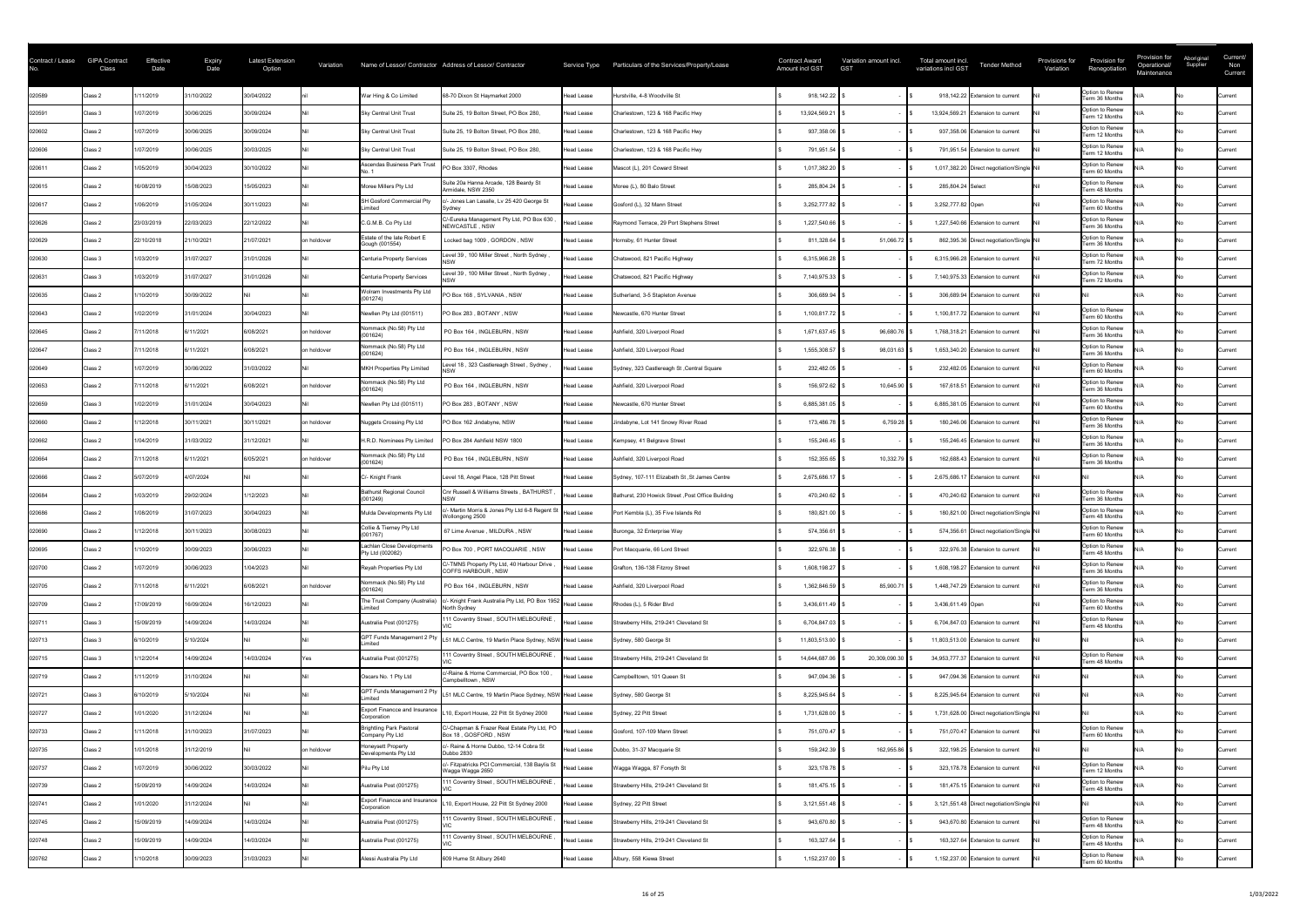| Contract / Lease | <b>GIPA Contract</b><br>Class | Effective<br>Date | <b>Expiry</b><br>Date | <b>Latest Extension</b><br>Option | Variation   |                                                | Name of Lessor/ Contractor Address of Lessor/ Contractor                                         |                   | Service Type Particulars of the Services/Property/Lease | <b>Contract Award</b><br><b>Amount incl GST</b> | Variation amount incl.<br><b>GST</b> | Total amount incl.<br><b>Tender Method</b><br>variations incl GST | Provisions for<br>Variation | Provision for<br>Renegotiation                       | Provision for<br>Operational/<br>Maintenance | Aboriginal<br>Supplier | Current/<br>Non<br>Current |
|------------------|-------------------------------|-------------------|-----------------------|-----------------------------------|-------------|------------------------------------------------|--------------------------------------------------------------------------------------------------|-------------------|---------------------------------------------------------|-------------------------------------------------|--------------------------------------|-------------------------------------------------------------------|-----------------------------|------------------------------------------------------|----------------------------------------------|------------------------|----------------------------|
| 020764           | Class 2                       | /12/2019          | 30/11/2024            | 31/08/2024                        |             | Epsom Enterprises Pty Ltd                      | - W.T.Newey & Co PO Box 184 Banktstown                                                           | <b>Head Lease</b> | Surry Hills, 66 Wentworth Ave                           | 1,698,884.36                                    |                                      | 1,698,884.36 Extension to current                                 |                             | Option to Renew<br>Term 60 + 60<br>lonths            |                                              |                        | <b>Current</b>             |
| 020771           | Class 2                       | 28/11/2019        | 27/11/2022            | 27/08/2022                        |             | Krisnell Property Holdings Pty                 | 27 Nield Avenue Rodd Point 2046                                                                  | <b>Head Lease</b> | West Wyalong Marketplace (L), 29 Ungarie Road           | 296,796.71                                      |                                      | 296,796.71 Select                                                 |                             | Option to Renew<br>Term 36 Months                    |                                              |                        | Current                    |
| 020781           | Class 2                       | 4/11/2019         | 3/11/2022             | 3/08/2022                         |             | Shun Hung Pty Ltd                              | c/- Savills Gold Coast PO Box 1100, 4215                                                         | <b>Head Lease</b> | Tenterfield (L), 176-182 Rouse Street                   | 257,223.82                                      |                                      | 257,223.82 Select                                                 |                             | Option to Renew<br>Term 36 Months                    |                                              |                        | Current                    |
| 020786           | Class 2                       | 1/02/2019         | 31/01/2022            |                                   |             | Campbell Service Holdings Pty                  | c/- Raine & Horne RE Dubbo, Cnr Macquarie &<br>Cobra Sts Dubbo 2830                              | <b>Head Lease</b> | Dubbo, 92-96 Macquarie Street                           | 684,672.29                                      |                                      | 684,672.29 Extension to current                                   |                             |                                                      |                                              |                        | Current                    |
| 020790           | Class 2                       | 22/09/2019        | 21/09/2021            | 21/06/2021                        | on holdover | Safira Holdings Pty Ltd                        | 9 Avoca Valley Way Kincumber 2251                                                                | <b>Head Lease</b> | Wyong, 9 Hely Street                                    | 514,447.64                                      | $81,747.84$   9                      | 596,195.48 Extension to current                                   |                             | Option to Renew<br>Term 24 Months                    |                                              |                        | Current                    |
| 020795           | Class 2                       | 1/08/2019         | 31/07/2024            | 31/10/2024                        |             | Penrith City Council (001619)                  | 601 High Street, PENRITH, NSW                                                                    | Head Lease        | St Marys, 227 Queen Street                              | 4,121,949.44                                    |                                      | 4,121,949.44 Extension to current                                 |                             | Option to Renew<br>Term 60 Months                    |                                              |                        | <b>Current</b>             |
| 020797           | Class 2                       | 23/01/2020        | 22/01/2025            | 22/10/2024                        |             | QIC Limited                                    | c/- CBRE Pty Ltd, 17 Parick St Blacktown 2148 Head Lease                                         |                   | Blacktown, 17 Patrick Street                            | 3,827,093.23                                    |                                      | 3,827,093.23 Open                                                 |                             | Option to Renew<br>Term 60 Months                    |                                              |                        | <b>Current</b>             |
| 020800           | Class 2                       | 22/09/2019        | 21/09/2021            | 21/06/2021                        | on holdover | Safira Holdings Pty Ltd                        | 9 Avoca Valley Way Kincumber 2251                                                                | Head Lease        | Wyong, 9 Hely Street                                    | 602,386.53                                      | $95,721.69$ \$                       | 698,108.22 Extension to current                                   |                             | Option to Renew<br>Term 24 Months                    |                                              |                        | <b>Current</b>             |
| 020812           | Class 2                       | 1/03/2019         | 29/02/2024            | 28/02/2023                        |             | Rockdale Plaza Pty Ltd                         | c/- Charter Hall RE, L20 1 Martin Place Sydney                                                   | Head Lease        | Rockdale, 1 Rockdale Plaza Drive                        | 1,659,408.81                                    |                                      | 1,659,408.81 Extension to current                                 |                             | Option to Renew<br>Term 60 Months                    |                                              |                        | Current                    |
| 020814           | Class 2                       | 1/06/2019         | 31/05/2024            |                                   |             | Cadmous Pty Ltd                                | 2-4 Giffnock Ave, Macquarie Park 2113                                                            | Head Lease        | Burwood, 1-17 Elsie Street                              | 901,625.32                                      |                                      | 901,625.32 Extension to current                                   |                             |                                                      |                                              |                        | <b>Current</b>             |
| 020818           | Class 2                       | /12/2019          | 30/11/2021            | 31/08/2021                        | on holdover | Denny John Andrew Bowen and<br>Sara Jane Bowen | PO Box 610 Westdale 2340                                                                         | Head Lease        | Westdale (L), 54 Armstrong Street                       | 164,887.06                                      | $10,390.14$ \$                       | 175,277.21 Direct negotiation/Single Nil                          |                             | Option to Renew<br>Term 12 Months                    |                                              |                        | <b>Current</b>             |
| 020830           | Class 2                       | 9/01/2019         | 8/09/2022             | 8/03/2022                         |             | SNL Group Pty Ltd                              | C/ IZRE Pty Ltd 402-410 Chapel Rd Bankstown                                                      | Head Lease        | Lakemba, 194 Lakemba Street                             | 2,350,188.61                                    |                                      | 2,350,188.61 Extension to current                                 |                             | Option to Renew<br>Term 12 Months                    |                                              |                        | <b>Current</b>             |
| 020832           | Class 3                       | 1/01/2020         | 31/12/2026            | 30/09/2022                        |             | The Trust Company Limited                      | C/-Centuria Property Services Pty Ltd, L39, 100   Head Lease<br>Miller Street, NORTH SYDNEY, NSW |                   | Parramatta, 2-10 Wentworth St                           | 5,631,448.90                                    |                                      | 5,631,448.90 Extension to current                                 |                             | Option to Renew<br>Term 48 Months                    |                                              |                        | Current                    |
| 020834           | Class 2                       | /11/2019          | 6/11/2024             | 6/05/2024                         |             | Sandran Pty Ltd                                | Level 14 225 Macquarie Street, SYDNEY,                                                           | Head Lease        | Tamworth, 155-157 Marius St                             | 1,386,115.02                                    |                                      | 1,386,115.02 Direct negotiation/Single Nil                        |                             | Option to Renew<br>Term 37 Months                    |                                              |                        | Current                    |
| 020836           | Class 2                       | 17/10/2018        | 16/10/2022            | 16/06/2022                        |             |                                                | Shire Commercial Industrial Pty 15/46 Bay Rd Taren Point 2229                                    | <b>Head Lease</b> | Miranda, 14-16 Central Road                             | 555,569.15                                      |                                      | 555,569.15 Extension to current                                   |                             | Option to Renew<br>Term 24 Months                    |                                              |                        | Current                    |
| 020888           | Class 3                       | 5/12/2019         | 4/12/2031             | 4/05/2030                         |             | Parramatta Square Property No<br>1 Pty Ltd     | 12 Darcy StreetParramattaAustralia2150                                                           | Head Lease        | Parramatta (L), 4 Parramatta Square                     | 338,411,060.14                                  |                                      | 338,411,060.14 Open                                               |                             | Option to Renew<br>Term $60 + 60$                    |                                              |                        | Current                    |
| 020890           | Class 3                       | 5/12/2019         | 4/12/2031             | 4/05/2030                         |             | 1 Pty Ltd                                      | Parramatta Square Property No   12 Darcy StreetParramattaAustralia2150                           | Head Lease        | Parramatta (L), 4 Parramatta Square                     | 201,043,209.56                                  |                                      | 201,043,209.56 Open                                               |                             | Months<br> Option to Renew<br>Term 60 + 60<br>lonths |                                              |                        | <b>Current</b>             |
| 015425-015440    | Class 3                       | 1/10/2013         | 30/09/2025            | 30/09/2023                        |             | Ltd (363)                                      | Colliers International (NSW) Pty  L3 52 Martin Place, SYDNEY, NSW                                | Head Lease        | Sydney, 52 Martin PI, Colonial State Bank               | 214,549,855.00                                  |                                      | 214,549,855.00 Extension to current                               |                             | Option to Renew<br>Term 72 Months                    |                                              |                        | Current                    |
| 015019-015044    | Class 3                       | 11/06/2013        | 10/06/2028            |                                   |             |                                                | Cromwell McKell Building Trust  Lvl 19, 200 Mary Street, BRISBANE, QLD                           | Head Lease        | Sydney, 2-24 Rawson PI, McKell Bldg                     | 217,226,823.57                                  |                                      | 217,226,823.57 Open                                               |                             | Option to Renew<br>Term 60 + 60                      |                                              |                        | Current                    |
| 017600           | Class 2                       | 1/06/2016         | 31/05/2022            |                                   |             | Public Trustee of Queensland                   |                                                                                                  | Head Lease        | Lismore, 29 Molesworth St                               | 194,876.20                                      |                                      | 194,876.20 Extension to current                                   |                             |                                                      |                                              |                        | Current                    |
| 015478A          | Class 2                       | 24/10/2019        | 23/10/2024            |                                   |             | Joseph Anthony Manitta &<br>Santina Manitta    | C/- Baker Love Lawyers 30 Dan Rees<br>Street2287                                                 | Head Lease        | Carrington, 45 Fitzroy Street                           | 686,933.30                                      |                                      | 686,933.30 Extension to current                                   |                             |                                                      |                                              |                        | Current                    |
| 016304A          | Class 2                       | 20/04/2015        | 19/04/2025            |                                   |             | The Trust Company (Australia)                  | Martin PlaceSydney                                                                               | Head Lease        | Chatswood, 67 Albert Avenue                             | 1,289,041.06                                    | 1,408,692.66                         | 2,697,733.73 Extension to current                                 |                             |                                                      |                                              |                        | <b>Current</b>             |
| 010609A          | Class 2                       | 5/08/2019         | 4/08/2024             | 1/12/2023                         |             | L & D Savvas pty Limited                       |                                                                                                  | Head Lease        | Thornton, 8 Hartley Drive                               | 3,247,424.84                                    |                                      | 3,247,424.84 Extension to current                                 |                             | Option to Renew<br>Term 36 + 36                      |                                              |                        | <b>Current</b>             |
| 020895           | Class 2                       | 10/05/2020        | 9/05/2021             | 9/02/2021                         | on holdover | Rutherford Land Company PTY                    |                                                                                                  | Head Lease        | Maitland, 8/555 High Street                             | 300,403.59                                      | 203,823.35 \$                        | 504,226.93 Extension to current                                   |                             | Option to Renew<br>Term 12 Months                    |                                              |                        | Current                    |
| 020860           | Class 3                       | 25/07/2019        | 24/07/2022            | 25/01/2022                        |             | Sarkis Nassif                                  | 19 Victoria Ave2138                                                                              | Head Lease        | Burwood, 16 - 24 Elsie Street                           | 9,737,681.81                                    |                                      | 9,737,681.81 Extension to current                                 |                             | Option to Renew<br>Term 18 Months                    |                                              |                        | Current                    |
| 016733A          | Class 2                       | 14/07/2019        | 13/07/2023            | 13/04/2023                        |             | Bringle Investments Pty Ltd                    |                                                                                                  | Head Lease        | Cowra, 43 Macquarie Street                              | 605,953.19                                      |                                      | 605,953.19 Extension to current                                   |                             | Option to Renew<br>Term 48 Months                    |                                              |                        | <b>Current</b>             |
| 018173A          | Class 2                       | 19/04/2020        | 18/04/2022            |                                   |             | Noel Alan Cooper and Janet<br>Heather Cooper   |                                                                                                  | Head Lease        | Brewarrina, 29 - 31 Bathurst St                         | 165,391.88                                      |                                      | 165,391.88 Extension to current                                   |                             |                                                      |                                              |                        | Current                    |
| 020868           | Class 2                       | 21/09/2018        | 20/09/2023            | 20/06/2023                        |             | Camilla Arnott Boyd                            |                                                                                                  | Head Lease        | Walcha, 188W North Street                               | 292,002.47                                      |                                      | 292,002.47 Extension to current                                   |                             | Option to Renew<br>Term 36 + 36<br>lonths            |                                              |                        | <b>Current</b>             |
| 012357A          | Class 2                       | 1/05/2020         | 30/04/2023            |                                   |             | MC Perring C/- Ben Knight<br>Constructions     | PO Box 7119Dubbo2830                                                                             | <b>Head Lease</b> | Dubbo, 65 - 67 Church Street                            | 316,199.07                                      |                                      | 316,199.07 Extension to current                                   |                             |                                                      |                                              |                        | Current                    |
| 020729           | Class 2                       | 1/04/2020         | 31/03/2026            | 30/06/2025                        |             | McCloy Developments Pty<br>imited              |                                                                                                  | <b>Head Lease</b> | Newcastle, 317 Hunter Street                            | 3,900,830.05                                    |                                      | 3,900,830.05 Extension to current                                 |                             | Option to Renew<br>Term 72 Months                    |                                              |                        | Current                    |
| 020731           | Class 2                       | 1/04/2020         | 31/03/2026            | 30/06/2025                        |             | McCloy Developments Pty                        |                                                                                                  | <b>Head Lease</b> | Newcastle, 317 Hunter Street                            | 1,537,193.56                                    |                                      | 1,537,193.56 Extension to current                                 |                             | Option to Renew<br>Term 72 Months                    |                                              |                        | Current                    |
| 020770           | Class 2                       | 1/04/2020         | 31/03/2024            | 30/09/2023                        |             | Pound Super Pty Ltd                            |                                                                                                  | <b>Head Lease</b> | Lismore, 58 Ballina Road                                | 2,989,274.16                                    |                                      | 2,989,274.16 Extension to current                                 |                             | Option to Renew<br>Term 48 Months                    |                                              |                        | Current                    |
| 020779           | Class 2                       | 0/04/2020         | 9/04/2025             |                                   |             | Arkadia Blacktown Pty Ltd                      |                                                                                                  | <b>Head Lease</b> | Blacktown, 14 St Martins Crescent                       | 1,542,444.06                                    |                                      | 1,542,444.06 Direct negotiation/Single Nil                        |                             |                                                      |                                              |                        | Current                    |
| 016153A          | Class 2                       | 1/05/2020         | 30/04/2025            | 1/05/2024                         |             | Stannard Bros Pty Ltd                          | Suite 2939 Pacific HighwayPymble NSW 2073   Head Lease                                           |                   | Warners Bay, 274 Macquarie Road                         | 1,041,503.50                                    |                                      | 1,041,503.50 Extension to current                                 |                             | Option to Renew<br>Term 60 Months                    |                                              |                        | Current                    |
| 020862           | Class 2                       | 1/05/2020         | 30/04/2025            | 30/10/2024                        |             | <b>Chiswick Property Services Pty</b>          |                                                                                                  | Head Lease        | Liverpool, 269-273 Bigge Street                         | 1,532,832.72                                    |                                      | 1,532,832.72 Extension to current                                 |                             | Option to Renew<br>Term 60 Months                    |                                              |                        | Current                    |
| 020864           | Class 2                       | 1/05/2020         | 30/04/2025            | 30/10/2024                        |             | Chiswick Property Services Pty                 |                                                                                                  | Head Lease        | Liverpool, 269-273 Bigge Street                         | 506,979.57                                      |                                      | 506,979.57 Extension to current                                   |                             | Option to Renew<br>Term 60 Months                    |                                              |                        | <b>Current</b>             |
| 020783           | Class 2                       | 28/03/2020        | 27/03/2025            |                                   |             | Goulburn Project Pty Ltd                       | PO Box 3016872                                                                                   | Head Lease        | Goulburn, 267 Auburn Street                             | 1,136,279.78                                    |                                      | 1,136,279.78 Select                                               |                             |                                                      |                                              |                        | <b>Current</b>             |
| 020905           | Class 2                       | 1/01/2020         | 30/06/2023            | 30/09/2022                        |             | Memocorp Australia Pty Ltd                     | evel 42259 George StreetSydneyNSW2000                                                            | Head Lease        | Sydney (L), 259 George St                               | 1,583,502.18                                    |                                      | 1,583,502.18 Direct negotiation/Single Nil                        |                             | Option to Renew<br>Term 60 Months                    |                                              |                        | Current                    |
| 020893           | Class 3                       | 1/04/2020         | 31/03/2032            | 30/09/2031                        |             | Parramatta Square No 4<br>Property Pty Itd     | 12 Darcy StreetParramattaAustralia2150                                                           | Head Lease        | Parramatta (L), 4 Parramatta Square                     | 91,930,832.01                                   |                                      | 91,930,832.01 Open                                                |                             | Option to Renew<br>Term 60 + 60<br>lonths            |                                              | No.                    | Current                    |
| 020913           | Class 2                       | 1/08/2019         | 31/07/2022            | 30/04/2022                        |             | St George Cabs Co-Operative<br>imited          |                                                                                                  | Head Lease        | Kingsgrove (L), 105A Vanessa St                         | 175,925.75                                      |                                      | 175,925.75 Direct negotiation/Single Nil                          |                             | Option to Renew<br>Term 36 Months                    |                                              |                        | Current                    |
| 020940           | Class 2                       | 1/03/2020         | 28/02/2025            | 28/11/2024                        |             | KDK Facades Pty Ltd                            |                                                                                                  | Head Lease        | Kurnell (L), 268A Captain Cook Drive                    | 462,556.91                                      |                                      | 462,556.91 Select                                                 |                             | Option to Renew<br>Term 60 Months                    |                                              |                        | Current                    |
| 020866           | Class 2                       | 1/02/2020         | 31/01/2025            | 31/07/2024                        |             | Tamba Pty LTD                                  |                                                                                                  | Head Lease        | Newcastle (L), 24 Honeysuckle Drive                     | 3,699,390.11                                    |                                      | 3,699,390.11 Open                                                 |                             | Option to Renew<br>Term 60 Months                    |                                              |                        | Current                    |
| 020910           | Class 2                       | 1/03/2020         | 28/02/2025            | 28/08/2024                        |             | Sema Construction Group Pty                    | Sema Construction Group Pty LtdCommercial<br>Development                                         | Head Lease        | Revesby (L), 38-42 Marco Avenue                         | 1,488,079.28                                    |                                      | 1,488,079.28 Select                                               |                             | Option to Renew<br>Term 60 Months                    |                                              |                        | Current                    |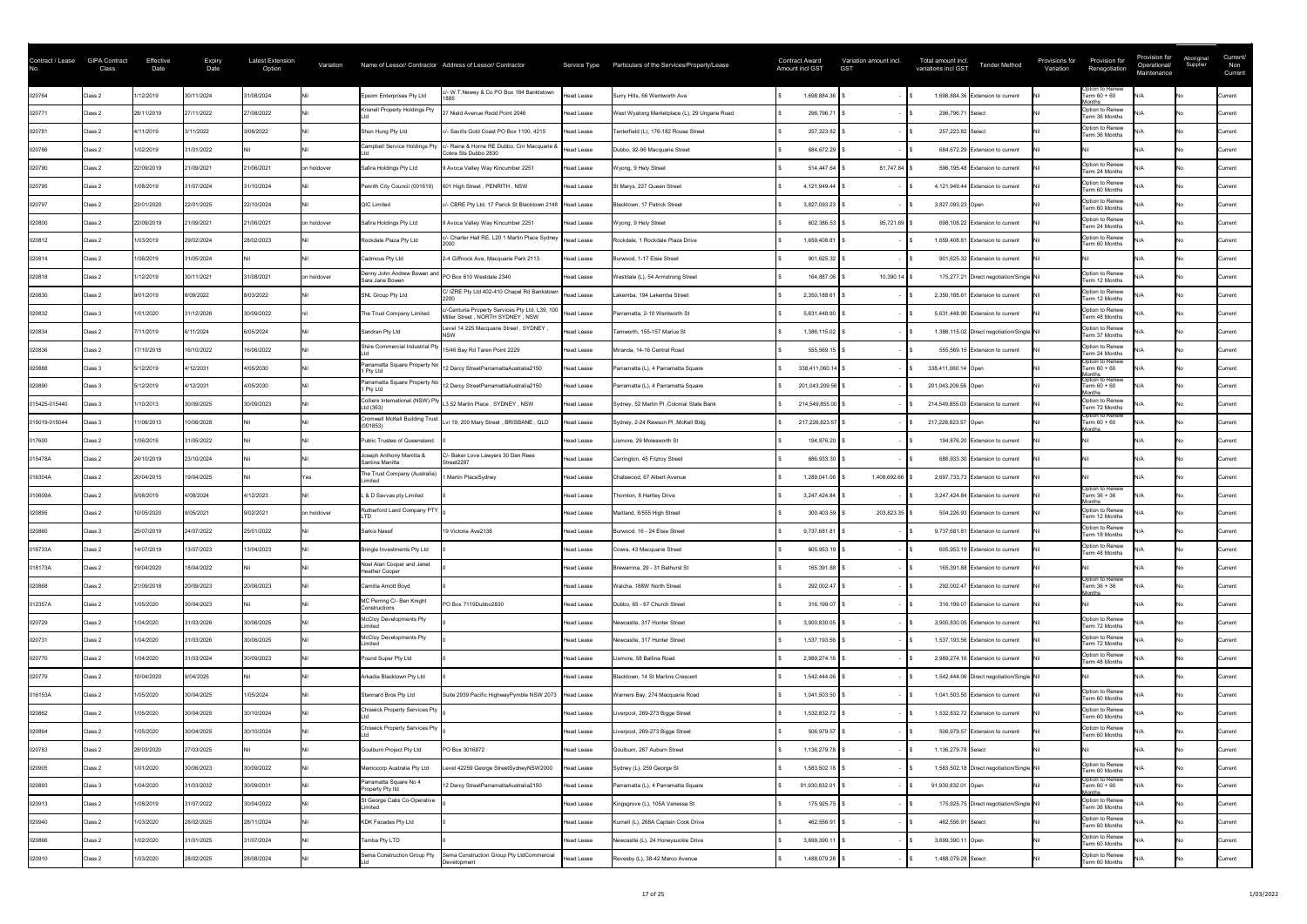| Contract / Lease | <b>GIPA Contract</b><br>Class | Effective<br>Date | <b>Expiry</b><br>Date | <b>Latest Extension</b><br>Option | Variation   |                                                               | Name of Lessor/ Contractor Address of Lessor/ Contractor           |                   | Service Type Particulars of the Services/Property/Lease      | <b>Contract Award</b><br><b>Amount incl GST</b> | Variation amount incl.<br><b>GST</b> | Total amount incl.<br><b>Tender Method</b><br>variations incl GST | Provisions for<br>Variation | Provision for<br>Renegotiation                             | Provision for<br>Operational/<br>Maintenance | Aboriginal<br>Supplier | Current/<br>Non<br>Current |
|------------------|-------------------------------|-------------------|-----------------------|-----------------------------------|-------------|---------------------------------------------------------------|--------------------------------------------------------------------|-------------------|--------------------------------------------------------------|-------------------------------------------------|--------------------------------------|-------------------------------------------------------------------|-----------------------------|------------------------------------------------------------|----------------------------------------------|------------------------|----------------------------|
| 020855           | Class 2                       | 1/05/2020         | 30/04/2026            | 30/10/2025                        |             | The Trust Company (Australia)                                 | Level 15, 20 Bond St Sydney 2000                                   | <b>Head Lease</b> | Lismore, 29 Molesworth St                                    | 2,491,049.33                                    |                                      | 2,491,049.33 Open                                                 |                             | Option to Renew<br>Term 72 Months                          |                                              |                        | Current                    |
| 017332A          | Class 2                       | 1/01/2020         | 31/12/2024            |                                   |             | Rayaan Group Pty Ltd                                          | L2. 47 Rickard Rd Bankstown                                        | Head Lease        | Bankstown, 47 Rickard Road                                   | 1,503,028.57                                    |                                      | 1,503,028.57 Extension to current                                 |                             |                                                            |                                              |                        | Current                    |
| 018726           | Class 2                       | 1/07/2018         | 30/06/2021            | 30/03/2021                        | on holdover | Windella (N.S.W.) Pty Limited                                 | C/-Eureka Management Pty Ltd, PO Box 630<br>NEWCASTLE, NSW         | <b>Head Lease</b> | Newcastle, 400 Hunter Street                                 | 228,001.10                                      | 22,263.25                            | 250,264.35 Extension to current                                   |                             | Option to Renew<br>Term 36 Months                          |                                              |                        | <b>Current</b>             |
| 020979           | Class 2                       | 1/07/2019         | 30/06/2023            | 31/03/2023                        |             | Bradley John Evans                                            | 790 River Rd Coonabarabran                                         | <b>Head Lease</b> | Coonabarabran, 30 Timor Street                               | 199,514.66                                      |                                      | 199,514.66 Extension to current                                   |                             | Option to Renew<br>Term 48 Months                          |                                              |                        | Current                    |
| 020956           | Class 2                       | 1/06/2019         | 31/05/2024            |                                   |             | Cadmous Pty Ltd                                               | 2-4 Giffnock Ave, Macquarie Park 2113                              | <b>Head Lease</b> | Burwood, 1-17 Elsie Street                                   | 1,510,188.36                                    |                                      | 1,510,188.36 Extension to current                                 |                             |                                                            |                                              |                        | Current                    |
| 016170A          | Class 3                       | 9/02/2015         | 8/02/2025             | 8/11/2024                         |             | Vicinity Bankstown PTY LTD &<br>Fidante Partners Services LTD | C/Vicinity RE PO Box 104 Chadstone Vic 3148 Head Lease             |                   | Bankstown, Bankstown Sq, Nth Terrace                         | 6,162,896.75                                    |                                      | 6,162,896.75 Extension to current                                 |                             | Option to Renew<br>Term 48 Months                          |                                              |                        | <b>Current</b>             |
| 016454A          | Class 2                       | /07/2020          | 30/06/2025            | 30/12/2024                        |             | ithgow Valley Plaza                                           | PO Box 71, WESTGATE, NSW                                           | Head Lease        | Lithgow, 2 Bent Street                                       | 366,305.74                                      |                                      | 366,305.74 Extension to current                                   |                             | Option to Renew<br>Term 60 Months                          |                                              |                        | Current                    |
| 015651A          | Class 3                       | 1/05/2010         | 30/04/2025            | 30/01/2025                        |             | Rayra Properties Pty LTD                                      | Greenway 1183-1187 The Horsely Dve,<br>WETHERILL, NSW              | Head Lease        | Wetherill Park, 1183-1187 The Horsley Dr                     | 5, 154, 832. 15                                 |                                      | 5,154,832.15 Extension to current                                 |                             | Option to Renew<br>Term 60 Months                          |                                              |                        | <b>Current</b>             |
| 017781A          | Class 3                       | 20/02/2017        | 30/06/2024            |                                   |             | Rosehill Investments Pty Ltd                                  | 20 Berry Street, North Sydney, NSW                                 | Head Lease        | Redfern, 44 - 78 Rosehill Street                             | 5,092,829.33                                    |                                      | 5,092,829.33 Extension to current                                 |                             |                                                            |                                              |                        | <b>Current</b>             |
| 018585A          | Class 2                       | 1/08/2018         | 30/06/2024            |                                   |             | Rosehill Investments Pty Ltd                                  | 20 Berry Street, North Sydney, NSW                                 | Head Lease        | Redfern, 44 - 78 Rosehill Street                             | 1,656,920.38                                    |                                      | 1,656,920.38 Extension to current                                 |                             |                                                            |                                              |                        | <b>Current</b>             |
| 020948           | Class 3                       | 19/03/2020        | 18/03/2032            | 18/05/2031                        |             | The Trust Company (Australia)<br>imited                       | L20, 1 Martin PI Sydney 2000                                       | Head Lease        | Macquarie Park (L), 7 Harvest Street                         | 187,079,244.67                                  |                                      | 187,079,244.67 Open                                               |                             | Option to Renew<br>Term 60 + 60<br>lonths                  |                                              |                        | <b>Current</b>             |
| 020850           | Class 2                       | 1/02/2020         | 31/01/2025            | 30/04/2024                        |             | Dexus Wholesale Managemen                                     | Level 25, 264 George St, Sydney, NSW                               | Head Lease        | Botany (L), 11-13 Lord Street                                | 1,427,842.34                                    |                                      | 1,427,842.34 Direct negotiation/Single Nil                        |                             | Option to Renew<br>Term 60 Months                          |                                              |                        | Current                    |
| 020946           | Class 2                       | 1/04/2020         | 31/03/2025            | 1/01/2025                         |             | WSF Offices PTY LTD                                           | C/O-Armidale First national RE, 208 Beardy St<br>Armidale          | Head Lease        | Armidale (L), 92 Rusden Street                               | 954,023.63                                      |                                      | 954,023.63 Extension to current                                   |                             | Option to Renew<br>Term 36 + 36                            |                                              |                        | Current                    |
| 020954           | Class 2                       | 1/05/2020         | 30/04/2025            | 30/01/2025                        |             | Shire Property Investments Pty                                | L24 Tower 2101 Grafton St Bondi Junction                           | Head Lease        | Engadine (L), 1040 Old Princes Highway & 101 Caldarra Avenue | 1,063,180.99                                    |                                      | 1,063,180.99 Select                                               |                             | Option to Renew<br>Term 60 Months                          |                                              |                        | Current                    |
| 020977           | Class 2                       | 1/02/2020         | 31/01/2024            | 31/12/2023                        |             | Maari Ma Health Aboriginal<br>Corporation                     | 2 Oxide St Broken Hill                                             | Head Lease        | Bourke (L), 26 Mertin Street                                 | 272,667.89                                      |                                      | 272,667.89 Direct negotiation/Single Nil                          |                             | Option to Renew<br>Term 48 Months                          |                                              |                        | Current                    |
| 020920-020938    | Class 3                       | 1/07/2020         | 30/06/2023            |                                   |             | AMP Capital Investors Limited   L18, 50 Bridge St Sydney 2000 |                                                                    | Head Lease        | Sydney, 117 Clarence Street                                  | 14,737,815.92                                   |                                      | 14,737,815.92 Direct negotiation/Single Nil                       |                             |                                                            |                                              |                        | Current                    |
| 020944           | Class 3                       | 1/06/2020         | 31/05/2032            | 30/11/2030                        |             | The Trust Company (Australia)  L20, 1 Martin PI Sydney 2000   |                                                                    | Head Lease        | Sydney (L), 231 Elizabeth Street                             | 347,441,455.92                                  |                                      | 347,441,455.92 Open                                               |                             | Option to Renew<br>Term 60 + 60<br>onths                   |                                              |                        | <b>Current</b>             |
| 014170A          | Class 2                       | 29/05/2017        | 31/12/2021            |                                   |             | Snowy Valleys Council                                         | 76 Capper Street, TUMUT, NSW                                       | Head Lease        | Tumut, 74-78 Capper St                                       | 285,504.11                                      |                                      | 285,504.11 Extension to current                                   |                             |                                                            |                                              |                        | Current                    |
| 021160           | Class 2                       | 1/01/2020         | 31/12/2026            | 30/06/2025                        |             | The Trust Company (Australia)                                 | L20, 1 Martin PI Sydney 2000                                       | Head Lease        | Parramatta, 2-10 Wentworth St                                | 3,245,534.49                                    |                                      | 3,245,534.49 Extension to current                                 |                             | Option to Renew<br>Term 48 Months                          |                                              |                        | Current                    |
| 016734A          | Class 2                       | 1/07/2020         | 30/06/2025            |                                   |             | <b>Robson Excavations Finance</b><br>Pty Limited              |                                                                    | Head Lease        | Gosford, 15-17 Watt St                                       | 495,086.22                                      |                                      | 495,086.22 Extension to current                                   |                             |                                                            |                                              |                        | Current                    |
| 021144           | Class 2                       | 1/02/2020         | 31/01/2023            | 31/10/2022                        |             | Jarre Pty Limited                                             | 235 Mann Street 2250                                               | Head Lease        | Gosford, 221-237 Mann Street                                 | 1,479,913.65                                    |                                      | 1,479,913.65 Extension to current                                 |                             | Option to Renew<br>Term 12 + 12                            |                                              |                        | Current                    |
| 021146           | Class 2                       | 1/02/2020         | 31/01/2023            | 31/10/2022                        |             | Jarre Pty Limited                                             | 236 Mann Street 2250                                               | Head Lease        | Gosford, 221-237 Mann Street                                 | 746,127.81                                      |                                      | 746,127.81 Extension to current                                   |                             | Months<br> Option to Renew<br>Term 12 + 12                 |                                              |                        | <b>Current</b>             |
| 021148           | Class 2                       | 1/02/2020         | 31/01/2023            | 31/10/2022                        |             | Jarre Pty Limited                                             | 237 Mann Street 2250                                               | Head Lease        | Gosford, 221-237 Mann Street                                 | 1,357,616.01                                    |                                      | 1,357,616.01 Extension to current                                 |                             | Months<br>Option to Renew<br>Term 12 + 12<br><b>Months</b> |                                              |                        | <b>Current</b>             |
| 018675A          | Class 2                       | 1/02/2020         | 31/01/2022            | 31/10/2021                        |             | Dojoo Pty Ltd                                                 | Pidcock Commercial Real Estate, 40 Woodlark<br><b>Street, 2480</b> | Head Lease        | Lismore, 17 Conway Street                                    | 275,455.91                                      |                                      | 275,455.91 Extension to current                                   |                             | Option to Renew<br>Term 12 Months                          |                                              |                        | Current                    |
| 015708A          | Class 2                       | 1/04/2019         | 31/03/2024            |                                   |             | Wynne Ave Property Pty Ltd                                    | Suite 2/2-4, Giffnock Avenue, Macquarie Park                       | Head Lease        | Burwood, 52-62 Railway Parade                                | 1,403,219.37                                    |                                      | 1,403,219.37 Extension to current                                 |                             |                                                            |                                              |                        | Current                    |
| 013658A          | Class 2                       | 1/09/2019         | 31/12/2022            |                                   |             | Wynne Ave Property Pty Ltd                                    | Suite 2/2-4, Giffnock Avenue, Macquarie Park                       | Head Lease        | Burwood, 52-62 Railway Parade                                | 1,617,797.71                                    |                                      | 1,617,797.71 Extension to current                                 |                             |                                                            |                                              |                        | Current                    |
| 021116           | Class 2                       | 1/04/2019         | 31/12/2022            |                                   |             | Wynne Ave Property Pty Ltd                                    | Suite 2/2-4, Giffnock Avenue, Macquarie Park                       | Head Lease        | Burwood, 52-62 Railway Parade                                | 2,674,635.63                                    |                                      | 2,674,635.63 Extension to current                                 |                             |                                                            |                                              |                        | Current                    |
| 018042A          | Class 2                       | 9/05/2017         | 8/05/2023             | /11/2022                          |             | Aryour Holdings Pty Ltd                                       |                                                                    | Head Lease        | Albury, 553-555 Smollett Street                              | 1,998,114.21                                    |                                      | 1,998,114.21 Extension to current                                 |                             | Option to Renew<br>Term 36 Months                          |                                              |                        | Current                    |
| 013047A          | Class 2                       | 13/04/2019        | 12/04/2022            | 13/01/2022                        |             | Bernard Dowling and Jean<br>)owlina                           |                                                                    | Head Lease        | Coffs Harbour, 129 West High Street                          | 503,922.72                                      |                                      | 503,922.72 Extension to current                                   |                             | Option to Renew<br>Term 36 Months                          |                                              |                        | <b>Current</b>             |
| 020858           | Class 2                       | /10/2020          | 30/09/2021            |                                   | on holdover | Eastern Holdings Limited                                      |                                                                    | <b>Head Lease</b> | Sydney, 75 Castlereagh Street                                | 695,984.82                                      | 203,888.77                           | 899,873.58 Extension to current                                   |                             |                                                            |                                              |                        | Current                    |
| 020806A          | Class 2                       | 1/12/2019         | 30/11/2024            | 30/05/2024                        |             | The Fairfield Chase Centre Pty                                |                                                                    | <b>Head Lease</b> | Fairfield, 25 Smart Street                                   | 2,244,763.35                                    |                                      | 2,244,763.35 Extension to current                                 |                             | Option to Renew<br>Term 60 Months                          |                                              |                        | Current                    |
| 021173           | Class 2                       | 1/07/2019         | 30/06/2022            | 30/03/2022                        |             | Geoffrey Erle Gale and Dulcie<br>Annie Gale                   | C/- Chris Gryliss Real Estate 312 Summer<br>Street 2800            | Head Lease        | Orange, 74 Mc Namara Street                                  | 217,599.36                                      |                                      | 217,599.36 Extension to current                                   |                             | Option to Renew<br>Term 36 Months                          |                                              |                        | Current                    |
| 020970           | Class 2                       | 19/11/2019        | 18/11/2024            |                                   |             | Darren Keith Nicholoson                                       |                                                                    | Head Lease        | Nelson Bay, 12 B Teramby Road                                | 495,103.27                                      |                                      | 495,103.27 Extension to current                                   |                             |                                                            |                                              |                        | Current                    |
| 015978A          | Class 2                       | 1/01/2020         | 31/12/2024            |                                   |             | Campbelltown Paint & hardware<br>PTY LTD                      |                                                                    | Head Lease        | Minto, 22 Minto Road                                         | 2,082,216.52                                    |                                      | 2,082,216.52 Extension to current                                 |                             |                                                            |                                              |                        | <b>Current</b>             |
| 015490A          | Class 2                       | 1/07/2017         | 30/06/2023            |                                   |             | Special Gold Pty Ltd                                          | Level 1, 74 Macquarie Street, PARRAMATTA                           | <b>Head Lease</b> | Parramatta, 27-31 Argyle Street                              | 714,071.71                                      |                                      | 714,071.71 Extension to current                                   |                             |                                                            |                                              |                        | Current                    |
| 021123           | Class 2                       | 10/06/2020        | 9/06/2025             |                                   |             | Allam Bros & Associates Lim                                   | C/-Raine & Horne Commercial, L1, 344 High<br>Street, PENRITH, NSW  | Head Lease        | Penrith, 311 High St                                         | 1,796,202.09                                    |                                      | 1,796,202.09 Extension to current                                 |                             |                                                            |                                              |                        | Current                    |
| 021075           | Class 2                       | 1/06/2020         | 31/05/2025            | 28/02/2025                        |             | Interdell Developments Pty                                    |                                                                    | <b>Head Lease</b> | Liverpool, 45/47 Scott Street                                | 1,303,499.02                                    |                                      | 1,303,499.02 Direct negotiation/Single Nil                        |                             | Option to Renew<br>Term $60 + 60$<br>lonths                |                                              |                        | Current                    |
| 015620A          | Class 2                       | 28/07/2010        | 27/07/2024            | 27/04/2024                        |             | Cadmous Pty Ltd                                               | Suite 2, 2-4 Giffnock Avenue 2113                                  | Head Lease        | Burwood, 1-17 Elsie Street                                   | 1,736,312.72                                    |                                      | 1,736,312.72 Extension to current                                 |                             | Option to Renew<br>Term 36 Months                          |                                              |                        | Current                    |
| 021121           | Class 2                       | 1/04/2020         | 31/03/2025            | 31/12/2024                        |             | Peter Theodore Coroneo                                        |                                                                    | Head Lease        | Muswellbrook, 55-57 Bridge Street                            | 805,707.23                                      |                                      | 805,707.23 Direct negotiation/Single Nil                          |                             | Option to Renew<br>Term 60 Months                          |                                              |                        | <b>Current</b>             |
| 021119           | Class 2                       | 12/10/2019        | 11/10/2024            | 11/07/2024                        |             | Vincenzo Giuseppe Dimasi and<br>Caroline Louise Dimasi        | 3784 Walnut Avenue 3501                                            | Head Lease        | Buronga, 4 Melaleuca St                                      | 332,017.76                                      |                                      | 332,017.76 Extension to current                                   |                             | Option to Renew<br>Term 36 + 36<br>lonths                  |                                              |                        | <b>Current</b>             |
| 013593A          | Class 2                       | 1/07/2020         | 30/06/2025            |                                   |             | Sheuma Nominees Pty Limited                                   | Shop 44. Kooringal Mall, Lake Albert Road,<br>Wagga Wagga 2650     | Head Lease        | Wagga Wagga, 176 Baylis Street                               | 527,410.26                                      |                                      | 527,410.26 Extension to current                                   |                             |                                                            |                                              |                        | Current                    |
| 016783A          | Class 2                       | 22/08/2015        | 21/08/2025            | 21/05/2025                        |             | Salvatore Mario Di Bartolo and<br>Ross Di Bartolo             |                                                                    | Head Lease        | Batemans Bay, 34i Orient Street                              | 822,629.67                                      |                                      | 822,629.67 Extension to current                                   |                             | Option to Renew<br>Term 48 Months                          |                                              |                        | Current                    |
| 016999A          | Class 2                       | /10/2020          | 30/09/2025            |                                   |             | Quality Green Investments Pty                                 | 3 Durgadin Dr Albion Park 2527                                     | Head Lease        | Corrimal, 204 Princes Highway                                | 1,362,845.37                                    |                                      | 1,362,845.37 Extension to current                                 |                             |                                                            |                                              |                        | Current                    |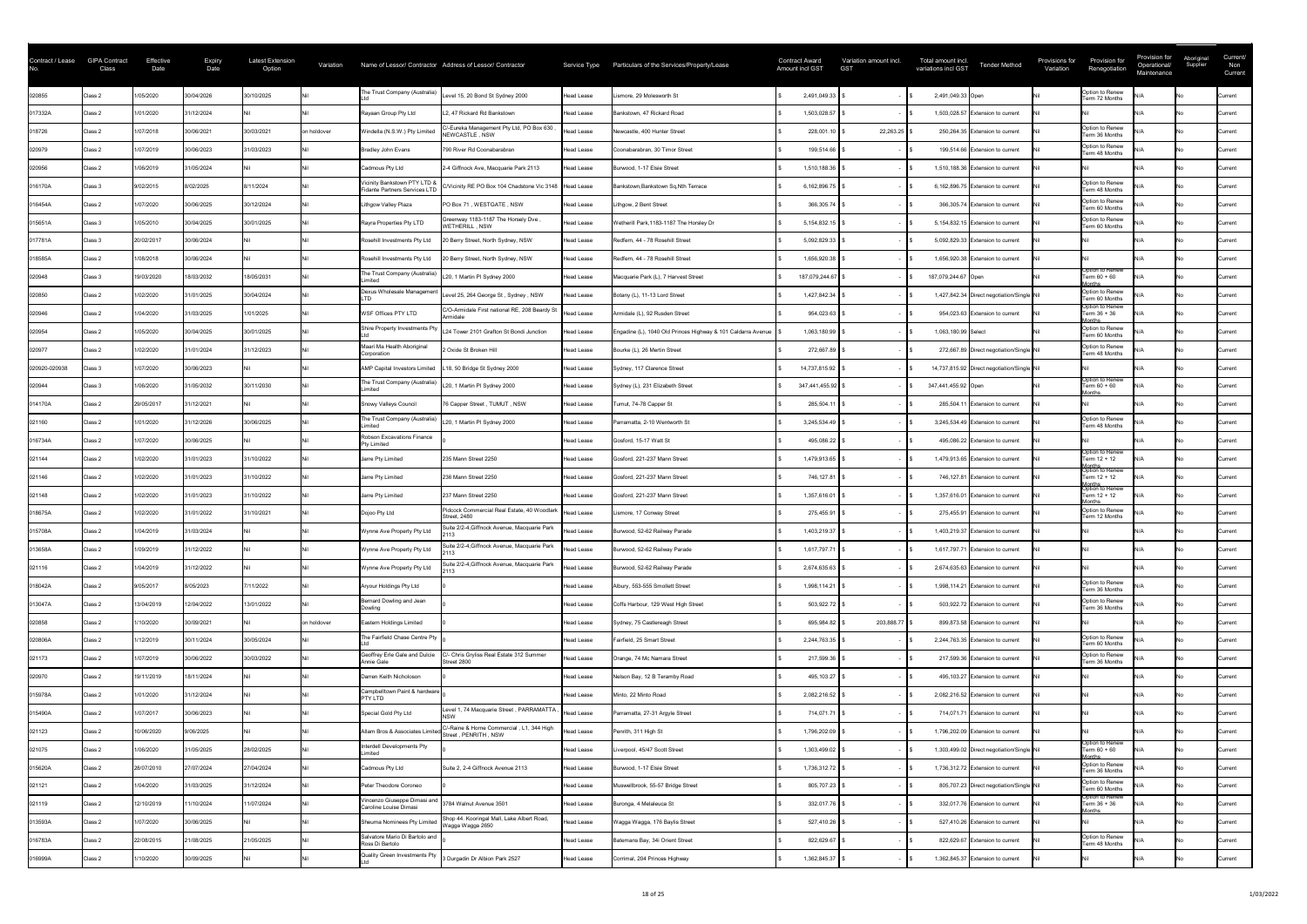| Contract / Lease<br>No. | <b>GIPA Contract</b><br>Class | Effective<br>Date | <b>Expiry</b><br>Date | <b>Latest Extension</b><br>Option | Variation |                                                                                       | Name of Lessor/ Contractor Address of Lessor/ Contractor      |                   | Service Type Particulars of the Services/Property/Lease | <b>Contract Award</b><br>Amount incl GST | Variation amount incl.<br><b>GST</b> | Total amount incl.<br>variations incl GST  | <b>Tender Method</b> | Provisions for<br>Variation | Provision for<br>Renegotiation                              | Provision for<br>Operational/<br>Maintenance | Aboriginal<br>Supplier | Current/<br>Non<br>Current |
|-------------------------|-------------------------------|-------------------|-----------------------|-----------------------------------|-----------|---------------------------------------------------------------------------------------|---------------------------------------------------------------|-------------------|---------------------------------------------------------|------------------------------------------|--------------------------------------|--------------------------------------------|----------------------|-----------------------------|-------------------------------------------------------------|----------------------------------------------|------------------------|----------------------------|
| 016149A                 | Class 2                       | 1/09/2020         | 31/08/2023            | 31/05/2023                        |           | Veza Pty Ltd                                                                          |                                                               | Head Lease        | Moruya, 12 Ford Street                                  | 156,798.70                               |                                      | 156,798.70 Extension to current            |                      |                             | Option to Renew<br>Term 36 Months                           |                                              |                        | Current                    |
| 017640A                 | Class 2                       | 3/08/2020         | 2/08/2023             | 2/05/2023                         |           | Earlville PTY LTD & Doortop<br>PTY LTD                                                |                                                               | <b>Head Lease</b> | Narooma, 185 Princes Highway                            | 155,023.05                               |                                      | 155,023.05 Extension to current            |                      |                             | Option to Renew<br>Term 36 Months                           |                                              |                        | Current                    |
| 021059                  | Class 2                       | 1/06/2020         | 31/05/2025            | 31/08/2024                        |           | The Trust Company Limited<br><b>ATF Grafton ROA Trust</b>                             |                                                               | Head Lease        | Macquarie Park, 22 Giffnock Avenue                      | 3,967,544.79                             |                                      | 3,967,544.79 Direct negotiation/Single Nil |                      |                             | Option to Renew<br>Term $60 + 60$                           |                                              |                        | Current                    |
| 021060                  | Class 2                       | 1/06/2020         | 31/05/2025            | 31/08/2024                        |           | The Trust Company Limited<br><b>ATF Grafton ROA Trust</b>                             |                                                               | <b>Head Lease</b> | Macquarie Park, 22 Giffnock Avenue                      | 3,936,517.56                             |                                      | 3,936,517.56 Direct negotiation/Single Nil |                      |                             | Months<br> Option to Renew<br>Term 60 + 60<br><b>Ionths</b> |                                              |                        | Current                    |
| 016005A                 | Class 2                       | 30/10/2019        | 29/10/2024            | 29/07/2024                        |           | Ann Sterling Macansh                                                                  |                                                               | <b>Head Lease</b> | Bowral, 1 Boolwey Street                                | 636,565.38                               |                                      | 636,565.38 Extension to current            |                      |                             | Option to Renew<br>Term 60 Months                           |                                              |                        | Current                    |
| 016513A                 | Class 2                       | 29/09/2015        | 28/09/2025            | 28/12/2024                        |           | Reading Auburn PTY LTD                                                                |                                                               | <b>Head Lease</b> | Auburn, 100 Parramatta Road                             | 3,355,193.96                             |                                      | 3,355,193.96 Extension to current          |                      |                             | Option to Renew<br>Term 48 Months                           |                                              |                        | <b>Current</b>             |
| 016534A                 | Class 2                       | 24/08/2020        | 23/08/2025            | 23/02/2025                        |           | Frank and Jenny Li Pty Ltd                                                            |                                                               | Head Lease        | Wagga Wagga, 2 Fox Street                               | 287,214.74                               |                                      | 287,214.74 Extension to current            |                      |                             | Option to Renew<br>Term 60 Months                           |                                              |                        | <b>Current</b>             |
| 016887A                 | Class 2                       | 24/08/2015        | 23/08/2024            | 23/02/2024                        |           | Frank and Jenny Li Pty Ltd                                                            |                                                               | Head Lease        | Wagga Wagga, 2 Fox Street                               | 546,687.59                               |                                      | 546,687.59 Extension to current            |                      |                             | Option to Renew<br>Term 48 Months                           |                                              |                        | <b>Current</b>             |
| 016626A                 | Class 2                       | 1/10/2020         | 30/09/2025            | 30/06/2025                        |           | Radevo Pty Ltd                                                                        |                                                               | Head Lease        | Albury, 931 Garland Avenue                              | 626,488.26                               |                                      | 626,488.26 Extension to current            |                      |                             | Option to Renew<br>Term 60 Months                           |                                              |                        | Current                    |
| 016586A                 | Class 2                       | 24/08/2015        | 23/08/2023            | 24/02/2023                        |           | C C K Custodian Pty Ltd                                                               |                                                               | Head Lease        | Armidale, 167-169 Rusden Street                         | 387,350.16                               |                                      | 387,350.16 Extension to current            |                      |                             | Option to Renew<br>Term 24 Months                           |                                              |                        | <b>Current</b>             |
| 016553A                 | Class 2                       | 24/08/2015        | 23/08/2025            | 23/02/2025                        |           | Reyah Properties Pty Ltd                                                              |                                                               | Head Lease        | Coffs Harbour, 32-34 Gordon Street                      | 1,823,352.54                             |                                      | 1,823,352.54 Extension to current          |                      |                             | Option to Renew<br>Term 60 Months                           |                                              |                        | Current                    |
| 016568A                 | Class 2                       | 14/09/2015        | 13/09/2025            | 13/03/2025                        |           | Regas Holdings NSW PtyLtd                                                             |                                                               | Head Lease        | Kiama, 64 Shoalhaven Street                             | 407,073.87                               |                                      | 407,073.87 Extension to current            |                      |                             | Option to Renew<br>Term 60 Months                           |                                              |                        | <b>Current</b>             |
| 016517A                 | Class 2                       | 24/08/2020        | 23/08/2025            | 23/02/2025                        |           | Errol Bertram Goldschmidt &<br>Zillah Goldschmidt                                     | 1/21 Nursery St Narara 2249                                   | Head Lease        | Port Macquarie, 21-23 Central Road                      | 256,144.57                               |                                      | 256,144.57 Extension to current            |                      |                             | Option to Renew<br>Term 60 Months                           |                                              |                        | Current                    |
| 016518A                 | Class 2                       | 24/08/2020        | 23/08/2025            | 23/02/2025                        |           | Errol Bertram Goldschmidt &<br>Zillah Goldschmidt                                     | 1/21 Nursery St Narara 2250                                   | Head Lease        | Port Macquarie, 21-23 Central Road                      | 455,091.69                               |                                      | 455,091.69 Extension to current            |                      |                             | Option to Renew<br>Term 60 Months                           |                                              |                        | <b>Current</b>             |
| 016530A                 | Class 2                       | 24/08/2015        | 23/08/2025            | 23/02/2025                        |           | Spiros Soldatos and Kaliopi<br>Soldatos                                               | Beaufort St 2133                                              | Head Lease        | Queanbeyan, 51 Aurora Avenue                            | 725,603.24                               |                                      | 725,603.24 Extension to current            |                      |                             | Option to Renew<br>Term 60 Months                           |                                              |                        | Current                    |
| 016593A                 | Class 2                       | 24/08/2015        | 23/08/2025            | 23/02/2025                        |           | Spiros Soldatos and Kaliopi<br>Soldatos                                               | Beaufort St 2133                                              | Head Lease        | Queanbeyan, 51 Aurora Avenue                            | 846,489.93                               |                                      | 846,489.93 Extension to current            |                      |                             | Option to Renew<br>Term 60 Months                           |                                              |                        | Current                    |
| 016803A                 | Class 2                       | 24/08/2020        | 23/08/2025            | 24/02/2025                        |           | Mark & Debra Tebbatt                                                                  |                                                               | <b>Head Lease</b> | Tamworth, 476a Peel St                                  | 525,426.50                               |                                      | 525,426.50 Extension to current            |                      |                             | Option to Renew<br>Term 60 Months                           |                                              |                        | Current                    |
| 016582A                 | Class 2                       | 24/08/2015        | 23/08/2025            | 23/02/2025                        |           | Bradley Chen Pty Ltd                                                                  | 3030 Rememerence Driveway 2574                                | Head Lease        | Silverwater (L), 1-15 River Street                      | 1,700,494.60                             |                                      | 1,700,494.60 Extension to current          |                      |                             | Option to Renew<br>Term 60 Months                           |                                              |                        | <b>Current</b>             |
| 016546A                 | Class 2                       | 24/08/2020        | 23/08/2025            | 23/02/2025                        |           | M.T & T.H Hoang                                                                       | 32 Hall Rd Hornsby 2077                                       | Head Lease        | Hornsby, 324-330 Pacific Highway                        | 543,701.36                               |                                      | 543,701.36 Extension to current            |                      |                             | Option to Renew<br>Term 60 Months                           |                                              |                        | Current                    |
| 016544A                 | Class 2                       | 24/08/2020        | 23/08/2025            | 23/02/2025                        |           | Minh Tuyen Hoang, Thi Hanh<br>Hoang, Nina Ngo Le and Alan<br>Song Hoang               |                                                               | <b>Head Lease</b> | Hornsby, 324-330 Pacific Highway                        | 194,495.84                               |                                      | 194,495.84 Extension to current            |                      |                             | Option to Renew<br>Term 60 Months                           |                                              |                        | Current                    |
| 016745A                 | Class 2                       | 27/07/2020        | 26/07/2025            |                                   |           | Delore Investments Pty Ltd<br>(002071)                                                | PO Box 751, WARNERS BAY, NSW                                  | Head Lease        | Maitland, 35 St Andrews Street                          | 331,422.80                               |                                      | 331,422.80 Extension to current            |                      |                             |                                                             |                                              |                        | Current                    |
| 016615A                 | Class 2                       | 1/06/2020         | 31/05/2023            | 30/11/2022                        |           | Pasquale Lucchitti, Irene Mavis<br>Lucchitti, Umberto Palloneand<br>and Flora Pallone |                                                               | Head Lease        | Wollongong, 25 Atchison Street                          | 814,467.60                               |                                      | 814,467.60 Extension to current            |                      |                             | Option to Renew<br>Term 24 Months                           |                                              |                        | <b>Current</b>             |
| 016926A                 | Class 2                       | 1/09/2020         | 31/08/2025            | 28/02/2025                        |           |                                                                                       | Steamboat investments Pty Ltd 936 Pacific Highway Pymble 2073 | Head Lease        | Warrawong (L), 131-137 King St                          | 1,245,633.65                             |                                      | 1,245,633.65 Extension to current          |                      |                             | Option to Renew<br>Term 48 Months                           |                                              |                        | <b>Current</b>             |
| 016965A                 | Class 2                       | 31/08/2020        | 30/08/2025            | 30/05/2025                        |           | Dart West E P Pty Limited                                                             | 326 Camden Valley Way Narellan 2567                           | Head Lease        | Gregory Hills, 2-64 Steer Road                          | 1,504,171.68                             |                                      | 1,504,171.68 Extension to current          |                      |                             | Option to Renew<br>Term 48 Months                           |                                              |                        | Current                    |
| 017060A                 | Class 2                       | 1/06/2020         | 31/05/2025            |                                   |           | Makeeswell Pty Limited                                                                |                                                               | Head Lease        | Auburn, 75-79 St Hilliers Road                          | 713,348.89                               |                                      | 713,348.89 Extension to current            |                      |                             |                                                             |                                              |                        | Current                    |
| 020752A                 | Class 2                       | 10/08/2019        | 9/08/2023             |                                   |           | MM holdings                                                                           |                                                               | <b>Head Lease</b> | Campbelltown, 3 Tindall Street                          | 1,316,955.64                             |                                      | 1,316,955.64 Extension to current          |                      |                             |                                                             |                                              |                        | <b>Current</b>             |
| 017933A                 | Class 2                       | 9/08/2020         | 8/08/2023             | 9/05/2023                         |           | Pamela Joy Munro, Douglas                                                             | Level 5, 183 Macquarie Street, Sydney 2000                    | Head Lease        | Cowra, 97 Brisbane Street                               | 186,484.45                               |                                      | 186,484.45 Extension to current            |                      |                             | Option to Renew<br>Term 36 Months                           |                                              |                        | Current                    |
| 020942                  | Class 2                       | 1/07/2020         | 30/06/2025            | 30/03/2025                        |           | Mark Romano Righett and Ann-<br>Maree Righett                                         |                                                               | Head Lease        | Albury(L), 32 Fallon St                                 | 408,803.46                               |                                      | 408,803.46 Direct negotiation/Single Nil   |                      |                             | Option to Renew<br>Term 36 Months                           |                                              |                        | <b>Current</b>             |
| 020972                  | Class 2                       | 1/06/2020         | 31/05/2023            |                                   |           | <b>GPT RE Limited</b>                                                                 |                                                               | Head Lease        | Sydney Olympic Park (L), 4-6 Murray Rose Ave            | 2,456,662.77                             |                                      | 2,456,662.77 Open                          |                      |                             |                                                             |                                              |                        | <b>Current</b>             |
| 021064                  | Class 2                       | 7/06/2020         | 16/06/2025            | 16/03/2025                        |           | KL Properties Pty Limited                                                             |                                                               | Head Lease        | Gosford (L), 280 Mann Street                            | 1,255,610.62                             |                                      | 1,255,610.62 Direct negotiation/Single Nil |                      |                             | Option to Renew<br>Term 60 Months                           |                                              |                        | Current                    |
| 021062                  | Class 2                       | 1/05/2020         | 30/04/2025            | 30/01/2025                        |           | Jacfig PTY LTD                                                                        |                                                               | Head Lease        | Young (L), 117 Lovell Street                            | 461,363.90                               |                                      | 461,363.90 Direct negotiation/Single Nil   |                      |                             | Option to Renew<br>Term 60 Months                           |                                              |                        | Current                    |
| 021142                  | Class 2                       | 31/07/2020        | 31/05/2025            | 31/08/2024                        |           | The Trust Company Limited                                                             | 123 Pitt St Sydney 2000                                       | Head Lease        | Macquarie Park (L), 118 Talavera Road                   | 630,975.08                               |                                      | 630,975.08 Direct negotiation/Single Nil   |                      |                             | Option to Renew<br>Term 60 + 60                             |                                              |                        | Current                    |
| 021082                  | Class 3                       | 7/09/2020         | 6/09/2032             | 6/03/2031                         |           | Verde Orange Pty Ltd                                                                  |                                                               | Head Lease        | Orange (L), 105 Prince Street                           | 53,223,969.93                            |                                      | 53,223,969.93 Open                         |                      |                             | Months<br>Option to Renew<br>Term 96 + 60                   |                                              |                        | Current                    |
| 021154                  | Class 2                       | 1/01/2020         | 31/12/2022            | 30/09/2022                        |           | Melissa J Pty Ltd                                                                     |                                                               | Head Lease        | Marks Point (L), 21 Edith Street                        | 196,799.99                               |                                      | 196,799.99 Open                            |                      |                             | Months<br>Option to Renew<br>Term 36 + 36<br>lonths         |                                              |                        | Current                    |
| 021169                  | Class 2                       | 1/09/2020         | 31/08/2023            | 31/05/2023                        |           | Crosswaves PTY LTD                                                                    |                                                               | Head Lease        | Coffs Harbour (L), 4/32 Edgar Street                    | 185,299.46                               |                                      | 185,299.46 Open                            |                      |                             | Option to Renew<br>Term 36 Months                           |                                              |                        | <b>Current</b>             |
| 010322A                 | Class 2                       | 1/07/2017         | 30/06/2023            |                                   |           | Special Gold Pty Ltd                                                                  | Level 1, 74 Macquarie Street, PARRAMATTA                      | Head Lease        | Parramatta, 27-31 Argyle Street                         | 2,621,622.96                             |                                      | 2,621,622.96 Extension to current          |                      |                             |                                                             |                                              |                        | Current                    |
| 010324A                 | Class 2                       | 1/07/2017         | 30/06/2023            |                                   |           | Special Gold Pty Ltd                                                                  | Level 1, 74 Macquarie Street, PARRAMATTA,                     | <b>Head Lease</b> | Parramatta, 27-31 Argyle Street                         | 2,619,790.47                             |                                      | 2,619,790.47 Extension to current          |                      |                             |                                                             |                                              |                        | Current                    |
| 010326A                 | Class 2                       | 1/07/2017         | 30/06/2023            |                                   |           | Special Gold Pty Ltd                                                                  | Level 1, 74 Macquarie Street, PARRAMATTA,                     | Head Lease        | Parramatta, 27-31 Argyle Street                         | 2,621,665.66                             |                                      | 2,621,665.66 Extension to current          |                      |                             |                                                             |                                              |                        | <b>Current</b>             |
| 010368A                 | Class 2                       | 1/07/2017         | 30/06/2023            |                                   |           | Special Gold Pty Ltd                                                                  | Level 1, 74 Macquarie Street, PARRAMATTA,                     | <b>Head Lease</b> | Parramatta, 27-31 Argyle Street                         | 2,097,710.27                             |                                      | 2,097,710.27 Extension to current          |                      |                             |                                                             |                                              |                        | <b>Current</b>             |
| 010370A                 | Class 2                       | 1/07/2017         | 30/06/2023            |                                   |           | Special Gold Pty Ltd                                                                  | Level 1, 74 Macquarie Street, PARRAMATTA,                     | <b>Head Lease</b> | Parramatta, 27-31 Argyle Street                         | 2,099,588.44                             |                                      | 2,099,588.44 Extension to current          |                      |                             |                                                             |                                              |                        | <b>Current</b>             |
| 010372A                 | Class 2                       | 1/07/2017         | 30/06/2023            |                                   |           | Special Gold Pty Ltd                                                                  | Level 1, 74 Macquarie Street, PARRAMATTA, Head Lease          |                   | Parramatta, 27-31 Argyle Street                         | 2,065,784.69                             |                                      | 2,065,784.69 Extension to current          |                      |                             |                                                             |                                              |                        | Current                    |
| 010375A                 | Class 2                       | 1/07/2017         | 30/06/2023            |                                   |           | Special Gold Pty Ltd                                                                  | Level 1, 74 Macquarie Street, PARRAMATTA, Head Lease          |                   | Parramatta, 27-31 Argyle Street                         | 1,552,718.82                             |                                      | 1,552,718.82 Extension to current          |                      |                             |                                                             |                                              |                        | Current                    |
| 010379A                 | Class 2                       | 1/07/2017         | 30/06/2023            |                                   |           | Special Gold Pty Ltd                                                                  | Level 1, 74 Macquarie Street, PARRAMATTA,                     | Head Lease        | Parramatta, 27-31 Argyle Street                         | 1,555,160.39                             |                                      | 1,555,160.39 Extension to current          |                      |                             |                                                             |                                              |                        | Current                    |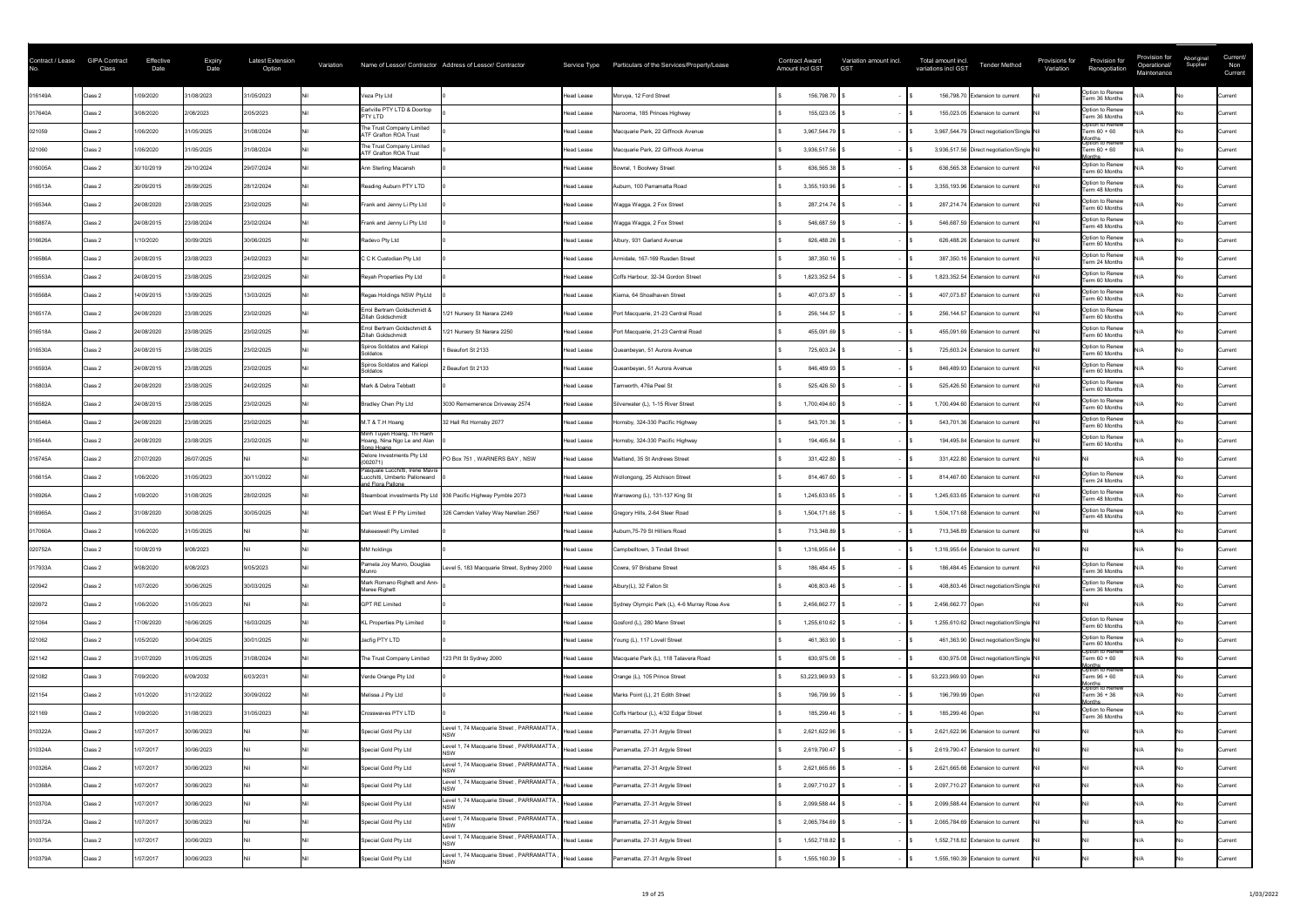| Contract / Lease<br>No. | <b>GIPA Contract</b><br>Class | Effective<br>Date | <b>Expiry</b><br>Date | <b>Latest Extension</b><br>Option | Variation |                                                                                          | Name of Lessor/ Contractor Address of Lessor/ Contractor                      |                   | Service Type  Particulars of the Services/Property/Lease  | <b>Contract Award</b><br>Amount incl GST | Variation amount incl.<br><b>GST</b> | Total amount incl.<br><b>Tender Method</b><br>variations incl GST | Provisions for<br>Variation | Provision for<br>Renegotiation                     | Provision for<br>Operational/<br>Maintenance | Aboriginal<br>Supplier | Current/<br>Non<br>Current |
|-------------------------|-------------------------------|-------------------|-----------------------|-----------------------------------|-----------|------------------------------------------------------------------------------------------|-------------------------------------------------------------------------------|-------------------|-----------------------------------------------------------|------------------------------------------|--------------------------------------|-------------------------------------------------------------------|-----------------------------|----------------------------------------------------|----------------------------------------------|------------------------|----------------------------|
| 010381A                 | Class 2                       | 1/07/2017         | 30/06/2023            |                                   |           | Special Gold Pty Ltd                                                                     | Level 1, 74 Macquarie Street, PARRAMATTA,                                     | <b>Head Lease</b> | Parramatta, 27-31 Argyle Street                           | 1,517,412.60                             |                                      | 1,517,412.60 Extension to current                                 |                             |                                                    |                                              |                        | Current                    |
| 010377                  | Class 2                       | /07/2017          | 30/06/2023            |                                   |           | Special Gold Pty Ltd                                                                     | Level 1, 74 Macquarie Street, PARRAMATTA                                      | <b>Head Lease</b> | Parramatta, 27-31 Argyle Street                           | 174,120.74                               |                                      | 174,120.74 Extension to current                                   |                             |                                                    |                                              |                        | Current                    |
| 010380                  | Class 2                       | 1/07/2017         | 30/06/2023            |                                   |           | Special Gold Pty Ltd                                                                     | Level 1, 74 Macquarie Street, PARRAMATTA                                      | <b>Head Lease</b> | Parramatta, 27-31 Argyle Street                           | 174,120.74                               |                                      | 174,120.74 Extension to current                                   |                             |                                                    |                                              |                        | Current                    |
| 010384                  | Class 2                       | 1/07/2017         | 30/06/2023            |                                   |           | Special Gold Pty Ltd                                                                     | Level 1, 74 Macquarie Street, PARRAMATTA                                      | Head Lease        | Parramatta, 27-31 Argyle Street                           | 174,120.74                               |                                      | 174,120.74 Extension to current                                   |                             |                                                    |                                              |                        | Current                    |
| 017542A                 | Class 3                       | 1/01/2020         | 31/12/2024            |                                   |           | Sandran Pty Ltd                                                                          | 3/235 Macquarie Street, SYDNEY, NSW                                           | Head Lease        | Maitland, 510-516 High Street                             | 10,826,745.25                            |                                      | 10,826,745.25 Extension to current                                |                             |                                                    |                                              |                        | Current                    |
| 013542A                 | Class 2                       | 1/07/2012         | 30/06/2022            | 30/12/2021                        | Yes       | Meikin Proiperty No 1 Pty Ltd                                                            |                                                                               | Head Lease        | Ashfield, 223-237 Liverpool Rd                            | 1,563,507.16                             | 3,342,843.41                         | 4,906,350.57 Extension to current                                 |                             | Option to Renew<br>Term 3 + 3 Months               |                                              |                        | <b>Current</b>             |
| 013543A                 | Class 2                       | 1/07/2012         | 30/06/2022            | 30/12/2021                        |           | Meikin Proiperty No 1 Pty Ltd                                                            |                                                                               | Head Lease        | Ashfield, 223-237 Liverpool Rd                            | 897,263.59                               | 1,604,931.46                         | 2,502,195.05 Extension to current                                 |                             | Option to Renew<br>Term 3 + 3 Months               |                                              |                        | <b>Current</b>             |
| 013544A                 | Class 2                       | 1/07/2012         | 30/06/2022            | 30/12/2021                        |           | Meikin Proiperty No 1 Pty Ltd                                                            |                                                                               | Head Lease        | Ashfield, 223-237 Liverpool Rd                            | 416,563.62                               | 721,441.72 \$                        | 1,138,005.34 Extension to current                                 |                             | Option to Renew<br>Term 3 + 3 Months               |                                              |                        | <b>Current</b>             |
| 013546A                 | Class 3                       | 1/07/2012         | 30/06/2022            | 30/12/2021                        |           | Meikin Proiperty No 1 Pty Ltd                                                            |                                                                               | Head Lease        | Ashfield, 223-237 Liverpool Rd                            | 1,877,134.37                             | 3,634,873.21                         | 5,512,007.58 Extension to current                                 |                             | Option to Renew<br>Term 3 + 3 Months               |                                              |                        | Current                    |
| 013547A                 | Class 3                       | 1/07/2012         | 30/06/2022            | 30/12/2021                        |           | Meikin Proiperty No 1 Pty Ltd                                                            |                                                                               | Head Lease        | Ashfield, 223-237 Liverpool Rd                            | 2,017,914.93                             | 3,880,513.20                         | 5,898,428.14 Extension to current                                 |                             | Option to Renew<br>Term 3 + 3 Months               |                                              |                        | <b>Current</b>             |
| 013548A                 | Class 3                       | 1/07/2012         | 30/06/2022            | 30/12/2021                        |           | Meikin Proiperty No 1 Pty Ltd                                                            |                                                                               | Head Lease        | Ashfield, 223-237 Liverpool Rd                            | 2,055,439.11                             | 3,926,087.67                         | 5,981,526.78 Extension to current                                 |                             | Option to Renew<br>Term $3 + 3$ Months             |                                              |                        | <b>Current</b>             |
| 013549A                 | Class 3                       | 1/07/2012         | 30/06/2022            | 30/12/2021                        |           | Meikin Proiperty No 1 Pty Ltd                                                            |                                                                               | Head Lease        | Ashfield, 223-237 Liverpool Rd                            | 2,081,945.47                             | 3,963,293.85                         | 6,045,239.32 Extension to current                                 |                             | Option to Renew<br>Term 3 + 3 Months               |                                              |                        | <b>Current</b>             |
| 013550A                 | Class 2                       | 1/07/2012         | 30/06/2022            | 30/12/2021                        |           | Meikin Proiperty No 1 Pty Ltd                                                            |                                                                               | Head Lease        | Ashfield, 223-237 Liverpool Rd                            | 378,339.69                               | $826, 145.63$ \ \$                   | 1,204,485.32 Extension to current                                 |                             | Option to Renew<br>Term $3 + 3$ Months             |                                              |                        | Current                    |
| 013551A                 | Class 2                       | 1/07/2012         | 30/06/2022            | 30/12/2021                        |           | Meikin Proiperty No 1 Pty Ltd                                                            |                                                                               | Head Lease        | Ashfield, 223-237 Liverpool Rd                            | 582,061.06                               | 1,270,993.28                         | 1,853,054.33 Extension to current                                 |                             | Option to Renew<br>Term $3 + 3$ Months             |                                              |                        | <b>Current</b>             |
| 017231A                 | Class 2                       | 1/12/2015         | 31/10/2022            | 31/07/2022                        |           | Macquarie Commercial Propert<br><b>Pty Ltd</b>                                           | -/ Samuels Real Estate, PO Box 680 Dubbo                                      | Head Lease        | Dubbo, 188 Macquarie Street                               | 595,825.20                               | 245,571.04   \$                      | 841,396.24 Extension to current                                   |                             | Option to Renew<br>Term 60 Months                  |                                              |                        | <b>Current</b>             |
| 021394                  | Class 2                       | 14/07/2020        | 13/07/2022            | 13/04/2022                        |           | N & A Skagias                                                                            | Suite 222, 111 Harrington Street, SYDNEY                                      | Head Lease        | Ingleburn, 8 Oxford Road                                  | 440,173.76                               |                                      | 440,173.76 Extension to current                                   |                             | Option to Renew<br>Term 24 + 24                    |                                              |                        | Current                    |
| 021396                  | Class 2                       | 14/07/2020        | 13/07/2022            | 13/04/2022                        |           | N & A Skagias                                                                            | Suite 222, 111 Harrington Street, SYDNEY                                      | Head Lease        | Ingleburn, 8 Oxford Road                                  | 440,173.76                               |                                      | 440,173.76 Extension to current                                   |                             | Months<br>Option to Renew<br>Term 24 + 24          |                                              |                        | <b>Current</b>             |
| 021750                  | Class 2                       | 1/06/2020         | 31/05/2022            | 28/02/2022                        |           | Padu Pty Ltd                                                                             | PO Box 4018, NEMINGHA, NSW                                                    | Head Lease        | Tamworth, 522 Peel Street                                 | 178,461.36                               |                                      | 178,461.36 Extension to current                                   |                             | Months<br>Option to Renew<br>Term 24 + 24<br>onths |                                              |                        | <b>Current</b>             |
| 016885A                 | Class 2                       | /11/2015          | 31/10/2025            |                                   |           | Windella (N.S.W.) Pty Limited                                                            | C/-Eureka Management Pty Ltd, PO Box 630<br>NEWCASTLE, NSW                    | <b>Head Lease</b> | Newcastle, 400 Hunter Street                              | 690,013.52                               | 776,616.31                           | 1,466,629.82 Extension to current                                 |                             |                                                    |                                              |                        | Current                    |
| 015684A                 | Class 2                       | 1/07/2020         | 30/06/2023            |                                   |           | The Quays Pty Ltd                                                                        |                                                                               | Head Lease        | Church Point, 1856 Pittwater Rd                           | 202,500.34                               |                                      | 202,500.34 Extension to current                                   |                             |                                                    |                                              |                        | Current                    |
| 016098A                 | Class 2                       | 13/12/2019        | 12/12/2024            |                                   |           | L & M Pittari Pty Ltd                                                                    | C/-L & M Pittari Pty Ltd atf Pittari Family Trust,<br>PO BOX 71, Hanwood, NSW | Head Lease        | Griffith, 200 Yambil Street                               | 563,628.83                               |                                      | 563,628.83 Extension to current                                   |                             |                                                    |                                              |                        | Current                    |
| 021188                  | Class 2                       | 1/08/2019         | 31/07/2022            | 30/04/2022                        |           | Macmar Holdings Pty Ltd                                                                  |                                                                               | Head Lease        | Nowra, 108 Kinghorne St                                   | 782,690.72                               |                                      | 782,690.72 Extension to current                                   |                             | Option to Renew<br>Term 36 Months                  |                                              |                        | <b>Current</b>             |
| 021171                  | Class 2                       | /11/2020          | 31/10/2025            | 31/07/2025                        |           | 51-61 Bolton St Pty Ltd                                                                  |                                                                               | Head Lease        | Newcastle, 55 Bolton Street                               | 1,655,144.69                             |                                      | 1,655,144.69 Extension to current                                 |                             | Option to Renew<br>Term 60 Months                  |                                              |                        | <b>Current</b>             |
| 020852A                 | Class 2                       | 16/11/2020        | 15/11/2021            |                                   |           | <b>Blacktown City Council</b>                                                            | c/ Cl Australia 35 Clarence St Sydney                                         | Head Lease        | Blacktown, 81 Flushcombe Road                             | 459,389.30                               |                                      | 459,389.30 Extension to current                                   |                             |                                                    |                                              |                        | <b>Current</b>             |
| 021742                  | Class 2                       | 28/07/2020        | 27/07/2024            | 27/04/2024                        |           | Burwood Council                                                                          |                                                                               | Head Lease        | Burwood, 1-17 Elsie Street                                | 896,894.29                               |                                      | 896,894.29 Extension to current                                   |                             | Option to Renew<br>Term 36 Months                  |                                              |                        | Current                    |
| 012693A                 | Class 3                       | 1/12/2010         | 30/11/2025            | 30/06/2025                        |           | Lendlease Real Estate<br>Investments Ltd                                                 | C/o Jones Land LaSalle L25, 420 George St<br>Sydney                           | Head Lease        | Glendenning, 42 Lamb St                                   | 11,531,180.96                            | 6,802,015.31                         | 18,333,196.27 Extension to current                                |                             | Option to Renew<br>Term 60 Months                  |                                              |                        | <b>Current</b>             |
| 018091A                 | Class 2                       | 1/08/2017         | 31/07/2023            | 31/01/2023                        |           | Garry John Cooper and Carol<br>Anne Cooper                                               |                                                                               | Head Lease        | Bega, 233 Snowy Mountains Hwy                             | 87,450.00                                | 90,073.50                            | 177,523.50 Extension to current                                   |                             | Option to Renew<br>Term 36 Months                  |                                              |                        | Current                    |
| 015870A                 | Class 2                       | 1/10/2014         | 30/09/2024            | 30/06/2024                        |           | Lam & Ngo Pty Ltd                                                                        |                                                                               | Head Lease        | Gosford, 131-135 Henry Parry Drive                        | 800,917.29                               | 912,705.73                           | 1,713,623.02 Extension to current                                 |                             | Option to Renew<br>Term 48 Months                  |                                              |                        | <b>Current</b>             |
| 016726A                 | Class 2                       | 15/12/2020        | 14/12/2025            | 14/09/2025                        |           | Manjit Singh Pty Ltd                                                                     |                                                                               | <b>Head Lease</b> | Maitland East, 4 Garnett Road                             | 723,023.52                               |                                      | 723,023.52 Extension to current                                   |                             | Option to Renew<br>Term 48 Months                  |                                              |                        | <b>Current</b>             |
| 015794A                 | Class 2                       | /10/2014          | 30/09/2024            |                                   |           | Sai Shan BT TC Pty Ltd                                                                   |                                                                               | <b>Head Lease</b> | Burwood, 1-17 Elsie Street                                | 410,613.87                               | 493,484.17                           | 904,098.05 Extension to current                                   |                             |                                                    |                                              |                        | Current                    |
| 021727                  | Class 2                       | 29/05/2020        | 28/05/2025            | 29/02/2020                        |           | Marrickville Metro Shopping<br>Centre Pty Ltd                                            |                                                                               | Head Lease        | Marrickville, 34 Victoria Rd                              | 1,812,966.51                             |                                      | 1,812,966.51 Direct negotiation/Single Nil                        |                             | Option to Renew<br>Term 48 Months                  |                                              |                        | Current                    |
| 018004A                 | Class 2                       | /10/2020          | 30/09/2023            | 30/06/2023                        |           | Murwillumbah Bus Company<br><b>Pty Ltd</b>                                               |                                                                               | Head Lease        | Murwillumbah(L), 289-291 Tweed Valley Way                 | 194,775.47                               |                                      | 194,775.47 Extension to current                                   |                             | Option to Renew<br>Term 36 Months                  |                                              |                        | Current                    |
| 016716A                 | Class 2                       | /11/2020          | 31/10/2025            | 30/04/2025                        |           | Joyce George                                                                             |                                                                               | Head Lease        | Richmond, Rear 173 Windsor Rd                             | 521,014.85                               |                                      | 521,014.85 Extension to current                                   |                             | Option to Renew<br>Term 48 Months                  |                                              |                        | <b>Current</b>             |
| 016110A                 | Class 2                       | 20/11/2020        | 19/11/2024            |                                   |           | Transgrid                                                                                | C/BGIS L36, 680 George St Sydney                                              | Head Lease        | Sydney, 180 Thomas Street                                 | 4,186,905.59                             |                                      | 4,186,905.59 Extension to current                                 |                             |                                                    |                                              |                        | <b>Current</b>             |
| 016196A                 | Class 2                       | 7/11/2020         | 16/11/2025            |                                   |           | The Trust Comoany (Australia)<br>imited                                                  |                                                                               | Head Lease        | Albury, 520 Smollett Street                               | 1,165,452.74                             |                                      | 1,165,452.74 Extension to current                                 |                             |                                                    |                                              |                        | Current                    |
| 016798A                 | Class 2                       | 4/01/2016         | 3/01/2026             | 3/07/2025                         |           | Aventus Tuggerah Pty Ltd                                                                 | Adventus Group L33, 1 Farrer Place Sydney                                     | Head Lease        | Tuggerah, 2 Bryant Drive                                  | 1,178,006.83                             | 1,343,648.87                         | 2,521,655.70 Extension to current                                 |                             | Option to Renew<br>Term 48 Months                  |                                              |                        | Current                    |
| 017995A                 | Class 2                       | 1/08/2020         | 31/07/2023            |                                   |           | The Trust Company (Australia)<br>imited                                                  |                                                                               | Head Lease        | Macquarie Park, 2 Eden Park Drive                         | 452,240.27                               |                                      | 452,240.27 Open                                                   |                             |                                                    |                                              |                        | Current                    |
| 021752                  | Class 2                       | 1/01/2021         | 30/06/2022            | 30/06/2021                        |           | Elegant Church Street Pty                                                                | c/o TGC L7, 219 Castleregh St Sydney                                          | Head Lease        | St Leonards(L), 100 Christie St                           | 3,841,821.28                             |                                      | 3,841,821.28 Extension to current                                 |                             | Option to Renew<br>Term 12 Months                  |                                              |                        | <b>Current</b>             |
| 021175                  | Class 2                       | 19/09/2020        | 18/09/2027            | 18/06/2027                        |           | Broadview Pastoral Co Pty Ltd<br>and Paul Austin Eaton and<br><b>Judith Nellie Eaton</b> |                                                                               | Head Lease        | Batemans Bay (L), Unit 2, 30B Orient Street               | 1,509,075.95                             |                                      | 1,509,075.95 Direct negotiation/Single Nil                        |                             | Option to Renew<br>Term 60 + 60<br><b>Aonths</b>   |                                              |                        | <b>Current</b>             |
| 021194                  | Class 2                       | /10/2020          | 30/09/2025            | 30/03/2025                        |           | Vicinity Custodian Pty Ltd and<br>Fidante Partners Services Ltd                          |                                                                               | Head Lease        | Roselands (L), Roselands Drive, Roselands Shopping Centre | 1,796,919.17                             |                                      | 1,796,919.17 Select                                               |                             | Option to Renew<br>Term 60 Months                  |                                              |                        | <b>Current</b>             |
| 021390                  | Class 2                       | 1/05/2020         | 30/04/2023            | 30/01/2023                        |           | Jarre Pty Limited                                                                        | 237 Mann Street 2250                                                          | Head Lease        | Gosford, 221-237 Mann Street                              | 376,726.08                               |                                      | 376,726.08 Extension to current                                   |                             | Option to Renew<br>Term 12 + 12<br>onths           |                                              |                        | Current                    |
| 015278A                 | Class 2                       | 1/10/2019         | 30/09/2022            | 30/06/2022                        |           | Dual Corp Australia Pty Limited                                                          | Harbour 2452                                                                  |                   | Coffs Harbour, 24 Moonee St                               | 477,212.13                               |                                      | 477,212.13 Extension to current                                   |                             | Option to Renew<br>Term 36 Months                  |                                              |                        | <b>Current</b>             |
| 017407A                 | Class 2                       | 1/05/2019         | 30/04/2022            | 30/01/2022                        |           | Dual Corp Australia Pty Limited                                                          | c/- LJ Hooker Commercial, 40 Harbour Dr Coffs<br>Harbour 2452                 | Head Lease        | Coffs Harbour, 24 Moonee St                               | 478,007.32                               |                                      | 478,007.32 Extension to current                                   |                             | Option to Renew<br>Term 36 Months                  |                                              |                        | <b>Current</b>             |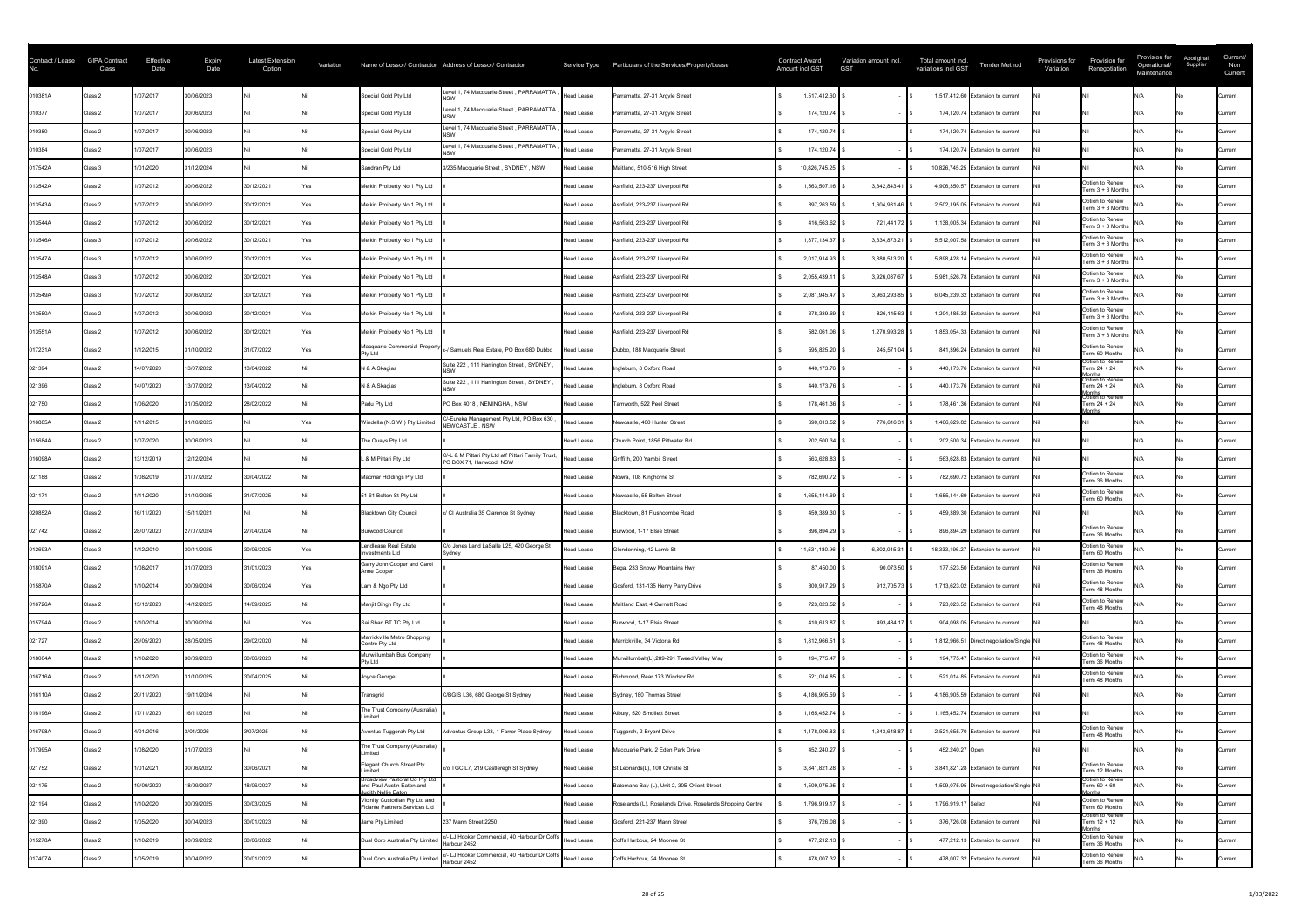| Contract / Lease<br>No. | <b>GIPA Contract</b><br>Class | Effective<br>Date | <b>Expiry</b><br>Date | Latest Extension<br>Option | Variation |                                                             | Name of Lessor/ Contractor Address of Lessor/ Contractor                                       |                   | Service Type Particulars of the Services/Property/Lease | <b>Contract Award</b><br><b>Amount incl GST</b> | Variation amount incl.<br><b>GST</b> | Total amount incl.<br><b>Tender Method</b><br>variations incl GST | Provisions for<br>Variation | Provision for<br>Renegotiation                       | Provision for<br>Operational/<br>Maintenance | Aboriginal<br>Supplier | Current/<br>Non<br>Current |
|-------------------------|-------------------------------|-------------------|-----------------------|----------------------------|-----------|-------------------------------------------------------------|------------------------------------------------------------------------------------------------|-------------------|---------------------------------------------------------|-------------------------------------------------|--------------------------------------|-------------------------------------------------------------------|-----------------------------|------------------------------------------------------|----------------------------------------------|------------------------|----------------------------|
| 017610A                 | Class 2                       | 1/10/2020         | 30/09/2022            | 30/06/2022                 |           | Sandran Pty Ltd                                             | L14, 225 Macquarie St Sydney 2000                                                              | Head Lease        | Wagga Wagga, 76 Morgan St                               | 334,899.69                                      |                                      | 334,899.69 Extension to current                                   |                             | Option to Renew<br>Term 36 Months                    |                                              |                        | Current                    |
| 022191                  | Class 3                       | /12/2016          | 31/05/2022            |                            |           | <b>Australand Mngt Services</b><br>(NSW) P/L (000400)       | Locked Bag 2106, North Ryde, NSW                                                               | <b>Head Lease</b> | Broadway, 20-24 Lee St                                  | 25,946,090.28                                   | 2,693,646.32                         | 28,639,736.60 Extension to current                                |                             |                                                      |                                              |                        | Current                    |
| 022217                  | Class 2                       | /12/2016          | 31/05/2022            |                            |           | <b>Australand Mngt Services</b><br>(NSW) P/L (000400)       | Locked Bag 2106, North Ryde, NSW                                                               | Head Lease        | Broadway, 20-24 Lee St                                  | 482,784.37                                      | 104,174.56                           | 586,958.93 Extension to current                                   |                             |                                                      |                                              |                        | <b>Current</b>             |
| 012178A                 | Class 2                       | 1/03/2017         | 30/06/2024            |                            |           | ISPT Pty Ltd (000418)                                       | P O BOX 14394, Melbourne, VIC                                                                  | <b>Head Lease</b> | Parramatta, 10-14 Smith (The Barrington)                | 2,108,861.78                                    | 2,770,244.89                         | 4,879,106.67 Extension to current                                 |                             |                                                      |                                              |                        | Current                    |
| 018421A                 | Class 2                       | 1/12/2017         | 30/11/2023            |                            |           | Springfield Holdings Property<br>Developments Pty Limited   | - Link Real Estate, 464 Swift Street, ALBURY<br><b>NSW</b>                                     | <b>Head Lease</b> | Albury, 520 Swift Street                                | 168,338.94                                      | 175,492.70                           | 343,831.64 Extension to current                                   |                             |                                                      |                                              |                        | Current                    |
| 021321                  | Class 2                       | 1/09/2019         | 31/08/2022            |                            |           | Benjamin John Knight                                        |                                                                                                | <b>Head Lease</b> | Dubbo, 50-54 Wingewarra Street                          | 813,754.08                                      |                                      | 813,754.08 Direct negotiation/Single Nil                          |                             |                                                      |                                              |                        | Current                    |
| 018816B                 | Class 2                       | 15/03/2018        | 14/03/2023            | 14/12/2022                 |           | Wayne Aron Williamson                                       | /- Proffessionals Tamworth, 237 Peel St<br>Tamworth 2340                                       | <b>Head Lease</b> | Tamworth, 1 Darling Street                              | 424,554.91                                      | 291,123.65                           | 715,678.56 Extension to current                                   |                             | Option to Renew<br>Term 24 Months                    |                                              |                        | <b>Current</b>             |
| 021435                  | Class 2                       | /07/2020          | 30/06/2025            | 30/03/2025                 |           | LIF Pty Limited                                             | c/Jones Lang LaSalle, PO Box 695, Batemans<br>Bay 2536                                         | <b>Head Lease</b> | Batemans Bay, 1 Perry St                                | 496,863.48                                      |                                      | 496,863.48 Direct negotiation/Single Nil                          |                             | Option to Renew<br>Term 60 Months                    |                                              |                        | <b>Current</b>             |
| 021437                  | Class 2                       | 14/10/2020        | 13/10/2022            | 13/07/2022                 |           | LIF Pty Limited                                             | c/Jones Lang LaSalle, PO Box 695, Batemans<br><b>Bay 2536</b>                                  | Head Lease        | Batemans Bay, 1 Perry St                                | 170,824.50                                      |                                      | 170,824.50 Direct negotiation/Single Nil                          |                             | Option to Renew<br>Term 36 + 36                      |                                              |                        | <b>Current</b>             |
| 017245A                 | Class 2                       | 1/02/2021         | 31/01/2023            | 31/01/2022                 |           | Roberto Cossalter                                           | C/-Eureka Management Pty Ltd, 480 Hunter<br>Street, NEWCASTLE, NSW                             | Head Lease        | Maitland, 2 Caroline Place                              | 501,736.00                                      |                                      | 501,736.00 Extension to current                                   |                             | Months<br>Option to Renew<br>Term 12 + 12<br>lonths  |                                              |                        | <b>Current</b>             |
| 014051A                 | Class 2                       | /12/2020          | 30/11/2023            | 31/08/2023                 |           | The Trustee of the Roman<br>Catholic Church for the Diocese | c/o Port City Commercial, PO Box 313,<br>Portmacquarie 2444                                    | Head Lease        | Port Macquarie, 114 William Street                      | 239,687.60                                      |                                      | 239,687.60 Extension to current                                   |                             | Option to Renew<br>Term 36 Months                    |                                              |                        | Current                    |
| 015462A                 | Class 2                       | 1/04/2021         | 31/03/2026            |                            |           | Dynarde Pty Ltd (001242)                                    | 608 Tapleys Hill Road, WEST BEACH, SA                                                          | Head Lease        | Narrabri, 100 Maitland Street                           | 351,697.62                                      |                                      | 351,697.62 Extension to current                                   |                             |                                                      |                                              |                        | <b>Current</b>             |
| 016916A                 | Class 2                       | 1/09/2020         | 31/08/2023            | 28/02/2023                 |           | Tackelly Pty Limited                                        | L9, 799 Pacific Hwy Chatswood                                                                  | Head Lease        | Chatswood, 799 Pacific Highway                          | 2,244,439.48                                    |                                      | 2,244,439.48 Extension to current                                 |                             | Option to Renew<br>Term 36 + 36                      |                                              |                        | Current                    |
| 016924A                 | Class 2                       | 1/09/2020         | 31/08/2023            | 28/02/2023                 |           | Sicard Pty Limited                                          | Level L, 175 Liverpool St Sydney                                                               | Head Lease        | Chatswood, 799 Pacific Highway                          | 186,241.94                                      |                                      | 186,241.94 Extension to current                                   |                             | Months<br> Option to Renew<br>Term 36 + 36           |                                              |                        | <b>Current</b>             |
| 021762                  | Class 2                       | 1/07/2020         | 30/06/2022            | 30/03/2022                 |           | Nunnock River Pty Ltd                                       | 88 Auckland St Bega 2550                                                                       | Head Lease        | Merimbula, 47 Merimbula Dr                              | 294,591.33                                      |                                      | 294,591.33 Direct negotiation/Single Nil                          |                             | Months<br> Option to Renew<br>Term 12 + 12<br>lonths |                                              |                        | Current                    |
| 021432                  | Class 2                       | 1/07/2020         | 30/06/2025            | 30/03/2025                 |           | Tao Family Management PTY                                   | C/-Burgess Rawson (NSW) Pty Ltd, L17, 6-10<br>O'Connell Street, SYDNEY, NSW                    | Head Lease        | Forbes, 131-135 Rankin Street                           | 711,181.25                                      |                                      | 711,181.25 Direct negotiation/Single Nil                          |                             | Option to Renew<br>Term 60 Months                    |                                              |                        | Current                    |
| 018433A                 | Class 2                       | 1/12/2020         | 30/11/2022            |                            |           | BKSSN Pty Ltd (001522)                                      | PO Box 3616, ERINA, NSW                                                                        | Head Lease        | Gosford, 4-6 Watt Street                                | 180,558.21                                      |                                      | 180,558.21 Extension to current                                   |                             |                                                      |                                              |                        | Current                    |
| 021758                  | Class 2                       | 1/01/2021         | 31/03/2026            |                            |           | Sandran Pty Ltd                                             | Level 6, 28 University Avenue, CANBERRA                                                        | Head Lease        | Wollongong, 56- 60 Burelli Street                       | 4,177,611.21                                    |                                      | 4,177,611.21 Extension to current                                 |                             |                                                      |                                              |                        | Current                    |
| 021319                  | Class 2                       | /11/2019          | 31/10/2024            | 30/04/2024                 |           | ALEXANDRA LIONIS                                            | c/o John L Hill & Co, L3, 74-76 Burwood Rd,<br>Burwood                                         | Head Lease        | Burwood, 74 Burwood Rd                                  | 1,920,208.24                                    |                                      | 1,920,208.24 Direct negotiation/Single Nil                        |                             | Option to Renew<br>Term 60 Months                    |                                              |                        | <b>Current</b>             |
| 021351                  | Class 2                       | /11/2020          | 31/10/2023            | 31/07/2023                 |           | R & D Perry Pty Ltd                                         | C/- Charles L King & Co, PO Box 329 Euchuca,                                                   | Head Lease        | Moama, 23 Neil Street                                   | 286,191.36                                      |                                      | 286,191.36 Direct negotiation/Single Nil                          |                             | Option to Renew<br>Term 24 Months                    |                                              |                        | Current                    |
| 016930A                 | Class 2                       | 25/03/2021        | 24/03/2026            | 24/09/2025                 |           | R & A Bottom Pty Limited                                    | C/- Burgess Rawson (NSW) Pty Ltd, L17, 6-10<br>O'Connell St Sydney                             | Head Lease        | Cooma, 125 Sharp Street                                 | 639,459.84                                      |                                      | 639,459.84 Extension to current                                   |                             | Option to Renew<br>Term 60 Months                    |                                              |                        | Current                    |
| 015352A                 | Class 2                       | 1/03/2021         | 29/02/2028            |                            |           | Chilvers Investments Pty Ltd<br>(001887)                    | PO Box 168, PENNANT HILLS, NSW                                                                 | Head Lease        | Thornleigh, 9-15 Chilvers Road                          | 1,503,216.05                                    |                                      | 1,503,216.05 Extension to current                                 |                             |                                                      |                                              |                        | Current                    |
| 018858A                 | Class 2                       | 1/03/2021         | 29/02/2028            |                            |           | Chilvers Investments Pty Ltd<br>(001887)                    | PO Box 168, PENNANT HILLS, NSW                                                                 | Head Lease        | Thornleigh, 9-15 Chilvers Road                          | 746,814.54                                      |                                      | 746,814.54 Extension to current                                   |                             |                                                      |                                              |                        | Current                    |
| 015494A                 | Class 2                       | 14/02/2021        | 13/02/2026            | 13/11/2025                 |           | Newcastle commercia<br>properties PTY LTD                   | C/- Colliers International Newcastle, PO Box<br>845 Newcastle 2300                             | Head Lease        | Newcastle, 114 Parry Street                             | 1,850,227.64                                    |                                      | 1,850,227.64 Extension to current                                 |                             | Option to Renew<br>Term 60 Months                    |                                              |                        | <b>Current</b>             |
| 017429A                 | Class 2                       | 7/02/2016         | 16/02/2023            | 7/02/2022                  |           | 88 Ebley PTY LTD                                            | C/- Richardson & Wrench Bondi Junction, 19-23  Head Lease<br>Hollywood Ave Bondi Junction 2022 |                   | Bondi Junction, 88 Ebley Street                         | 1,538,840.11                                    | 637,477.62 \$                        | 2,176,317.73 Extension to current                                 |                             | Option to Renew<br>Term 12 Months                    |                                              |                        | <b>Current</b>             |
| 016018A                 | Class 2                       | 22/08/2020        | 21/08/2025            |                            |           | Pitt Street Real Estate                                     | C/- Jones Lang LaSalle NSW Pty Ltd, L25 420<br>George St Sydney 2000                           | Head Lease        | Pennant Hills, 423 Pennant Hills Rd                     | 3,205,513.72                                    |                                      | 3,205,513.72 Extension to current                                 |                             |                                                      |                                              |                        | Current                    |
| 017023A                 | Class 2                       | 1/03/2021         | 28/02/2026            | 31/08/2020                 |           | <b>Westpac Banking Corporation</b>                          | C/- Raine & Horne Commerical (Port<br>Macquarie), 136 William St Port Macquarie                | Head Lease        | Port Macquarie, 75 Clarence Street                      | 446,751.92                                      |                                      | 446,751.92 Extension to current                                   |                             | Option to Renew<br>Term 60 Months                    |                                              |                        | Current                    |
| 017017A                 | Class 2                       | 1/03/2021         | 28/02/2026            | 28/08/2025                 |           | <b>IRH (Australia) Pty Ltd</b>                              | C/- The Property Shop, L1 120 Susex St Sydney Head Lease                                       |                   | Mudgee, 65-67 Church Street                             | 971,855.63                                      |                                      | 971,855.63 Extension to current                                   |                             | Option to Renew<br>Term 60 Months                    |                                              |                        | <b>Current</b>             |
| 017000A                 | Class 2                       | 1/03/2021         | 28/02/2026            |                            |           | PT LTD, Perpetual Trustee<br>:ompanv                        | C/- Scentre Shopping Centre Management, L30 Head Lease<br>85 Castlereagh St Sydney             |                   | Miranda, Westfield Miranda                              | 4,343,886.22                                    |                                      | 4,343,886.22 Extension to current                                 |                             |                                                      |                                              |                        | <b>Current</b>             |
| 017011A                 | Class 2                       | 19/02/2021        | 18/02/2026            | 18/02/2025                 |           | 168-170 Central Coast Highway<br><b>Pty Ltd</b>             | Suite 3.01, 4 Ilya Avenue, ERINA, NSW                                                          | Head Lease        | Erina, 168-170 Central Coast Hwy                        | 1,509,600.56                                    |                                      | 1,509,600.56 Extension to current                                 |                             | Option to Renew<br>Term 48 Months                    |                                              |                        | <b>Current</b>             |
| 016980A                 | Class 2                       | 8/02/2021         | 7/02/2026             | 7/11/2025                  |           | Sarmort Engineering Pty Ltd                                 | :/- Burgess Rawson (NSW) Pty Ltd, 55-57<br>Edward St Riverstone 2765                           | <b>Head Lease</b> | Penrith, 81-85 York Road                                | 2,206,959.45                                    |                                      | 2,206,959.45 Extension to current                                 |                             | Option to Renew<br>Term 60 Months                    |                                              |                        | <b>Current</b>             |
| 016985A                 | Class 2                       | 9/02/2021         | 8/02/2026             | 8/11/2025                  |           | S Mohindra Pty Ltd (002094)                                 | PO Box 171, COOLANGATTA, QLD                                                                   | <b>Head Lease</b> | Tweed Heads South, 11 Greenway Dr                       | 662,582.80                                      |                                      | 662,582.80 Extension to current                                   |                             | Option to Renew<br>Term 60 Months                    |                                              |                        | Current                    |
| 016933A                 | Class 2                       | 9/02/2021         | 8/02/2026             | 8/11/2025                  |           | Darlea Pty Ltd                                              | C/- WHK Rentals Pty Ltd, 323 Keira St<br>Wollongong 2500                                       | <b>Head Lease</b> | Unanderra, 242 Nolan Street                             | 1,546,702.04                                    |                                      | 1,546,702.04 Extension to current                                 |                             | Option to Renew<br>Term 60 Months                    |                                              |                        | Current                    |
| 016957A                 | Class 2                       | 9/02/2021         | 8/02/2026             | 8/11/2025                  |           | Harbans Singh Hayer, Hansa<br>Singh Hayer and Malkit Singh  | :/- LJ Hooker Commercial Coffs harbour, 40<br>harbour Dr Coffs Harbour                         | <b>Head Lease</b> | Grafton, 3 King Street                                  | 332,590.81                                      |                                      | 332,590.81 Extension to current                                   |                             | Option to Renew<br>Term 60 Months                    |                                              |                        | <b>Current</b>             |
| 016964A                 | Class 2                       | 9/02/2021         | 8/02/2026             | 8/11/2025                  |           | Callil Super Invest Pty Ltd                                 | High Street, Strathfield                                                                       | Head Lease        | Mittagong, Cnr Bendooley & Berrima Sts                  | 562,998.28                                      |                                      | 562,998.28 Extension to current                                   |                             | Option to Renew<br>Term 60 Months                    |                                              |                        | <b>Current</b>             |
| 016979A                 | Class 2                       | 9/02/2021         | 9/02/2026             | 8/08/2026                  |           | BV Cakovski Pty LTD                                         | C/- Ray White Cessnock, PO Box 622 Cessnock                                                    | Head Lease        | Cessnock, 16 North Avenue                               | 280,897.73                                      |                                      | 280,897.73 Extension to current                                   |                             | Option to Renew<br>Term 60 Months                    |                                              |                        | <b>Current</b>             |
| 016959A                 | Class 2                       | 10/02/2021        | 9/02/2026             | 9/11/2025                  |           | Spiros Soldatos and Kaliopi<br>Soldatos                     | Beaufort St Croydon 2133                                                                       | <b>Head Lease</b> | Bathurst, 2 Bradwardine Road                            | 289,027.37                                      |                                      | 289,027.37 Extension to current                                   |                             | Option to Renew<br>Term 60 Months                    |                                              |                        | Current                    |
| 016960A                 | Class 2                       | 10/02/2021        | 9/02/2026             | 9/11/2025                  |           | Spiros Soldatos and Kaliopi<br>Soldatos                     | 2 Beaufort St Croydon 2133                                                                     | <b>Head Lease</b> | Bathurst, 2 Bradwardine Road                            | 184,894.68                                      |                                      | 184,894.68 Extension to current                                   |                             | Option to Renew<br>Term 60 Months                    |                                              |                        | Current                    |
| 017045A                 | Class 2                       | /12/2020          | 30/11/2023            | 30/08/2023                 |           | Elizabeth Eppelstun                                         | 10 Parker Ave, Batemans Bay 2536                                                               | Head Lease        | Batemans Bay, 62-64 Cranbrook Road                      | 154,036.55                                      |                                      | 154,036.55 Direct negotiation/Single Nil                          |                             | Option to Renew<br>Term 36 Months                    |                                              |                        | <b>Current</b>             |
| 017113A                 | Class 2                       | 1/04/2021         | 31/03/2026            | 30/09/2025                 |           | Smoothbay Pty Ltd (002110)                                  | PO Box 770, NARRABRI, NSW                                                                      | Head Lease        | Narrabri, 9 Killarney Street                            | 494,890.18                                      |                                      | 494,890.18 Extension to current                                   |                             | Option to Renew<br>Term 60 Months                    |                                              |                        | Current                    |
| 017487B                 | Class 2                       | 1/06/2020         | 31/05/2023            | 31/05/2022                 |           | Dexus Funds Management<br>imited                            | Level 25, 264 George St, Sydney, NSW                                                           | Head Lease        | Parramatta, 130 George Street                           | 2,725,578.25                                    |                                      | 2,725,578.25 Extension to current                                 |                             | Option to Renew<br>Term 12 + 12                      |                                              |                        | <b>Current</b>             |
| 021456                  | Class 2                       | 1/06/2020         | 31/05/2023            |                            |           | Dexus Funds Management<br>imited                            | Level 25, 264 George St, Sydney, NSW                                                           | Head Lease        | Parramatta, 130 George Street                           | 2,721,703.54                                    |                                      | 2,721,703.54 Extension to current                                 |                             | <b>Months</b>                                        |                                              |                        | <b>Current</b>             |
| 021165                  | Class 3                       | 1/03/2021         | 29/02/2028            | 29/11/2027                 |           | City of Brisbane Investment<br>Corporation Pty Ltd          | C/- Knoght Frank L22, 123 Pitt St Sydney 2000   Head Lease                                     |                   | Parramatta, 9 George Street                             | 26,604,122.97                                   |                                      | 26,604,122.97 Open                                                |                             | Option to Renew<br>Term 60 Months                    |                                              |                        | Current                    |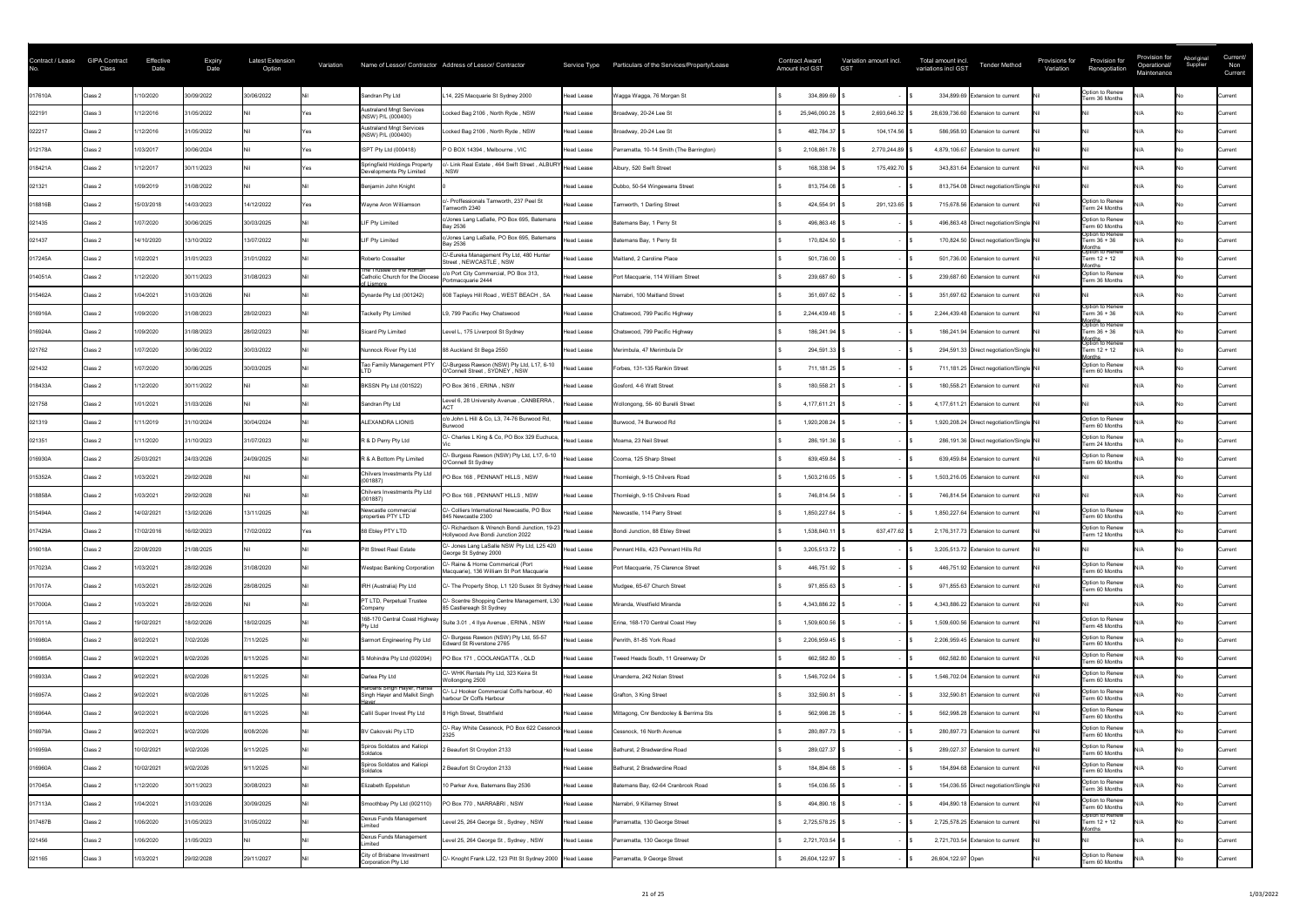| Contract / Lease | <b>GIPA Contract</b><br>Class | Effective<br>Date | <b>Expiry</b><br>Date | <b>Latest Extension</b><br>Option | Variation |                                                                                   | Name of Lessor/ Contractor Address of Lessor/ Contractor                                     | Service Type      | Particulars of the Services/Property/Lease         | <b>Contract Award</b><br><b>Amount incl GST</b> | Variation amount incl.<br><b>GST</b> | Total amount incl.<br>variations incl GST | <b>Tender Method</b>                       | Provisions for<br>Variation | Provision for<br>Renegotiation                      | Provision for<br>Operational/<br>Maintenance | Aboriginal<br>Supplier | Current/<br>Non<br>Current |
|------------------|-------------------------------|-------------------|-----------------------|-----------------------------------|-----------|-----------------------------------------------------------------------------------|----------------------------------------------------------------------------------------------|-------------------|----------------------------------------------------|-------------------------------------------------|--------------------------------------|-------------------------------------------|--------------------------------------------|-----------------------------|-----------------------------------------------------|----------------------------------------------|------------------------|----------------------------|
| 020907           | Class 3                       | 1/06/2019         | 31/05/2024            |                                   |           | The Trust Company Limited                                                         | C/- Centuria Property Services Pty Ltd, L41 2<br>Chifley Sq Sydney 2000                      | <b>Head Lease</b> | Eveleigh (L), 13 Garden Street                     | 6,226,034.28                                    |                                      |                                           | 6,226,034.28 Extension to current          |                             |                                                     |                                              |                        | Current                    |
| 021756           | Class 2                       | /11/2020          | 31/10/2022            | 31/07/2022                        |           | Reedan Pty Ltd                                                                    | 20 Grosvenor Cres Cronulla 2230                                                              | <b>Head Lease</b> | Bankstown (L), Unit 6, 165 Canterbury Rd           | 328,856.00                                      |                                      | 328,856.00 Select                         |                                            |                             | Option to Renew<br>Term 12 + 12<br>onths            |                                              |                        | <b>Current</b>             |
| 021764           | Class 2                       | 1/01/2021         | 30/12/2023            |                                   |           | <b>Wesfarmers Limited</b>                                                         | L14 Tower 2, Brookfield PI Perth 6000                                                        | <b>Head Lease</b> | Rhodes (L), Suite 9.05, 1 Rider Boulevard          | 443,506.81                                      |                                      | 443,506.81 Select                         |                                            |                             |                                                     |                                              |                        | Current                    |
| 021381           | Class 2                       | /12/2020          | 30/11/2025            | 30/05/2025                        |           | Trustees of the Marist Brothers                                                   | C/- The Agency Sales NSW Pty Ltd, PO Box<br>1450 Bondi Junction 1355                         | Head Lease        | Mascot (L), 247 Coward Street                      | 808,846.84                                      |                                      | 808,846.84 Select                         |                                            |                             | Option to Renew<br>Term 60 Months                   |                                              |                        | Current                    |
| 021387           | Class 3                       | 25/11/2020        | 24/11/2027            | 24/05/2027                        |           | <b>Elder Street Maitland PTY LTD</b>                                              | C/- Commercial Collective Property<br>Management, Suite 201, 28 Boltong St<br>Jewcastle 2300 | Head Lease        | Maitland (L), 14 Bulwer Street                     | 12,944,902.30                                   |                                      | 12,944,902.30 Select                      |                                            |                             | Option to Renew<br>Term 84 Months                   |                                              |                        | Current                    |
| 021636           | Class 2                       | 9/09/2020         | 8/09/2025             | 8/06/2024                         |           | Perpetual Trustee Company<br>Limited and Perron Investments<br><b>Ptv Limited</b> | :/- Dexus Office Trust L25, 264-278 George St<br>Sydney 2000                                 | <b>Head Lease</b> | Sydney, 201 Elizabeth St                           | 2,834,876.61                                    |                                      |                                           | 2,834,876.61 Direct negotiation/Single Nil |                             | Option to Renew<br>Term 60 Months                   |                                              |                        | <b>Current</b>             |
| 021314           | Class 2                       | 1/06/2021         | 31/05/2028            | 30/11/2027                        |           | Sandran Pty Ltd                                                                   | Level 14 225 Macquarie Street, SYDNEY                                                        | <b>Head Lease</b> | Tamworth, 155-157 Marius St                        | 4,774,020.44                                    |                                      |                                           | 4,774,020.44 Direct negotiation/Single Nil |                             | Option to Renew<br>Term 48 + 48<br><b>Months</b>    |                                              |                        | Current                    |
| 021467           | Class 2                       | 1/06/2020         | 30/06/2025            | 30/03/2025                        |           | LIF Pty Limited                                                                   | c/Jones Lang LaSalle, PO Box 695, Batemans<br>Bay 2536                                       | Head Lease        | Batemans Bay, 1 Perry St                           | 459,981.56                                      |                                      |                                           | 459,981.56 Direct negotiation/Single Nil   |                             | Option to Renew<br>Term 60 Months                   |                                              |                        | Current                    |
| 021460           | Class 2                       | 1/07/2020         | 30/06/2023            | 30/12/2022                        |           | Keyvale Pty Ltd                                                                   | PO Box 3101, BELLEVUE HILL, NSW                                                              | <b>Head Lease</b> | Mount Druitt, 5 Mount Street                       | 1,019,589.00                                    |                                      |                                           | 1,019,589.00 Direct negotiation/Single Nil |                             | Option to Renew<br>Term 12 + 12                     |                                              |                        | <b>Current</b>             |
| 021634           | Class 2                       | 1/07/2020         | 30/06/2023            | 30/12/2022                        |           | Keyvale Pty Ltd                                                                   | PO Box 3101, BELLEVUE HILL, NSW                                                              | Head Lease        | Mount Druitt, 5 Mount Street                       | 2,013,576.08                                    |                                      |                                           | 2,013,576.08 Direct negotiation/Single Nil |                             | Months<br> Option to Renew<br>Term 12 + 12<br>onths |                                              |                        | <b>Current</b>             |
| 018877A          | Class 2                       | 1/07/2021         | 30/06/2024            |                                   |           | Davnar Pty Ltd                                                                    | 49 Cammeray Road, CAMMERAY, NSW                                                              | Head Lease        | Murwillumbah, 12-14 King Street                    | 467,487.07                                      |                                      |                                           | 467,487.07 Extension to current            |                             |                                                     |                                              |                        | Current                    |
| 021447           | Class 2                       | 1/09/2020         | 31/08/2025            | 30/06/2025                        |           | Steven James Hughes and<br>Leslee Kay Hughes                                      | C/-Webbs Real Estate Gloucester, 85 Church<br>Street, GLOUCESTER, NSW                        | <b>Head Lease</b> | Gloucester, 59 Church Street                       | 225,908.07                                      |                                      |                                           | 225,908.07 Direct negotiation/Single Nil   |                             | Option to Renew<br>Term 36 Months                   |                                              |                        | Current                    |
| 021620           | Class 2                       | 15/03/2020        | 30/06/2024            | 1/04/2024                         |           | R G & S G Stevenson                                                               | 29 The Parade, TUMBARUMBA, NSW                                                               | Head Lease        | Tumut, Snowy Mountains Highway, 1-13 Adelong Rd    | 819,792.86                                      |                                      |                                           | 819,792.86 Direct negotiation/Single Nil   |                             | Option to Renew<br>Term 36 Months                   |                                              |                        | <b>Current</b>             |
| 018099A          | Class 2                       | 1/07/2021         | 30/06/2025            |                                   |           | Albury Investments Pty Ltd                                                        | c/- Link Real Estate, 464 Swift St Albury                                                    | Head Lease        | Albury, 620 Macauley Street                        | 806,337.30                                      |                                      |                                           | 806,337.30 Extension to current            |                             |                                                     |                                              |                        | <b>Current</b>             |
| 020641A          | Class 2                       | 1/07/2021         | 30/06/2025            |                                   |           | Albury Investments Pty Ltd                                                        | /- Link Real Estate, 464 Swift St Albury                                                     | Head Lease        | Albury, 620 Macauley Street                        | 211,043.21                                      |                                      |                                           | 211,043.21 Extension to current            |                             |                                                     |                                              |                        | Current                    |
| 021464           | Class 2                       | 1/07/2020         | 30/06/2026            | 30/03/2026                        |           | University of New England<br>(001402)                                             | Elm Avenue, ARMIDALE, NSW                                                                    | <b>Head Lease</b> | Armidale, JSF Barker Building W011 & Woolshed W049 | 551,826.99                                      |                                      |                                           | 551,826.99 Direct negotiation/Single Nil   |                             | Option to Renew<br>Term 72 Months                   |                                              |                        | Current                    |
| 019110A          | Class 2                       | 1/11/2018         | 30/06/2022            | 31/03/2022                        |           | David S White and Janelle G                                                       |                                                                                              | <b>Head Lease</b> | Batemans Bay, 61 Cranbrook Road                    | 80,094.85                                       |                                      |                                           | 165,067.47 Extension to current            |                             | Option to Renew<br>Term 12 Months                   |                                              |                        | <b>Current</b>             |
| 018070A          | Class 2                       | 5/12/2020         | 4/12/2023             | 4/06/2023                         |           | Aaron Tobias Wattam                                                               | c-/ 215 Coal Point Road, Coal Point                                                          | Head Lease        | Broadmeadow, 11 Denney St                          | 172,279.94                                      |                                      |                                           | 172,279.94 Extension to current            |                             | Option to Renew<br>Term 24 Months                   |                                              |                        | <b>Current</b>             |
| 018542A          | Class 2                       | 1/06/2021         | 31/05/2024            | 29/02/2024                        |           | Santana Developments P/L<br>(001816)                                              | 30 Orlando Street, COFFS HARBOUR, NSW                                                        | <b>Head Lease</b> | Coffs Harbour, 30A Orlando Street                  | 200,303.61                                      |                                      |                                           | 200,303.61 Extension to current            |                             | Option to Renew<br>Term 36 Months                   |                                              |                        | Current                    |
| 020828           | Class 2                       | 5/09/2016         | 30/06/2025            | 30/09/2024                        |           | <b>Bradstreet Property Holdings</b><br>Pty Ltd                                    |                                                                                              | Head Lease        | Charlestown, 123 & 168 Pacific Hwy                 | 201,527.78                                      |                                      |                                           | 201,527.78 Direct negotiation/Single Nil   |                             | Option to Renew<br>Term 12 Months                   |                                              |                        | Current                    |
| 021658           | Class 2                       | 1/02/2021         | 31/01/2026            | 31/10/2025                        |           | Lemmis Holdings Pty Ltd                                                           | 13 North Court, Port Macquarie                                                               | Head Lease        | Wauchope, 28 Trade Circuit                         | 520,376.52                                      |                                      |                                           | 520,376.52 Direct negotiation/Single Nil   |                             | Option to Renew<br>Term 60 Months                   |                                              |                        | Current                    |
| 016955A          | Class 2                       | 9/02/2021         | 8/02/2026             | 8/11/2025                         |           | Mohammad Riad Awad                                                                |                                                                                              | <b>Head Lease</b> | Deniliquin, 346 Harrison Street                    | 154,104.42                                      |                                      |                                           | 154,104.42 Extension to current            |                             | Option to Renew<br>Term 60 Months                   |                                              |                        | <b>Current</b>             |
| 017092A          | Class 2                       | 15/06/2016        | 7/07/2025             |                                   |           | The Trust Company Ltd                                                             |                                                                                              | Head Lease        | Yennora, 81 Byron Road                             | 420,483.56                                      | 384,117.63 \$                        |                                           | 804,601.19 Extension to current            |                             |                                                     |                                              |                        | <b>Current</b>             |
| 017139A          | Class 2                       | 1/04/2021         | 31/03/2026            | 31/12/2025                        |           |                                                                                   | ACO Property Pty Ltd (002187) PO Box 6904, WETHERILL PARK, NSW                               | Head Lease        | Prestons, 10 Avalli Road                           | 1,304,037.24                                    |                                      |                                           | 1,304,037.24 Extension to current          |                             | Option to Renew<br>Term 60 Months                   |                                              |                        | Current                    |
| 017270A          | Class 2                       | 16/05/2021        | 15/05/2026            | 15/11/2025                        |           | Claraleah Holdings Pty Ltd                                                        |                                                                                              | Head Lease        | Kings Park, 2-4 Tasha Place                        | 1,113,259.42                                    |                                      |                                           | 1,113,259.42 Extension to current          |                             | Option to Renew<br>Term 60 Months                   |                                              |                        | <b>Current</b>             |
| 017263A          | Class 2                       | 1/06/2021         | 31/05/2026            |                                   |           | Investec PropCo Pty Ltd                                                           |                                                                                              | Head Lease        | Macquarie Park, 113 Wicks Road                     | 2,471,696.25                                    |                                      |                                           | 2,471,696.25 Extension to current          |                             |                                                     |                                              |                        | <b>Current</b>             |
| 021445           | Class 3                       | 1/06/2021         | 31/05/2028            | 30/11/2026                        |           | The Trust Company (Australia)  L20, 1 Martin PI Sydney 2000                       |                                                                                              | Head Lease        | Sydney (L), 231 Elizabeth Street                   | 7,906,561.92                                    |                                      |                                           | 7,906,561.92 Direct negotiation/Single Nil |                             | Option to Renew<br>Term 48 + 60<br>lonths           |                                              |                        | Current                    |
| 021632           | Class 3                       | 29/03/2021        | 28/04/2031            | 28/07/2030                        |           | Doma Interchange Office Pty                                                       |                                                                                              | Head Lease        | Newcastle, 6 Stewart Ave                           | 55,428,980.85                                   |                                      | 55,428,980.85 Open                        |                                            |                             | Option to Renew<br>Term 60 Months                   |                                              |                        | <b>Current</b>             |
| 021462           | Class 2                       | /12/2020          | 1/12/2025             | 1/09/2025                         |           | Kiwi Pacific Pty Ltd                                                              | 97 Unwin Rd, Redlands Bay                                                                    | Head Lease        | Murwillumbah (L), 87-95 Quarry Rd                  | 416,301.22                                      |                                      |                                           | 416,301.22 Direct negotiation/Single Nil   |                             | Option to Renew<br>Term 60 Months                   |                                              |                        | <b>Current</b>             |
| 021618           | Class 2                       | 1/07/2020         | 30/06/2026            | 30/03/2026                        |           | University New England                                                            | Elm Ave, Armidale                                                                            | <b>Head Lease</b> | Armidale (L), University New England               | 282,055.23                                      |                                      |                                           | 282,055.23 Direct negotiation/Single Nil   |                             | Option to Renew<br>Term 72 Months                   |                                              |                        | <b>Current</b>             |
| 021638           | Class 2                       | 1/02/2021         | 31/01/2026            | 31/07/2025                        |           | Jerrara Investments Pty Ltd                                                       |                                                                                              | <b>Head Lease</b> | Wollongong (L), L1, 140 Keira Street               | 3,230,686.12                                    |                                      | 3,230,686.12 Select                       |                                            |                             | Option to Renew<br>Term 60 + 60<br>onths            |                                              |                        | Current                    |
| 021643           | Class 2                       | 21/05/2021        | 20/05/2026            | 20/11/2025                        |           | Mamboo Pty Ltd                                                                    | PO Box 493, Port Macquarie                                                                   | <b>Head Lease</b> | Port Macquarie (L), 130 Gordon St                  | 1,083,539.56                                    |                                      | 1,083,539.56 Select                       |                                            |                             | Option to Renew<br>Term 60 Months                   |                                              |                        | Current                    |
| 021688           | Class 2                       | 6/12/2020         | 5/12/2025             | 5/06/2025                         |           | Harbans Singh Hayer, Hansa<br>Singh Hayer and Malkit Singh                        | 25 Through Street, Grafton                                                                   | Head Lease        | Grafton, 120 Fitzroy Street                        | 2,101,218.00                                    |                                      |                                           | 2,101,218.00 Direct negotiation/Single Nil |                             | Option to Renew<br>Term 24 + 24<br>Months           |                                              |                        | Current                    |
| 021672           | Class 2                       | /07/2021          | 30/06/2022            | 1/04/2022                         |           | Gridcorp P/L                                                                      | PO Box 3455, BANKSTOWN, NSW                                                                  | <b>Head Lease</b> | Bankstown, 41-45 Rickard Road                      | 173,675.17                                      |                                      |                                           | 173,675.17 Direct negotiation/Single Nil   |                             | Option to Renew<br>Term 12 Months                   |                                              |                        | <b>Current</b>             |
| 017969A          | Class 2                       | /12/2017          | 30/11/2021            | 30/07/2021                        |           | 131 Marius Pty Ltd                                                                | 131 Marius Street, TAMWORTH, NSW                                                             | Head Lease        | Tamworth, 131 Marius Street                        | 253,410.45                                      | 57,750.00                            |                                           | 311,160.45 Extension to current            |                             | Option to Renew<br>Term 12 Months                   |                                              |                        | <b>Current</b>             |
| 021669           | Class 2                       | 1/04/2021         | 31/03/2024            | 31/12/2023                        |           | A Mustaca & H Mustaca                                                             | PO Box 1047, CHATSWOOD, NSW                                                                  | Head Lease        | Chatswood, 311-313 Victoria Avenue                 | 847,759.12                                      |                                      |                                           | 847,759.12 Direct negotiation/Single Nil   |                             | Option to Renew<br>Term 36 Months                   |                                              |                        | <b>Current</b>             |
| 017495A          | Class 2                       | 8/08/2021         | 7/08/2026             | 7/02/2026                         |           | Calardu Ballina No 1 Pty Ltd                                                      |                                                                                              | <b>Head Lease</b> | Ballina, 26 Boeing Avenue                          | 520,181.50                                      |                                      |                                           | 520,181.50 Extension to current            |                             | Option to Renew<br>Term 60 Months                   |                                              |                        | Current                    |
| 017589A          | Class 2                       | 29/08/2021        | 28/08/2026            | 28/02/2026                        |           | Aventus Diversified Pty Ltd                                                       | L33, Governor Macquarie Tower, 1 Farrer<br>Place, Sydney, NSW                                | Head Lease        | Mittagong, 205 Old Hume Highway                    | 701,480.72                                      |                                      |                                           | 701,480.72 Direct negotiation/Single Nil   |                             | Option to Renew<br>Term 48 Months                   |                                              |                        | Current                    |
| 017706A          | Class 2                       | /11/2021          | 31/10/2026            | 30/04/2026                        |           | <b>FMSP Pty Ltd</b>                                                               |                                                                                              | Head Lease        | Ulladulla, 159-161 Princes Highway                 | 338,445.71                                      |                                      |                                           | 338,445.71 Extension to current            |                             | Option to Renew<br>Term 60 Months                   |                                              |                        | <b>Current</b>             |
| 017696A          | Class 3                       | 1/01/2022         | 31/12/2028            |                                   |           | Brookfield 60 Carrington<br>Landowner P/L                                         | Level 22, 135 King St                                                                        | Head Lease        | Sydney, 60 Carrington Street                       | 6,786,867.13                                    |                                      |                                           | 6,786,867.13 Extension to current          |                             |                                                     |                                              |                        | Current                    |
| 021624           | Class 2                       | 1/01/2022         | 31/12/2028            |                                   |           | Brookfield 60 Carrington<br>Landowner P/L                                         | Level 22, 135 King St                                                                        | Head Lease        | Sydney, 60 Carrington Street                       | 187,919.37                                      |                                      |                                           | 187,919.37 Direct negotiation/Single Nil   |                             |                                                     |                                              |                        | <b>Current</b>             |
| 021661           | Class 2                       | 6/07/2021         | 5/01/2024             | 5/07/2023                         |           | Lorenzo Pastrello                                                                 | Bldg 4, L2, 70 Kent St, Deakin                                                               | Head Lease        | Queanbeyan, 1 Monaro Street                        | 416,841.26                                      |                                      | 416,841.26 Select                         |                                            |                             | Option to Renew<br>Term 12 + 12<br>lonths           |                                              |                        | <b>Current</b>             |
| 021729           | Class 2                       | 1/08/2021         | 31/07/2026            | 1/10/2025                         |           | Perpetual Trusteee Company<br>imited                                              | c/- Dexus Property Group, L25, 264 George St<br>Sydney                                       | Head Lease        | Sydney (L), 135 King St                            | 2,470,472.34                                    |                                      | 2,470,472.34 Select                       |                                            |                             | Option to Renew<br>Term 60 Months                   |                                              |                        | Current                    |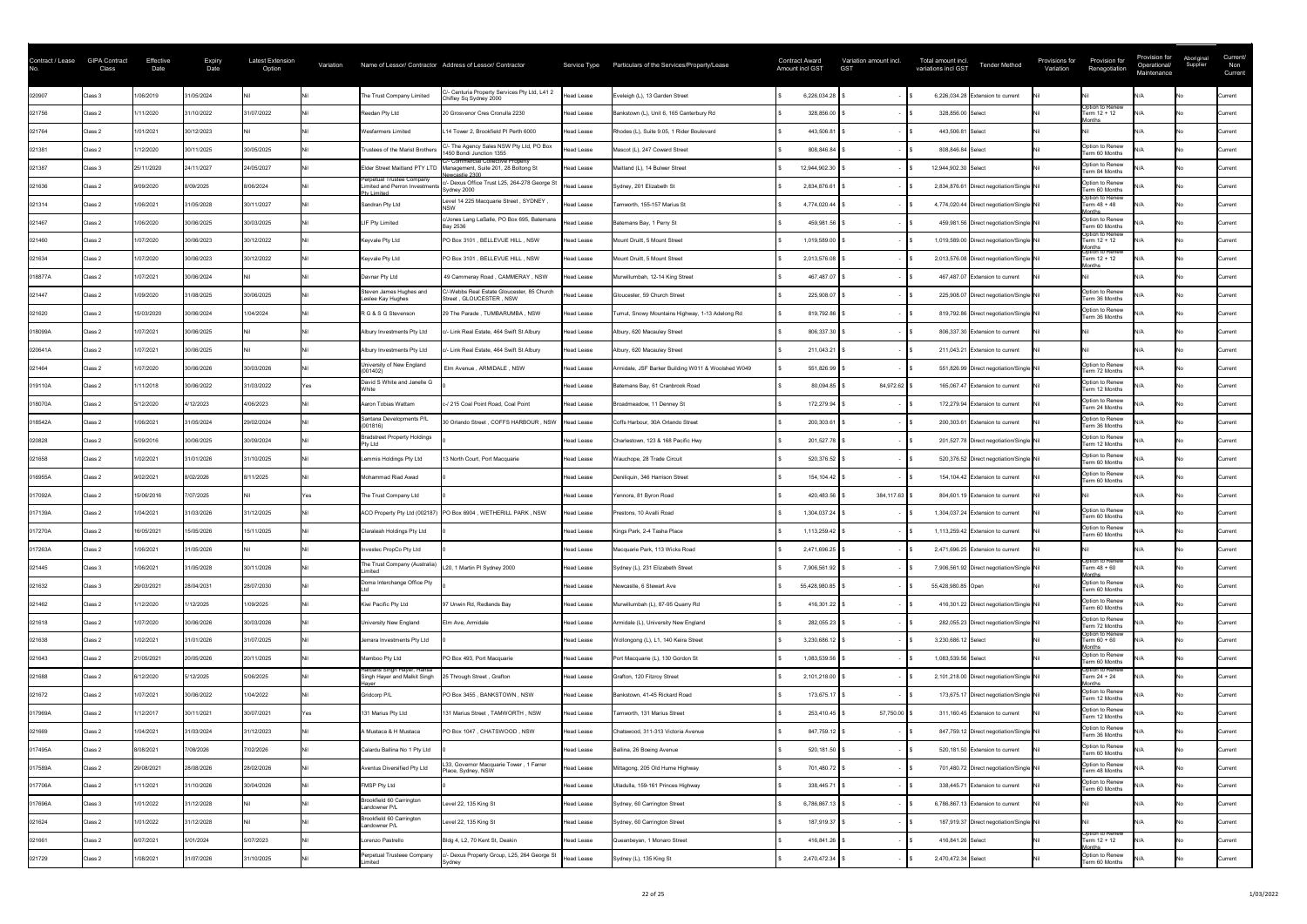| Contract / Lease | <b>GIPA Contract</b><br>Class | Effective<br>Date | <b>Expiry</b><br>Date | <b>Latest Extension</b><br>Option | Variation                            |                                                                                         | Name of Lessor/ Contractor Address of Lessor/ Contractor                 |                   | Service Type  Particulars of the Services/Property/Lease | <b>Contract Award</b><br><b>Amount incl GST</b> |               | Variation amount incl.<br><b>GST</b> | Total amount incl.<br>variations incl GST   | <b>Tender Method</b> | Provisions for<br>Variation | Provision for<br>Renegotiation                       | Provision for<br>Operational/<br>Maintenance | Aboriginal<br>Supplier | Current/<br>Non<br>Current |
|------------------|-------------------------------|-------------------|-----------------------|-----------------------------------|--------------------------------------|-----------------------------------------------------------------------------------------|--------------------------------------------------------------------------|-------------------|----------------------------------------------------------|-------------------------------------------------|---------------|--------------------------------------|---------------------------------------------|----------------------|-----------------------------|------------------------------------------------------|----------------------------------------------|------------------------|----------------------------|
| 021667           | Class 2                       | 14/12/2020        | 13/12/2025            | 13/09/2025                        |                                      | A & L Dahl Super Pty Ltd                                                                | <b>Tyson St Grafton</b>                                                  | <b>Head Lease</b> | Grafton (L), 1/3 Tyson Street                            |                                                 | 331,171.17    |                                      | 331,171.17 Direct negotiation/Single Nil    |                      |                             | Option to Renew<br>Term 60 Months                    |                                              |                        | Current                    |
| 022234           | Class 2                       | /10/2020          | 30/09/2023            |                                   |                                      | Dual Corp Australia Pty Limite                                                          | c/- LJ Hooker Commercial, 40 Harbour Dr Coffs Head Lease<br>Harbour 2452 |                   | Coffs Harbour, 24 Moonee St                              |                                                 | 486,932.37    |                                      | 486,932.37 Extension to current             |                      |                             |                                                      |                                              |                        | <b>Current</b>             |
| 022180           | Class 3                       | /11/2021          | 30/11/2024            |                                   |                                      | Sicard Pty Ltd                                                                          | PO Box Q1618, QVB POSTOFFICE, NSW                                        | <b>Head Lease</b> | Sydney, 169-183 Liverpool St                             |                                                 | 20,063,653.23 |                                      | 20,063,653.23 Direct negotiation/Single Nil |                      |                             |                                                      |                                              |                        | <b>Current</b>             |
| 018413A          | Class 2                       | /11/2021          | 31/10/2024            | 30/04/2024                        |                                      | Sandran Pty Ltd                                                                         | L14, 225 Macquarie St Sydney 2000                                        | Head Lease        | Wagga Wagga, 76 Morgan St                                |                                                 | 629,514.90    |                                      | 629,514.90 Extension to current             |                      |                             | Option to Renew<br>Term 36 Months                    |                                              |                        | Current                    |
| 018462A          | Class 2                       | 1/11/2021         | 31/10/2024            | 30/04/2024                        |                                      | Sandran Pty Ltd                                                                         | L14, 225 Macquarie St Sydney 2000                                        | Head Lease        | Wagga Wagga, 76 Morgan St                                |                                                 | 399,634.97    |                                      | 399,634.97 Extension to current             |                      |                             | Option to Renew<br>Term 36 Months                    |                                              |                        | Current                    |
| 018535A          | Class 2                       | /11/2021          | 31/10/2024            | 30/04/2024                        |                                      | Sandran Pty Ltd                                                                         | L14, 225 Macquarie St Sydney 2000                                        | Head Lease        | Wagga Wagga, 76 Morgan St                                |                                                 | 180,240.60    |                                      | 180,240.60 Extension to current             |                      |                             | Option to Renew<br>Term 36 Months                    |                                              |                        | <b>Current</b>             |
| 022264           | Class 2                       | 15/08/2021        | 14/08/2022            | 14/05/2022                        |                                      | <b>Bankstown City Council</b>                                                           | c/-Braithwaite Property Pty Ltd, 1/79 Williamson<br>Road, Ingleburn, NSW | Head Lease        | Bankstown, 66-72 Rickard Rd                              |                                                 | 185,297.20    |                                      | 185,297.20 Direct negotiation/Single Nil    |                      |                             | Option to Renew<br>Term 12 Months                    |                                              |                        | Current                    |
| 022109           | Class 2                       | 1/03/2013         | 28/02/2022            |                                   |                                      | Shayher Alliance Pty Ltd                                                                | 1, 40 McDougall St Milton, Qld 4064                                      | Head Lease        | Ashfield, 2 Cavill Ave                                   |                                                 | 565,473.51    | 872,150.95                           | 1,437,624.46 Extension to current           |                      |                             |                                                      |                                              |                        | Current                    |
| 022119           | Class 2                       | 1/03/2013         | 28/02/2022            |                                   |                                      | Shayher Alliance Pty Ltd                                                                | 1, 40 McDougall St Milton, Qld 4065                                      | Head Lease        | Ashfield, 2 Cavill Ave                                   |                                                 | 435,591.53    | 671,828.77                           | 1,107,420.30 Extension to current           |                      |                             |                                                      |                                              |                        | <b>Current</b>             |
| 022121           | Class 2                       | 1/03/2013         | 28/02/2022            |                                   |                                      | Shayher Alliance Pty Ltd                                                                | 1, 40 McDougall St Milton, Qld 4066                                      | Head Lease        | Ashfield, 2 Cavill Ave                                   |                                                 | 370,208.67    | 570,986.31                           | 941,194.98 Extension to current             |                      |                             |                                                      |                                              |                        | <b>Current</b>             |
| 022125           | Class 2                       | 1/03/2013         | 28/02/2022            |                                   |                                      | Shayher Alliance Pty Ltd                                                                | , 40 McDougall St Milton, Qld 4067                                       | Head Lease        | Ashfield, 2 Cavill Ave                                   |                                                 | 1,604,850.33  | 2,454,141.03   \$                    | 4,058,991.36 Extension to current           |                      |                             |                                                      |                                              |                        | Current                    |
| 022128           | Class 2                       | 1/03/2013         | 28/02/2022            |                                   |                                      | Shayher Alliance Pty Ltd                                                                | , 40 McDougall St Milton, Qld 4068                                       | Head Lease        | Ashfield, 2 Cavill Ave                                   |                                                 | 1,778,308.75  | 2,704,534.57                         | 4,482,843.32 Extension to current           |                      |                             |                                                      |                                              |                        | Current                    |
| 022137           | Class 2                       | 1/03/2013         | 28/02/2022            |                                   |                                      | Shayher Alliance Pty Ltd                                                                | 1, 40 McDougall St Milton, Qld 4069                                      | Head Lease        | Ashfield, 2 Cavill Ave                                   |                                                 | 1,792,320.96  | 2,764,160.82 \$                      | 4,556,481.78 Extension to current           |                      |                             |                                                      |                                              |                        | <b>Current</b>             |
| 022139           | Class 2                       | 1/03/2013         | 28/02/2022            |                                   |                                      | Shayher Alliance Pty Ltd                                                                | 1, 40 McDougall St Milton, Qld 4070                                      | Head Lease        | Ashfield, 2 Cavill Ave                                   |                                                 | 925,925.34    | 1,443,087.61                         | 2,369,012.95 Extension to current           |                      |                             |                                                      |                                              |                        | Current                    |
| 022145           | Class 2                       | 1/03/2019         | 28/02/2022            |                                   |                                      | Shayher Alliance Pty Ltd                                                                | 1, 40 McDougall St Milton, Qld 4071                                      | <b>Head Lease</b> | Ashfield, 2 Cavill Ave                                   |                                                 | 286,167.88    |                                      | 286,167.88 Direct negotiation/Single Nil    |                      |                             |                                                      |                                              |                        | Current                    |
| 018885A          | Class 2                       | 1/01/2016         | 31/12/2020            | 30/11/2020                        | Variation and holdover George Parris |                                                                                         |                                                                          | <b>Head Lease</b> | Wyong, 36 Alison Road                                    |                                                 | 226,037.66    | 490,751.81   \$                      | 716,789.47 Extension to current             |                      |                             | Option to Renew<br>Term 12 Months                    |                                              |                        | Current                    |
| 022115           | Class 2                       | 1/03/2013         | 28/02/2022            |                                   |                                      | Shayher Alliance Pty Ltd                                                                | 1, 40 McDougall St Milton, Qld 4071                                      | <b>Head Lease</b> | Ashfield, 4-6 Cavill Ave                                 |                                                 | 1,094,405.65  | 1,686,228.96                         | 2,780,634.61 Extension to current           |                      |                             |                                                      |                                              |                        | <b>Current</b>             |
| 022117           | Class 2                       | 1/03/2013         | 28/02/2022            |                                   |                                      | Shayher Alliance Pty Ltd                                                                | 1, 40 McDougall St Milton, Qld 4072                                      | Head Lease        | Ashfield, 4-6 Cavill Ave                                 |                                                 | 1,685,033.07  | 2,596,246.68                         | 4,281,279.75 Extension to current           |                      |                             |                                                      |                                              |                        | Current                    |
| 022123           | Class 2                       | 1/03/2013         | 28/02/2022            |                                   |                                      | Shayher Alliance Pty Ltd                                                                | 1, 40 McDougall St Milton, Qld 4073                                      | Head Lease        | Ashfield, 4-6 Cavill Ave                                 |                                                 | 1,697,128.03  | 2,621,939.78                         | 4,319,067.81 Extension to current           |                      |                             |                                                      |                                              |                        | Current                    |
| 022131           | Class 2                       | 1/03/2013         | 28/02/2022            |                                   |                                      | Shayher Alliance Pty Ltd                                                                | 1, 40 McDougall St Milton, Qld 4074                                      | Head Lease        | Ashfield, 4-6 Cavill Ave                                 |                                                 | 1,723,825.32  | 2,684,589.56                         | 4,408,414.87 Extension to current           |                      |                             |                                                      |                                              |                        | Current                    |
| 022133           | Class 2                       | 1/03/2013         | 28/02/2022            |                                   |                                      | Shayher Alliance Pty Ltd                                                                | 1, 40 McDougall St Milton, Qld 4075                                      | Head Lease        | Ashfield, 4-6 Cavill Ave                                 |                                                 | 1,778,605.22  | 2,784,366.87                         | 4,562,972.09 Extension to current           |                      |                             |                                                      |                                              |                        | Current                    |
| 022135           | Class 2                       | 1/03/2013         | 28/02/2022            |                                   |                                      | Shayher Alliance Pty Ltd                                                                | 1, 40 McDougall St Milton, Qld 4076                                      | Head Lease        | Ashfield, 4-6 Cavill Ave                                 |                                                 | 492,106.70    | 763,108.97                           | 1,255,215.68 Extension to current           |                      |                             |                                                      |                                              |                        | <b>Current</b>             |
| 014106A          | Class 2                       | 1/03/2017         | 10/03/2022            |                                   |                                      | Sandran Pty Ltd                                                                         | 3/235 Macquarie Street, SYDNEY, NSW                                      | <b>Head Lease</b> | Campbelltown, 63 Queen Street                            |                                                 | 3,211,618.92  | 858,848.63                           | 4,070,467.54 Extension to current           |                      |                             |                                                      |                                              |                        | <b>Current</b>             |
| 021704           | Class 3                       | 1/07/2021         | 30/06/2027            | 1/01/2024                         |                                      | Figtree Olympus Developmetn<br>Pty Ltd and Figtree Olympus                              | PO Box 6191, BAULKHAM HILLS, NSW                                         | <b>Head Lease</b> | Sydney Olympic Park, 6B Figtree Dr                       |                                                 | 8,396,426.81  |                                      | 8,396,426.81 Direct negotiation/Single Nil  |                      |                             | Option to Renew<br>Term 60 Months                    |                                              |                        | Current                    |
| 022048           | Class 3                       | 1/07/2021         | 30/06/2027            | 1/01/2024                         |                                      | <u>Holdings Ptv Ltd</u><br>Figtree Olympus Developmetn<br>Pty Ltd and Figtree Olympus   | PO Box 6191, BAULKHAM HILLS, NSW                                         | Head Lease        | Sydney Olympic Park, 6B Figtree Dr                       |                                                 | 12,877,167.89 |                                      | 12,877,167.89 Direct negotiation/Single Nil |                      |                             | Option to Renew<br>Term 60 Months                    |                                              |                        | Current                    |
| 022222           | Class 2                       | 17/06/2021        | 16/12/2025            | 16/09/2025                        |                                      | <b>Holdinas Ptv Ltd</b><br>Windella (N.S.W.) Pty Limited                                | C/-Eureka Management Pty Ltd, PO Box 630<br>NEWCASTLE, NSW               | Head Lease        | Newcastle, 400 Hunter Street                             |                                                 | 339,366.27    |                                      | 339,366.27 Direct negotiation/Single Nil    |                      |                             | Option to Renew<br>Term 60 Months                    |                                              |                        | Current                    |
| 022260           | Class 2                       | 7/11/2020         | 6/11/2022             | 6/08/2022                         |                                      | A.R. Walsh & Co Pty Ltd<br>(001355)                                                     | 82 Riverview Road, NOWRA, NSW                                            | <b>Head Lease</b> | Nowra, 55 Graham Street                                  |                                                 | 275,000.00    |                                      | 275,000.00 Direct negotiation/Single Nil    |                      |                             | Option to Renew<br>Term 12 Months                    |                                              |                        | Current                    |
| 022204           | Class 2                       | 1/08/2021         | 31/12/2024            | 30/09/2024                        |                                      | Loristu Pty Ltd                                                                         | 47-59 Wingewarra St Dubbo, NSW 2830                                      | Head Lease        | Dubbo, 47-59 Wingewarra Street                           |                                                 | 259,743.08    |                                      | 259,743.08 Direct negotiation/Single Nil    |                      |                             | Option to Renew<br>Term 24 + 24                      |                                              |                        | <b>Current</b>             |
| 018793           | Class 2                       | /12/2018          | 30/11/2019            |                                   | on holdover                          | Lightning Ridge Miners<br><b>Association Ltd</b>                                        | PO Box 177 Lightning Ridge 2834                                          | <b>Head Lease</b> | Lightning Ridge (L), 60 Morilla Street                   |                                                 | 72,856.97     | 156,249.41                           | 229,106.38 Direct negotiation/Single Nil    |                      |                             | <u> 1onths</u>                                       |                                              |                        | <b>Current</b>             |
| 018986A          | Class 2                       | 1/01/2020         | 31/12/2020            | 30/09/2020                        | on holdover                          | Cheang Holdings Pty Ltd                                                                 |                                                                          | <b>Head Lease</b> | Wyong, 11 Alison Road                                    |                                                 | 129,315.25    | 137,228.15                           | 266,543.40 Extension to current             |                      |                             | Option to Renew<br>Term 12 + 12<br>nths              |                                              |                        | Current                    |
| 022196           | Class 2                       | 16/03/2021        | 15/03/2026            | 15/12/2025                        |                                      | Summerland Credit Union Ltd<br>(001478)                                                 | PO Box 657, LISMORE, NSW                                                 | Head Lease        | Lismore, 101 Molesworth Street                           |                                                 | 912,393.50    |                                      | 912,393.50 Direct negotiation/Single Nil    |                      |                             | Option to Renew<br>Term 60 Months                    |                                              |                        | Current                    |
| 022201           | Class 2                       | 6/03/2021         | 15/03/2026            | 15/12/2025                        |                                      | Summerland Credit Union Ltd<br>(001478)                                                 | PO Box 657, LISMORE, NSW                                                 | <b>Head Lease</b> | Lismore, 101 Molesworth Street                           |                                                 | 927,310.96    |                                      | 927,310.96 Direct negotiation/Single Nil    |                      |                             | Option to Renew<br>Term 60 Months                    |                                              |                        | Current                    |
| 022051           | Class 2                       | /03/2020          | 28/02/2025            | 28/11/2024                        |                                      | PMBURCH Pty Ltd                                                                         | 66 Frederick St Merewether NSW 2291                                      | Head Lease        | Muswellbrook, 4 - 6 Market Lane                          |                                                 | 1,114,281.42  |                                      | 1,114,281.42 Direct negotiation/Single Nil  |                      |                             | Option to Renew<br>Term 60 Months                    |                                              |                        | Current                    |
| 022211           | Class 2                       | 23/12/2020        | 22/12/2025            | 22/09/2025                        |                                      | Yenlam Pty Ltd                                                                          | L5, 220 George St Sydney 2000                                            | Head Lease        | Parkes, 158-160 Clarinda Street                          |                                                 | 1,398,107.82  |                                      | 1,398,107.82 Direct negotiation/Single Nil  |                      |                             | Option to Renew<br>Term 60 Months                    |                                              |                        | <b>Current</b>             |
| 019037           | Class 2                       | 1/04/2019         | 31/03/2020            | 31/12/2019                        | on holdover                          | Gad Projects Pty Ltd                                                                    |                                                                          | <b>Head Lease</b> | Moree, Shop 1, 217 Balo Street                           |                                                 | 88,691.24     | 168,735.36                           | 257,426.60 Extension to current             |                      |                             | Option to Renew<br>Term 12 Months                    |                                              |                        | <b>Current</b>             |
| 020754           | Class 2                       | /11/2019          | 31/10/2020            |                                   | on holdover                          | <b>Bawd Holdings Pty Ltd</b>                                                            | C/-The Property Shop (NSW) Pty Ltd, PO Box<br>587, Mudgee, NSW           | Head Lease        | Dubbo, 36 Darling Street                                 |                                                 | 91,025.22     | 116,596.29                           | 207,621.51 Extension to current             |                      |                             |                                                      |                                              |                        | Current                    |
| 019103           | Class 2                       | 1/11/2018         | 31/10/2019            | 31/07/2019                        | on holdover                          | Bega RSL Club Ltd                                                                       | 82 Gipps Street, BEGA, NSW                                               | <b>Head Lease</b> | Bega, Sapphire Market PI, Auckland St                    |                                                 | 68,222.00     | 153,163.28 \$                        | 221,385.28 Direct negotiation/Single Nil    |                      |                             | Option to Renew<br>Term 12 + 12<br>lonths            |                                              |                        | Current                    |
| 022023           | Class 2                       | 1/04/2021         | 31/03/2026            | 30/09/2025                        |                                      | AMP Macquarie Pty Ltd, AMP<br>capital Funds Management,<br>Dexus Wholesale Property Ltd |                                                                          | <b>Head Lease</b> | North Ryde, Cnr Herring & Waterloo Rds                   |                                                 | 3,913,680.66  |                                      | 3,913,680.66 Extension to current           |                      |                             | Option to Renew<br>Term 48 Months                    |                                              |                        | Current                    |
| 018637A          | Class 2                       | 12/07/2021        | 11/07/2024            | 1/04/2024                         |                                      | David Yu Tung Choy                                                                      |                                                                          | Head Lease        | Toukley, 325 Main Road                                   |                                                 | 403,800.34    |                                      | 403,800.34 Direct negotiation/Single Nil    |                      |                             | Option to Renew<br>Term 36 Months                    |                                              |                        | <b>Current</b>             |
| 022001           | Class 2                       | 1/01/2022         | 31/12/2026            | 30/06/2026                        |                                      | The Trust Company(Australia)                                                            | L18, 123 Pitt St Sydney 2000                                             | Head Lease        | Wallsend, 24 Kokera Street                               |                                                 | 1,577,383.19  |                                      | 1,577,383.19 Direct negotiation/Single Nil  |                      |                             | Option to Renew<br>Term 60 Months                    |                                              |                        | Current                    |
| 022189           | Class 2                       | 24/08/2020        | 23/08/2025            | 23/02/2025                        |                                      | Bradley Chen Pty Ltd                                                                    | 3030 Rememerence Driveway 2574                                           | <b>Head Lease</b> | Silverwater (L), 1-15 River Street                       |                                                 | 995,490.15    |                                      | 995,490.15 Direct negotiation/Single Nil    |                      |                             | Option to Renew<br>Term 60 Months                    |                                              |                        | Current                    |
| 022227           | Class 3                       | 15/09/2021        | 14/03/2027            | 14/03/2026                        |                                      | Perpetual Trustee Company Lt<br>Kent St Pty Ltd                                         | C/- Dexus Property Services Ltd, 264-278<br>George St Sydney 2000        | <b>Head Lease</b> | Sydney, 309-321 Kent Street                              |                                                 | 9,014,230.30  |                                      | 9,014,230.30 Extension to current           |                      |                             | Option to Renew<br>Term 60 + 60                      |                                              |                        | Current                    |
| 022236           | Class 3                       | 15/09/2021        | 14/03/2027            | 14/03/2026                        |                                      | Perpetual Trustee Company Lt<br>Kent St Pty Ltd                                         | C/- Dexus Property Services Ltd, 264-278<br>George St Sydney 2000        | <b>Head Lease</b> | Sydney, 309-321 Kent Street                              |                                                 | 9,008,278.35  |                                      | 9,008,278.35 Extension to current           |                      |                             | Months<br> Option to Renew<br>Term 60 + 60<br>lonths |                                              |                        | Current                    |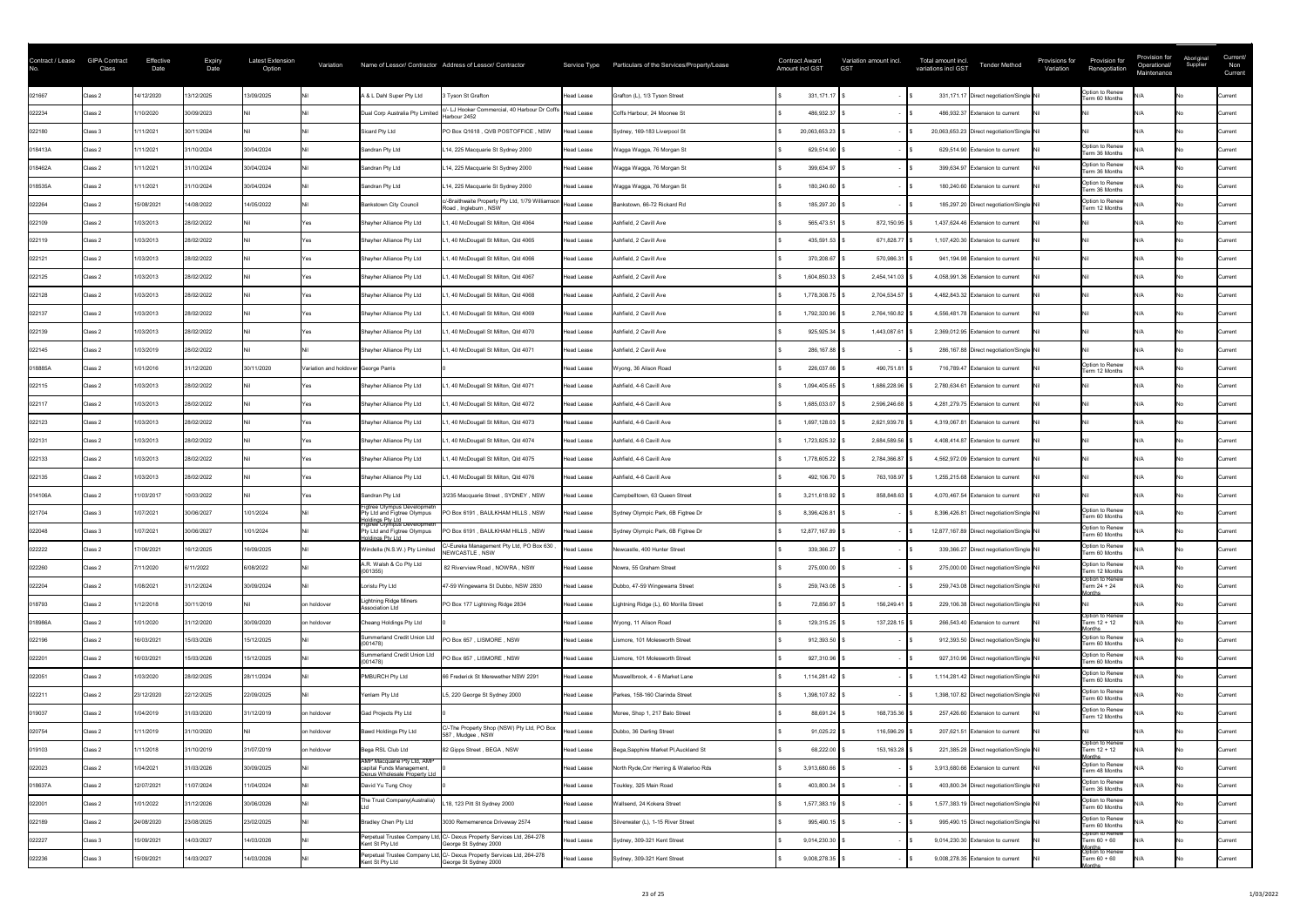| Contract / Lease | <b>GIPA Contract</b><br>Class | Effective<br>Date | Expiry<br>Date | Latest Extension<br>Option | Variation   |                                                                                      | Name of Lessor/ Contractor Address of Lessor/ Contractor                                                                                        |                   | Service Type Particulars of the Services/Property/Lease | <b>Contract Award</b><br>Amount incl GST | Variation amount incl.<br><b>GST</b> | Total amount incl.<br><b>Tender Method</b><br>variations incl GST | Provisions for<br>Variation | Provision for<br>Renegotiation                       | Provision for<br>Operational/<br>Maintenance | Aboriginal<br>Supplier | Current/<br>Non<br>Current |
|------------------|-------------------------------|-------------------|----------------|----------------------------|-------------|--------------------------------------------------------------------------------------|-------------------------------------------------------------------------------------------------------------------------------------------------|-------------------|---------------------------------------------------------|------------------------------------------|--------------------------------------|-------------------------------------------------------------------|-----------------------------|------------------------------------------------------|----------------------------------------------|------------------------|----------------------------|
| 022238           | Class 3                       | 15/09/2021        | 14/03/2027     | 14/03/2026                 |             | Perpetual Trustee Company Ltd<br>Kent St Pty Ltd                                     | C/- Dexus Property Services Ltd, 264-278<br>George St Sydney 2000                                                                               | <b>Head Lease</b> | Sydney, 309-321 Kent Street                             | 9,011,254.32                             |                                      | 9,011,254.32 Extension to current                                 |                             | Option to Renew<br>Term $60 + 60$                    |                                              |                        | Current                    |
| 022242           | Class 3                       | 15/09/2021        | 14/03/2027     | 14/03/2026                 |             | Perpetual Trustee Company L<br>Kent St Pty Ltd                                       | C/- Dexus Property Services Ltd, 264-278<br>George St Sydney 2000                                                                               | <b>Head Lease</b> | Sydney, 309-321 Kent Street                             | 9,008,278.35                             |                                      | 9,008,278.35 Extension to current                                 |                             | Months<br> Option to Renew<br>Term 60 + 60           |                                              |                        | Current                    |
| 022244           | Class 3                       | 15/09/2021        | 14/03/2027     | 14/03/2026                 |             | Perpetual Trustee Company L<br>Kent St Pty Ltd                                       | C/- Dexus Property Services Ltd, 264-278<br>George St Sydney 2000                                                                               | <b>Head Lease</b> | Sydney, 309-321 Kent Street                             | 9,008,278.35                             |                                      | 9,008,278.35 Extension to current                                 |                             | Months<br> Option to Renew<br>Term 60 + 60           |                                              |                        | Current                    |
| 022246           | Class 3                       | 15/09/2021        | 14/03/2027     | 14/03/2026                 |             | Perpetual Trustee Company L<br>Kent St Pty Ltd                                       | C/- Dexus Property Services Ltd, 264-278<br>George St Sydney 2000                                                                               | <b>Head Lease</b> | Sydney, 309-321 Kent Street                             | 9,195,764.82                             |                                      | 9,195,764.82 Extension to current                                 |                             | Months<br> Option to Renew<br>Term 60 + 60<br>lonths |                                              |                        | Current                    |
| 022248           | Class 3                       | 15/09/2021        | 30/06/2023     | 30/06/2022                 |             | Perpetual Trustee Company Lt<br>Kent St Pty Ltd                                      | C/- Dexus Property Services Ltd, 264-278<br>George St Sydney 2000                                                                               | <b>Head Lease</b> | Sydney, 309-321 Kent Street                             | 8,703,676.21                             |                                      | 8,703,676.21 Extension to current                                 |                             | Option to Renew<br>Term 48 + 60                      |                                              |                        | Current                    |
| 022253           | Class 2                       | 15/09/2021        | 14/03/2027     | 14/03/2026                 |             | Perpetual Trustee Company Ltd<br>Kent St Pty Ltd                                     | C/- Dexus Property Services Ltd, 264-278<br>George St Sydney 2000                                                                               | <b>Head Lease</b> | Sydney, 309-321 Kent Street                             | 2,858,250.31                             |                                      | 2,858,250.31 Extension to current                                 |                             | Months<br> Option to Renew<br>Term 60 + 60<br>∩nths  |                                              |                        | Current                    |
| 016899A          | Class 2                       | 16/01/2016        | 15/01/2024     |                            |             |                                                                                      | Blacktown City Council (002085) 62 Flushcombe Rd Blacktown 2148                                                                                 | Head Lease        | Blacktown, 22 Main Street                               | 1,009,620.22                             | 642,680.87                           | 1,652,301.09 Extension to current                                 |                             |                                                      |                                              |                        | <b>Current</b>             |
| 018465           | Class 2                       | 6/04/2018         | 15/09/2021     | 15/06/2021                 | on holdover |                                                                                      | Hassan and Jilla Vakili (002184) PO Box 307, CHATSWOOD, NSW                                                                                     | Head Lease        | Hornsby, 6-18 Bridge Road                               | 281,307.88                               | 24,764.76                            | 306,072.63 Direct negotiation/Single Nil                          |                             | Option to Renew<br>Term 60 + 60<br><b>Months</b>     |                                              |                        | <b>Current</b>             |
| 022225           | Class 2                       | 23/06/2021        | 22/06/2026     |                            |             | Vicinity Custodian Pty Ltd, ISP <sup>-</sup><br>Ptv Ltd                              | L 4 Chadstone Tower One 1341 Dandenong Rd<br>Chadstone, VICTORIA, 3148; L 11 8 Exhibition   Head Lease<br>t Melbourne, VICTORIA, 3000 Australia |                   | Warriewood, 12 Jackson Road, Warriewood Square          | 3,132,859.46                             |                                      | 3,132,859.46 Direct negotiation/Single Nil                        |                             |                                                      |                                              |                        | Current                    |
| 022194           | Class 2                       | 1/04/2021         | 31/03/2026     | 30/09/2025                 |             | <b>Australian Energy Trading Pty</b><br>td, Milpera Pty Ltd, Robert<br>Grant Worrall | C/- Chapman & Frazer RE, PO Box 18 Gosford<br><b>NSW 2250</b>                                                                                   | Head Lease        | Gosford, 207 Albany Street                              | 870,127.37                               |                                      | 870,127.37 Direct negotiation/Single Nil                          |                             | Option to Renew<br>Term 60 Months                    |                                              |                        | <b>Current</b>             |
| 022296           | Class 2                       | 19/07/2021        | 18/07/2024     | 18/04/2024                 |             | Dual Corp Australia Pty Limite                                                       | :/- LJ Hooker Commercial, 40 Harbour Dr Coffs  <br>Harbour 2452                                                                                 | Head Lease        | Coffs Harbour, 24 Moonee St                             | 196,858.17                               |                                      | 196,858.17 Direct negotiation/Single Nil                          |                             | Option to Renew<br>Term 12 Months                    |                                              |                        | Current                    |
| 022347           | Class 3                       | 1/07/2021         | 30/06/2028     | 30/09/2027                 |             | Memocorp Australia Pty Ltd                                                           | evel 42, 259 George Street, Sydney                                                                                                              | <b>Head Lease</b> | Darlinghurst, 1 Oxford St                               | 11,279,887.59                            |                                      | 11,279,887.59 Direct negotiation/Single Nil                       |                             | Option to Renew<br>Term 36 Months                    |                                              |                        | <b>Current</b>             |
| 022353           | Class 3                       | 1/07/2021         | 30/06/2028     | 30/09/2027                 |             | Memocorp Australia Pty Ltd                                                           | Level 42, 259 George Street, Sydney                                                                                                             | Head Lease        | Darlinghurst, 1 Oxford St                               | 11,287,726.29                            |                                      | 11,287,726.29 Direct negotiation/Single Nil                       |                             | Option to Renew<br>Term 36 Months                    |                                              |                        | Current                    |
| 022355           | Class 3                       | 1/07/2021         | 30/06/2028     | 30/09/2027                 |             | Memocorp Australia Pty Ltd                                                           | Level 42, 259 George Street, Sydney                                                                                                             | Head Lease        | Darlinghurst, 1 Oxford St                               | 11,340,532.15                            |                                      | 11,340,532.15 Direct negotiation/Single Nil                       |                             | Option to Renew<br>Term 36 Months                    |                                              |                        | <b>Current</b>             |
| 022357           | Class 3                       | 1/07/2021         | 30/06/2028     | 30/09/2027                 |             | Memocorp Australia Pty Ltd                                                           | evel 42, 259 George Street, Sydney                                                                                                              | Head Lease        | Darlinghurst, 1 Oxford St                               | 9,999,566.78                             |                                      | 9,999,566.78 Direct negotiation/Single Nil                        |                             | Option to Renew<br>Term 36 Months                    |                                              |                        | Current                    |
| 022362           | Class 2                       | 1/07/2021         | 30/06/2028     | 30/09/2027                 |             | Memocorp Australia Pty Ltd                                                           | Level 42, 259 George Street, Sydney                                                                                                             | Head Lease        | Darlinghurst, 1 Oxford St                               | 1,365,450.76                             |                                      | 1,365,450.76 Direct negotiation/Single Nil                        |                             | Option to Renew<br>Term 36 Months                    |                                              |                        | Current                    |
| 022299           | Class 2                       | 9/09/2020         | 8/09/2025      | 8/06/2024                  |             | Perpetual Trustee Company<br>imited and Perron Investment<br><sup>2</sup> tv Limited | /- Dexus Office Trust L25, 264-278 George St<br>Sydney 2000                                                                                     | Head Lease        | Sydney, 201 Elizabeth St                                | 180,017.57                               |                                      | 180,017.57 Direct negotiation/Single Nil                          |                             | Option to Renew<br>Term 60 Months                    |                                              |                        | <b>Current</b>             |
| 022270           | Class 3                       | 1/05/2018         | 31/10/2022     |                            |             | ISPT Pty Ltd (001040)                                                                | Level 7, 575 Bourke Street, MELBOURNE                                                                                                           | <b>Head Lease</b> | Sydney, 477 Pitt St                                     | 4,861,288.19                             | 3,000,112.50                         | 1,861,175.69 Extension to Current                                 |                             |                                                      |                                              |                        | Current                    |
| 022327           | Class 3                       | /12/2021          | 30/11/2026     | 28/02/2026                 |             | ISPT Pty Ltd (001040)                                                                | Level 7, 575 Bourke Street, MELBOURNE,                                                                                                          | Head Lease        | Sydney, 477 Pitt St                                     | 8,315,562.43                             |                                      | 8,315,562.43 Direct negotiation/Single Nil                        |                             | Option to Renew<br>Term 60 Months                    |                                              |                        | Current                    |
| 016886A          | Class 2                       | 1/08/2021         | 31/07/2027     | 30/04/2027                 |             | PMBURCH Pty Ltd                                                                      | 66 Frederick St Merewether NSW 2291                                                                                                             | Head Lease        | Newcastle, 175 Scott St                                 | 2,398,620.54                             |                                      | 2,398,620.54 Direct negotiation/Single Nil                        |                             | Option to Renew<br>Term 36 Months                    |                                              |                        | Current                    |
| 011520A          | Class 2                       | 1/04/2006         | 31/12/2022     |                            |             | Wynne Ave Property Pty Ltd                                                           | Suite 2/2-4, Giffnock Avenue, Macquarie Park                                                                                                    | Head Lease        | Burwood, 52-62 Railway Parade                           | 410,208.40                               | 72,638.11 \$                         | 482,846.50 Direct negotiation/Single Nil                          |                             |                                                      |                                              |                        | Current                    |
| 022107A          | Class 2                       | 19/06/2017        | 18/06/2022     |                            |             | Amberlend Pty Ltd                                                                    | c/-Lymdale Unit Trust, PO Box 1394<br><b>BATHURST, NSW</b>                                                                                      | Head Lease        | Orange, 272 Summer Street                               | 637,076.14                               | 1,338,897.92                         | 1,975,974.06 Extension to Current                                 |                             |                                                      |                                              |                        | <b>Current</b>             |
| 022305           | Class 2                       | 1/03/2021         | 28/02/2023     | 28/11/2022                 |             | Dojoo Pty Limited                                                                    | C/-Athol Pidcock Real Estate, 40 Woodlark<br>Street, LISMORE, NSW                                                                               | Head Lease        | Lismore, 21 Conway Street                               | 298,537.90                               |                                      | 298,537.90 Direct negotiation/Single Nil                          |                             | Option to Renew<br>Term 24 Months                    |                                              |                        | Current                    |
| 018766A          | Class 2                       | /12/2021          | 30/11/2025     |                            |             | 175 Rusden Street Pty Ltd                                                            | C/-Armidale First National Real Estate, 208<br>Beardy Street, ARMIDALE, NSW                                                                     | Head Lease        | Armidale, 175 Rusden Street                             | 666,715.51                               |                                      | 666,715.51 Extension to Current                                   |                             |                                                      |                                              |                        | <b>Current</b>             |
| 020756           | Class 2                       | /12/2019          | 30/11/2020     | 31/08/2020                 | on holdover | Dynarde Pty Ltd (001242)                                                             | 608 Tapleys Hill Road, WEST BEACH, SA                                                                                                           | Head Lease        | Narrabri, 100 Maitland Street                           | 147,494.63                               | $81,960.10$ \$                       | 229,454.73 Extension to Current                                   |                             | Option to Renew<br>Term 12 Months                    |                                              |                        | <b>Current</b>             |
| 022290           | Class 2                       | 1/06/2021         | 31/05/2026     |                            |             | Dynarde Pty Ltd (001242)                                                             | 608 Tapleys Hill Road, WEST BEACH, SA                                                                                                           | Head Lease        | Narrabri, 100 Maitland Street                           | 199,691.48                               |                                      | 199,691.48 Direct negotiation/Single Nil                          |                             |                                                      |                                              |                        | Current                    |
| 022301           | Class 2                       | 1/08/2021         | 31/07/2026     | 31/01/2024                 |             | Safegroup Services Pty Limite                                                        | C/-Knight Frank Newcastle, 168 Parry Street,<br>NEWCASTLE, NSW                                                                                  | Head Lease        | Green Hills, 8 Alfred Close                             | 2,097,124.70                             |                                      | 2,097,124.70 Direct negotiation/Single Nil                        |                             | Option to Renew<br>Term 60 Months                    |                                              |                        | Current                    |
| 020662A          | Class 2                       | 1/04/2022         | 31/03/2025     |                            |             | H.R.D. Nominees Pty Limited                                                          | PO Box 284 Ashfield NSW 1800                                                                                                                    | Head Lease        | Kempsey, 41 Belgrave Street                             | 174,902.29                               |                                      | 174,902.29 Extension to Current                                   |                             |                                                      |                                              |                        | Current                    |
| 012811           | Class 2                       | 14/03/2014        | 13/03/2016     |                            | on holdover | Pietro Sgarlata and Maddalena<br><b>S</b> aarlata                                    | PO Box 301 Parkes 2870                                                                                                                          | Head Lease        | Parkes, 39 Currajong Street                             | 39,413.88                                | 115,139.25                           | 154,553.13 Direct negotiation/Single Nil                          |                             |                                                      |                                              |                        | <b>Current</b>             |
| 022345           | Class 2                       | /10/2021          | 1/12/2024      | 1/09/2024                  |             | Loristu Pty Ltd                                                                      | 47-59 Wingewarra St Dubbo, NSW 2830                                                                                                             | Head Lease        | Dubbo, 47-59 Wingewarra Street                          | 188,916.78                               |                                      | 188,916.78 Direct negotiation/Single Nil                          |                             | Option to Renew<br>Term 12 Months                    |                                              |                        | <b>Current</b>             |
| 018554A          | Class 2                       | 1/07/2018         | 30/06/2022     |                            |             | <b>GPT Property Management Pty</b><br>Ltd (001473)                                   | Level 51 MLC Centre, 19-29 Martin Place,<br>SYDNEY, NSW                                                                                         | Head Lease        | Olympic Park, Lvl 2, Quad 1, 8 Parkview Dr              | 2,158,771.20                             | 771,202.03                           | 2,929,973.23 Extension to Current                                 |                             |                                                      |                                              |                        | <b>Current</b>             |
| 022341           | Class 2                       | 1/04/2021         | 31/03/2025     | 1/01/2025                  |             | Glen Innes C Link Offices Pty<br>Ltd (001575)                                        | PO Box 644, ARMIDALE, NSW                                                                                                                       | <b>Head Lease</b> | Glen Innes, 300 Grey Street                             | 715,310.16                               |                                      | 715,310.16 Direct negotiation/Single Nil                          |                             | Option to Renew<br>Term 48 Months                    |                                              |                        | Current                    |
| 022316           | Class 2                       | 1/07/2018         | 30/06/2022     | 30/03/2022                 |             | A&H Capital Pty Ltd                                                                  | c/- Debbie Moore RE, PO Box 2279, Port<br>Macquarie 2444                                                                                        | Head Lease        | Kempsey, 24 Verge Street                                | 289,402.58                               | 92,783.25                            | 382,185.83 Extension to Current                                   |                             | Option to Renew<br>Term 12 Months                    |                                              |                        | Current                    |
| 022303           | Class 2                       | 1/01/2022         | 31/12/2024     |                            |             | Braysyth Pty Ltd                                                                     | PO Box 369 Merimbula 2548                                                                                                                       | Head Lease        | Batemans Bay, 30 Orient Street                          | 216,033.44                               |                                      | 216,033.44 Extension to Current                                   |                             |                                                      |                                              |                        | <b>Current</b>             |
| 017758A          | Class 2                       | /12/2021          | 30/11/2026     | 30/08/2026                 |             | Steven Jason Lanza                                                                   | PO Box 796, GRIFFITH, NSW                                                                                                                       | Head Lease        | Griffith, 12B Kooyoo Street                             | 361,451.17                               |                                      | 361,451.17 Extension to Current                                   |                             | Option to Renew<br>Term 60 + 60                      |                                              |                        | <b>Current</b>             |
| 022378           | Class 2                       | 1/03/2022         | 28/02/2027     |                            |             | Лагk Richard Williams, Kaye<br>Marie Williams and Pamela<br>Margaret Williams        | C/- LJ Hooker Commercial Coffs harbour, 40<br>harbour Dr Coffs Harbour                                                                          | Head Lease        | Coffs Harbour, 8 Collison Place                         | 237,252.01                               |                                      | 237,252.01 Extension to Current                                   |                             | onths                                                |                                              |                        | <b>Current</b>             |
| 018700A          | Class 2                       | 1/05/2018         | 30/04/2024     |                            |             | Ian James Moran and Barbara<br>Sally Moran                                           | c/- HT Bawdens Pty Ltd, L2 18-20 Ross St<br>Parramatta 2150                                                                                     | Head Lease        | Lithgow, 3 Ordnance Avenue                              | 88,718.93                                | 80,120.05                            | 168,838.98 Extension to Current                                   |                             |                                                      |                                              |                        | Current                    |
| 017443A          | Class 2                       | 1/10/2021         | 30/09/2026     | 30/06/2026                 |             | James Mackenzie Bowman                                                               | C/- Raine & Horne, PO Box 30 Dubbo                                                                                                              | <b>Head Lease</b> | Dubbo, 258-260 Macquarie St                             | 745,873.02                               |                                      | 745,873.02 Extension to Current                                   |                             | Option to Renew<br>Term 60 Months                    |                                              |                        | Current                    |
| 017642A          | Class 2                       | 18/11/2021        | 17/11/2026     | 7/08/2026                  |             | WBATS Pty Ltd & Silrom Pty                                                           | 26 Corrie Lane, CORLETTE, NSW                                                                                                                   | Head Lease        | Nelson Bay, 30 Yacaaba Street                           | 647,097.33                               |                                      | 647,097.33 Extension to Current                                   |                             | Option to Renew<br>Term 60 Months                    |                                              |                        | <b>Current</b>             |
| 015641A          | Class 2                       | /12/2021          | 30/11/2024     | 30/08/2024                 |             | Jacaranda Properties Pty Ltd                                                         | C/- Dowling RE, 16A William St Raymond<br>Ferrace 2324                                                                                          | Head Lease        | Raymond Terrace, 1/1 Jacaranda Ave                      | 362,141.77                               |                                      | 362,141.77 Extension to Current                                   |                             | Option to Renew<br>Term 36 Months                    |                                              |                        | Current                    |
| 018933A          | Class 2                       | /12/2021          | 30/11/2024     | 30/08/2024                 |             | Dalma Holdings Pty Ltd                                                               | 2342 The Northern Rd Luddenham 2745                                                                                                             | Head Lease        | Springwood, 7-9 Raymond Rd                              | 317,420.35                               |                                      | 317,420.35 Extension to Current                                   |                             | Option to Renew<br>Term 36 Months                    |                                              |                        | <b>Current</b>             |
| 016151A          | Class 2                       | 16/12/2021        | 15/12/2026     | 15/09/2026                 |             | Hacodi Pty Ltd (001989)                                                              | 29 Clifton Road, TAREE, NSW                                                                                                                     | <b>Head Lease</b> | Taree, 7 Macquarie Street                               | 756,419.31                               |                                      | 756,419.31 Extension to Current                                   |                             | Option to Renew<br>Term 60 Months                    |                                              |                        | <b>Current</b>             |
| 022349           | Class 2                       | 15/09/2021        | 14/03/2027     | 14/03/2026                 |             | Perpetual Trustee Company Lto<br>Kent St Pty Ltd                                     | C/- Dexus Property Services Ltd, 264-278<br>George St Sydney 2000                                                                               | Head Lease        | Sydney, 309-321 Kent Street                             | 1,257,972.47                             |                                      | 1,257,972.47 Direct negotiation/Single Ni                         |                             | Option to Renew<br>Term 60 Months                    |                                              |                        | Current                    |